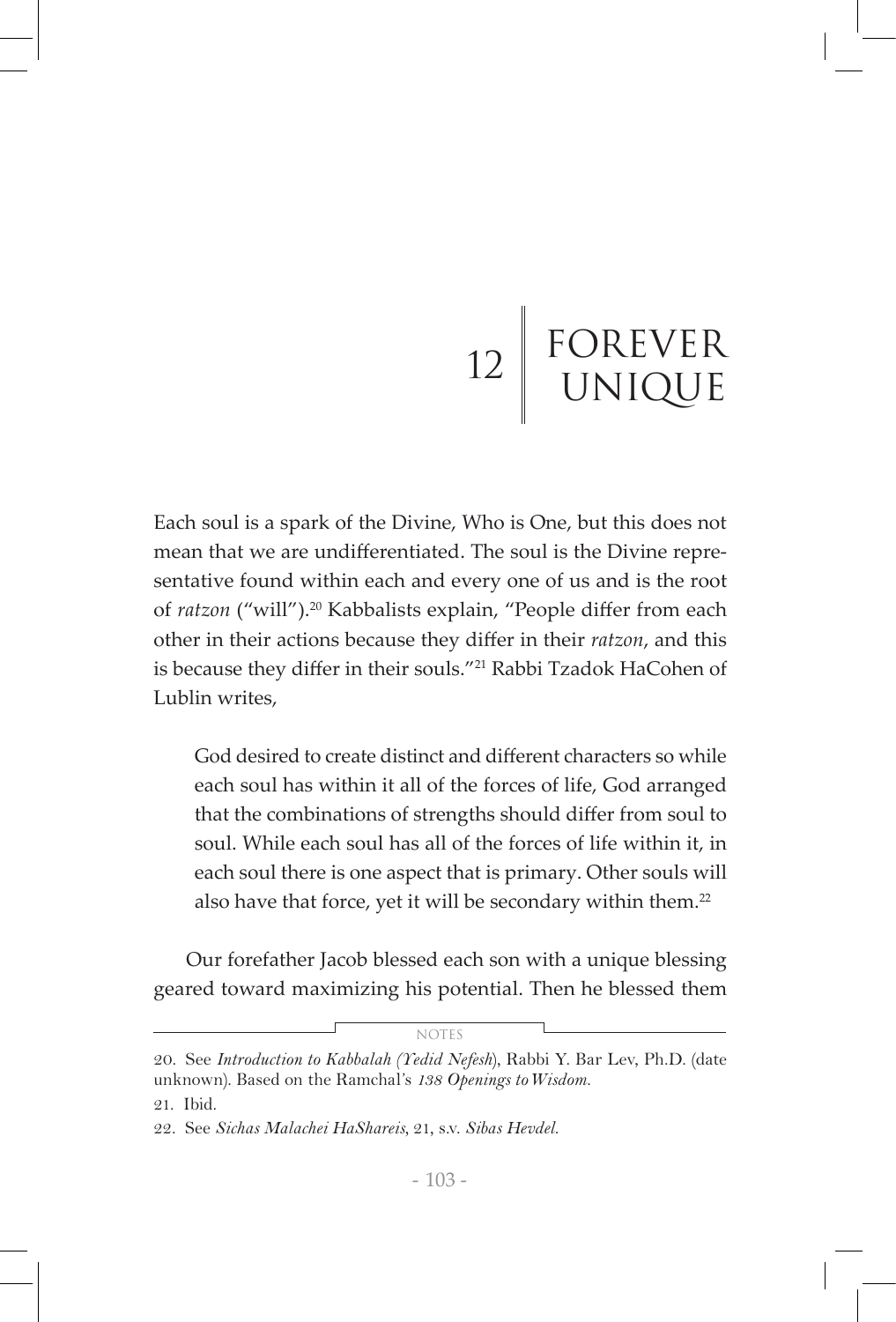#### chapter twelve

again, as a group. Rashi explains that with this closing *berachah* ("blessing"), Jacob included every son in the others' blessing, but, as the Maharal of Prague states, Jacob's final *berachah* did not make them equal in every area. Each one was potent in the area that he was blessed in; this last *berachah* simply gave all of them an aspect of one another's *berachos* in order that they should be grounded and well-rounded.<sup>23</sup>

Naturally, people have different leanings and inborn desires. We come into the world with a unique set of traits that, as the Sages tell us, are not inherently good or bad but can be channeled to be either constructive or destructive. Even the basest traits can be used for good.<sup>24</sup> The preeminent psychologist Carl Jung explains,

Creative powers can just as easily turn out to be destructive. It rests solely with the moral personality whether they apply themselves to good things or to bad; and if this is lacking, no teacher can supply it or take its place.<sup>25</sup>

Similarly, the Torah recounts, "She went to inquire of God."<sup>26</sup> The Sages explain that Rebecca visited the *Yeshivah* ("Academy") of

#### notes

26. Genesis 25:2.

<sup>23.</sup> Maharal, *Gur Aryeh* to Genesis 49:28. Noted by Rabbi Yehonasan Gefen, *Insights on the Weekly Torah Portion and Festivals*. "Each according to his own blessing he blessed them" (Genesis 49:28). Why is there a change from the singular to the plural? To teach us that each of them was also linked to the blessings of the others (*Tanchumah Vayhi 16*).

<sup>24.</sup> The nature of each person's intelligence reflects the path the soul took on its way into this world and its *tikkun* for this world. This accounts for the varied forms of intellect classified by Howard Gardner of Harvard University in his *Theory of Multiple Intelligence*. He identifies nine distinct types of intelligence: (1) linguistic; (2) logic-mathematical; (3) musical; (4) spatial; (5) bodily; (6) kinesthetic; (7) naturalist; (8) interpersonal; and (9) intrapersonal.

<sup>25.</sup> Carl Gustav Jung, "The Symbolic Life," *Collected Works*, 18.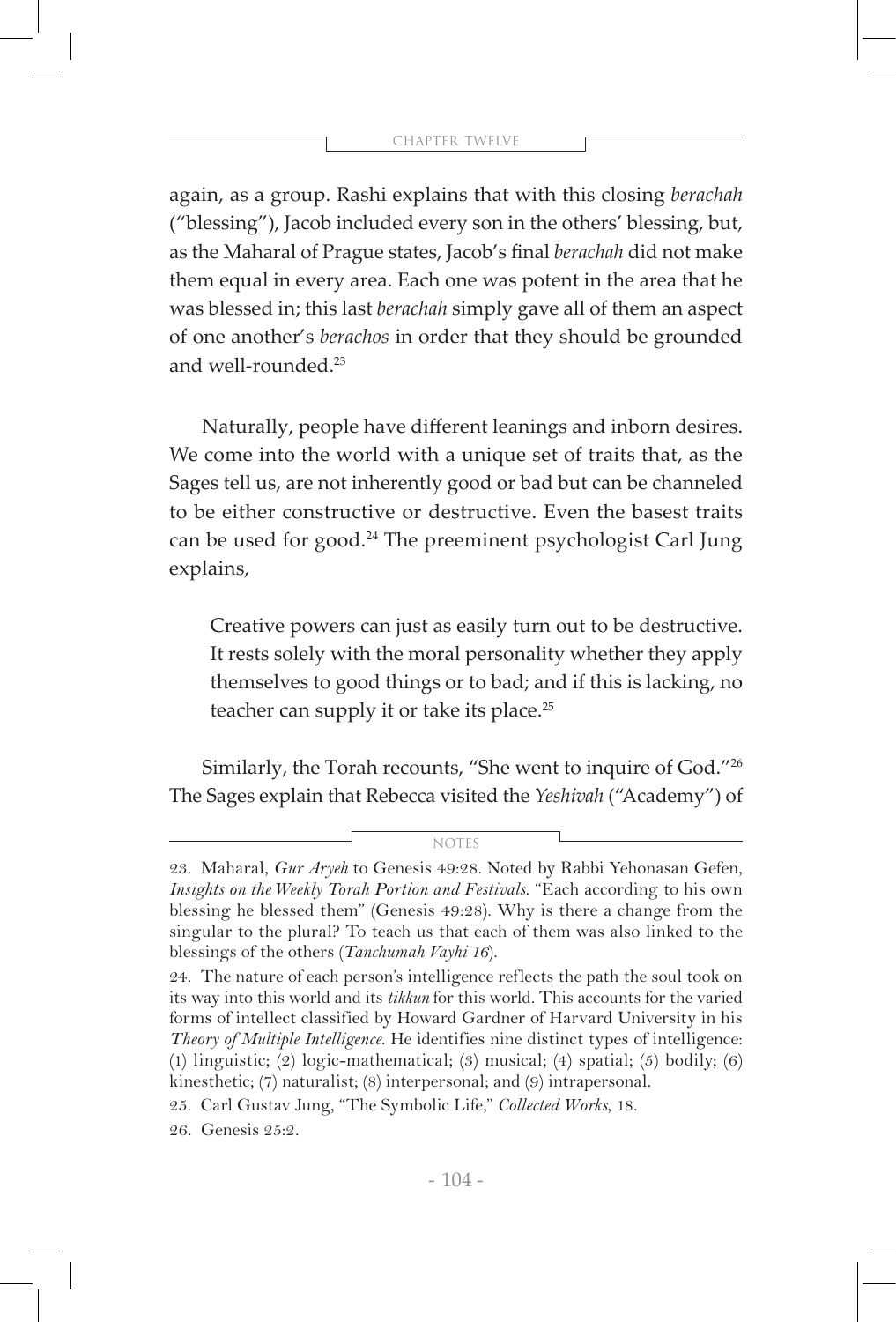Shem and Ever. She was told she was carrying two sons, one who yearned for the spiritual and the other drawn toward darkness, but both with great potential. Rabbi Dessler writes,

There is no doubt that Esau was given powers for good corresponding to his powers for evil. Had he summoned up all his powers for good, he could have conquered the evil … and approached the level of our Patriarch Isaac [the "good" twin].<sup>27</sup>

The Talmud states that if someone is born under the sign of Mars—meaning that he has an inclination toward bloodshed—he can choose to be either a doctor, a *shochet* ("ritual slaughterer"), or a *mohel* ("one who performs circumcision")*.* 28 His propensity toward bloodshed will not be fulfilled as an accountant or chemist, and such a career choice would only frustrate him. Dr. Abraham Maslow, who established self-actualization as the pinnacle of human need, sums up the principle:

A musician must make music, an artist must paint, a poet must write if he is to be at peace with himself. What a man can be, he must be. This is the need we may call self-actualization … it refers to man's desire for fulfillment, namely to the tendency for him to become actually in what he is potentially: to become everything that he is capable of becoming.<sup>29</sup>

Therefore, he should, and must, find a positive outlet for his inborn drives. Any and all tendencies must be directed toward the person's growth, and if he fails to capitalize on their positive use, he will ultimately surrender to his unbridled desires and be governed by them.

<sup>27.</sup> Rabbi Eliyahu Dessler, *Strive for Truth*, Vol. III, 128.

<sup>28.</sup> *Shabbos* 156a.

<sup>29.</sup> Maslow, *Motivation and Personality*, 46.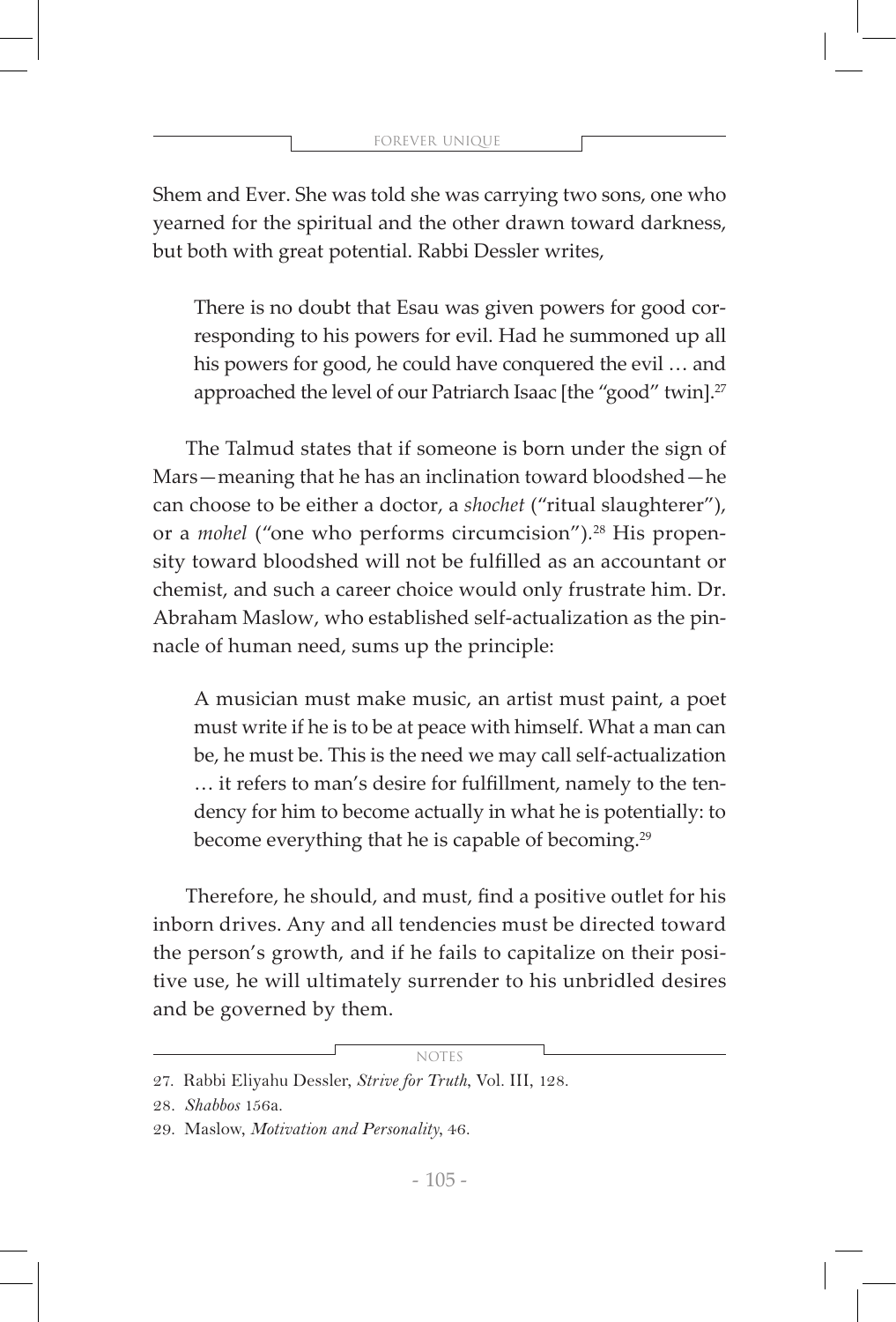The Sages reveal for example, that both Esau and King David were of red complexion, signifying blood. The difference, they note, is that Esau killed to satisfy his own cravings for violence and bloodshed, while David would kill only with permission from the *Sanhedrin*. <sup>30</sup> He killed only when it was justified, and his battles were acts geared toward ultimate peace and Godly service.<sup>31</sup>

Unquestionably, Judaism does not suggest that every decision is a product of one's free will capacity, but it rejects the notion that all of our behaviors are effectively a preprogrammed function of nature or conditioning.32

Even when we are at a genetic disadvantage, each of us can decide whether we will succumb to temptation or rise to our potential.33

Notably, large-scale surveys of gene-environment interaction research suggest that approximately one-fourth of the variation between the mental health statuses of different individuals is heritable, which means that three-fourths is not.<sup>34</sup> Chemical imbalance or genetic predisposition will shorten the fuse, but it is

#### NOTES

33. While the choices we make throughout our lives have a strong impact on our emotional stability, severe mental illness may be the result of serious trauma or a genetic disposition that impacts so significantly on one's basic lifefunctioning that one's thoughts and behaviors fall outside the scope of *bechirah*. Just as some people are physically disabled, others are emotionally impaired through no fault of their own. They neither choose nor cause their sickness, and to label them lazy or selfish is not only reprehensible, but mistaken.

34. See K. S. Kendler and J. H. Baker, "Genetic Influences on Measures of the Environment: A Systematic Review," *Psychological Medicine* 37, no. 5 (2007): 615–626.

<sup>30.</sup> The Great *Sanhedrin* was the supreme religious body in the Land of Israel during the time of the Holy Temple.

<sup>31.</sup> *Bereishis Rabbah* 63:8.

<sup>32.</sup> Proving the existence of free will is not this book's objective. We will simply quote from the Rambam who summarizes its obvious and necessary place in creation. "If man's actions were done under compulsion, the commandments and prohibitions of the Law would be nullified and they would all be absolutely in vain, since man would have no choice in what he does" (*Eight Chapters*, pp. 84-5).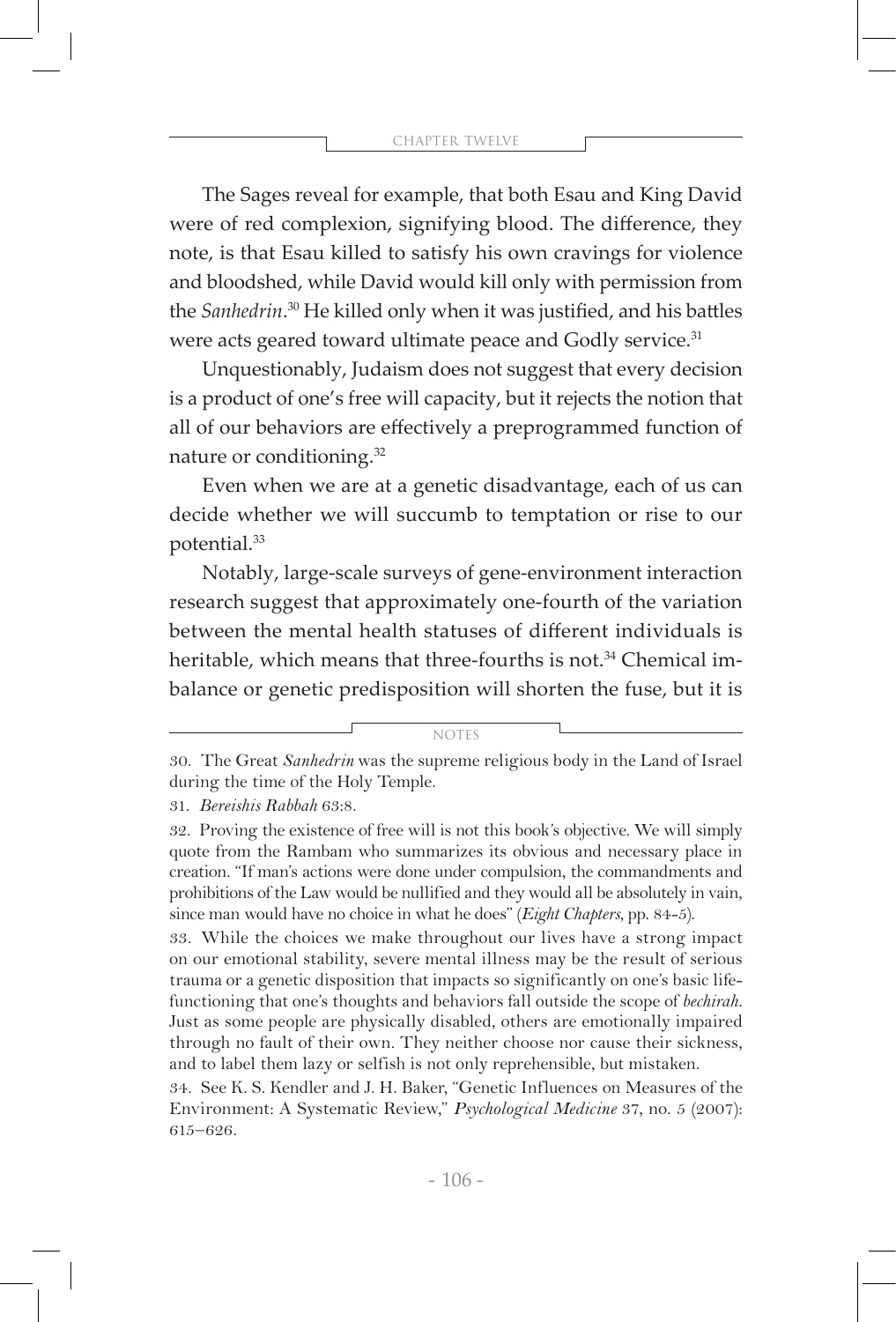|  | FOREVER UNIQUE |
|--|----------------|
|  |                |

the internalized stress and strain of life—via our self-generated perspective—that create the spark.<sup>35</sup>

## **PLANES OF HUMANITY**

The lowest level of our soul, *nefesh,* is referred to as our animal soul, because of its animating properties. (This is not to be confused with an animal's soul, which contains only an animating force and is neither physical nor spiritual.) Our *nefesh*—which is spiritual—also accounts for our basic thought processes and gives rise to a generic ego-identity (with previously examined ego-based defense mechanisms).36

When a person operates on this level, he responds to life more than he lives it. He exists with animal-like emotions and status. Poke him, and he turns angry; feed him, and he is calmed; compliment him, and he is encouraged; disrespect him, and he becomes enraged. His personality is resigned to a visceral interface. When we allow ourselves to be swallowed up by our base selves, our lives are reduced to nothing more than a conditioned response to stimuli.

Human beings have higher dimensions to their soul, counterbalanced by corresponding levels of the ego or *yetzer hara*.

notes

35. Genetic histories identify risk factors, but having a genetic risk for a disorder or a disease does not mean that its appearance is inevitable. "A great deal of mental illness—and even stress that falls short of mental illness—can be the result of a person's own misdeeds. He lives in such a reckless way that he led up to it gradually. Now, of course, it could happen sometimes that even people who are not under such strain can suddenly lose it. However, usually it does not happen that way. It usually happens as a result of mental strains and mental strains happen as a result of buildups and buildups. Even if it's hereditary, heredity means that he has a certain weakness that will cause him to break under strain. However, if such a person is able to avoid strain or at least minimize strains, he could live his whole live in a state of normalcy." Rabbi Avigdor Miller, *On Emunah and Bitachon* (Judaica Press, 2012). 36. See Ramchal, *The Way of God*, 3:1:1, p. 183.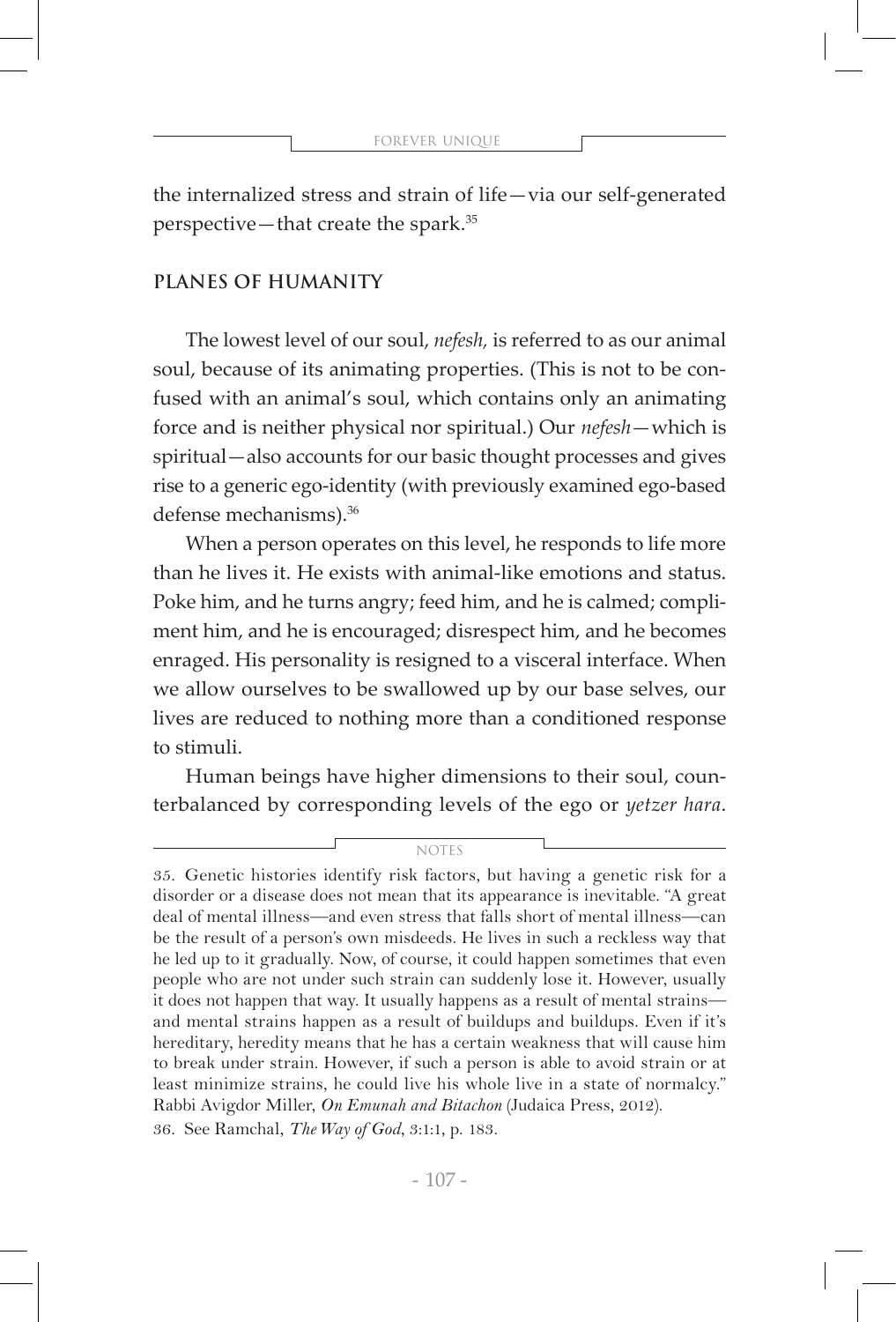The dynamic interplay between these forces creates our unique, richer personality. Because God creates each person with a unique purpose in this world, our talents and strengths are perfectly made for our mission.

Our *yetzer hara*, too, is fashioned to oppose us.<sup>37</sup> Hence, what is a struggle for some may not be for others. The Ramchal speaks of the difficulty in penetrating these layers:

Though the evil inclination causes a man to commit all kinds of sins, there are some which a person's nature renders more desirable to him, and, consequently, provides him with more rationalizations for. He therefore requires in relation to them additional strengthening to vanquish his evil inclination and be clean of sin.<sup>38</sup>

The struggles we face are sometimes universal and generic—in other words, overcoming anger and laziness—and other times unique to us, such as dealing with a specific physical limitation or emotional sensitivity, which is often a function of *tikkun* ("repair" or "rectification of the soul"), and encompassed within our genetics and/or upbringing.39

## **BECOMING EXTRAORdINARY**

King Solomon tells us throughout Ecclesiastes that all suffering comes from trying to give permanence to the temporary. The soul seeks permanence through giving—investing in a commodity that will be forever ours; it recognizes that we keep whoever we

notes

<sup>37.</sup> See *Kiddushin* 52b.

<sup>38.</sup> *Mesillas Yesharim (The Path of the Just)*, Ch. 1.

<sup>39.</sup> It becomes clear why envy is such a destructive trait and "causes the bones to rot" (Proverbs 14:30). We each receive exactly what we need in order to maximize our potential. To envy someone else is to neglect our own uniqueness and the very purpose for our existence.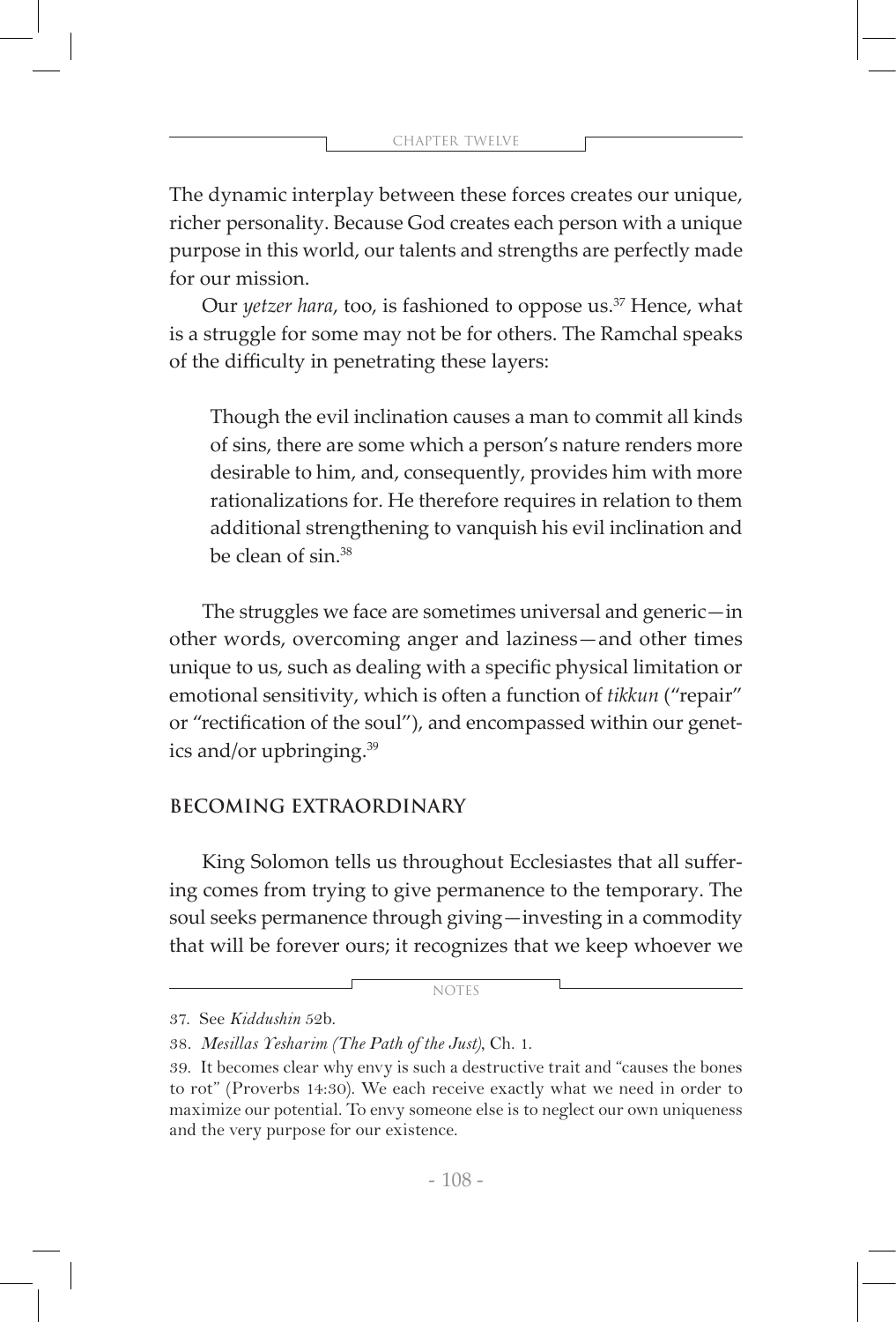become, and that is ultimately shaped by what we give, not by what we take. $40$ 

Our soul is drawn to reunite with Immortality, but the aberration of this quest is the ego's search for permanence through taking.41 The ego lunges after longevity through money, power, and control, while the soul yearns for true independence—freedom over the self-which enables the apex in self-expression.<sup>42</sup>

The ego relishes creative acts in order to make its mark on the world—an illogical pursuit of monuments and awards, anything that will stand the test of time.<sup>43</sup> It thirsts to be special, desperately longing to set itself apart, even if it tears us apart. It does not care whether the end-goal is accomplished through productive or destructive means. It only seeks to make a big splash. Hence the proclamation of the Sages: "The construction of fools is destruction."44

Ironically, the ego chase leaves us a homogenized, blended

#### notes

40. "The more flesh, the more worms [will eventually consume him in the grave]; the more property, the more worry; the more wives, the more witchcraft; the more maidservants, the more lewdness; the more slaves, the more thievery. The more Torah, the more life; the more study, the more wisdom; the more advice, the more understanding; the more charity, the more peace. One who acquires a good name acquires it for himself; one who acquires words of Torah has acquired himself a share in the World to Come" (Ethics of the Fathers 2:7).

41. The psychological motivation is explained: "By continually taking and piling and computing interest and leaving to one's heirs, man contrives the illusion that he is in complete control of his destiny." Ernst Becker, *Escape from Evil* (New York: Free Press, 1985).

44. *Megillah* 31b.

<sup>42.</sup> The Sages ask and answer: "Who is strong? One who controls his [natural] inclination" (Ethics of the Fathers 4:1).

<sup>43.</sup> We say illogical because even while he rejects a world beyond this one, he desires to be remembered. But why? If there is no existence for him beyond the physical world, why should he care that those who come after him are aware of his accomplishments? What good does this do him? None, according to his own logic, but his soul knows differently. "We do not erect monuments for the *Tzaddikim*; their words are their deeds and their true enduing memorial" (*Yerushalmi Shekalim*).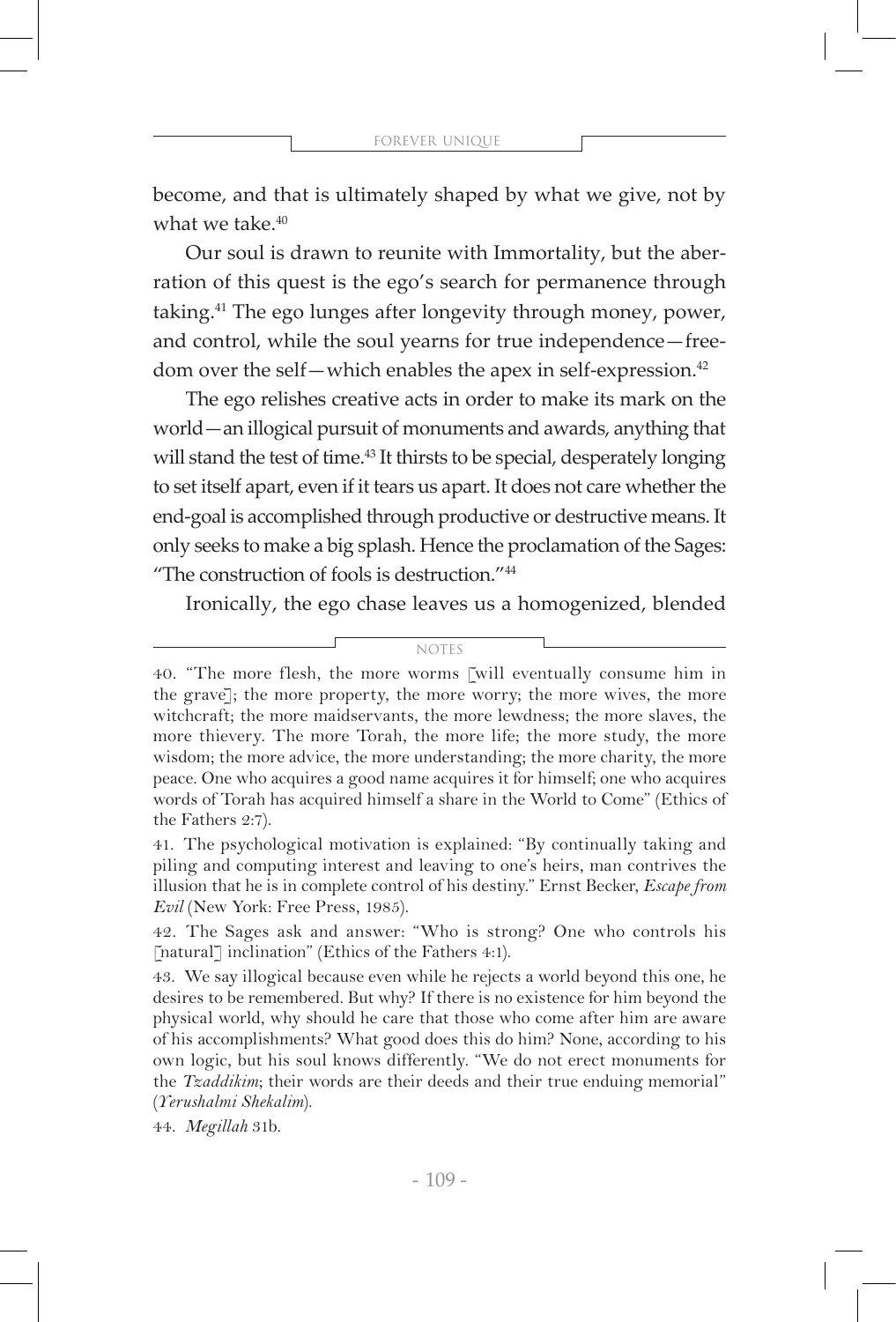existence that only blurs our uniqueness and further obscures God. When we seek to follow a destructive path in a futile attempt to be different, we end up as carbon copies of all other ego-oriented people and are confined to an automated existence and a generic personality. When our ego dominates, life is indeed programmed—but we are the unwitting programmers.

## **LETTING GOD SHINE THROUGH**

The serpent sought to convince Eve to eat from the forbidden tree by arousing her most powerful instinct to become a creator: "Your eyes will be opened, and you will be like God knowing good and evil."45 Not surprising, the opposite is true: Only suppression of the ego (aka "serpent") allows for our individuality to fully express itself. We are created in the image of God, a reflection of the manifestation of His will.46 Our purpose is to reflect as much of God as we can, and the degree to which we nullify the "I," the more we bring God into the world via the display of Divine attributes that emerges within us.<sup>47</sup>

The Talmud teaches, "For the mind of each is different from that of the other, just as the face of each is different from that of the other."48 Based on the origin of one's soul, every individual has a special blend of character traits essential for a distinct mission that we are both designed for and drawn to. In following the precepts of the Torah, we move toward perfecting ourselves, and we fulfill

<sup>45.</sup> Genesis 3:4.

<sup>46.</sup> Ibid., 1:26.

<sup>47.</sup> Rearranging the Hebrew word for "I," *ani,* spells the word *ayin*, which denotes "nothingness." Noted by Aryeh Kaplan, *Jewish Meditation: A Practical Guide* (New York: Schocken Books, 1985), 87.

<sup>48.</sup> *Berachos* 58a. This teaching is in response to the often-asked question on the *Midrash* that states that the waters of the Red Sea were split into 600,000 paths—one for each family: "What is the need for multiple paths when a single path would have been sufficient?" See *Midrash* (*Shocher Tov*) 114.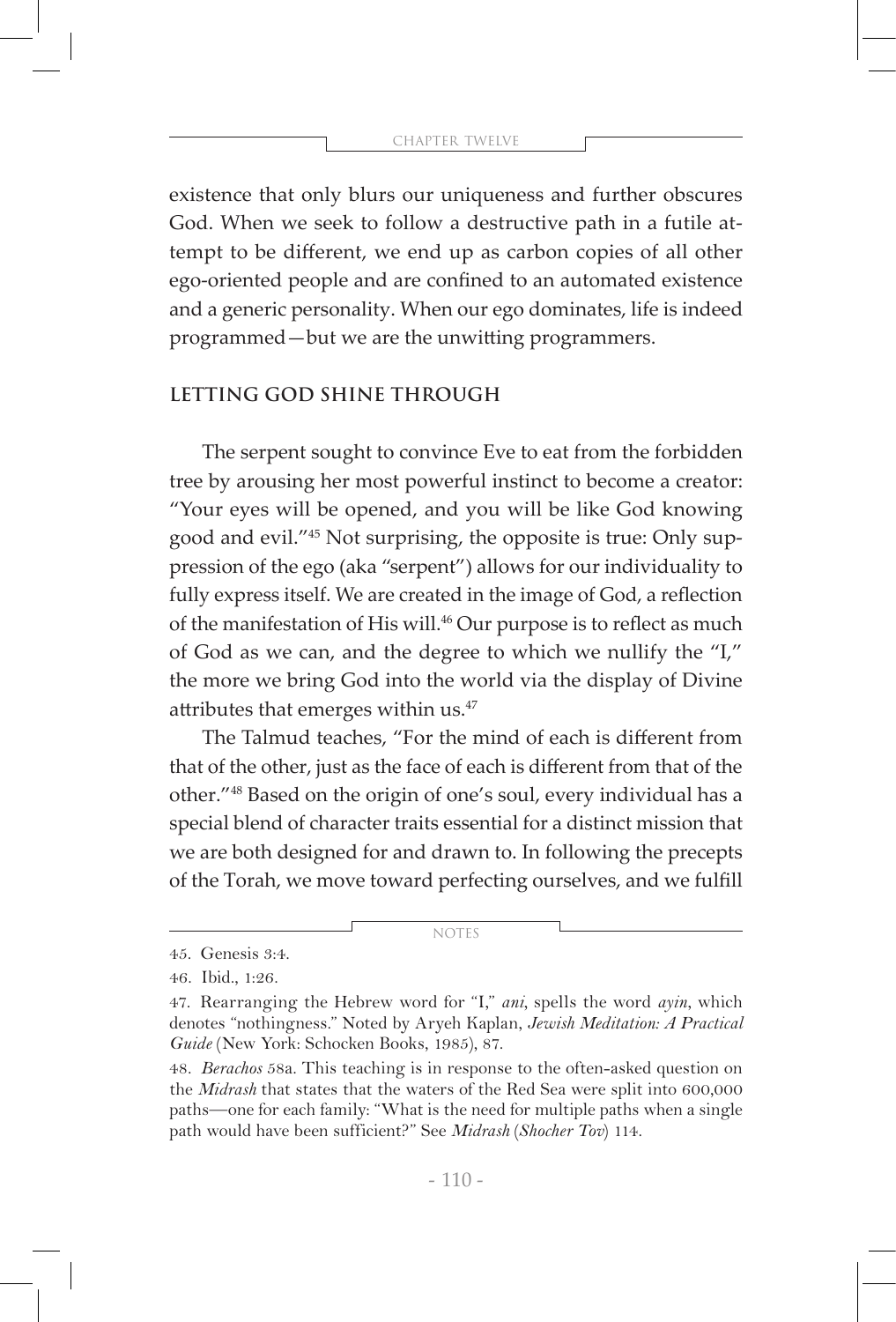| FOREVER UNIQUE |  |
|----------------|--|
|                |  |

our purpose in bringing God's glory into the world, as only we can.49 A brilliant spark of Divine light is then illuminated, radiating throughout creation.<sup>50</sup>

## **LET US MAKE MAN**

Creating oneself is not just an act of independence but the ultimate act of *chesed*. We take what exists and then, through our own efforts, put something new—a revised self—back into creation. We cannot give what we do not own. Only by creating ourselves are we able to become a genuine source of giving, instead of a mere conduit for goodness. Rabbi Dovid Hofstedter writes,

*Chazal* [our Sages] proclaimed of Eliezer, "He has mastered his master's Torah" (*Yoma* 28b). *Chazal* teach that he also had complete control over his *yetzer hara* (see *Bereishis Rabbah* 59:8). No slouch. In fact he was one of the few individuals who did not die but entered *Gan Eden* while he was still alive. Why then did Avraham seek out a wife for Yitzchak from those steeped in wicked behavior including *avodah*  zarah [idol worship]? Eliezer was a descendent of Cham, a people cursed by Noah to forever be slaves… . It became part of their genetic makeup, so deeply entrenched in their souls that it cannot be extracted even through the sacred fire of Torah study. We see the results of this in Eliezer, Avraham Avinu's [Abraham, our forefather] faithful servant.<sup>51</sup>

notes

<sup>49.</sup> "If I am not for myself, who will be for me? But if I am only for myself, who am I? If not now, when?" (Ethics of the Fathers 1:14).

<sup>50.</sup> This is the primary lesson taught by the great Chafetz Chaim, who set out to change the world. Realizing that was impossible, he decided to change his community. Then realizing that, too, was a foregone dream, he aimed to change his family. Finally, he realized his real goal in life was to change himself. He accomplished just that and, in doing so, changed the world.

<sup>51.</sup> Rabbi Dovid Hofstedter, *Dorash Dovid* (Israel Bookshop, 2011), 101-102.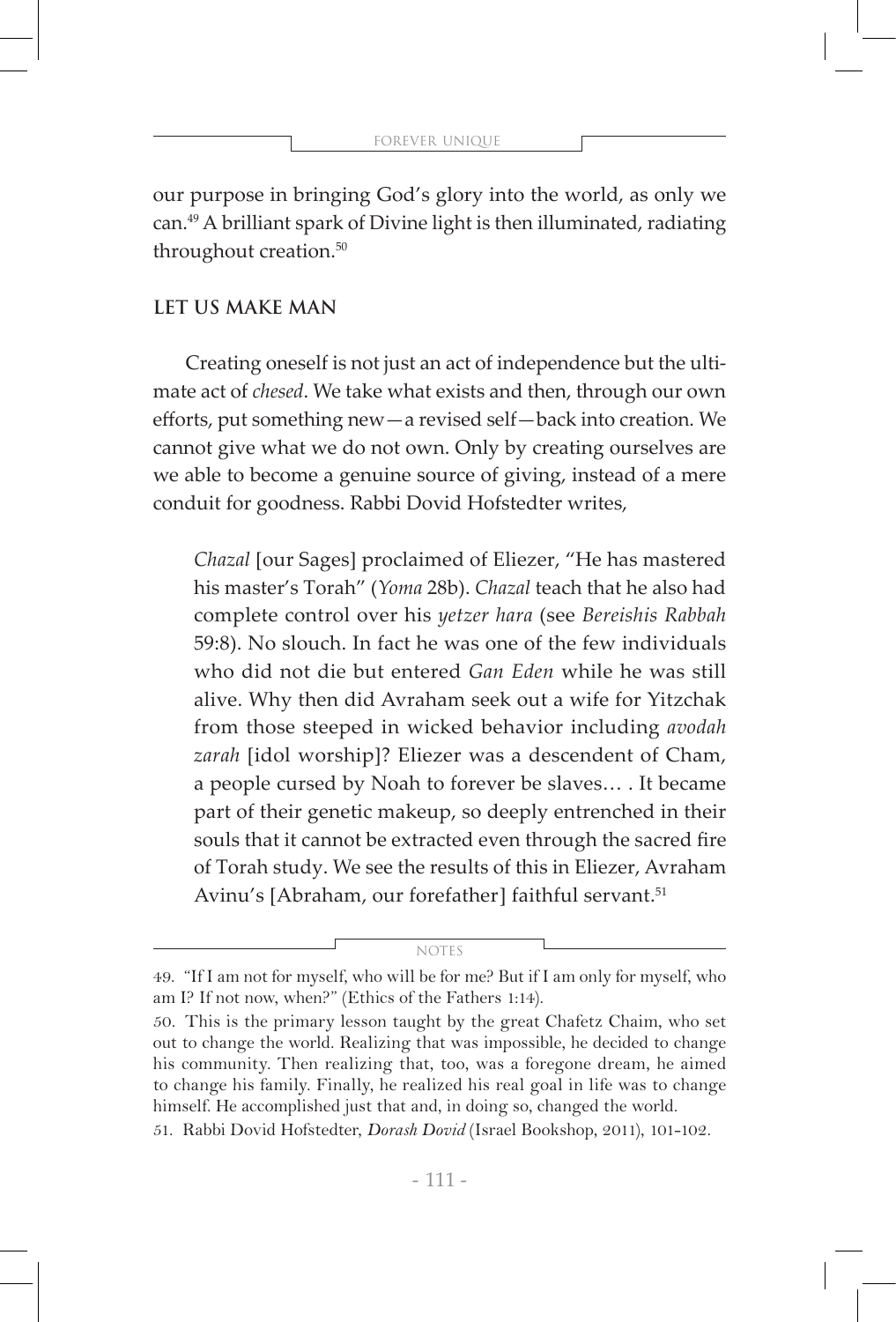Eliezer did not have the spiritual roots to go beyond what he was. He could never be a creator in the truest human sense. Such a person can reflect uniqueness, even radiate it—but he cannot generate it. He cannot be original. Thus, he could not produce offspring who could contribute anything new. In order for the Jewish people to bring forth the Final Redemption to reveal the Oneness of God, we each need to emit our own spark of individuality. This he did not have, and so Abraham could not allow Eliezer's daughter to marry his son.

When a person is busy building an image or succumbing to cravings and impulses, he never rises above reactionary living. He does not create anything—certainly not himself. When we are independent, we are partners in our own creation and in creation itself.

The wisest of men exhorts, "All of this is *hevel* [futility or vanity]… . That which has been is that which shall be; and that which has been done is that which shall be done: there is nothing new under the sun."52 The *Zohar* states that futility here refers to our actions that are done "under the sun"; it adds, however, that *chesed*—acts of righteousness and lovingkindness—are done "above the sun."<sup>53</sup>

Only He Who is beyond the sun can create. When we tap into God's will and learn our nature in His way, we exercise the height of free will and leave the finite nature of this world behind. We draw down the power to create ourselves and enjoy true permanence—who we become for all eternity.

The desire to create burns deep within each of us. We derive

<sup>52.</sup> Ecclesiastes 1:2–9. *Hevel* literally means "breath" or "vapor" and is often translated into words such as "futile," "meaningless," and "fleeting," to connote something that exists and then dissipates without a trace. 53. See *Zohar* II:59a.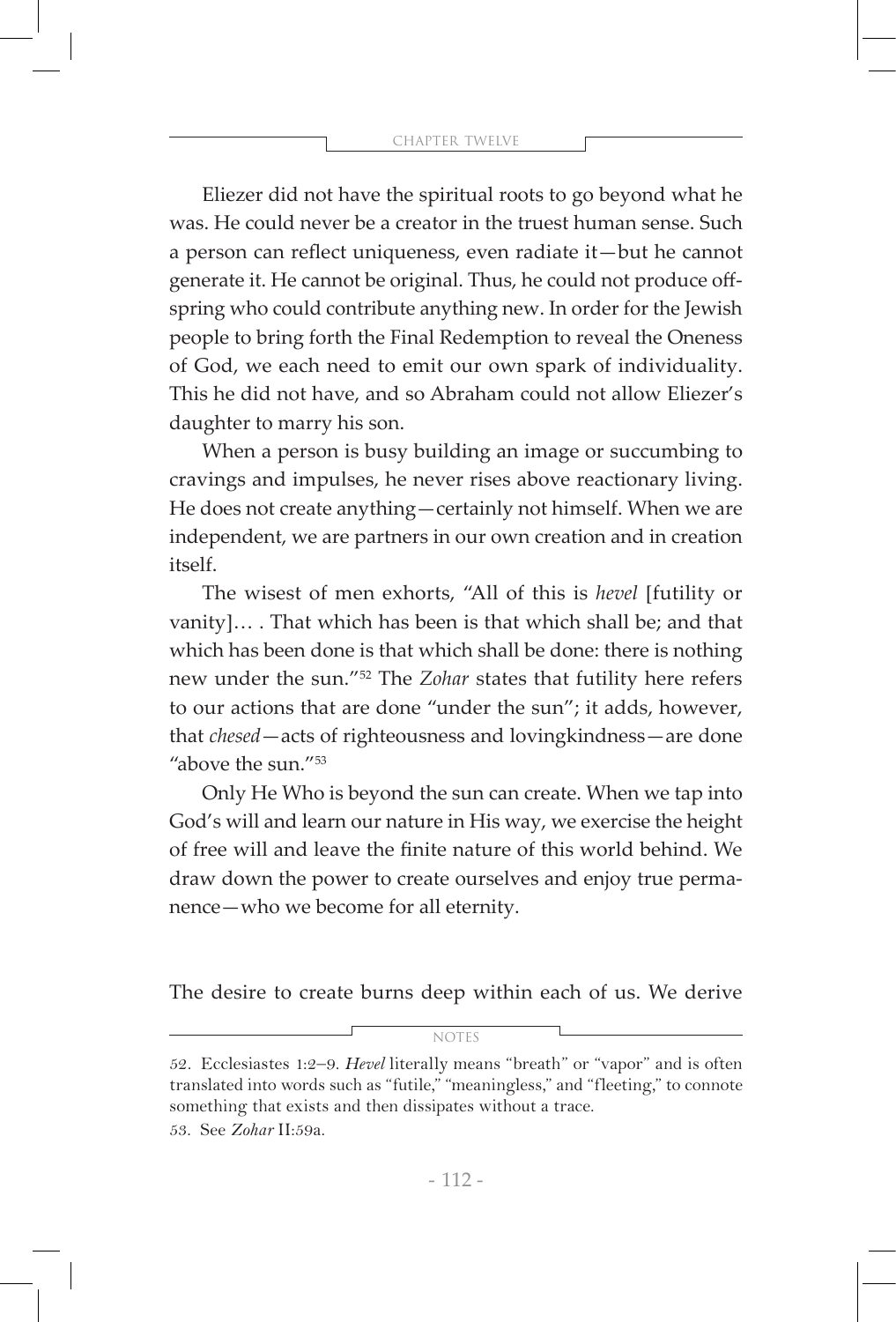forever unique

intense and unparalleled satisfaction from creative thought and action. It rivets our attention and expresses our individuality. We notice how much pleasure a small child receives from drawing a picture. We are driven to be unique, to express ourselves. God is the ultimate Creator. This is why we find self-expression and creativity so pleasurable—because being like God is the greatest pleasure, and when we create ourselves, we fulfill our role in the greater tapestry of creation.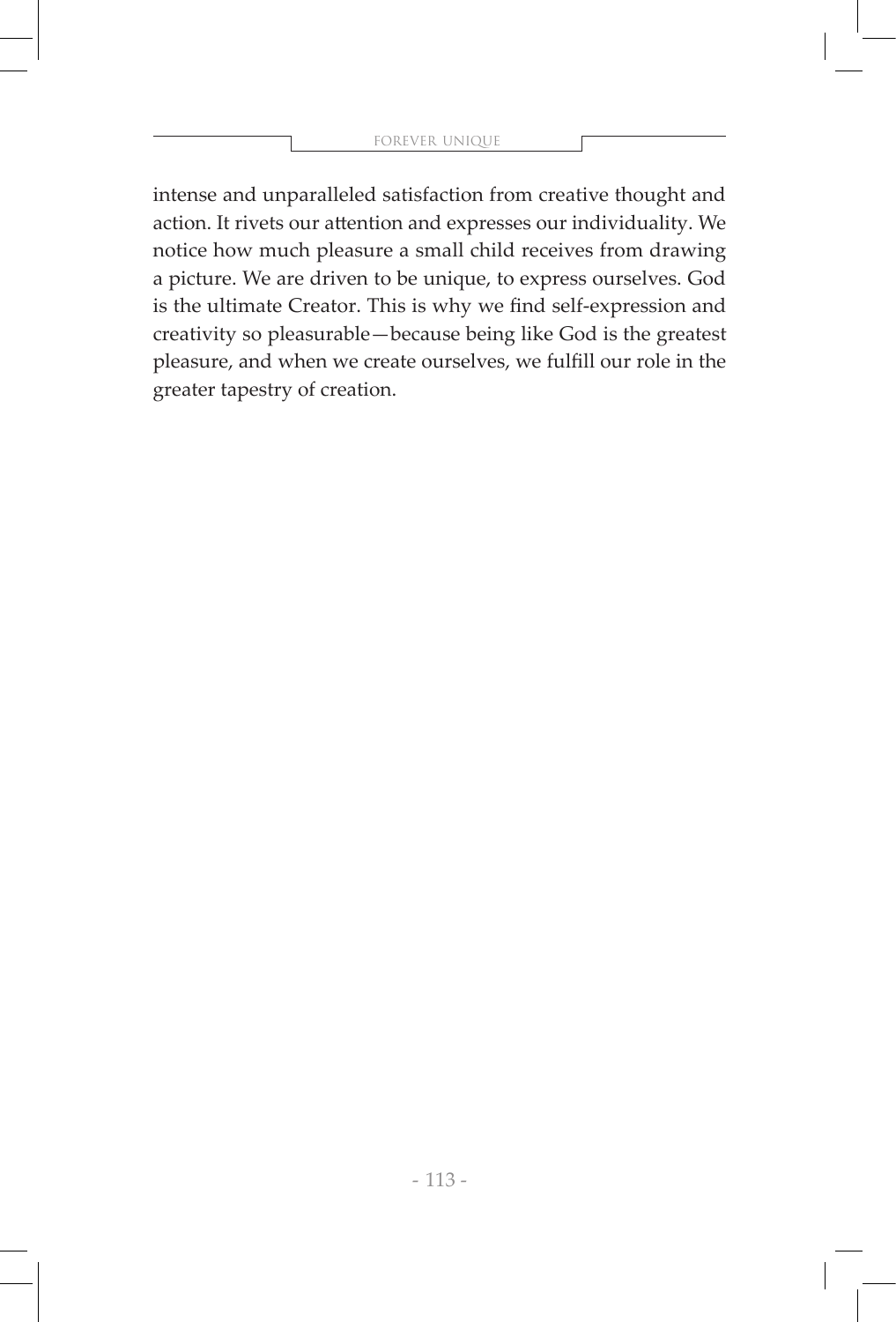$\begin{array}{ccc} \begin{array}{ccc} \end{array} & \begin{array}{ccc} \end{array} & \end{array}$  $\frac{1}{\sqrt{2}}$ 

Ξ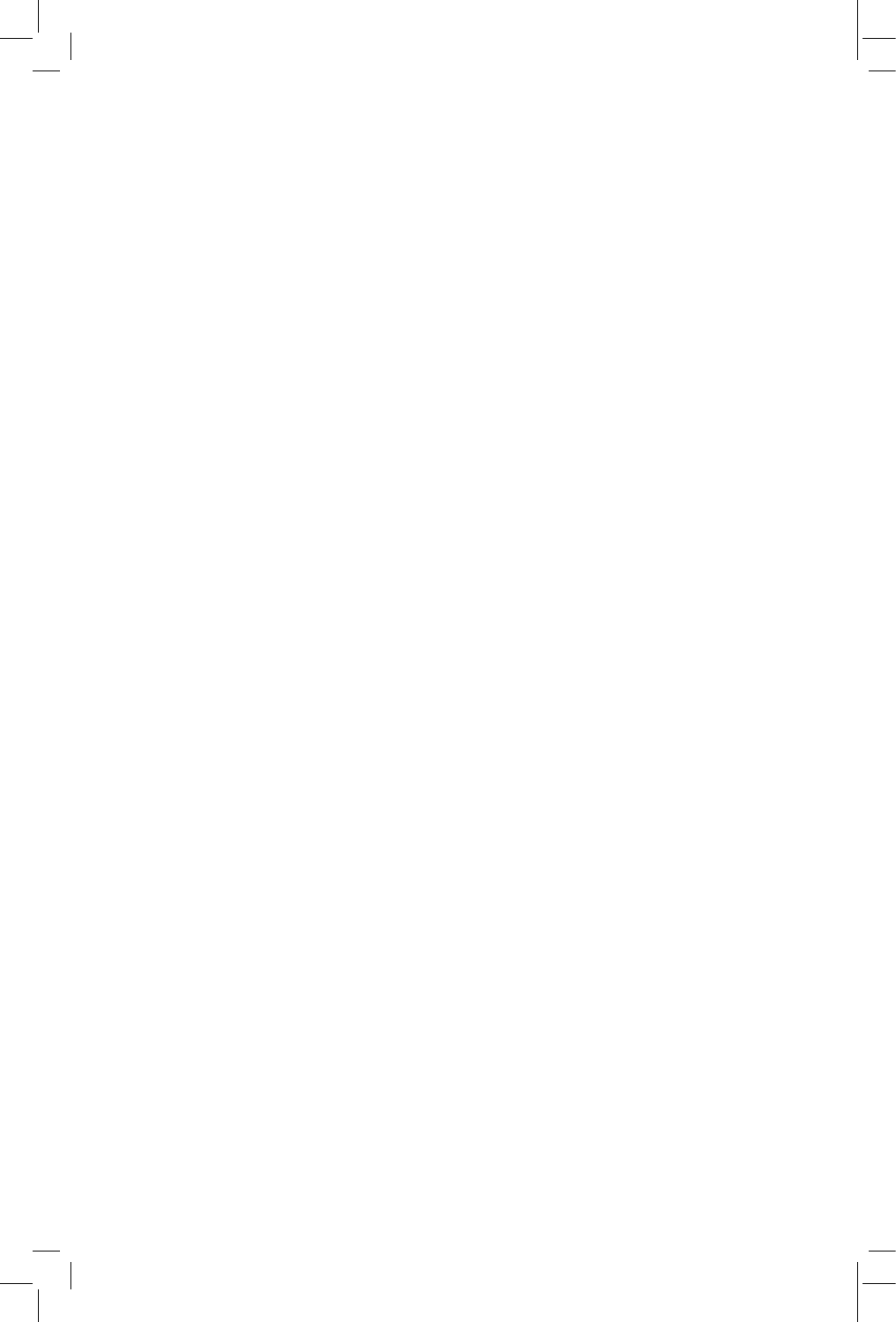## A permanent SHAPE 13

In Judaism, we speak of two worlds: *Olam Hazeh* ("this world") and *Olam Haba* ("the World to Come").<sup>54</sup> The Sages say that this world exists only as a corridor to the next and was created by God to give us the opportunity to earn our place, so that we can enjoy eternity without the heavy shame that would accompany a "spiritual handout."55 "The good that man ultimately receives is therefore as much the result of his own efforts as it is a gift of God."56

Rabbi Aryeh Kaplan writes, "A person experiences shame when he is caught doing something that he should not or when he finds himself in an improper place. But for a mere receiver to be close to God is also an improper place."57

In the next world, we cannot be where we do not belong. Not because we are chased away, but because we flee as one would from a burning building. The soul aches to be closer to

<sup>54.</sup> At the end of this chapter we will refine our definitions and parse distinctions between the non-physical realms. As we will explain, *Olam Haba i*s not necessarily the same as *Gan Eden* ("the Garden of Eden").

<sup>55.</sup> Ethics of the Fathers 4:21. Ramchal, *The Way of God*, 39 (1:2:2).

<sup>56.</sup> Kaplan, *If You Were God*, 59.

<sup>57.</sup> Ibid., 56.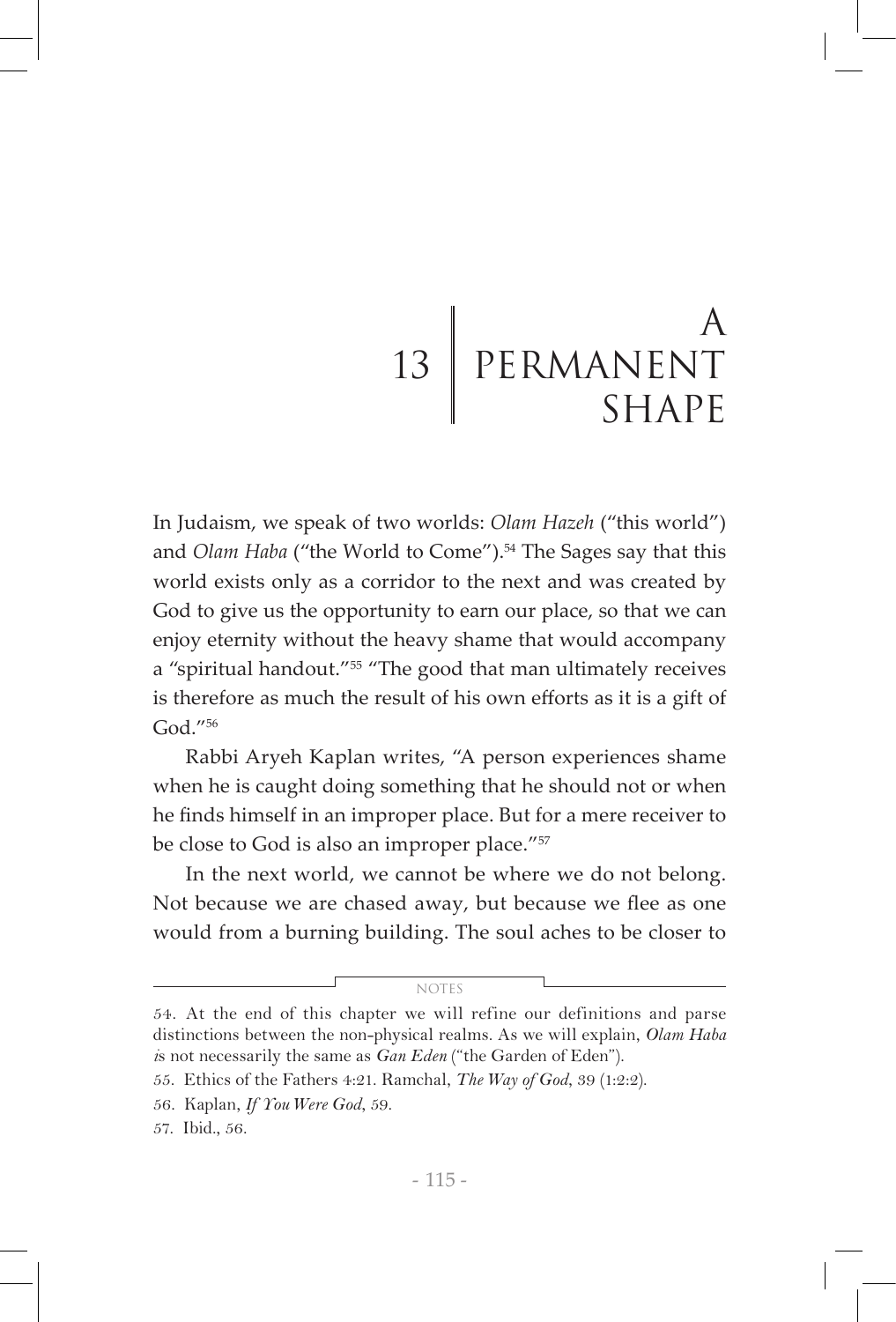the glory of God, but the blistering, intense pain of unrelenting shame—of being where it does not belong—does not permit the soul to remain there.<sup>58</sup>

This is described as *nehama d'kesufa* ("the bread of shame"): "One who eats another's bread is ashamed to look in his face."59 In this world, we do not feel the full weight of shame because the ego protects us with a sense of entitlement. But neither our ego nor our physical self exists in the next world.

Still, even in this world we are wired to derive more satisfaction from something we have worked for than from something that was merely handed to us. Our experience testifies to the wisdom of the Sages: "A person prefers one portion of what is his more than nine portions from someone else."60

#### **WE CANNOT PRETEND**

But why do we need to earn our place? Why doesn't God use some Divine hypnosis to allow us to feel the pleasure of His proximity without the feeling of shame? Or better still, perhaps He could install within us a fabricated memory of earning our reward?

We learned earlier that in the nonphysical world, closeness is measured in terms of similarities that manifest in levels of awareness. It is thus impossible for spiritual opposites to be close to each other. Imagine the words *true* and *false*. In conceptual space, where might we put them in a room—next to each other or far apart? Now think of *love* and *happiness*. These two words would be placed closer together.

<sup>58.</sup> "If a person does not prepare on *Erev* Shabbos, what will he eat on Shabbos?" (*Avodah Zarah* 3a). This parable teaches us that we will be sustained in the next world through our efforts in this world.

<sup>59.</sup> *Yerushalmi Orlah* 1:3, cited by Ramchal, *Da'as Tevunos,* p. 168. *The Knowing Heart,* Shraga Silverstein, trans. (Jerusalem / New York: Feldheim, 1982), 315. 60. *Bava Metzia* 38a.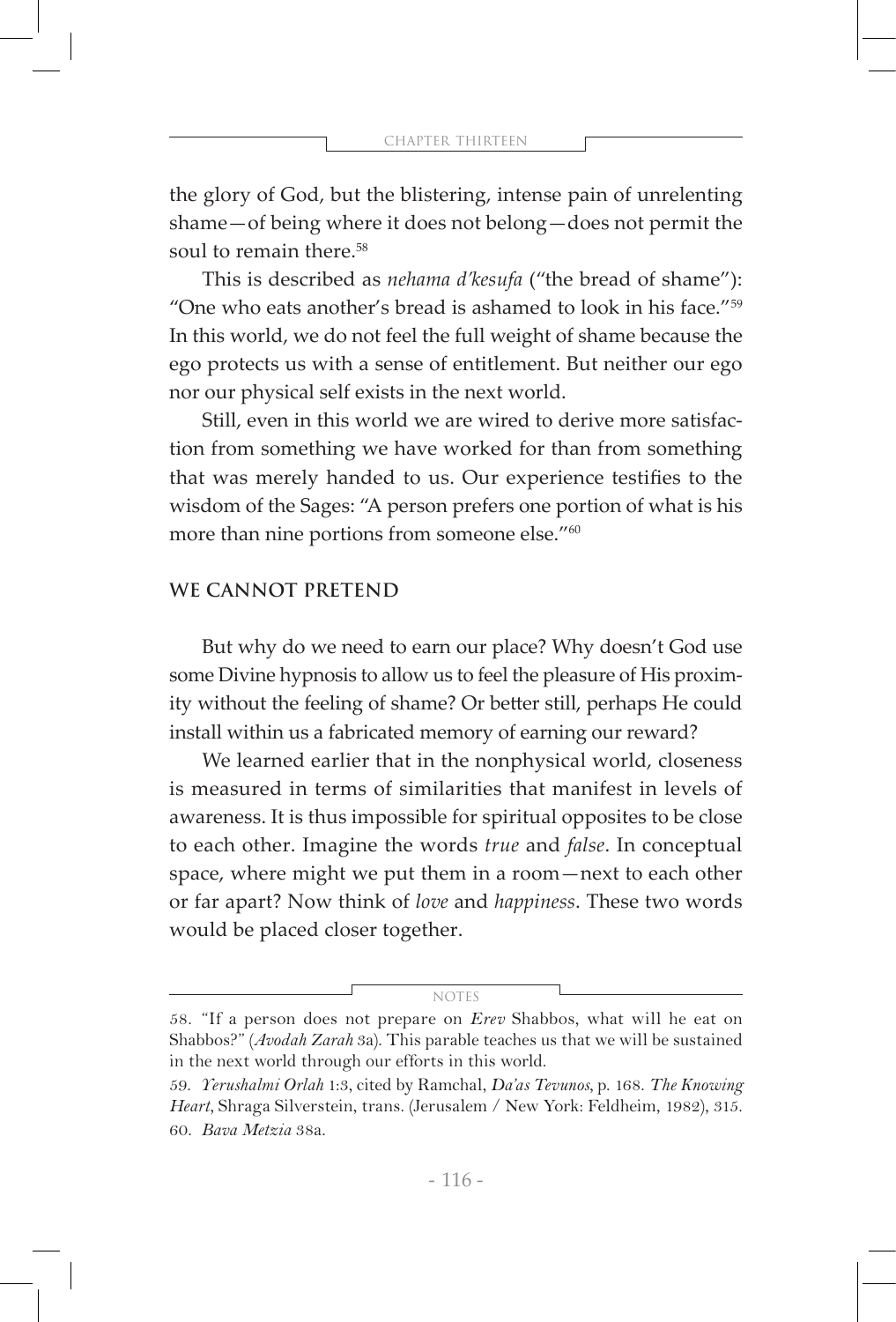Our Sages have said, "The seal of the Holy One Blessed be He is truth."61 The essence of God is *emes* ("truth"), and His will is truth. Our ego can deceive us in this world, but our soul dwells in *Olam Haba*, the world of truth. In the next world, we cannot pretend to be something that we are not and convince ourselves otherwise. The concept of falsehood does not exist within the nature of oneness and ultimate reality. We either earn our reward or we do not; we are either similar to God or we are not—there is no make-believe.

In a similar vein, *halachah* ("Jewish law") is bound up with spirituality here and in the next world. There is no division when it comes to the truth.<sup>62</sup> Judaism does not separate service to God from monetary laws or relationships. God does not permit us to deny any aspect of truth that we find inconvenient or uncomfortable. The Ramchal writes,

The righteous hate a false thing. And it is in relation to this that we were warned (Exodus 23:7), "Keep far away from a false thing." Note that we do not have, "Guard yourself from falsehood," but "Withdraw from a false thing," to awaken us

<sup>61.</sup> *Shabbos* 55a.

<sup>62.</sup> Cf. *Derech Hashem* 1:3:2. The Talmud states that after our death, God will ask us a number of questions—the first one: "Did you conduct your business affairs with honesty and integrity?" (*Shabbos* 31a). Of the Torah's 613 laws, more than 100 deal with business. (Meir Tamari, *With All Your Possessions: Jewish Ethics and Economic Life* [New York: The Free Press, 1987], 35.) True spirituality is not some vague feeling of transcendence, but the conscious application of Torah to every aspect of one's life. *Halachah* delineates precisely how we are to conduct ourselves in the service of God. *Chazal* exhorts that one who wishes to be a pious person should be scrupulous in matters of civil and tort law (*Bava Kamma* 30a).

The Ramban writes that the commandment to be holy, "*Kedoshim tihiyu*," means that it is not enough to follow the letter of the law but the spirit as well. He explains that a person can be completely observant, keeping all the *mitzvos,*  and yet be called repulsive. Let us heed the advice of the poet Ralph Waldo Emerson: "Pay every debt as if God wrote the bill."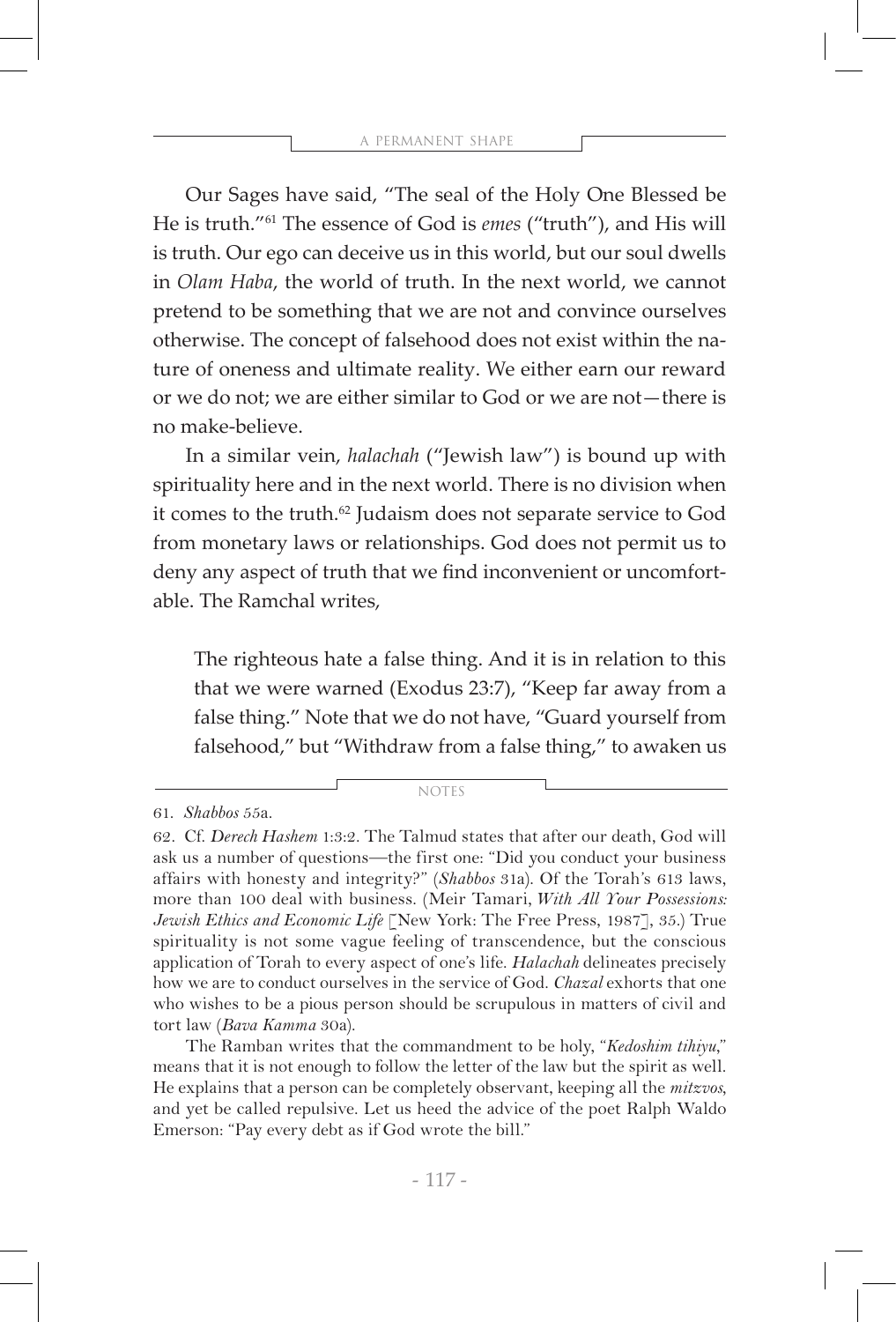to the greatness of the extent to which one must withdraw himself and flee from falsehood.<sup>63</sup>

## **HEAVEN AND HELL**

The conventional understanding of the afterlife is that two different places exist: heaven and hell. Heaven is for the good people, and hell for the bad. Judaism teaches that in reality there is really only one place, and that people have different experiences depending on where they are standing.

A wine connoisseur, for example, and an unsophisticated consumer will have different experiences even when sampling the same bottle of wine. The experience is determined by the refinement of the person's senses, the awareness of subtleties—texture, finish, body, and so on. The connoisseur's knowledge of wine changes his perception of it (reality), and so the taste of the flavor is richer and more refined (his interpretation). He will enjoy a different reality within the same reality. His perception hinges on his knowledge, which, in turn, alters the experience.

A linear representation comes to mind when we speak of the world "above" and the world "below," but these worlds are divided not by space, but by levels of awareness that either reveal or conceal the truth on a near-infinite continuum.

This world is a metaphor for the next, in which a person determines his own reality via the choices he has made. We are who we create ourselves to be, each behavior moving us closer to God or further away—for now and eternity.<sup>64</sup> The Rabbis say that we

#### notes

63. *Mesillas Yesharim (The Path of the Just)*, Ch. 11.

<sup>64.</sup> The *Midrash* states, "Woe to us from the Day of Judgment! Woe to us from the Day of Rebuke!" (*Bereishis Rabbah* 33:17). The vernacular rendered is, "*l' fi mah shehu*," "each one according to what he is."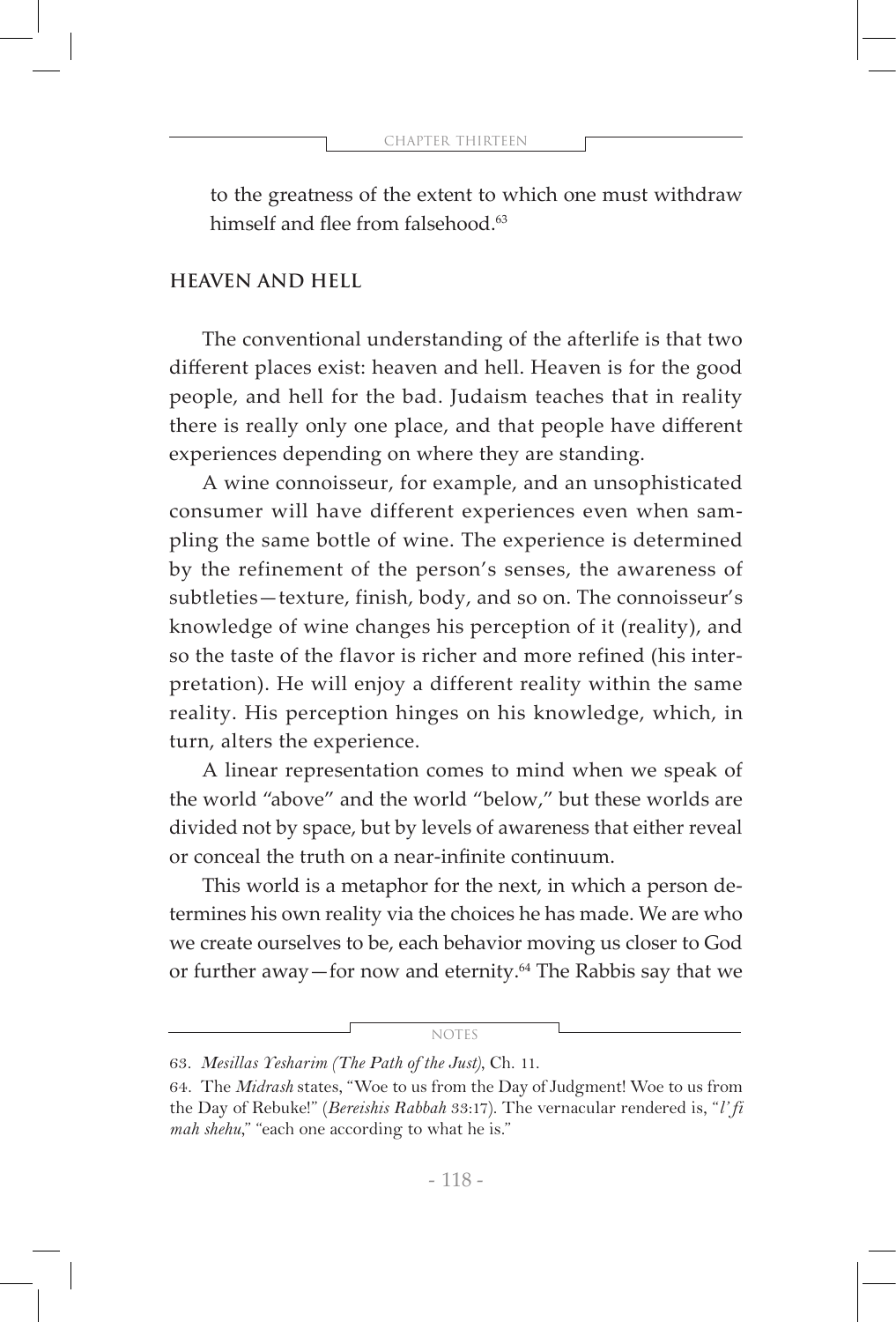| . PERMANENT SHAPE |  |  |  |  |  |
|-------------------|--|--|--|--|--|
|-------------------|--|--|--|--|--|

are all alone in the next world, meaning that our reality is the sum of our choices—just as it is in this world, each of us experiencing a different reality within the same reality.

## **A FINAL FORM**

The Gemara states, "There is no *Gehinnom* [hell] in the next world."65 Our Sages explain that while there is no eternal damnation or permanent designation called hell, we do have a transitory concept. Our transgressions are a barrier to the enjoyment of *Olam Haba*, so in His Infinite kindness God allows for a purification process.66 The fire of *Gehinnom* is actually the burning shame we experience because of our sins (which include wasted potential).<sup>67</sup> Rabbi Aryeh Kaplan explains:

The Sages tell us that God will show us our potential, who we could have become; coming face-to-face with what we could have been, of realizing we will remain stunted and deformed having forever lost the chance to achieve the majestic and noble form we could have attained, is nothing less than shame. That is why this suffering is compared to fire, and the place of this terrible suffering is aptly called hell.<sup>68</sup>

This process—the experience of intense temporary shame to scrub clean potential eternal shame—can only lift the stains from our *neshamah*; it cannot change a soul's essence or remove what it

- 119 -

notes

<sup>65.</sup> *Nedarim* 8b.

<sup>66.</sup> "Fire below is one sixtieth of the fire of *Gehinnom*" (*Berachos* 57b).

<sup>67.</sup> See Kaplan, *If You Were God*, 31. We cannot move on to the next sentence without appreciating that this shame is through the lens of our unadorned soul. We glimpse the intensity of this pain by picturing the eyes of a loved one who is helplessly etched into place, unable to move, to even budge an inch—cycling between fear, self-pity, and profound sadness. 68. Ibid.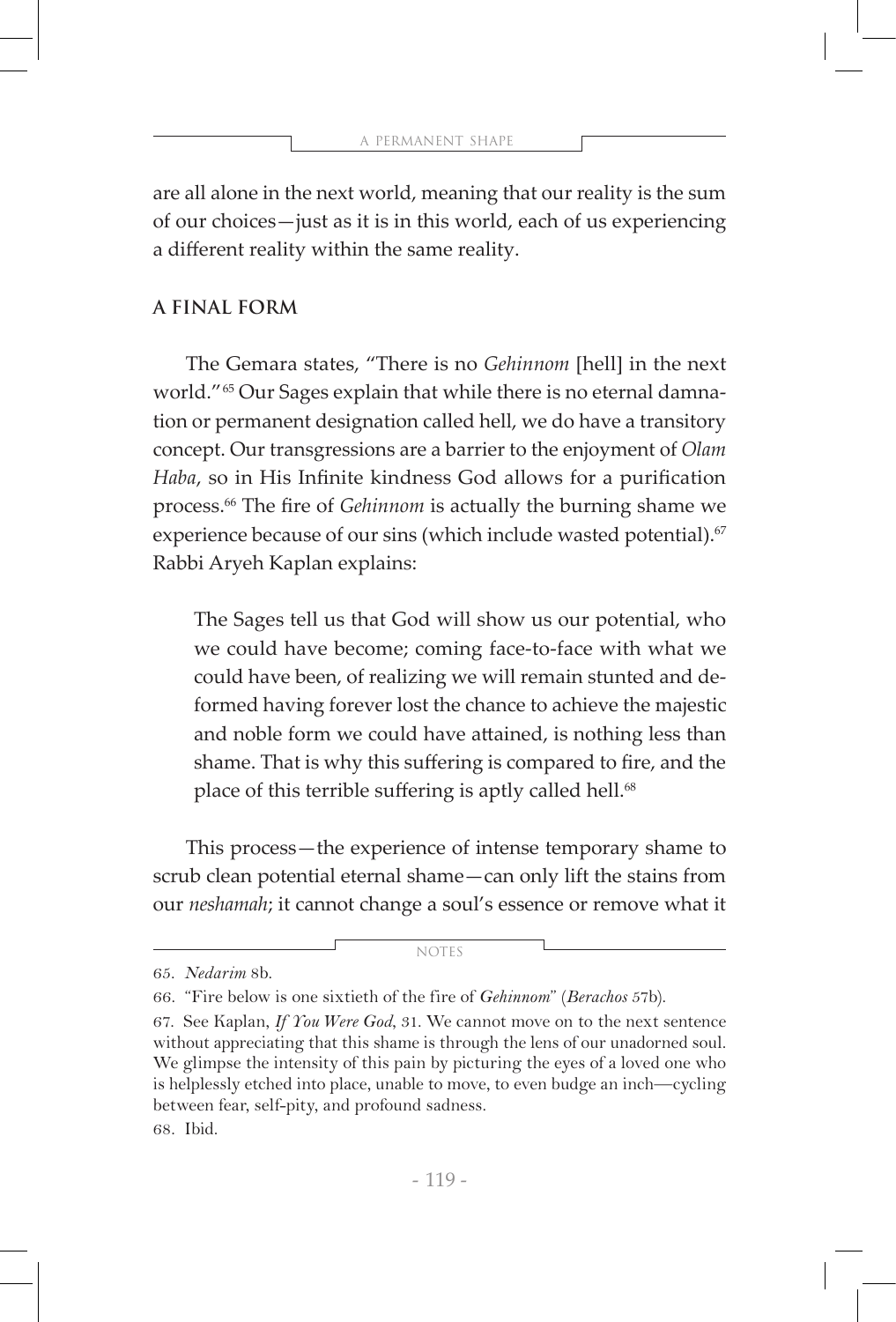#### chapter thirteen

has become enmeshed with.<sup>69</sup> Death brings no fundamental change to our personality. Basic character traits and tendencies acquired during our lifetime remain the basis of our future experiences in the spiritual world.<sup>70</sup>

This period of suffering lasts only as long as the purification process, because it *is* the purification process—which, according to most sources, does not exceed twelve months. The suffering ends here. Afterward, we "go to" "whoever we are." Our reality—perception as a result of potential minus actualization—is our experience.

For example, on a scale from 1 to 10, let us say that a soul's potential is a 7. In its lifetime, it actualized itself to a 4. In the next world, it will enjoy pleasure that is a "3" away from God. Another soul has a potential of a 5 and also actualized itself to a 4. In the next world, it will enjoy being just a "1" away from God.<sup>71</sup>

A person is not in a perpetual state of suffering because of his sins, and *mitzvos* are not canceled by his transgressions. After the cleansing process, the pain of the liabilities on the balance sheet is erased, and we are left to enjoy the net sum of our assets.

## **NO PLACE FOR EVIL**

These above-stated calculations, however, do not apply to the purely evil soul. In *Olam Haba*, the concept of evil does not exist; therefore, the wicked cannot exist. To continue with the above metaphor, there are no negative numbers in the world of truth.

#### NOTES

70. Ibid.

<sup>69.</sup> See Rabbi Eliyahu Dessler, *Strive for Truth*, Vol. II, 26. The higher levels of the soul—*chayah* and *yechidah*—do not become blemished and remain forever pure. Some opinions say this applies to the second and third levels, *ruach* and *neshamah,* as well.

<sup>71.</sup> Even though a soul's capabilities max out at "7," this "7" represents a crude linear expression of potential in our world. In actuality, a "7" is this soul's "10," and we are thus rewarded based on our efforts, in contrast to our potential.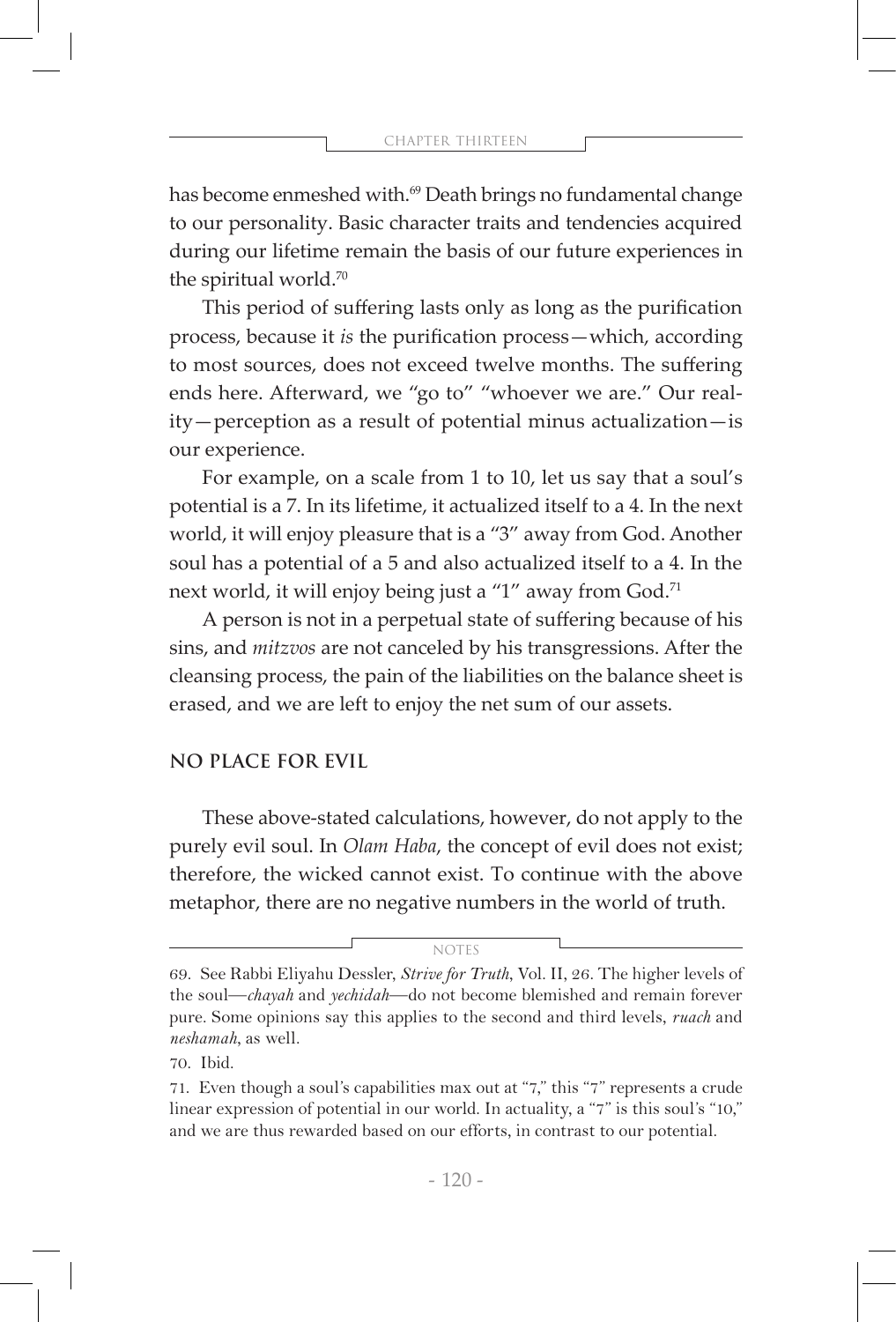Pain is distance from God, but, more deeply, it is separation from existence. God is everything. He is existence, reality itself. (The difference between everything and nothing is exactly this: existence—everything *is* and nothing *isn't*.)<sup>72</sup> Evil is incompatible with existence, and this is the worst suffering, the experience of nonexistence. In *Olam Haba*, we receive what we have created. What did the *rasha* shape himself into? Nothing. And this will be his experience: nothingness.<sup>73</sup>

We can catch a glimpse of this feeling through emotional suffering. Physical isolation—or even being ignored—is painful. In fact, studies show that feeling alone or loneliness, more than any other factor, causes more stress and an overall weakening of the immune system. This is not just a matter of speech. Functional magnetic resonance imaging (fMRI) scans reveal that brain activity in two areas where physical pain is processed—the dorsal anterior cingulate cortex and the anterior insula—become activated when a person has feelings of social rejection.<sup>74</sup> When we have no connection to anything real, we suffer, in this world and in the next.<sup>75</sup>

Jewish tradition teaches that God does not withhold His good from anyone;<sup>76</sup> hence, the wicked are compensated in this world (see the following chapter), and then the negativity that engulfs

<sup>72.</sup> This insight was framed by Rabbi Yitzchok Feldheim.

<sup>73.</sup> There is a dispute among the Sages regarding what happens to truly wicked souls at the end of the purification process. Some opinions hold that the wicked are utterly destroyed and cease to exist, while others believe in eternal suffering (Rambam, *Mishneh Torah*, *Hilchos Teshuvah*, 3:5–6). These views are perhaps marginally reconciled when we consider that the experience of nonexistence is the greatest form of suffering. With absolutely no connection to anyone or anything, the "I" exists in a state of nonexistence, because that which has no affiliation has no identity. The wicked endure an unfathomable type of solitary confinement—complete isolation even from themselves.

<sup>74.</sup> See Campbell, Rudich, and Sedikides, "Narcissism, Self-Esteem, and the Positivity of Self-Views," 358-368.

<sup>75.</sup> The concept of *Kares* is expressed throughout the Torah and refers to a "Divine separation" or "cutting off."

<sup>76.</sup> See *Bava Kamma* 38b, *Nazir* 23b, and *Pesachim* 118a.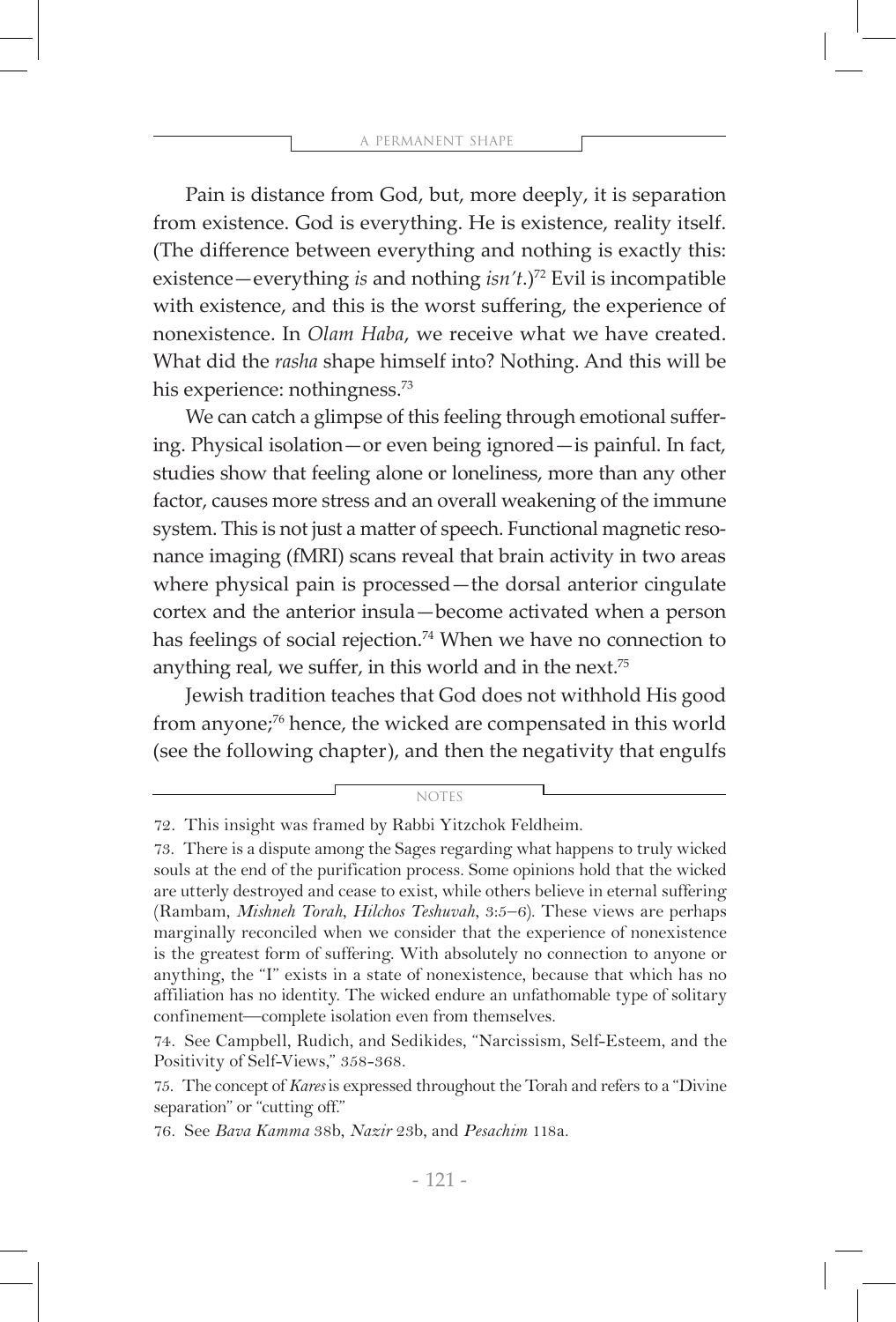them becomes their permanent state.<sup>77</sup> Their suffering does not end.

## **MOVING ON**

The transition itself from this world to the next also hinges on our deeds. A person who identifies with his body will be less prepared—and will suffer greatly as his whole identity ceases to exist—while one who knows that he is truly a *neshamah* ("soul") merely discards the garment of physicality and moves painlessly into a new reality.78 Rabbi Nachman relates that for one who truly believes in God, the moment of death is a seamless shift from one life to another, akin to "removing a hair from a cup of milk."<sup>79</sup> The wisdom of the Sages is captured by the heart of a poet in "Death Is a Dialogue Between" by Emily Dickinson:

> *Death is a Dialogue between The Spirit and the Dust. "Dissolve" says Death—The Spirit "Sir I have another Trust"— Death doubts it—Argues from the Ground— The Spirit turns away Just laying off for evidence An Overcoat of Clay.*<sup>80</sup>

> > NOTES

79. *Moed Katan* 28a.

<sup>77.</sup> The *Zohar* offers many additional insights regarding what constitutes evil, as well as the duration of punishment. Regarding our immediate discussion, it states that at the end of days, even utter evil will be saved from total annihilation, except for the nation of *Canaan.*

<sup>78.</sup> While the *neshamah* is, technically speaking, the third level of the soul, it represents the core of the soul and is thus used interchangeably with "soul."

<sup>80.</sup> Emily Elizabeth Dickinson (1830 – 1886) was a prolific American poet.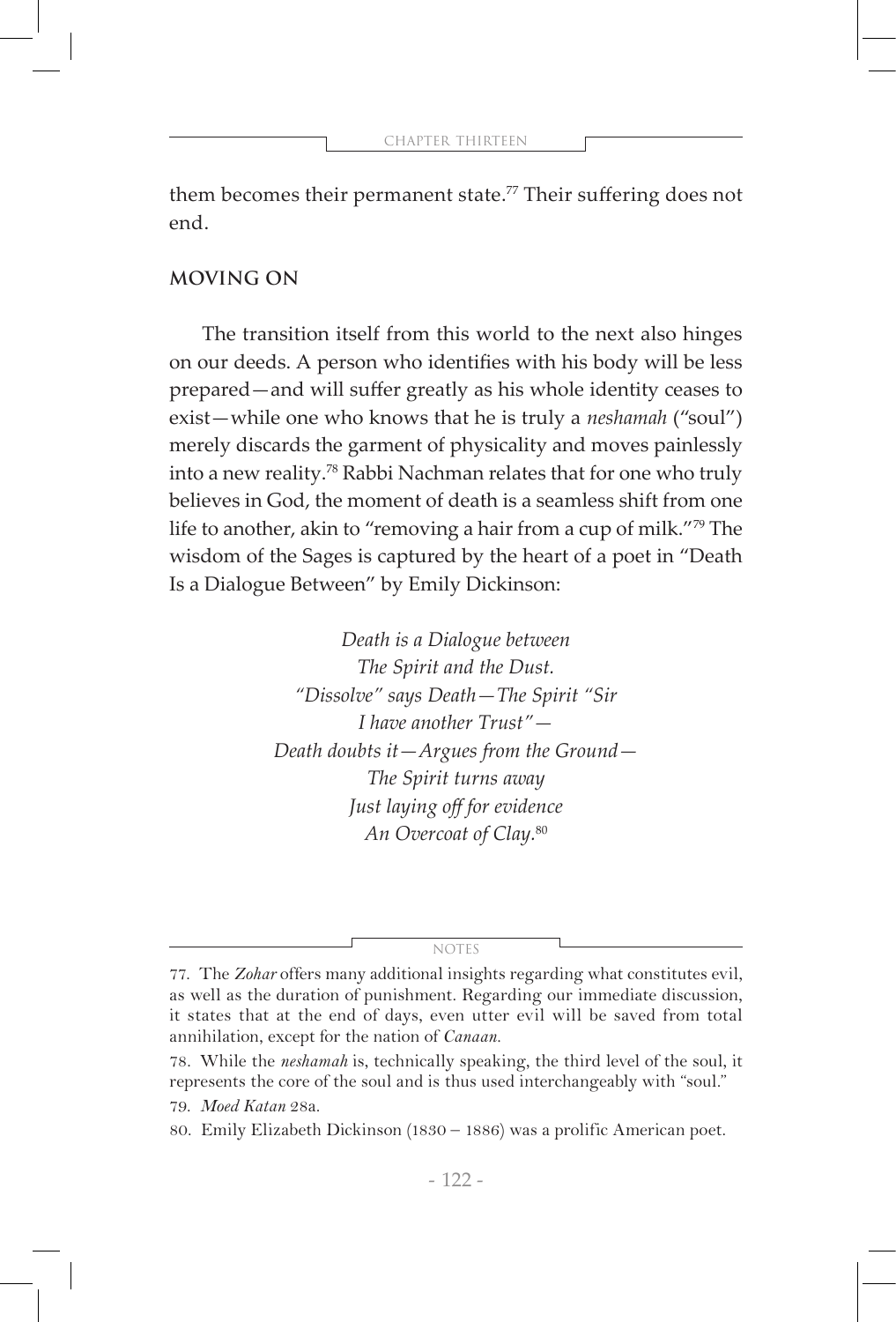## **TRANSITIONAL STATES AND WORLDS**

In this chapter, we painted the afterlife in broad strokes. We will now fill in some blanks, because deeper knowledge of life after death, as well as the transitional states of creation, helps bring greater perspective to our finite world.

After death, the soul enters a spiritual existence called *Olam HaNeshamos* ("World of Souls") Except for the perfectly righteous, the first stop is *Gehinnom*, the above-noted cleansing process that can last from one moment to twelve months. The soul then takes its place in *Gan Eden* ("the Garden of Eden") in one of two descriptive levels: upper or lower, where it continues to purify, learn and grow while experiencing great joy, based on its earned closeness to God—but still shy of the ultimate forthcoming bliss.

A soul that requires further rectification will not stay in *Olam HaNeshamos*, however, and will be reincarnated into another body one or more times. There is ambiguity as to where the alreadyperfected "soul-sparks" reside. According to some opinions, the *gilgul* ("reincarnated soul") is not the entire soul, and those facets that are complete remain in *Olam HaNeshamos*. Others maintain that the entire soul is returned to the new body, but the perfected facets are in the "background," and the sins of this person—the new entity—cannot tarnish these already-completed facets but most certainly blemish the dominant, unperfected soul. Either way, this soul-body combination becomes an entirely new person with a unique consciousness.

A fundamental tenet in Jewish belief is that the *Mashiach* ("Messiah") will appear before the Hebrew year of 6000. The current Hebrew year is 5776 (currently, 2015/2016). The Messianic Era is a forty-year period that will bring world peace and the rebuilding of the *Beis HaMikdash* ("the Holy Temple"). There will be no change in the natural order, but universal knowledge of the God of Israel will permeate throughout creation, uniting all of humanity.

After this stage, humankind moves into a phase called *Techiyas*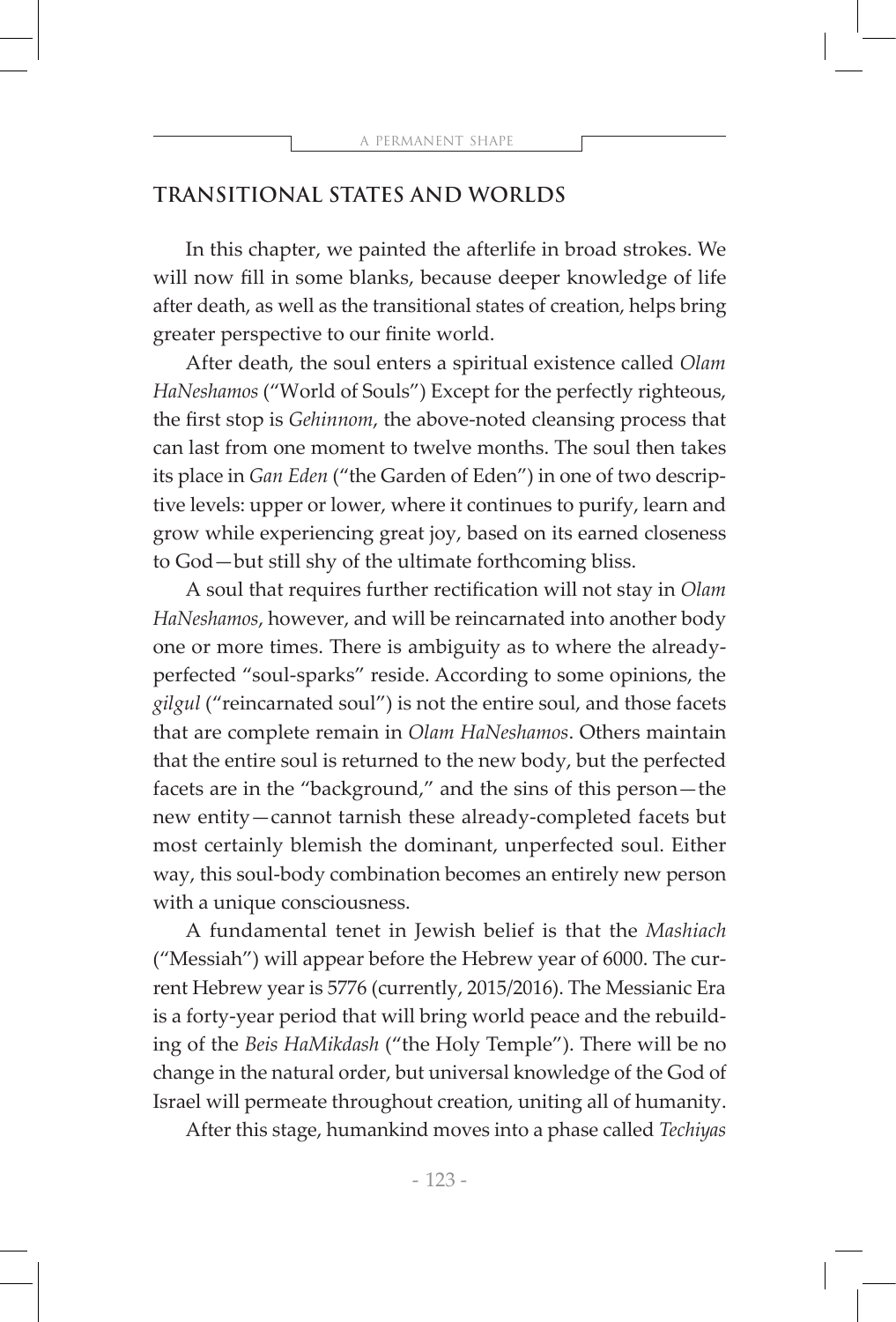#### chapter thirteen

*HaMeisim* ("the Resurrection of the Dead") where the souls leave *Olam HaNeshamos* and reunite with their respective bodies (which God rebuilds akin to a seed sprouting into towering oak tree). The soul—in most instances—will be divided, depending on the *mitzvos* done in each body and the degree to which the soul was rectified. (For those who do not experience any spiritual growth or endure *tikkun*-generated challenges, there is no resurrection for that soul-body combination). In this phase of civilization, miracles will reign, and the natural order is increasingly altered, and ultimately suspended.

Throughout this time, the soul—which has become highly refined—purifies the body, which concludes with our final judgment to determine our eternal reward/place in *Olam Haba*. Authorities differ on "where *Olam Haba* 'is.' " The majority hold that as humanity actualizes itself, our world will begin to morph into a spiritual dimension—*Olam Haba*, eternal paradise; while others state that after the Resurrection the body will again die, and the soul will return to Gan Eden, which is the true home of *Olam Haba*. 81

In the words of the nineteenth-century author Robert Louis Stevenson, "Everybody, sooner or later, sits down to a banquet of consequences." Our eternity is an inescapable reflection of the totality of our choices.82 Measure for measure, our deeds are repaid*,* and just as one can easily smooth wet cement, once dried, the impression is

#### NOTES

<sup>81.</sup> This subchapter draws from a range of sources. See Rabbi Saadia Gaon, *Emunot v'Deot*; Raavad, *Hilchos Teshuvah* of Rambam, 8:8; Ramban, *Shaar HaGmul*; Rambam, *Ma'amar Techiyas HaMeisim*; Arizal, *Sha'ar HaGilgulim*; and Ramchal, *Ma'amar HaChochma.*)

<sup>82.</sup> "After death, this itself is a person's reward; all of his good cleaves together, uniting into one, and clothes him in the attire of Talmudic scholars" (*Ruach HaChayim* 2:1). "This garment consists of all of the deeds the person has performed day by day" (*Zohar*, *Vayechi*).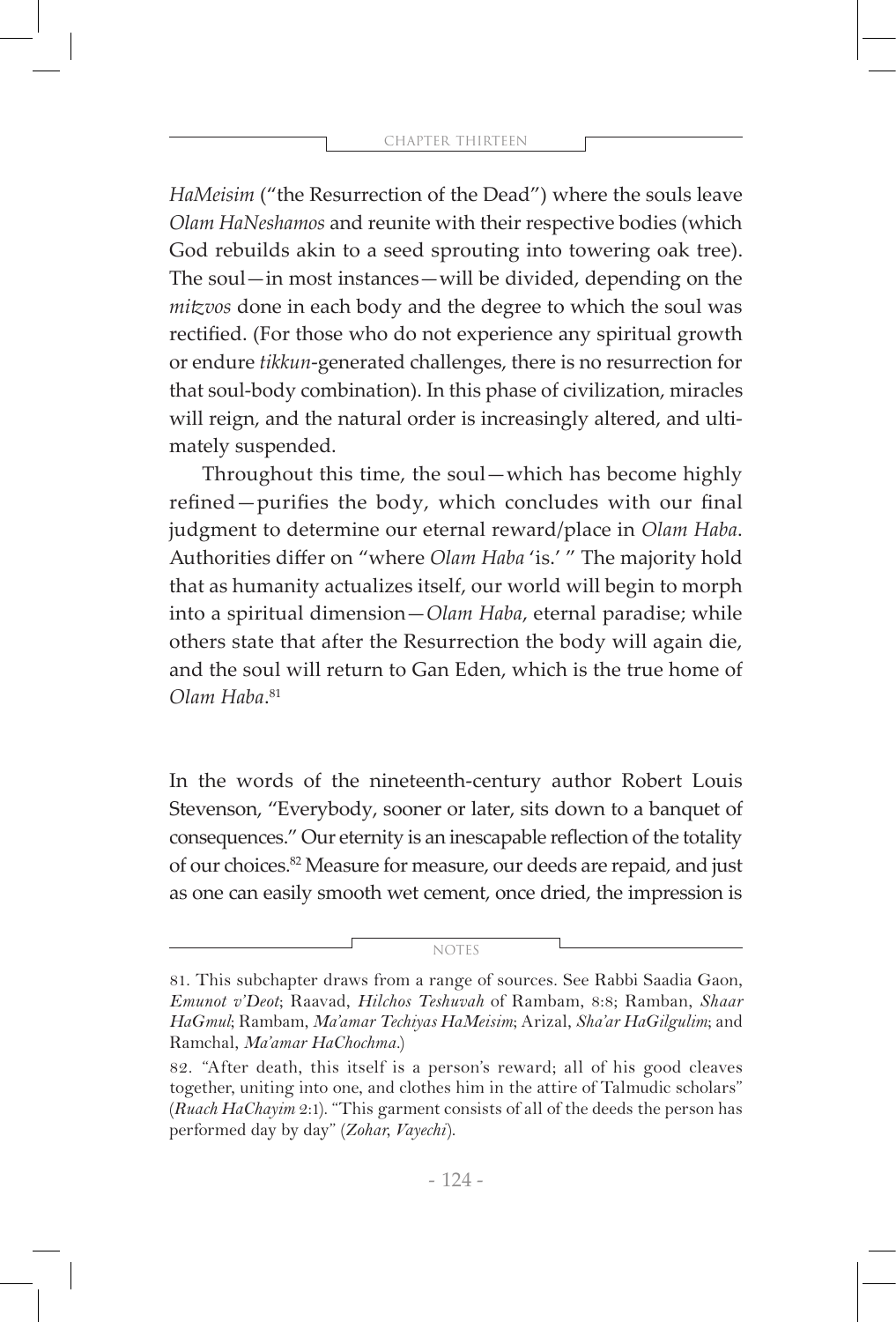permanent.83 Our behavior becomes an everlasting imprint in which we dwell for perpetuity.<sup>84</sup>

notes

83. There are an infinite number of gradations within each whole number, and we will keep growing in *Olam Haba* in whatever fixed spectrum we have locked ourselves into: whether 10 percent or 95 percent. Humility hollows out a space for knowledge to exist within us, and from this point our knowledge grows but cannot expand beyond the boundaries of our form. There are exceptions, as noted in the footnote below and in Chapter 25, "Unperceived Influences."

 While a staggering number of variables exist, the Taz (*Hilchos Tzedakah* 249:5) explains that doing a *mitzvah* in the merit of the deceased works because it "reminds" God that this person would have done this *mitzvah* had he been alive. Therefore, performing a *mitzvah* in memory of someone who never would have undertaken the *mitzvah* himself may be ineffectual in elevating the soul's spiritual status; because the *mitzvah* is not imprinted into the soul, it has no relationship to it and thus cannot connect with and grow from it.

84. The *Midrash* states, "Man has three friends on whose company he relies. First, wealth, which goes with him only while good fortune lasts. Second, his relatives; they go only as far as the grave, and leave him there. The third friend, his good deeds go with him beyond the grave." The ongoing influence of our deeds continues long after we leave this world. This is why the righteous are called alive even in death, whereas the wicked are called dead even in life (*Berachos* 18a). The souls of the righteous enjoy perpetual development and "go from strength to strength" (Psalms 84:7).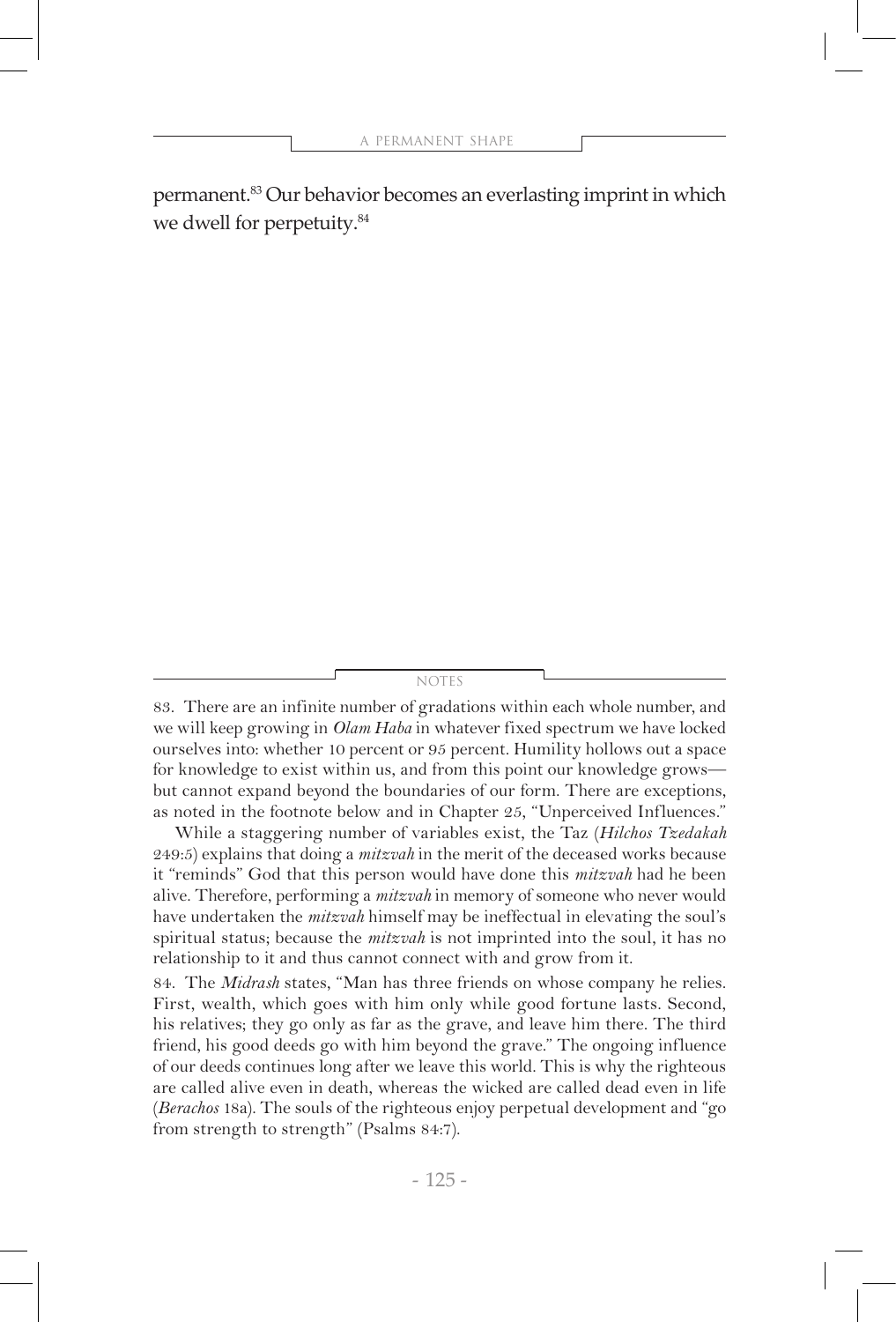$\begin{array}{ccc} \begin{array}{ccc} \end{array} & \begin{array}{ccc} \end{array} & \end{array}$  $\frac{1}{\sqrt{2}}$ 

Ξ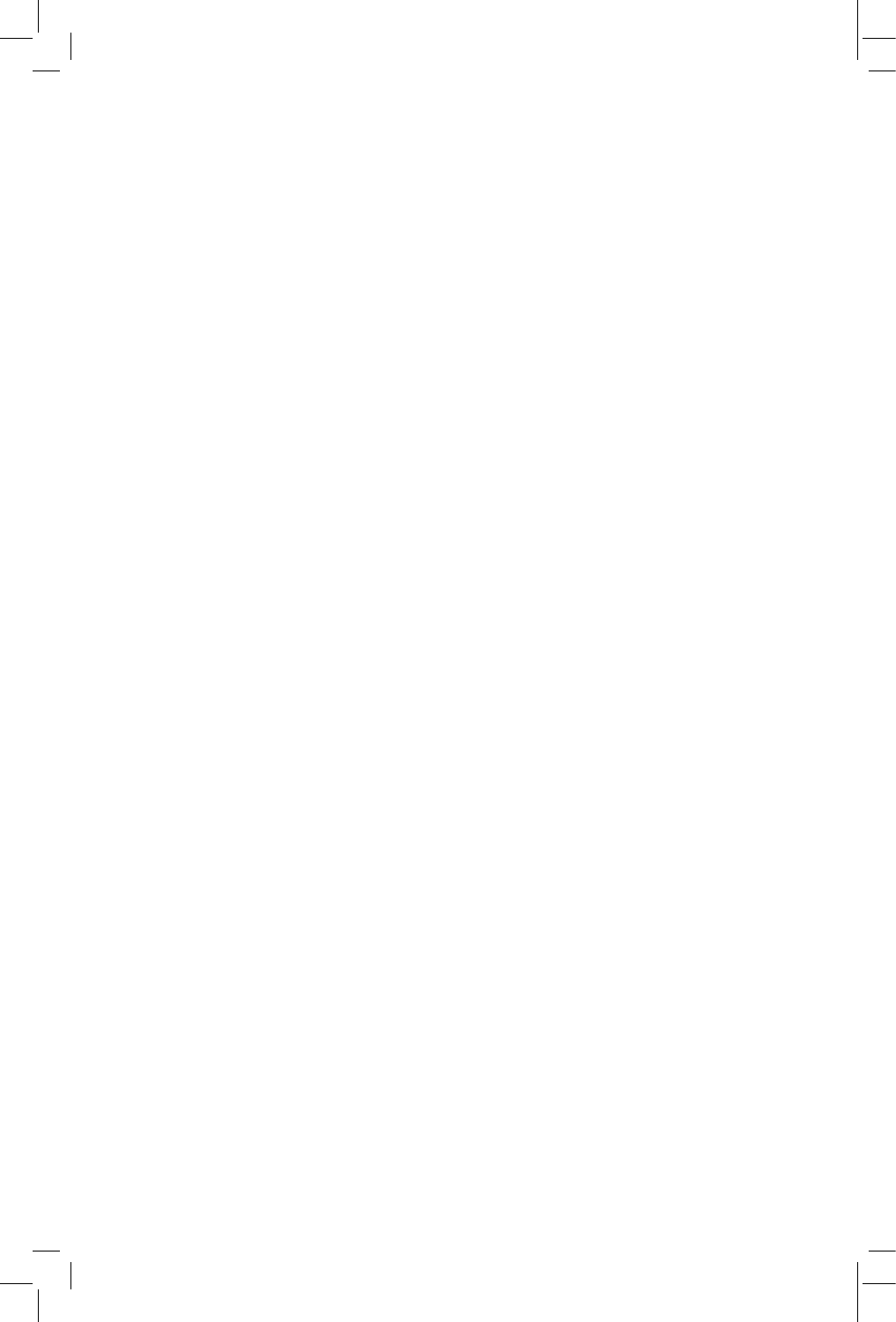## **part 5**

# The System of Mazal

We have thus learned that the quality of our livesand of our after-life—hinges not on circumstance, but on choice. Here we discover something equally revealing: How to rise above a Heavenly decree to effect change in our *mazal—*the controlling force behind the direction of the entirety of our lives.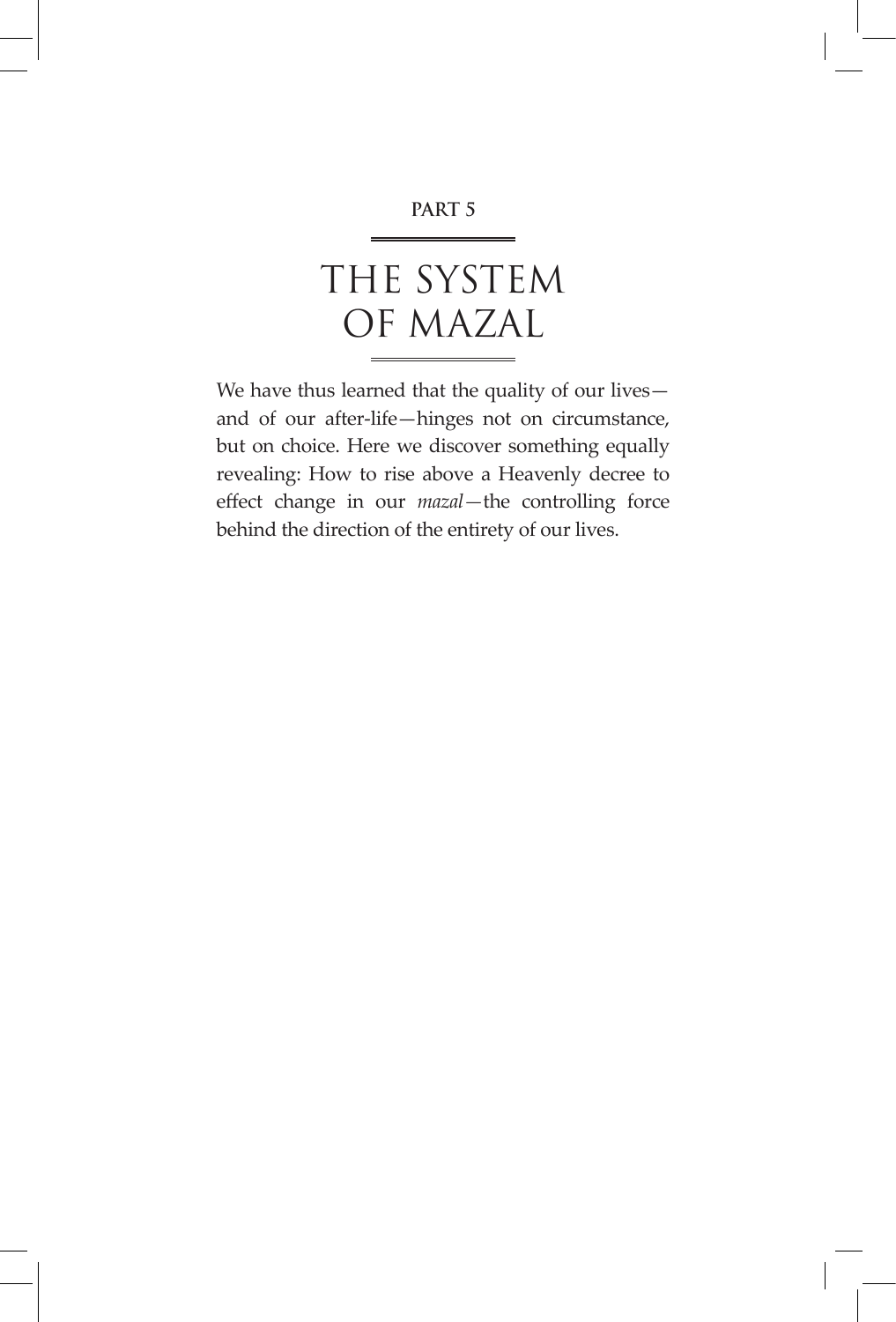$\begin{array}{ccc} \begin{array}{ccc} \end{array} & \begin{array}{ccc} \end{array} & \end{array}$  $\frac{1}{\sqrt{2}}$ 

Ξ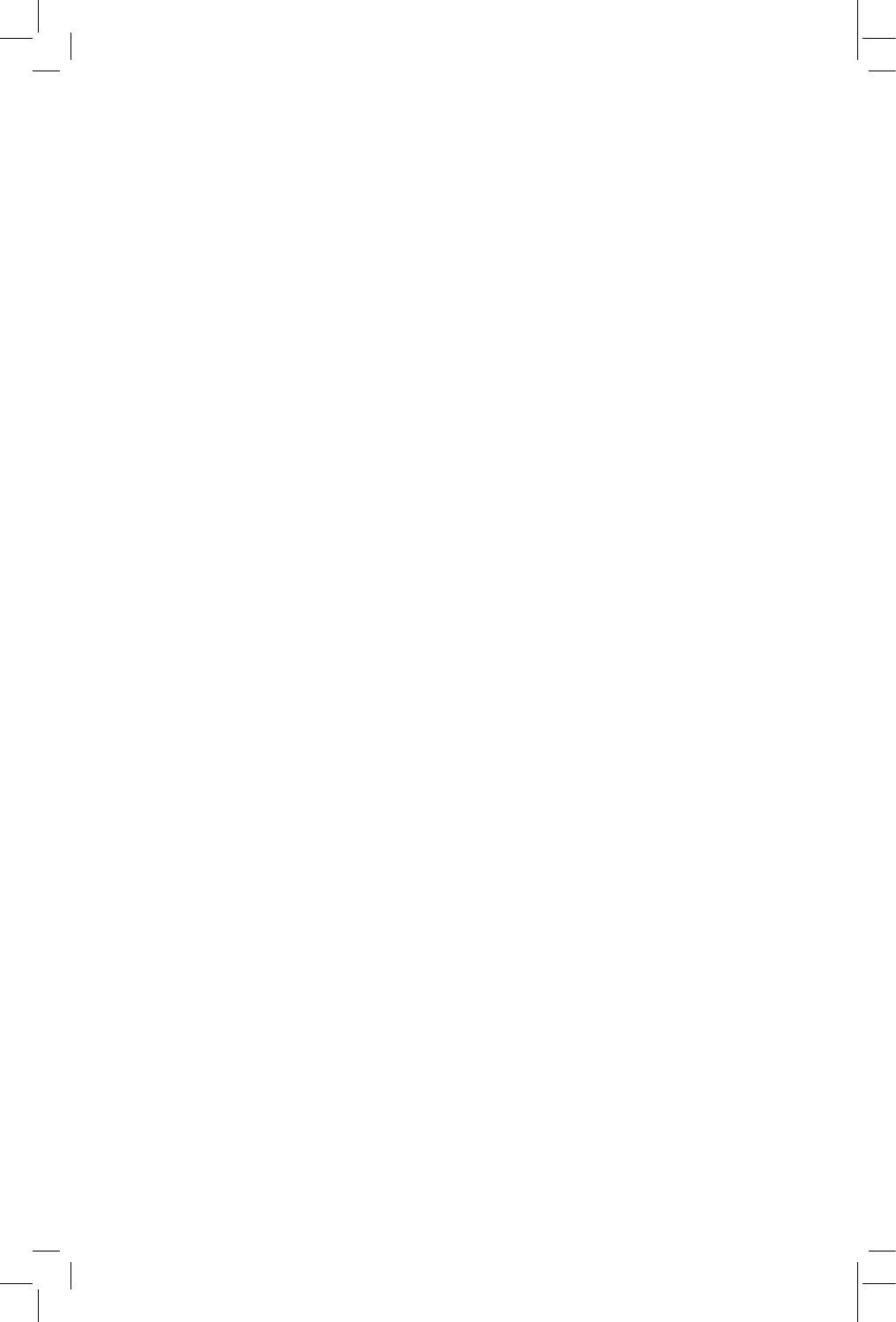## Agents of Adversity 14

We do not know the ways of God, and we cannot presume to understand every cause of every hardship—much less grasp why bad things happen to good people. In general, though, many of life's challenges spring from one source, or a combination of nine sources, that we will assess. First, let us pose the often-paired question: Why do really good things sometimes happen to really bad people?

At times, God allows the wicked to prosper in order to reward them for whatever good deeds they have done. The Torah states, "God repays those who hate Him to their face, to cause them to perish; He will not delay the one who hates Him, He will repay him to his face."1 The Rambam explains that God compensates him for any good he has done, because he will be lost from the World to Come.2 The good that he speaks of does not consist of *mitzvos* (or ordeals as a result of a *tikkun*) because such deeds refine the soul and would allow him to receive a reward in the next world.<sup>3</sup> Rather,

<sup>1.</sup> Deuteronomy 7:9–10.

<sup>2.</sup> See Rashi on v. 10.

<sup>3.</sup> Other commentators hold the Rambam's view to mean that even good deeds which imprint onto the soul may be rewarded in this world. This happens when a soul is so completely encrusted by an iniquitous personality, that it is unable to appreciate any reward in the next world. A definitive understanding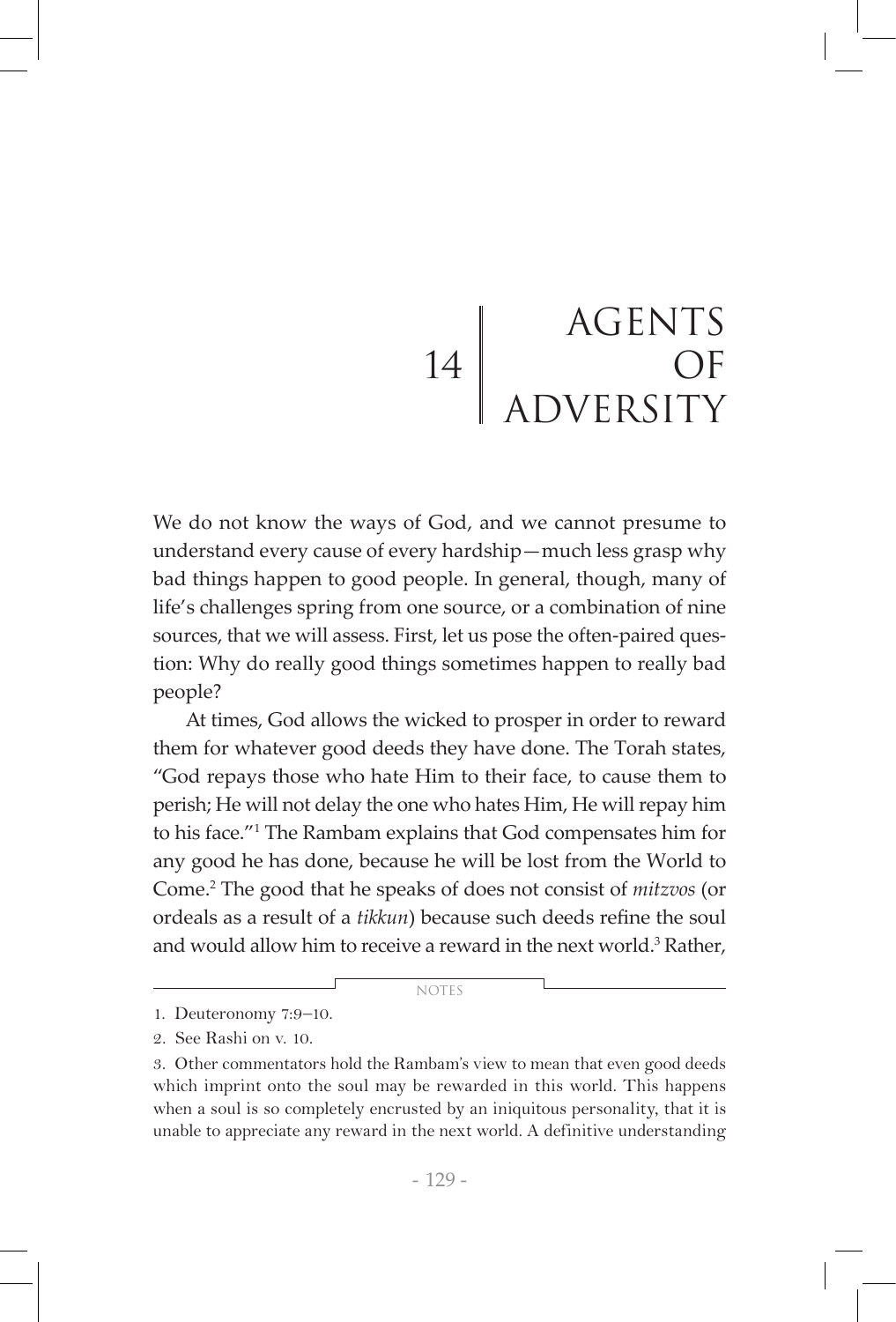he means the good that is done through fostering the illusion of an independent natural world (which is detailed in Chapter 20, "The Nature of Chance").4

All of the good that we help bring into existence benefits us in the next world to the extent that the soul grows from the experience. Therefore, even an otherwise good person may receive a *portion* of his reward in this world.<sup>5</sup>

We already know that there is no comparing the reward of this world to the next, so how does a just God orchestrate such a deal? The answer is that any facet of the soul that is not purified does not resonate with God and thus cannot bond with Him.

A person is paid in this world not with the intention of short-changing him, but because he cannot enjoy full dividends in the next world. The currency there is as valuable to him as play money is here, in this world. The logic is clear: He does not benefit because he has little appreciation for Truth (with respect to this facet); he has little appreciation for Truth because he has little recognition of Truth; and he has little recognition of Truth because he is too dissimilar from Truth. And for the truly evil, they must be fully paid out in this world, because in *Olam Haba*, they will be incompatible with existence.

notes

is elusive because, as the previous chapter explains, there are multiple opinions regarding the definition of absolute evil as well as its ultimate destination.

<sup>4.</sup> God may allow this person to be successful in the natural world, while a more righteous person may be unsuccessful, because his payment is possible in the next world. Furthermore, reward for the righteous may be withheld until the next world, in spite of their efforts in the natural world (*Berachos* 5a.). And in fact, they may also experience additional challenges or *yissurim shel ahavah* ("tribulations of love") in order to maximize their reward in the next world. Certainly, the emotional laws of free will are always in effect, which allows the righteous to take extraordinary pleasure in their meaningful lives.

<sup>5.</sup> See Deuteronomy 7:10; Psalms 92; *Berachos* 55b; and Shabbos 32a.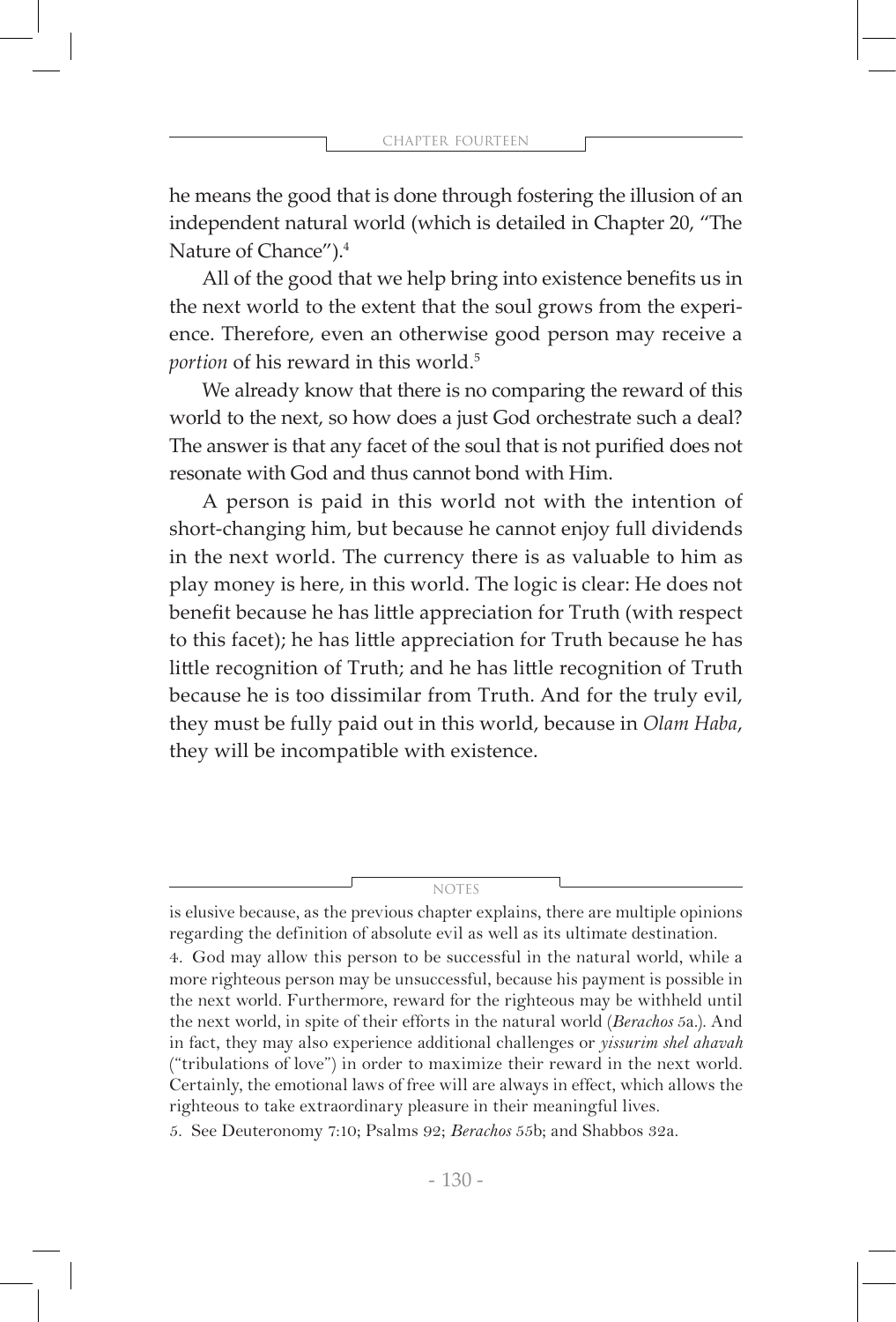## **DIFFICULT TIMES**

Our Sages offer the insights above and below to help us grapple with the unknowable, but we are reminded, "It is not within our ability [to fully understand] either the tranquility of the wicked or the suffering of the righteous."<sup>6</sup> Now on to our original inquiry: the nine main categories or life challenges. To be clear, we are not speaking exclusively of *nisyonos* ("Heaven-sent tests to foster spiritual growth"), but also of troubles that result from self-inflicted wounds.

## **1. Awake and Atone**

When a person transgresses—either willingly or unknowingly—his soul becomes tarnished, and God gives us the opportunity to cleanse ourselves of these spiritual blemishes. The Ramchal writes,

Good deeds incorporate an intrinsic quality of perfection and excellence in man's body and soul. Evil deeds, on the other hand, incorporate in him a quality of insensitivity and deficiency… . As long as [a person] still has this admixture, he is neither prepared nor suited to experience God. The Highest Mercy therefore decreed that some sort of purification exist. This is the general category of [affliction] … to dispel the insensitivity in man, allowing him to become pure and clear … prepared for the ultimate good at its appointed time.<sup>7</sup>

He explains that affliction may come to an individual in order to make him examine his deeds and motivate him

notes

<sup>6.</sup> Ethics of the Fathers 4:19.

<sup>7.</sup> Ramchal, *The Way of God,* 39 (1:2).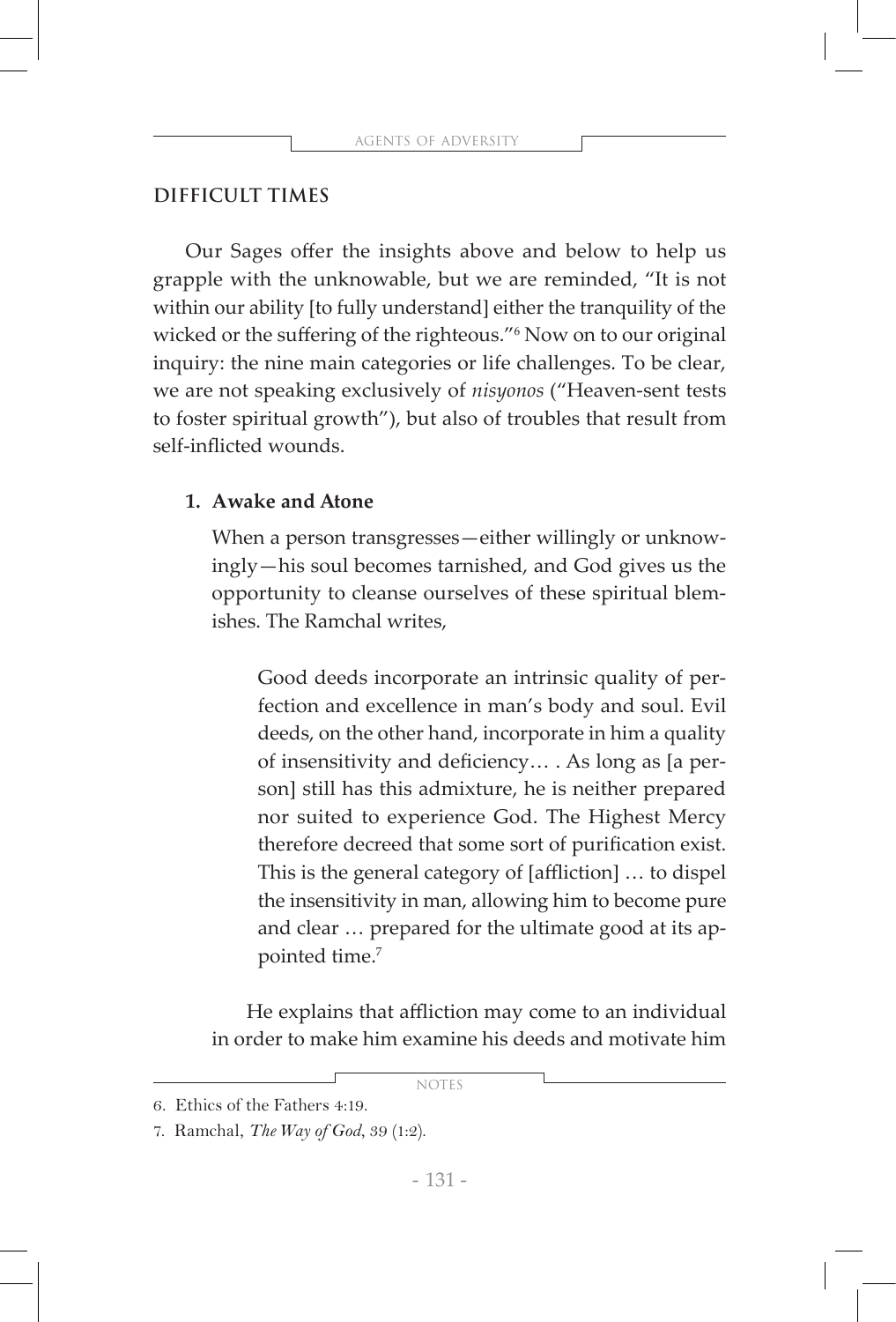to repent, or as atonement for sin. He writes, "Punishment was only created to exist in the absence of repentance. What God truly desires is that man not sin in the first place, and if he does sin, that he should repent."8 *Teshuvah* ("repentance") removes the blemish, which refines the soul and creates change within us; as such, the growth potential is nearly limitless. If one does not repent he can still be purified through these punishments, but absent *teshuvah*, the suffering may be greater, quantitatively and qualitatively. Since a person can handle only so much, there is a limit to the damage that God can help us undo.<sup>9</sup> Whatever impurities remain need to be addressed after death.

But, as we recall, there are constraints here as well. The purification process we explained in the previous chapter en route to the next world—cannot change a soul's essence. Referring to the World to Come, King Solomon writes, "If it is bent, it cannot be made straight, and if something is missing, it cannot be replaced."10 The opportunity to make repairs is found in this world.<sup>11</sup>

#### **2. Natural Consequence**

We cannot assume that a challenge is a *kaparah* (the aforementioned "atonement for sin") when in actuality it may be an outgrowth of an irresponsible choice—which opened the door to a series of subsequent poor choices with unwelcome consequences. This category is different from outright

<sup>8.</sup> Ibid.

<sup>9.</sup> If we do not get the message, the challenge may continue longer (quantitatively enhancing the punishment), and our lack of awareness means that we have no context for the pain, so it is felt more intensely (qualitatively speaking).

<sup>10.</sup> Ecclesiastes 1:15.

<sup>11.</sup> Ethics of the Fathers 4:22.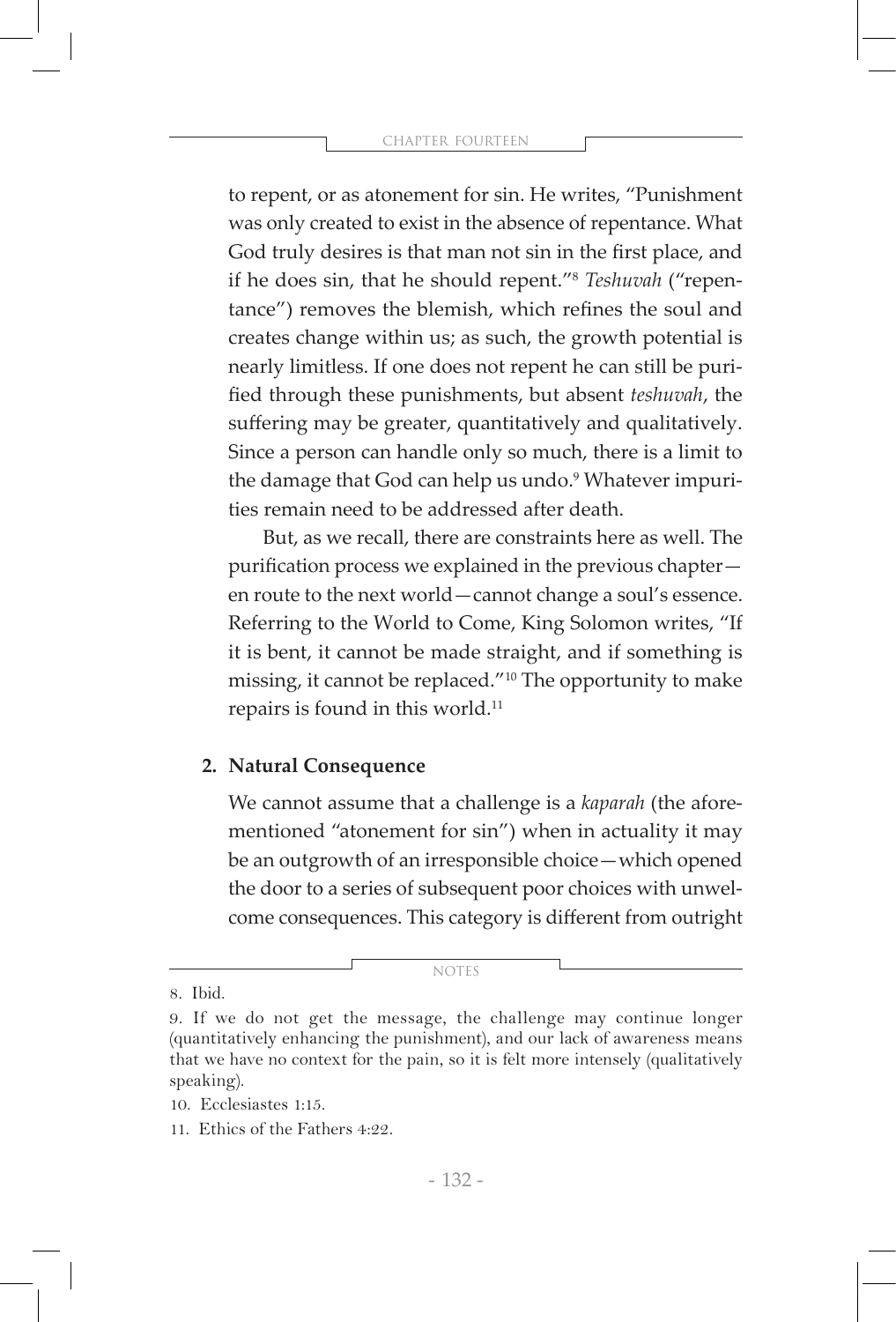negligence (#4, below) because here, there is no direct and immediate correlation for having put ourselves into harm's way.

For instance, a person, out of arrogance, does something for which he feels guilty. As a result, he engages in self-destructive acts that over time injure his physical health. This is not an uncommon scenario. Failures at self-regulation are behind a wide range of poor health decisions, including obesity and addiction, to which an estimated 40 percent of deaths are attributable.<sup>12</sup>

Or let us consider a person who lacks *bitachon*. As a result, he suffers from anxiety and stress, which, as the Talmud states, weakens him physically.<sup>13</sup> This is not a cleansing process; it is a cause and delayed effect that ripples predictably.14 Sometimes the association is more obscure. For example, Judaism advocates modesty, but when our ego gets the better of us, a desire to flaunt leads to dangerous consequences. The Gemara states that ninetynine out of one hundred people die before their time due to *ayin hara* ("evil eye").15

#### **3. Context and Consequence**

While a person cannot expect that moving to a new place will automatically change his *mazal*, it may nonetheless

15. *Bava Metzia* 107b.

notes

<sup>12.</sup> See S. A. Schroeder, "We Can Do Better—Improving the Health of the American People," *New England Journal of Medicine* 357 (2007): 1221–1228. More people die from overeating than from hunger (*Shabbos* 33).

<sup>13.</sup> *Gittin* 70a. We cannot say that a person who suffers a physical ailment lacks *bitachon* or has a spiritual deficiency. A lack of *bitachon* or a spiritual deficiency may cause physical ailments, but there are other causes as well.

<sup>14.</sup> Medical research is equally unambiguous and confirms that up to 90 percent of all illness and disease is stress-related, according to the Centers for Disease Control and Prevention.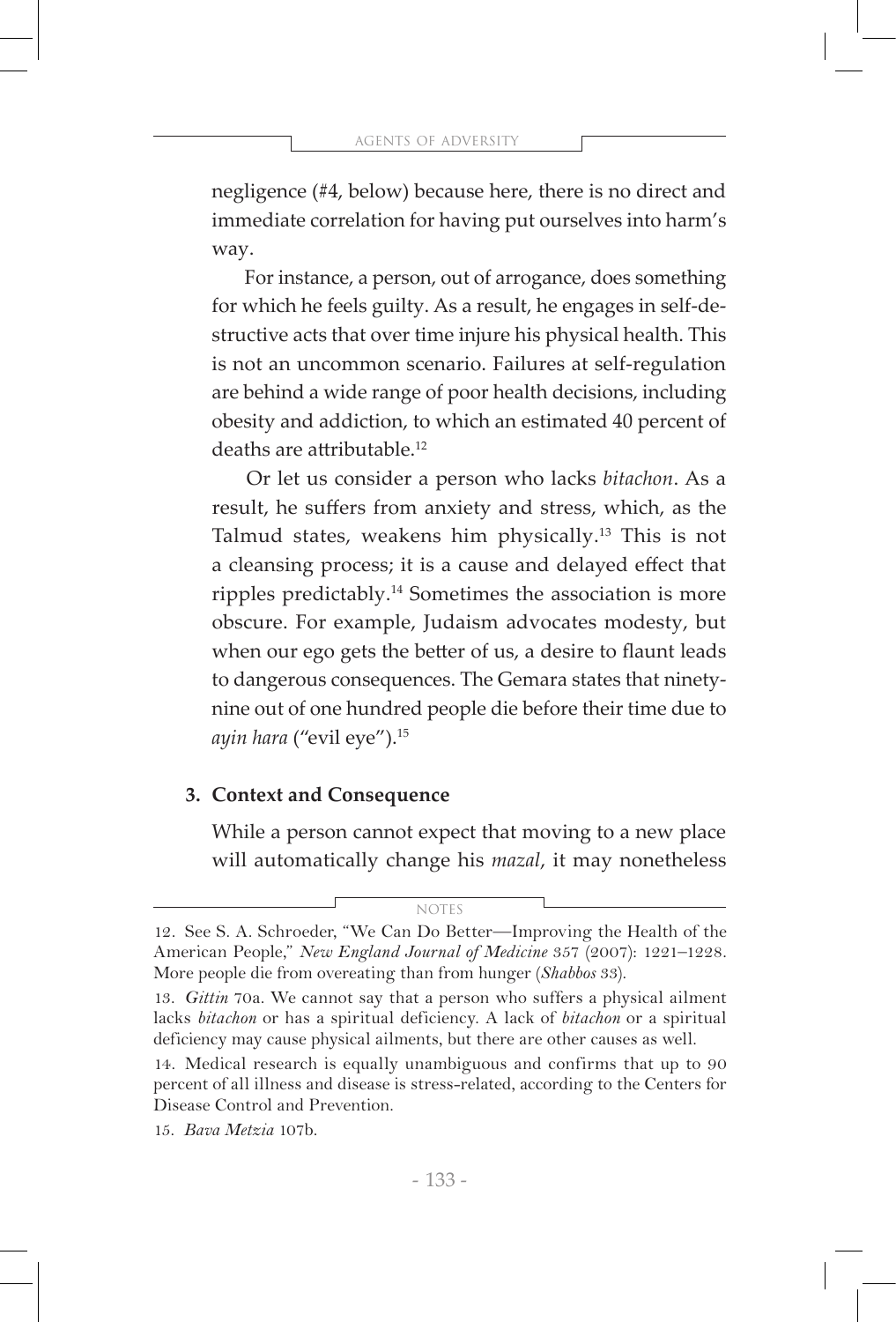affect his welfare. The Talmud states, "Once permission has been given to the Destroyer to destroy, he does not distinguish between the righteous and the wicked."16 A person may find himself in the wrong place at the wrong time—facing a plague, tornado, earthquake, and the like and when this force is unleashed, anything in its path is vulnerable.

In the Torah we learn that Lot is saved, but only because the angels insisted that he hurry before the destruction began. He did not have the merit to save himself from the midst of the upheaval.<sup>17</sup> As well, our standing may not warrant God to supersede on our behalf during a calamity, so we must always take measures to protect ourselves. As such, the Torah commands us: "Take utmost care and guard yourself scrupulously."18 A commentary on the Gemara expounds:

Rashbash, the son of the Tashbetz, was asked: "How does it help to run away from a plague? If it was inscribed on Rosh Hashanah that one was to die from this plague, then the plague will find him no matter where he flees. And if he was not inscribed on Rosh Hashanah to die from this plague, then he has no need to run away!" Rashbash answered: "It is universally acknowledged in Jewish tradition that a man has an allotted life span. But years may be added to this allotment and years may be taken away. When years are added this is described as being written in the Book of the Living, and when years are taken away this is described as being written in the Book of the Dead.

notes

<sup>16.</sup> *Bava Kamma* 60a.

<sup>17.</sup> Genesis 19:15–26.

<sup>18.</sup> Deuteronomy 4:9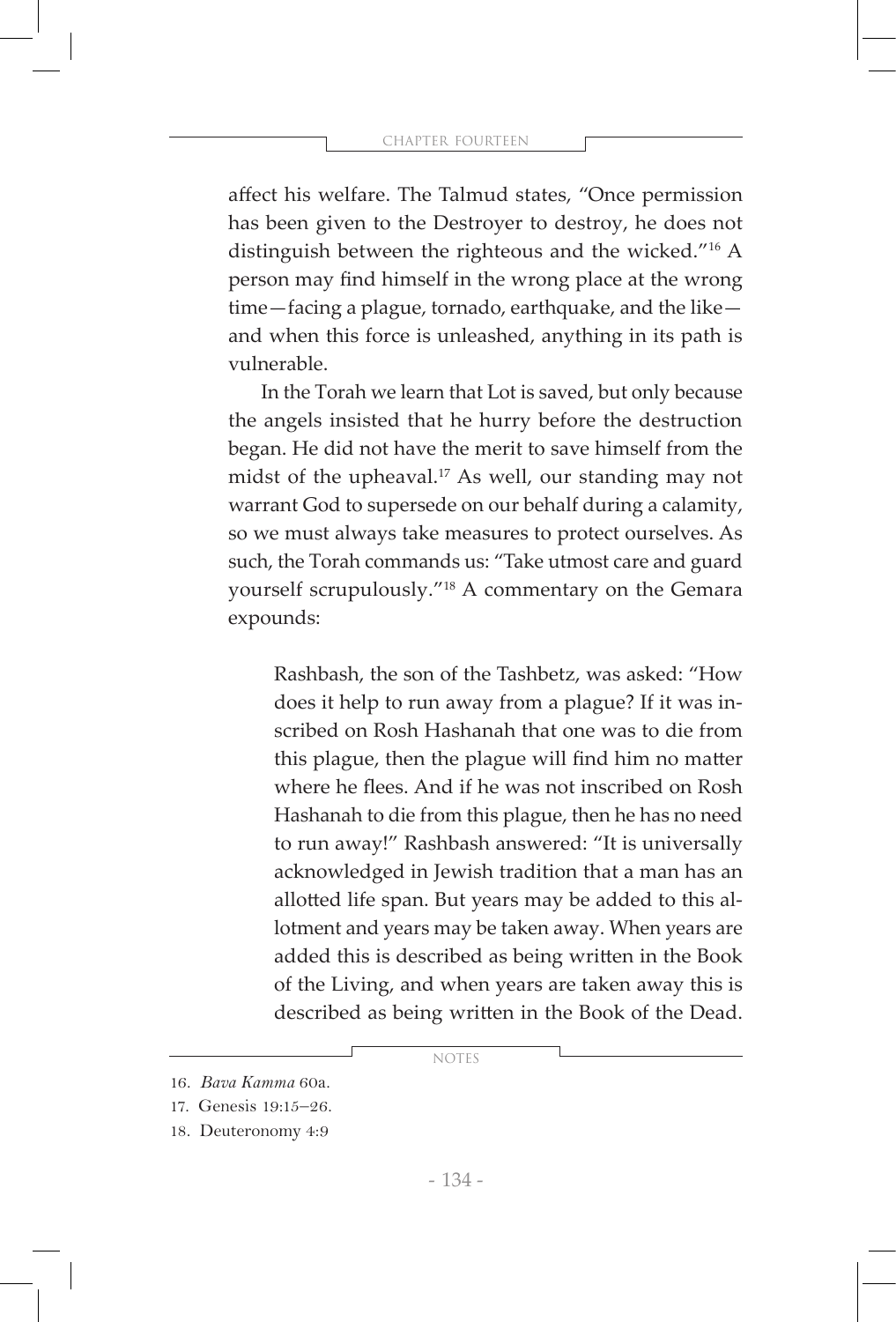However, his original life span may never have been altered. Within this category, death is still possible before his time if he endangers himself. On the other hand, if a person takes the proper precautions, he may live out his full life span. Thus, when there is a plague in the city it is incumbent upon a person to avoid it, lest he cause himself to die before his time."19

## **4. Negligence**

Unlike the person receiving atonement or one suffering the consequences of poor moral choices, this person willfully puts himself in harm's way. A person is responsible for his own personal safety, and our Sages warn us that whatever natural protection or decree was in place may be withdrawn or overridden by willful negligence.<sup>20</sup> The Ramchal writes,

There is appropriate fear and there is foolish fear. On the other hand, there is confidence and there is recklessness. God has invested man with intelligence and judgment so that he may follow the right path and protect himself from the instruments of injury that have been created to punish evildoers. One who chooses not to be guided by wisdom and exposes himself to dangers is displaying not trust, but recklessness.<sup>21</sup>

#### **5. Soul's Root**

This ordeal is not the result of a transgression but rather an inborn spiritual deficiency or capability. A character flaw

notes

20. *Kesubos* 30a.

<sup>19.</sup> *Responsa* 195. Excerpted from Artscroll *Talmud Bavli*, Schottenstein Edition, 2008. Notes based on the passage, "The Rabbis taught in a Baraisa: If there is a plague in the city take your feet in to your house to avoid becoming infected" (*Bava Kamma* 60b).

<sup>21.</sup> *Mesillas Yesharim* (*The Path of the Just*)*,* Ch. 9.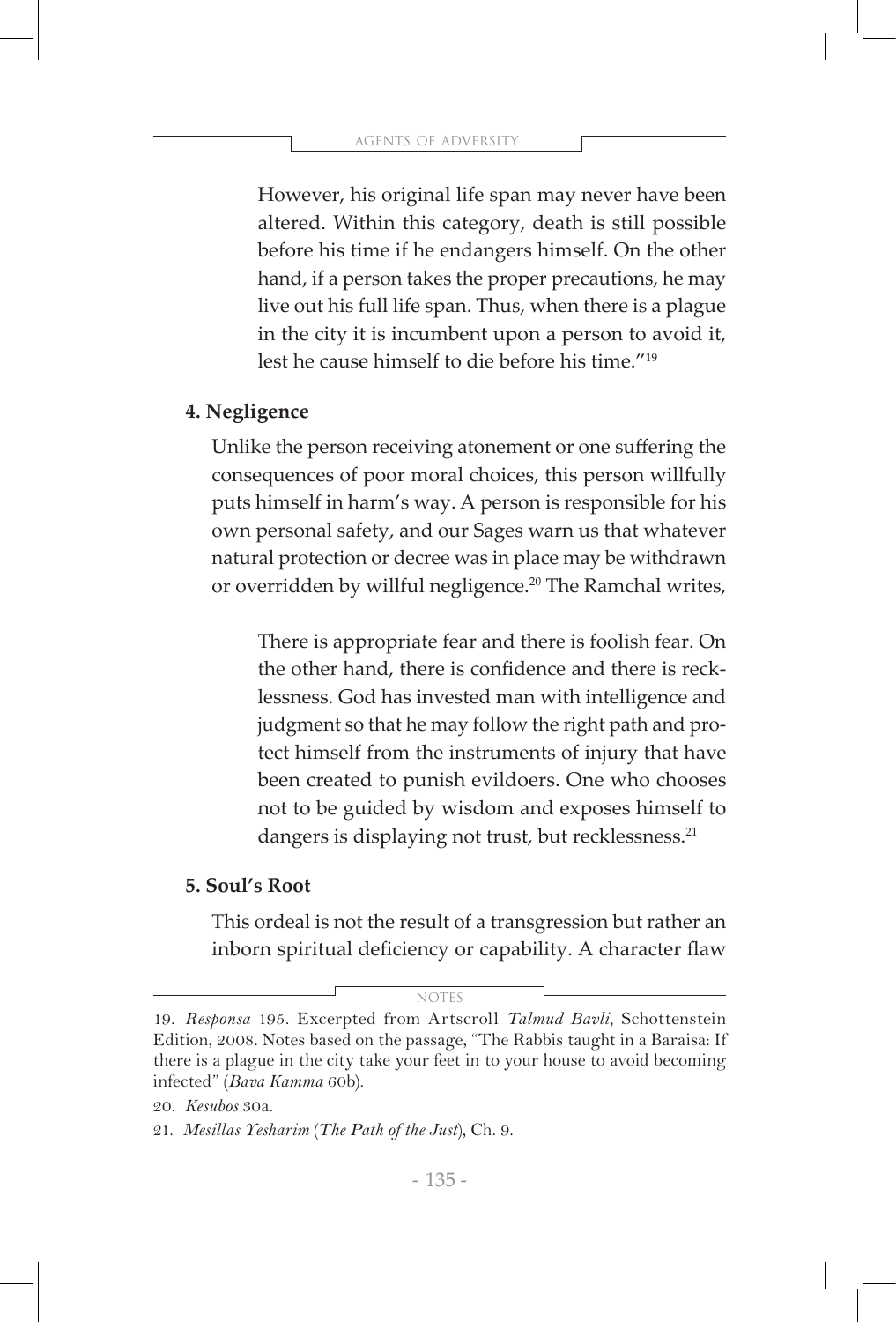must be corrected (and/or a hidden potential revealed) and only through a specific *nisayon* will necessary growth be achieved.<sup>22</sup>

Often these experiences are a *tikkun*—a fixing or repairing of damage from a previous incarnation, or *gilgul*. 23 The opportunity for rectification and soul-perfection through *gilgulim* arises when we make responsible choices in situations similar to those we had in previous incarnations but erred. The Chafetz Chaim says that most of our questions about hardships would be answered to our satisfaction if we fully understood the issue of reincarnation.<sup>24</sup>

#### **6. Wake-Up Call**

Here we face a particular challenge so that we can reassess our lives and change our trajectory to avoid unnecessary distress. In other words, our soul does not need what may ensue, and God gives us the opportunity to avoid this path—if we heed the warning. We need to be awakened spiritually, even if it means being shaken up, either physically or emotionally. We call this pain. God calls it love.<sup>25</sup>

**NOTES** 

<sup>22.</sup> See Rabbi Yeruchem Levovitz, *Da'as Torah,* ad loc.

<sup>23.</sup> *Gilgulim* refers to the revolving or recycling of souls through a succession of lives and is discussed at length in Kabbalistic works.

<sup>24.</sup> *Gilgulim* is the answer to another thoughtful question: What is the reason for the existence of severely mentally challenged or insane individuals? If the capacity for free will is gone, then what is the purpose of their lives? Such individuals might be here to teach others compassion, perspective, gratitude, or humility, but this cannot be the only reason. A person is never merely a *kli* ("vessel") for another's Divine service—unless he is already a perfected soul. His existence must also carry with it some benefit for himself. See Rabbi Eliyahu Dessler, *Strive for Truth,* Vol. 1, parts 1–2.

<sup>25.</sup> The challenges we face are in no way confined to personal experiences and most certainly extend to our loved ones. Even though a person may care little for his own well-being, these emotional soft spots remain a strong motivator for reflection and change.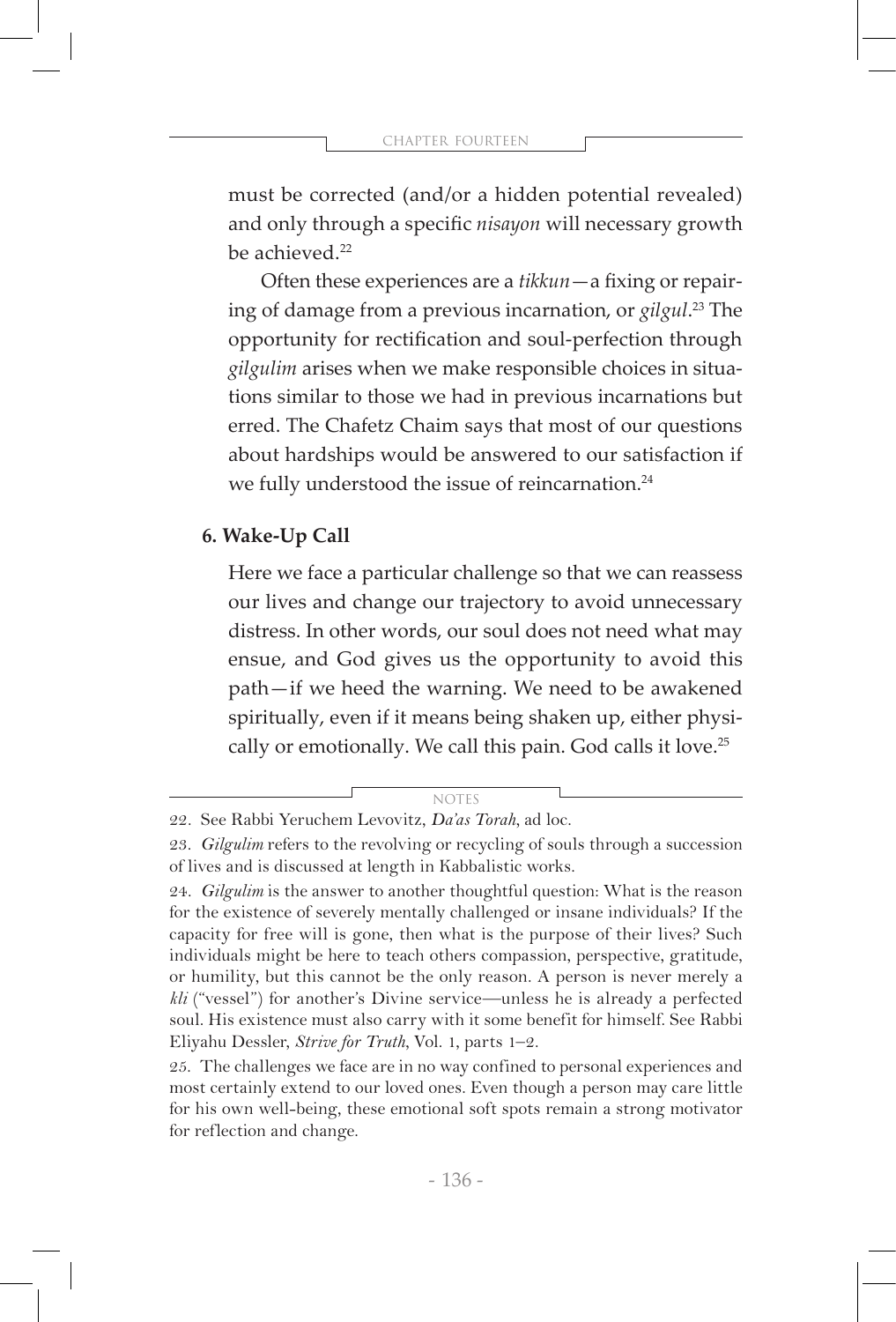We should note that at times these wake-up calls come as flashes of perspective—there is fear, but no lasting realworld impact. The purpose is to help us realize that God has saved us from a potential heartache, and, filled with immense gratitude, we then move our lives in a more responsible direction, synchronized with our life's purpose.

## **7. Barriers and Barricades**

Sometimes God sets up roadblocks, not to keep us from making a poor choice per se, but to prevent our putting ourselves into an unproductive or dangerous environment (as in category #3) from which we would not be saved. For instance, a broken foot may prevent a person from taking a trip that would put his life in jeopardy. To save us from a more devastating ordeal, God puts up signs and, when those are ignored, places guardrails and roadblocks should He deign to spare us.

## **8. Interdependency**

The Sages teach us that when a *tzaddik* or an otherwise innocent person dies—God forbid a baby, for instance—it is a *kaparah* for *Klal Yisrael* ("the Jewish people"), and it has nothing to do with the person, the parents, the circumstances, or anyone's choices.26

notes

<sup>26.</sup> See *Kesubos* 8b. "There are also *tzaddikim* who die in their youth … because they have completed their fulfillment of their 613 *mitzvos* and other particulars" (Rabbi Chayyim Vital, *Sefer HaGilgulim,* 4). In such instances, we could not have prevented this tragedy. There is zero reason to feel a moment of guilt or regret, and there is no cause for blame. It has nothing to do with anyone's *aveiros* ("sins") or deeds. This was a pure *neshamah* that was tasked with a special mission and, as our Sages explain, goes straight to *Gan Eden*. For this reason, Rabbi Moshe Feinstein *paskened* ("ruled") that one shouldn't say *Kaddish* for infants because they do not need additional merit. Nonetheless, it is prudent to examine our actions and to do *teshuvah* should we find negligence on our part. "If one sees suffering coming upon him, he should investigate his deeds,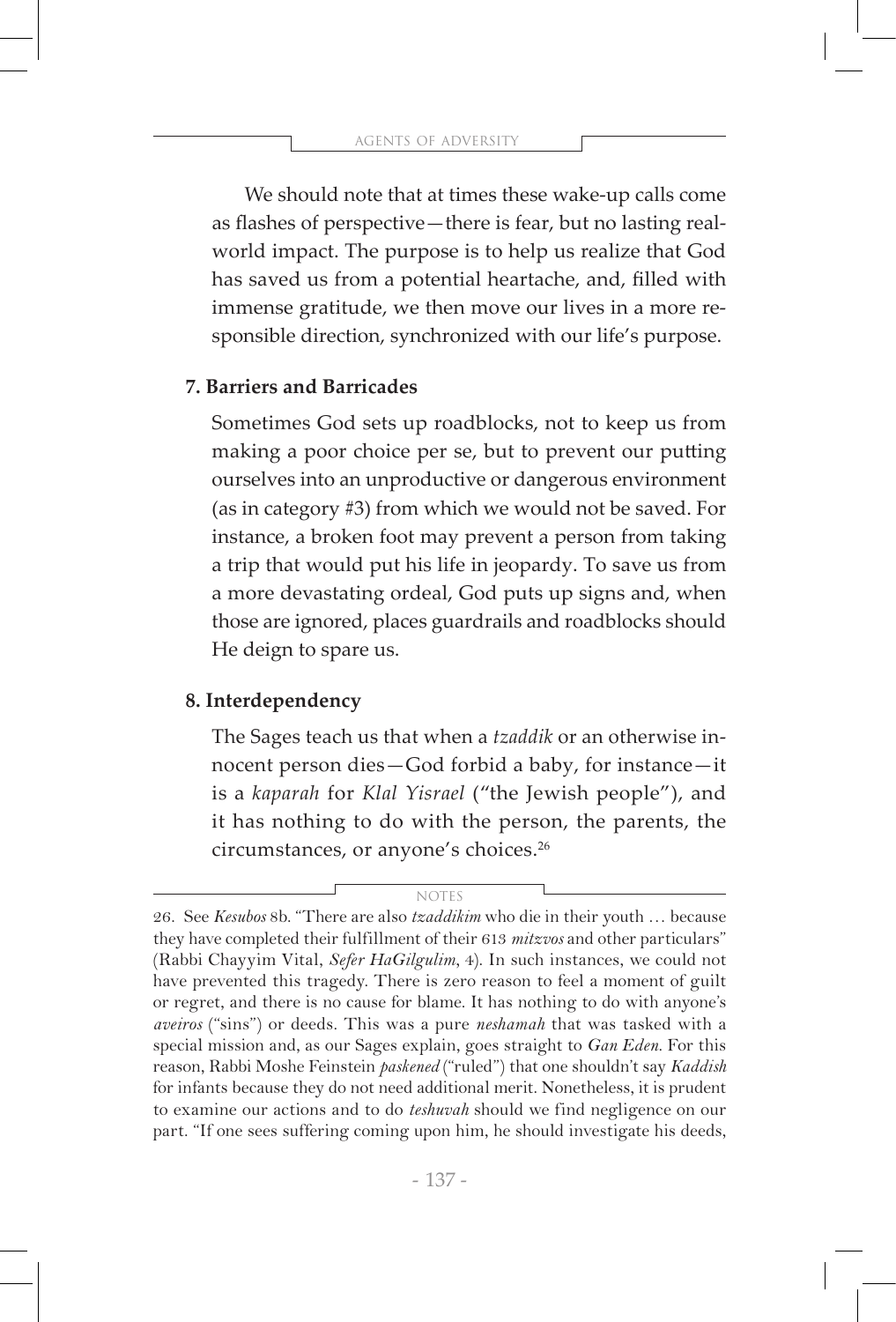Regardless of our spiritual standing, we are all connected and can thus be affected.<sup>27</sup> The extent to which others are dependent on us and how much our lives impact theirs play a dominant role in our heavenly judgment and status.<sup>28</sup> For this reason, there are some who advise that a person should be involved in helping as many people as possible, for if their *mazal* does not dictate that our help and support be withdrawn, then we have entwined another string in the rope to pull us out of any potential hazard.

#### **9. Sign of the Times**

We are living in *ikvos d'Meshichah* ("footsteps of the Messiah"). This unique period in history has brought not only the disintegration of morality, but a previously unbeknownst breakdown of the individual—emotionally and physically. Medical breakthroughs and technological advancements are ill-suited to counter the rapid and rising rate of illnesses in our generation. Travails and tragedies force us to reflect, to think—to decide what we are living for.

The era that is upon us leaves us no place to escape to and forces us to choose how we want to cope, how we want to live. Very few will be able to straddle the fence of indifference. The rest of us will have to decide whether we are going to turn toward God or away from Him. Such hardships are a sign of the times and not a reflection of individual failings. Even so, we are not without options. Our

#### notes

28. See Rabbi Eliezer Papo, *Pele Yoetz*.

as it says (*Eichah* 3:40), 'Let us search our ways and investigate and return to God'" (*Berachos* 5a). Still, even in such instances we are only a *shaliach*, and our behavior did not cause the finale to what was most certainly an unalterable destiny.

<sup>27.</sup> This is not to be confused with a seemingly similar Christian concept. In Judaism, our personal sins are not automatically forgiven through the death or suffering of another.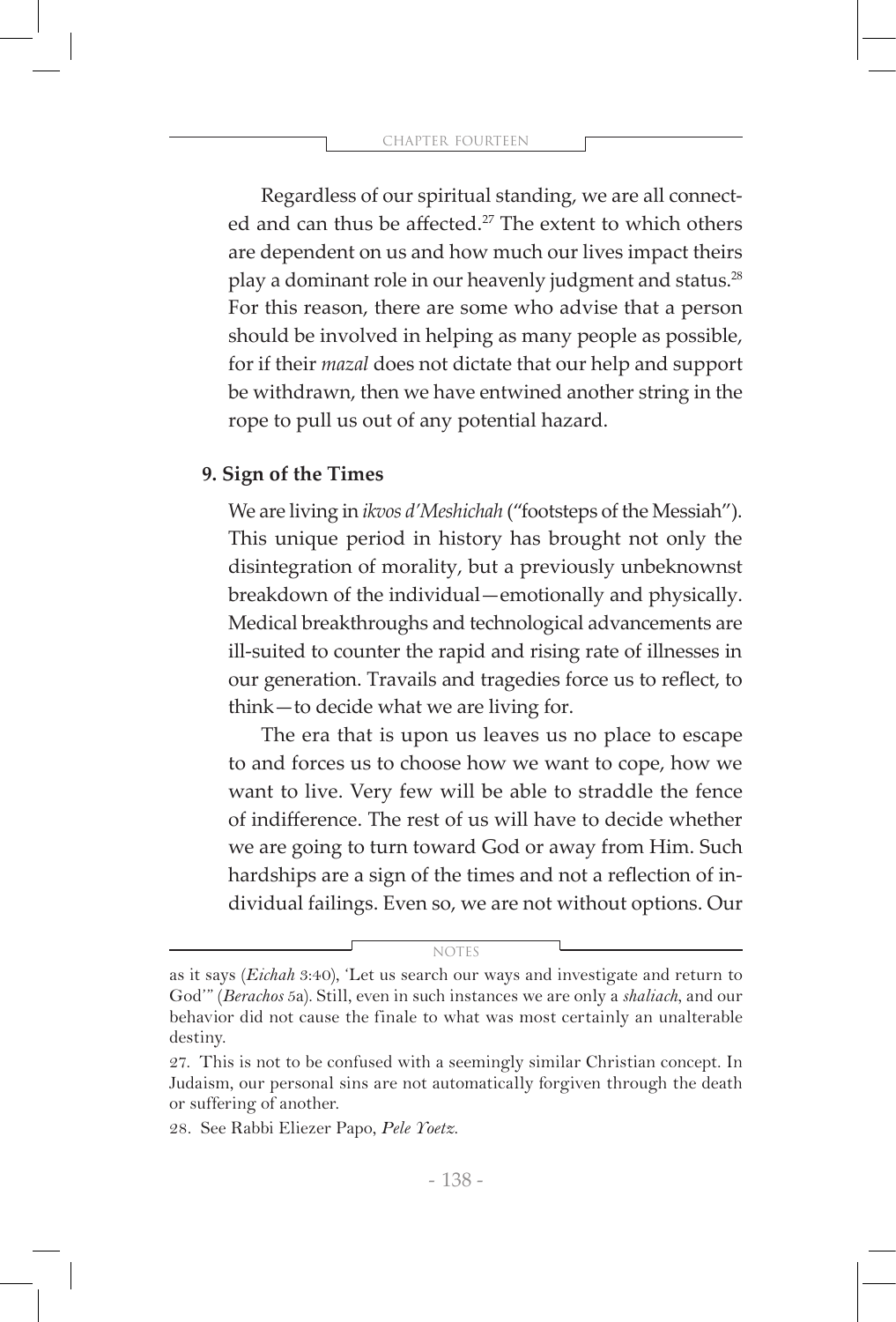Sages tell us that one who engages in Torah study and acts of kindness will be spared the birth pangs of this period.29 "*Chesed* stands by man to the end of all generations as it is said: 'And the kindness of God endures forever and ever for those who fear Him.'"<sup>30</sup>

After Moses petitions God to forgive the Jewish people for the sin of worshipping the Golden Calf, Moses asks of God, "Please show me Your glory." God responds, "You shall see My back, but no man can see My face and live."<sup>31</sup> The Talmud explains that Moses was plagued by the timeless question of why some righteous people prosper, while others suffer, and why some wicked people prosper, and others suffer.<sup>32</sup>

God was telling Moses that a finite mind cannot fathom an undifferentiated past, present, and future. Our limited perspective obscures the scope of His master plan and how it all coalesces into a single majestic image. While the full picture remains hidden, Rabbi Avigdor Miller reminds us that it is always signed with love by our Creator:

Whatever happens is being done by God for a kindly purpose. You may not know what that purpose is; it might take years to discover; it might be necessary to go to the next world before you discover what happened—but someday you will realize the truth in this principle.<sup>33</sup>

32. *Berachos* 7a.

notes

<sup>29.</sup> *Sanhedrin* 98b. In as much as these times are a necessary condition to the coming Redemption, our *tikkun* is most certainly a factor because it is coordinated with *tikkun olam*.

<sup>30.</sup> *Yalkut Shimoni*, Psalms 103:17. See Chapter 17, "Reconfiguring Mazal— Part 2" for further elaboration.

<sup>31.</sup> Exodus 33:18–20.

<sup>33.</sup> Rabbi Avigdor Miller, *On Emunah and Bitachon* (Judaica Press, 2012). "God is good to all, His love rests on all His deeds" (Psalms 145:9).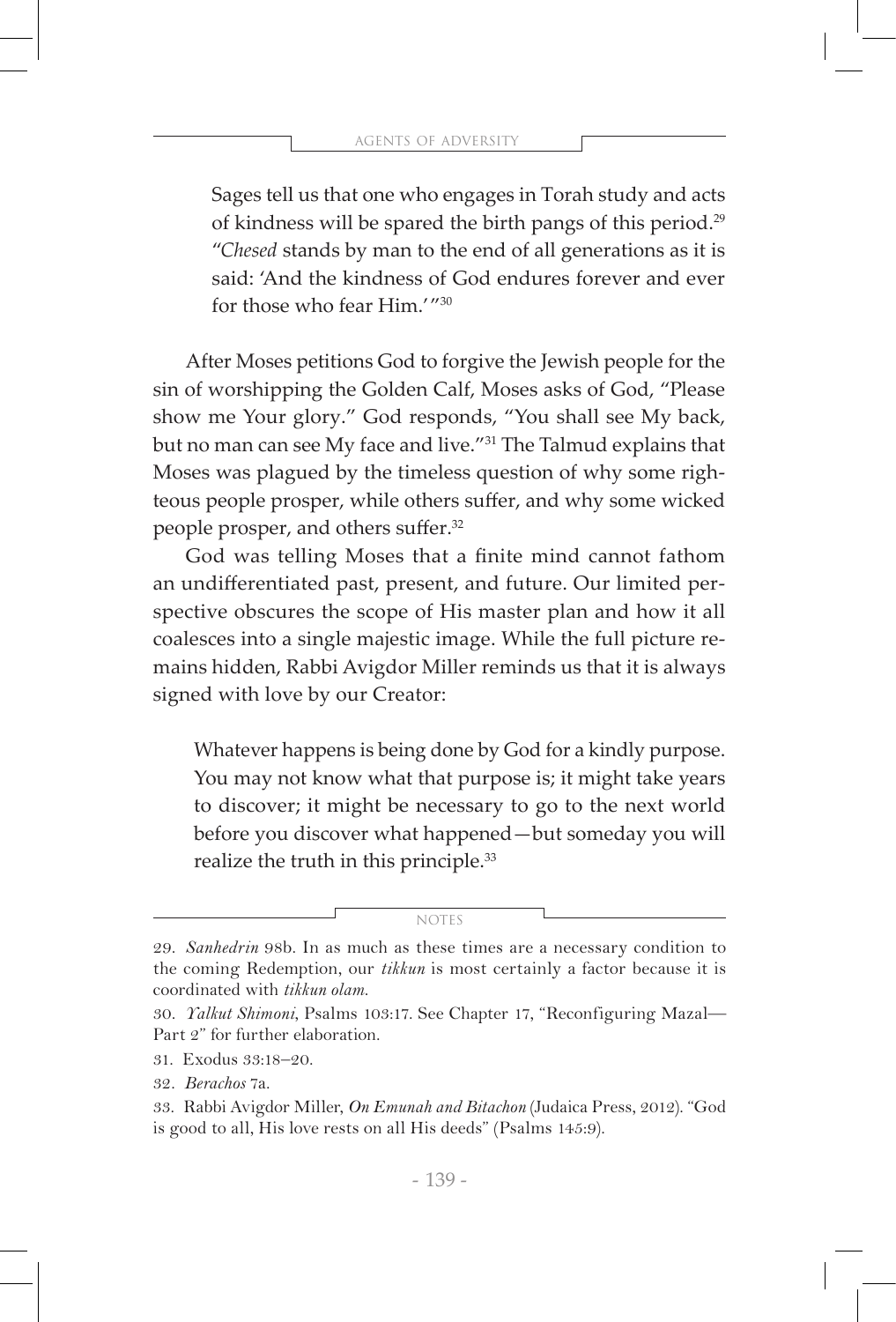## chapter fourteen

The stated reasons for life's difficulties include those that are necessary for our growth and those that we bring upon ourselves. The former category is intuitively aligned with God's *chesed*. Acts of negligence, however, seem to disrupt the flow of His benevolence. How can we accept that all is for the good, when our very actions interrupt the good? We will shed light on this question in Chapter 21, "The Miracle of Nature."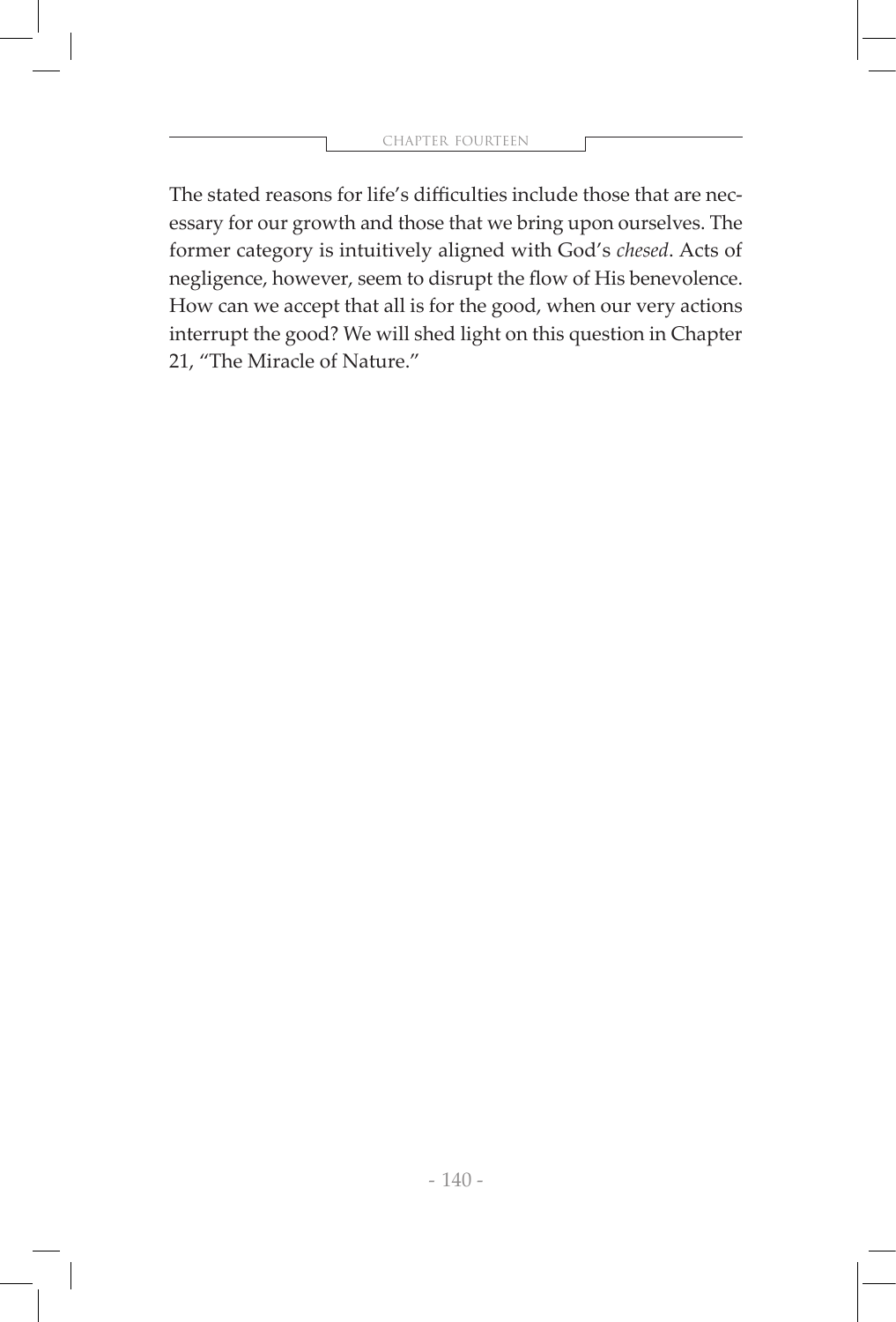# Mazal  $15$  FUNDAMENTALS

The nine aforementioned categories in the previous chapter fall under the invisible umbrella of *mazal* and beg an obvious question. Yes, certain challenges inspire self-reflection and growth—but why is a particular flaw inherent in our *neshamah* in the first place? In other words, why would one person—or perhaps, one soul through a succession of incarnations—be chosen by God to live a tranquil life, while another is decreed to live a more difficult life?

Questions of *gilgulim* aside, the Ramchal writes, "How [*mazal*] comes about that particular challenges are meted out to particular individuals depends on the spiritual roots of each person."34 He explains,

There may be a man who, in terms of his root purpose, is designated for a profusion of Divine providence [and resultant good fortune] which is one of the ways in which the universe is perfected … as there may be another whose root purpose dictates for him the diminution of providence, the second means required for the perfection of creation. All of this relates not to the deeds of these men, but to the Blessed One's

notes

<sup>34.</sup> Ramchal, *The Way of God* (*Derech Hashem* 2:8:1).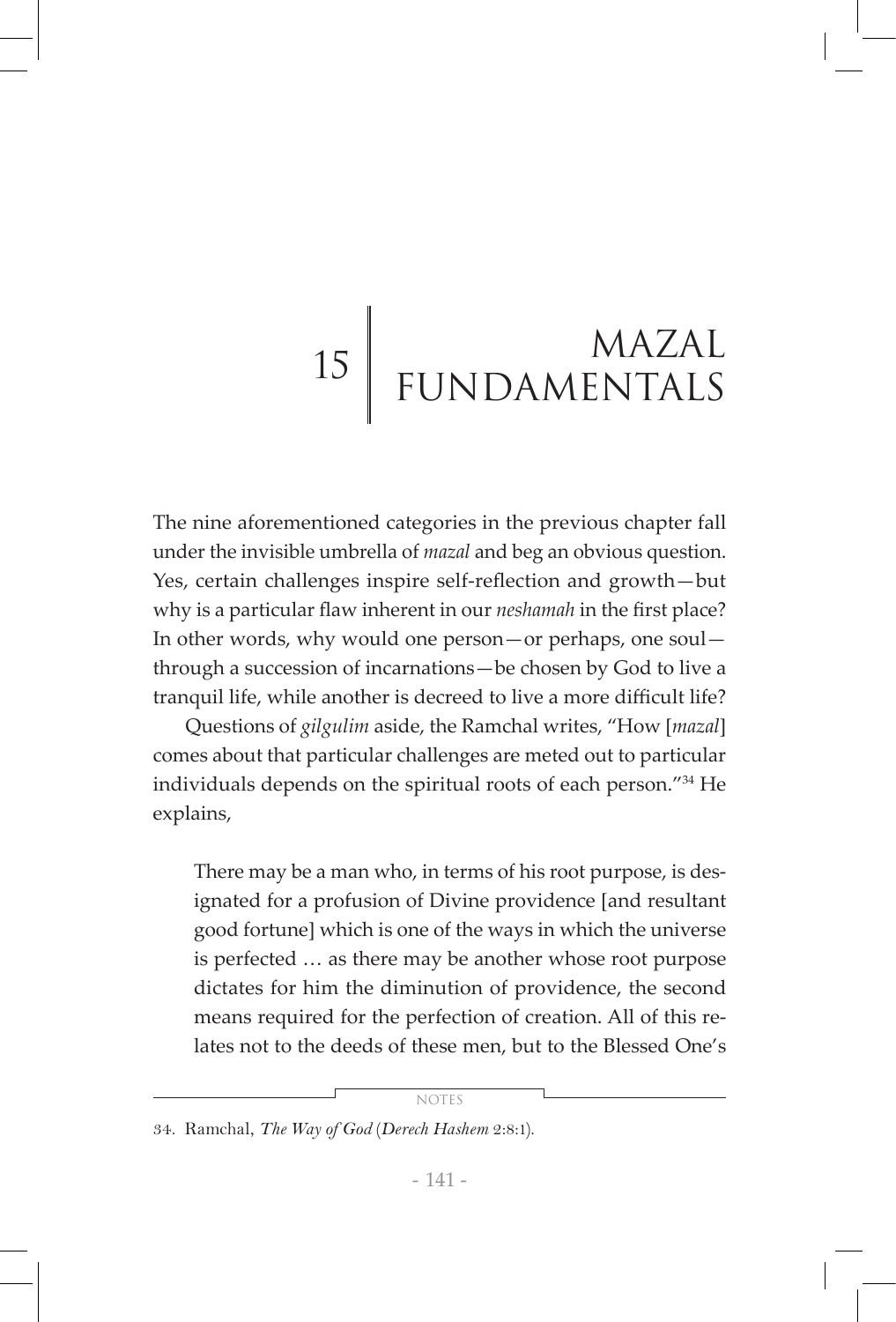distribution of perfection of creation among the creations, each of them being perfected in its own way.<sup>35</sup>

This knowledge is the greatest profundity, never having been perceived by any prophet or seer… . The generality of this ordinance, which is oriented not in respect to merit or guilt but in respect to what is required for the perfection of the universe in terms of essence, our Sages referred to as *mazal*. For its nature is decreed and it is not dependent upon man's free will [or] upon his merits.<sup>36</sup>

Within the first man, Adam, God created 600,000 primordial souls that would include all of the souls that would ever exist in the world.<sup>37</sup> The point our soul originates from reflects the "place on Adam" where it originated. Each soul or spark continues to clothe itself into a human being until it corrects itself completely. When all of the souls complete their individual missions, we will once again merge (while maintaining a degree of individuality) into one collective soul, Adam.38

From a finite prism, the issue of fairness cannot be resolved, and while one may protest as to why he originates from one point over another, the inquiry is suspended when the true nature of reality is revealed. The Ramchal continues,

The greatest good for Yisrael is the *sod* [secret thought] of removing jealousy and dimming the evil inclination. When each person recognizes his place within the hierarchy of ascension, although one will be higher and one lower, nevertheless, there

notes

<sup>35.</sup> Ramchal, *Da'as Tevunos*, 170.

<sup>36.</sup> Ibid., 313–314.

<sup>37.</sup> See Ramchal, ad loc.

<sup>38.</sup> Precisely speaking, the soul of Adam is indivisible and cannot be divided. Only its expression has been fragmented and will in time be re-expressed in its original state.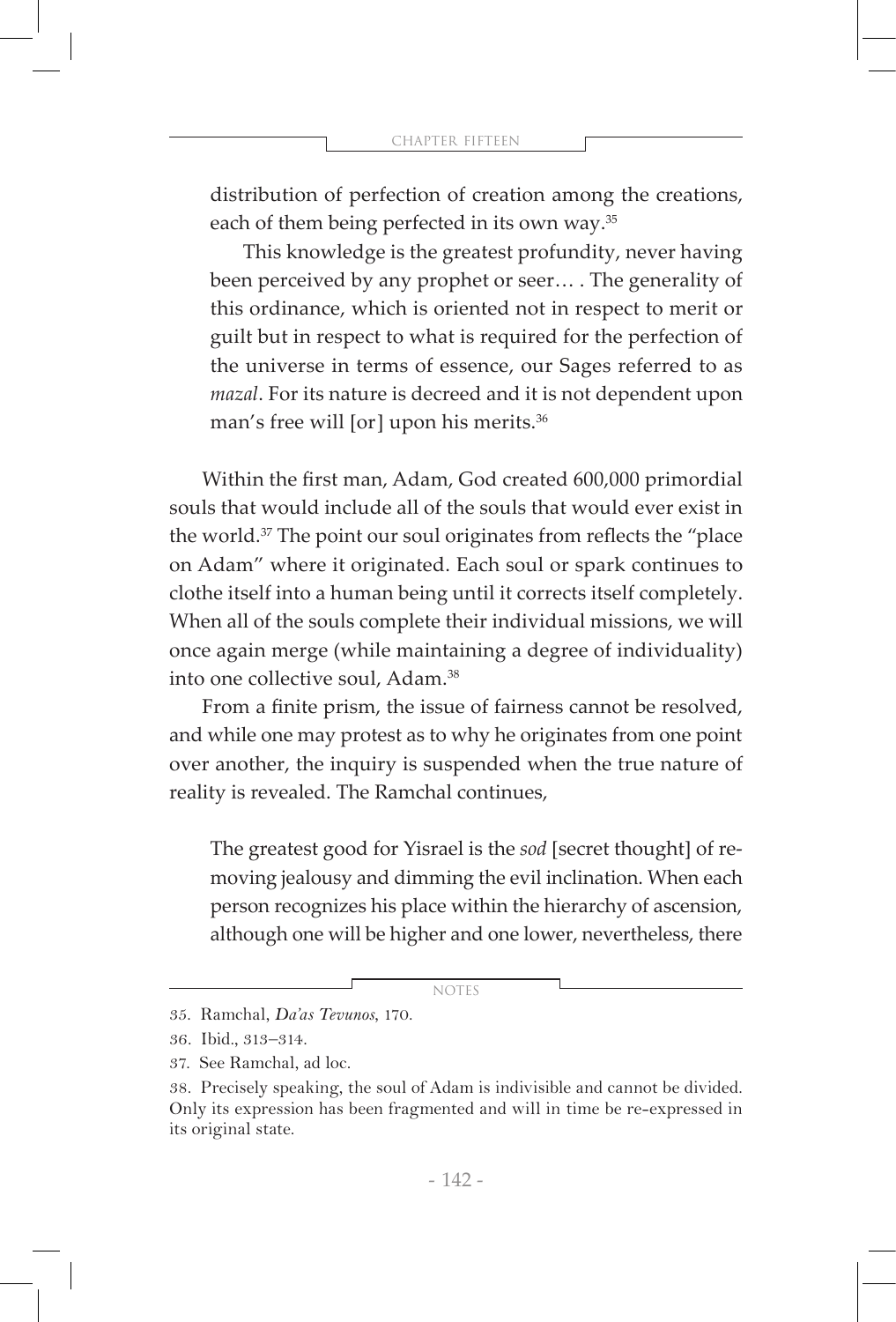is no jealousy or hatred, since this is the order according to designated levels [of spiritual development] … each person has his own place and no one oversteps his bounds, just like the spiritual luminaries.39

Even so, regardless of our roles and irrespective of whether they are earned or assigned, God rewards us in the next world for all of our efforts and struggles.<sup>40</sup> The Ramchal explains, "[Those] who were singled out by the Supreme ordinance for oppression and affliction are rewarded both for sufferings they underwent in this world and for all of their virtuous deeds."41

## **TOOL KIT FOR LIFE**

The word *mazal* is often translated as "luck," because from our perspective what happens to a person often appears to be random. What we fail to recognize is that in order for a person to complete his task in this world, he may enjoy undeserved riches or be faced with difficult challenges. This is why a person may seem to do all the right things, yet still not seem to "catch a break," while another person appears to effortlessly achieve success at every turn, often in spite of himself.

*Mazal* is more accurately defined as the confluence of attributes and circumstances that is required to complete humanity's dual raison d'être—perfection of oneself and of the world. A person's

<sup>39.</sup> Ramchal, *Secrets of the Redemption*, trans. Rabbi Mordechai Nissim (Jerusalem / New York: Feldheim Publishers, 2011), 18.

<sup>40.</sup> Rashi (on Deuteronomy) with the statement, "Everything God does is just, there is no injustice."

<sup>41.</sup> Ramchal, *Da'as Tevunos*, 315. Recall from Chapter 14 that the soul experiences closeness to God to the degree that it refines itself. Therefore, reward for ordeals that the soul is unable to grow from are paid out in this world, and suffering from self-inflicted wounds is altogether forfeited unless they fall outside of one's *bechirah*.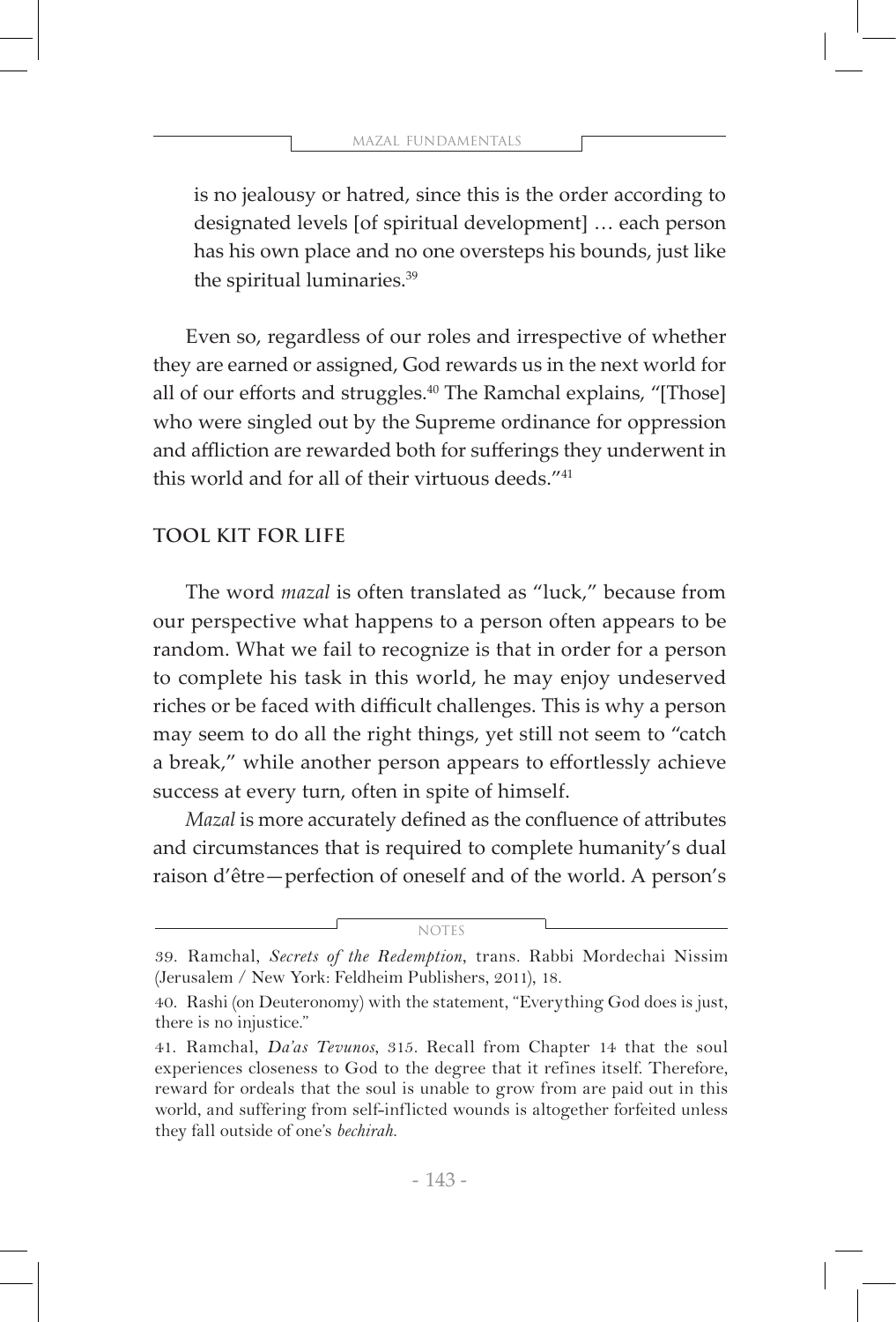mission determines his *mazal*, and his mission is based on his spiritual roots. Rabbi Dessler explains,

Before a person is created, the instruments which he will be given [to use in the service of God]—his *kelim*—are decided in Heaven in accordance with the task he will be called upon to perform in this world … all his gifts, his physical and mental abilities as well as the material means at his disposal, are given to him to enable him to fulfill his portion.<sup>42</sup>

At specified times for reasons known only to, and directed by, God, our lives jump the track of reward and punishment and are governed instead by *mazal*. Below, the Ramchal expounds on this and then describes the two concurrent and coordinated systems of Divine influence:

The Creator … established two ordinances: reward and punishment and *mazal*. And He is the Decisor, resorting sometimes to one and sometimes to the other… . The Holy One, Blessed is He, combines these two ordinances so that even decrees of *mazal* materialize only though the agency of something which is attributable to reward and punishment.<sup>43</sup>

- ❑ *Hanhagas hayichud* ("guiding power of unity"): The unfolding revelation of God's glory (primary), where we have a set role to play in the master plan.
- ❑ *Hanhagas hamishpat* ("guiding power of justice"): The system of reward and punishment (secondary), where our choices dictate the consequences.44

<sup>42.</sup> Rabbi Eliyahu Dessler, *Strive for Truth,* Vol. IV, 40–46.

<sup>43.</sup> Ramchal, *Da'as Tevunos*, 317.

<sup>44.</sup> In actuality there are three types of *hanhagas hamishpat*: (a) *hanhagah* of lovingkindness; (b) *hanhagah* of judgment; and (c) *hanhagah* of mercy. However,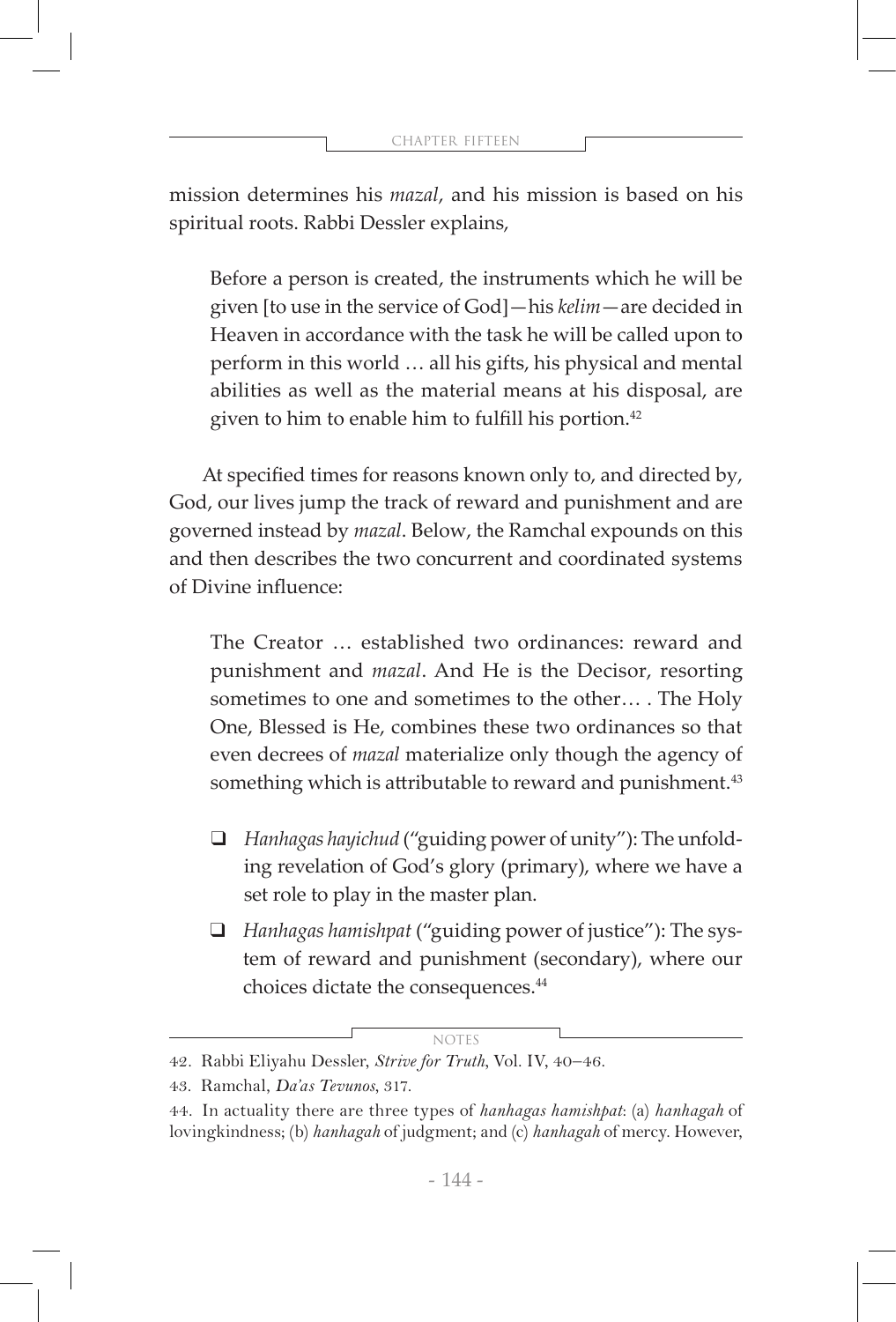In Kabbalistic language: The two main principles are: (1) the residue, which includes the guiding power of justice, reward and punishment, good and evil [*hanhagas hamishpat*]; and (2) the ray, which is the guiding power of unity [*hanhagas hayichud*]. Both of these work as one, though the guiding power of justice is revealed, and the guiding power of unity remains hidden until the guiding power of justice achieves its true purpose.<sup>45</sup>

*Hanhagas hayichud* is also referred to as *hanhagas hamazal* ("guiding power of *mazal*") because, as we will discuss, *mazal* protects our *tikkun*, which is synchronized to *tikkun olam (*"repairing this world"). Our *mazal* helps us advance the path we must travel and is not a reflection of our behavior or our merits—but rather of what is necessary for the perfection of the inner nature of Creation.46

An often difficult determination is how much of a given circumstance is our own doing via free will and how much of it is directed by God. $47$  We can go through an experience that is a matter of our own doing, or it can be the result of a decree. Our physical health is a good example of this. A person can come down with an illness, if God wills it, but a person can also *make* himself sick through willful self-destructive behavior or with more subtle subconscious acts of self-sabotage. The percentage of our free will's contribution to the unfolding of a situation cannot always be discerned. The Ramchal writes,

<sup>&</sup>quot;Kabbalists who received their wisdom from the prophet Elijah taught us that throughout the six thousand year period of the world's existence, human beings have not been worthy of these three types of *hanhagah* due to their low spiritual state… . During this period the Creator has emanated an integrated *hanhagah* [which we refer to as the guiding power of justice]." Introduction *to Kabbalah (Yedid Nefesh*), Rabbi Y. Bar Lev.

<sup>45.</sup> Ibid.

<sup>46.</sup> Ramchal, *Da'as Tevunos*, 317.

<sup>47.</sup> Ibid., 146.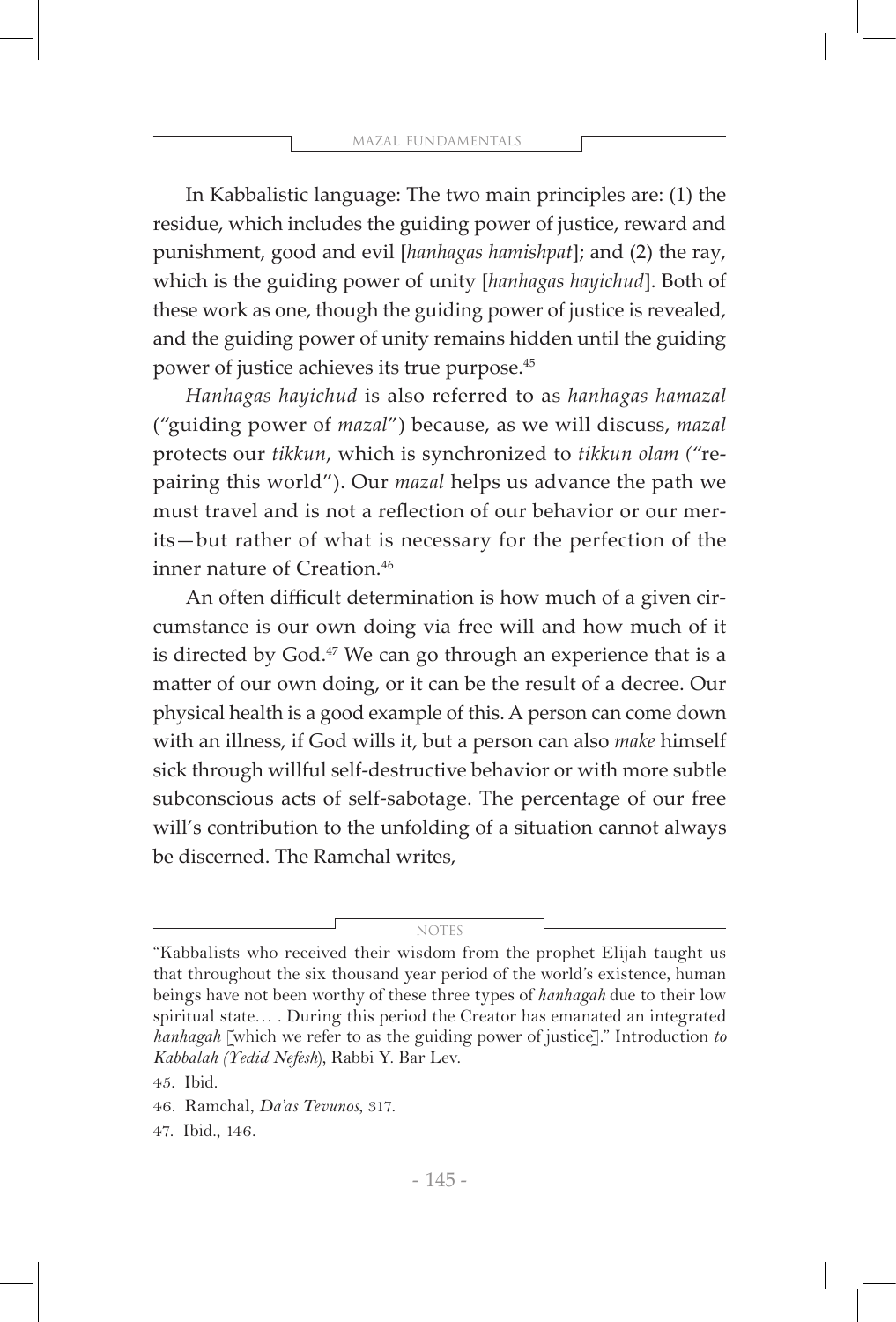[W]ith respect to anything that befalls a man, there is no one who can determine whether it is an aspect of reward and punishment, based on his deeds, or on an aspect of *mazal*, decreed upon him. And in everything there is an aspect of both.<sup>48</sup>

## **FATE IS FLEXIBLE**

In Chapter 22, "Mazal: The Fine Print" we will explore what makes one decree more malleable than another. For now, let us simply say that we cannot expect that fate will swerve to intercept us, and regardless of our efforts, fortune or crisis will simply materialize to reveal an unalterable destiny. We can trigger a fresh negative decree or thwart previously decreed blessings. Though God may have decreed good for a person, he often has to exert himself to obtain it.<sup>49</sup> Rabbi Kaplan explains,

A person's days may be increased because of great merit, or decreased because of sin. It is thus written, "The fear of God prolongs one's days, but the years of the wicked shall be shortened" (Proverbs 10:27). A person can die before his time because of his wickedness or folly, as we are warned, "Do not be overly wicked or foolish; why should you die before your time?" (Ecclesiastes 7:17).<sup>50</sup>

A person can also unseal a *gezeira* ("Heavenly decree") and annul or minimize certain hardships. After Abraham and his descendants were chosen for a higher spiritual level—a direct

NOTES

<sup>48.</sup> Ibid., 319.

<sup>49.</sup> "It is not the exertion itself that affects results; but still, the exertion is indispensable. Once a person has exerted himself, however, he has fulfilled his duty, and then there is room for Heaven's blessing to rest upon him" (*Mesillas Yesharim,* Ch. 21).

<sup>50.</sup> Rabbi Aryeh Kaplan, *The Handbook of Jewish Thought,* Vol. 2 (New York: Moznaim, 1992), 299.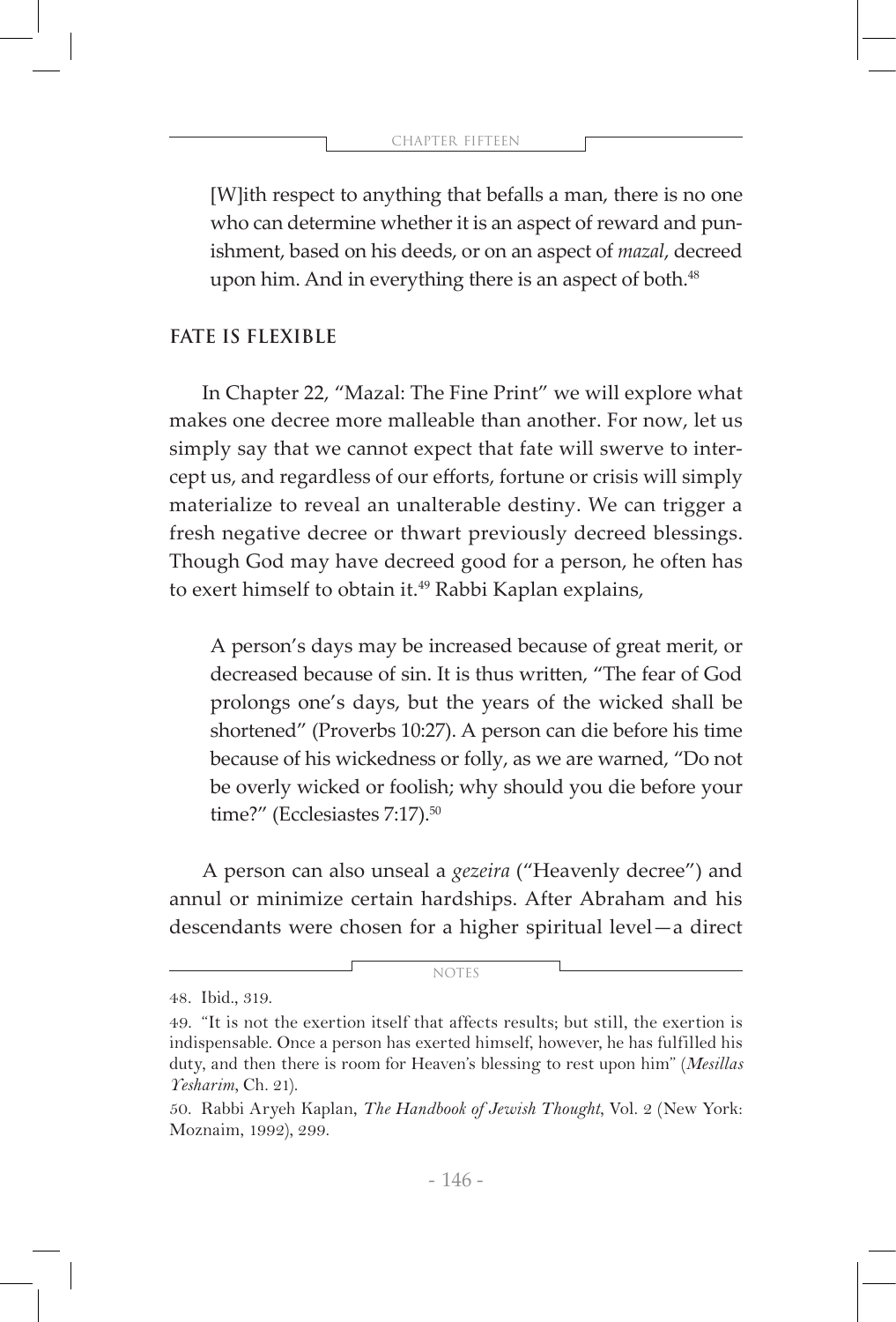relationship with God—active Divine providence began to operate in the world.<sup>51</sup>

God took Abraham outside and He said to him, "Look up, please, at the heavens and count the stars, if you can count them … so, too, will be your descendants."52 God told Abraham to discount the effects of astrological influence.53 "Even if there is a sign in the stars that you [Abraham] will not have children, you will rise above this and will merit having children." With this knowledge, the Talmud states, "There is no [stationary] *mazal* for the Jewish people."54

Astral forces are influential but not irrevocable or inescapable. When we make a change, to the point that we recreate ourselves, our decree may be changed to reflect our newly revised selves. The portal between realms opens—and we exit the natural order when we rise above our nature. Rabbi Dessler writes,

A person can change his place in a spiritual [sense], and consequently his physical environment and instruments provided to him may also change correspondingly… . A person may broaden his *mazal* and reach levels beyond those originally envisaged as his allotted portion.<sup>55</sup>

*Mazal*—the instrument of fate and fortune—is not fixed, meaning that we can acquire a different set of tools and conditions, should we evolve ourselves sufficiently. What we receive specifically in the physical world depends on what we need to actualize our potential. With expanded potential comes recalculated *mazal.*  Different choices = different mission = different *mazal*.

<sup>51.</sup> See Rabbi Chaim Friedlander, *Faith and Divine Providence* (New York: Feldheim Publishers, 2008), 93.

<sup>52.</sup> Genesis 15:5.

<sup>53.</sup> Rashi, citing *Nedarim* 32a.

<sup>54.</sup> *Shabbos* 156a.

<sup>55.</sup> Rabbi Eliyahu Dessler, *Strive for Truth,* Vol. IV, 40–46.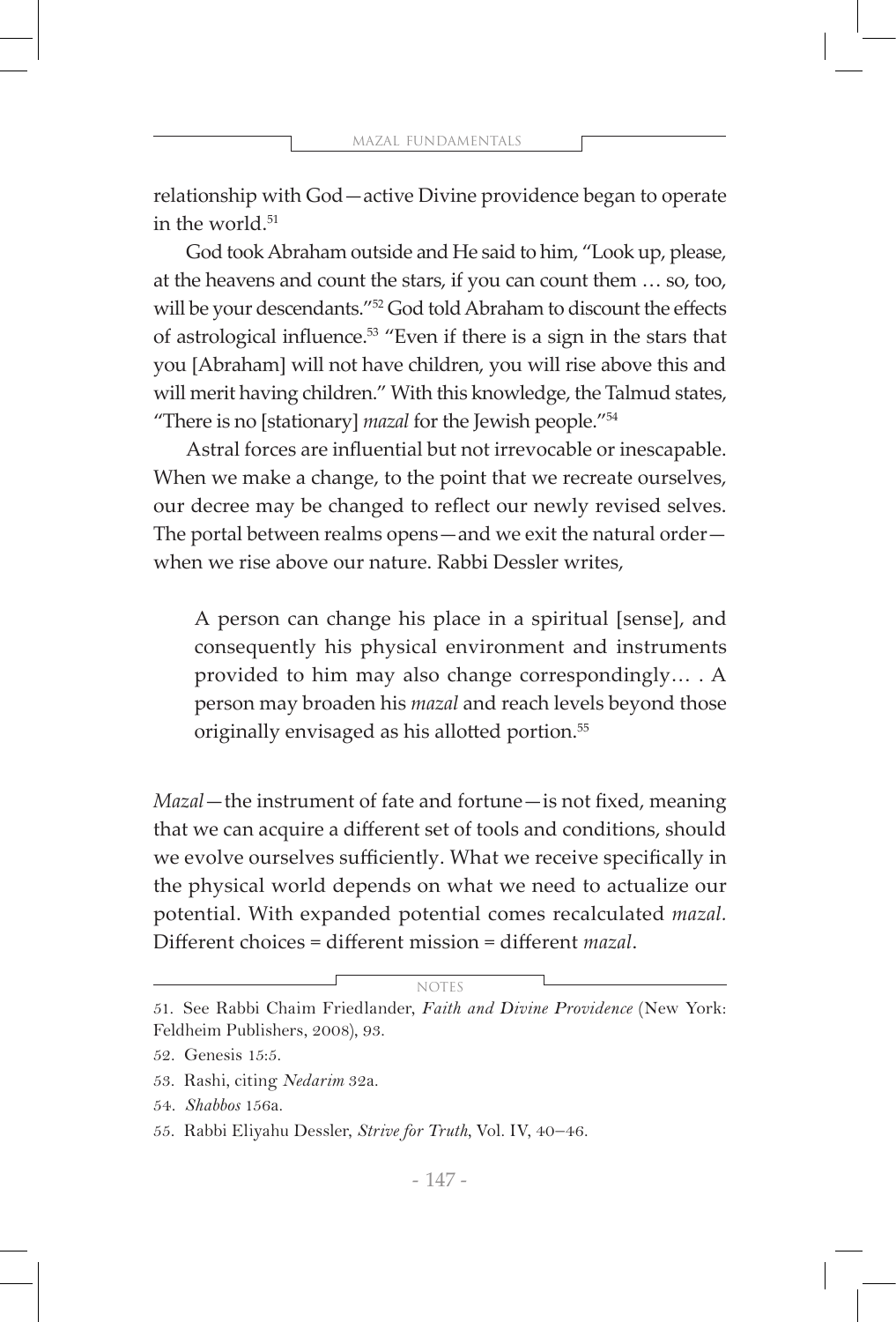$\begin{array}{ccc} \begin{array}{ccc} \end{array} & \begin{array}{ccc} \end{array} & \end{array}$  $\frac{1}{\sqrt{2}}$ 

Ξ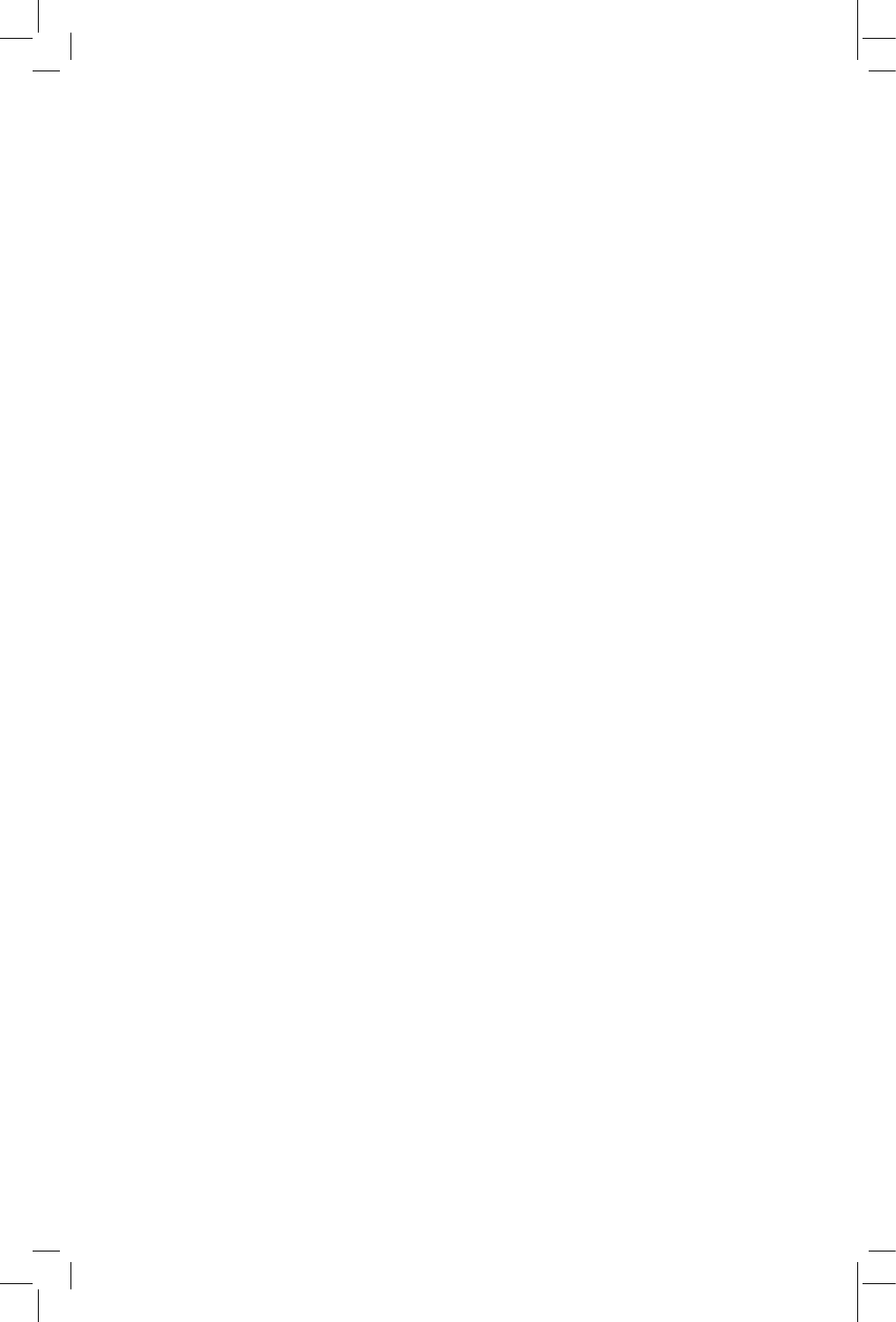## Reconfiguring Mazal part 1: Spiritual Immune System 16

Having observed that each person has a unique role in creation, we must ask what happens when one abdicates his responsibilities.56 We do have free will, after all. The Sages explain that the spiritual slack is picked up by those whose desire is so great that it reconfigures their *mazal*. In the Purim narrative, the dramatic scene unfolds between Mordecai and Queen Esther, as he says to her:

For if you will remain silent at this time, relief and salvation will come to the Jews from another source, and you and the house of your father will be lost. And who knows if it is not for just such a time that you reached this royal position.<sup>57</sup>

The dual message is clear: This is your job, but if you don't do it, God will assign it to someone else. Metaphorically speaking, imagine all of creation as a magnificent building, and a person chooses to forsake his unique contribution—a single brick. God

notes

57. Esther 4:14.

<sup>56.</sup> In the upcoming chapters, we will explain in greater detail the particular ramifications of defaulting on one's spiritual mission within the framework of Divine providence and *mazal*.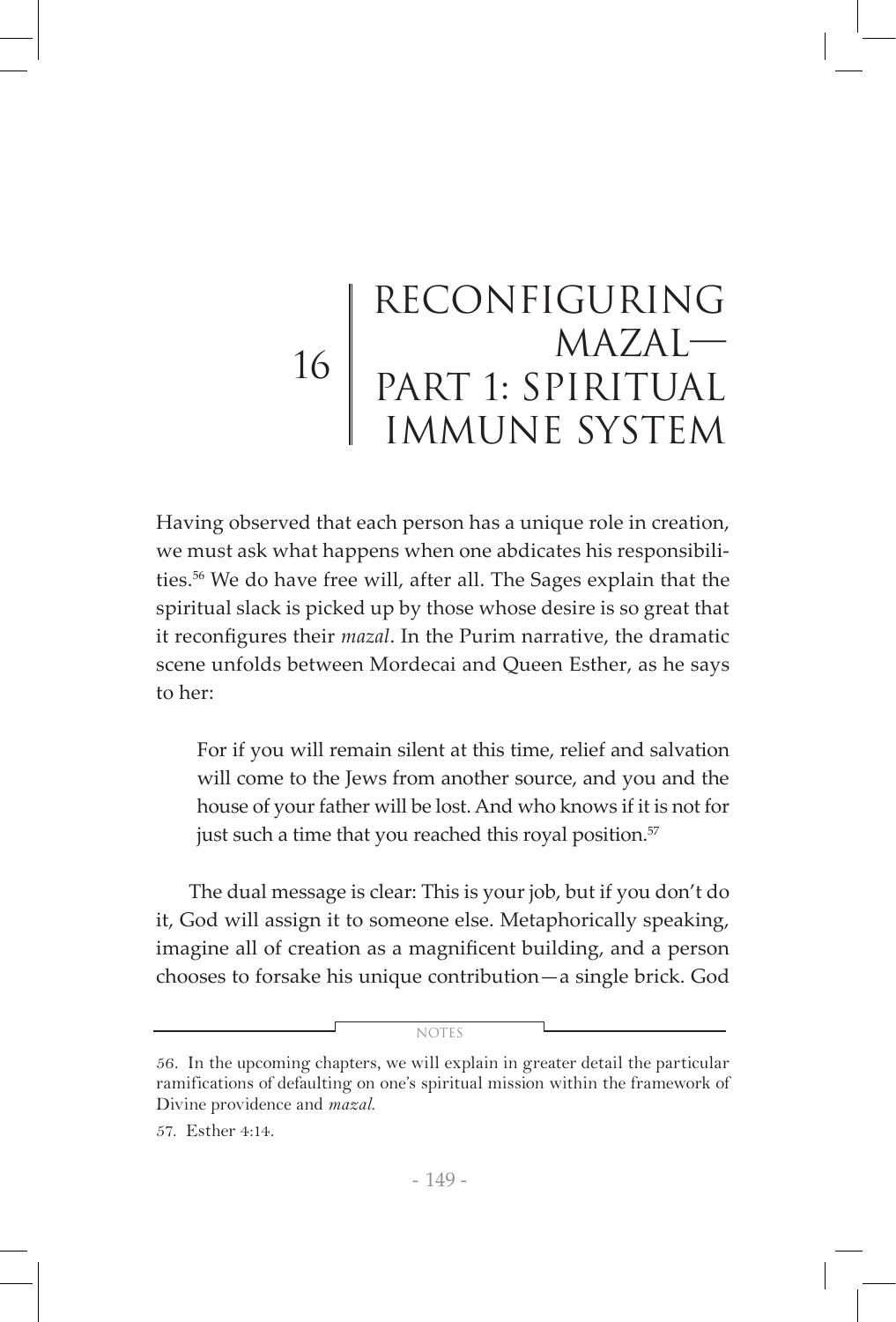will arrange that his efforts will now help others to complete the structure—including his brick. Rabbi Dessler writes,

Individuals who are occupied with important matters on behalf of *Klal Yisrael* often receive an extraordinary—even miraculous—amount of Heavenly aid. Those that are truly humble are fully aware of their own unworthiness, and they are amazed at the success they are granted… . "How is it possible," they think, "that we have the merit to accomplish great *mitzvos* such as these and with such an extraordinary amount of Heavenly aid?" The answer is that God in His great mercy bestows Heavenly aid on the person who steps forward to undertake a project needed by *Klal Yisrael* in spite of his personal unworthiness. God is prepared to make miracles happen for such a person.<sup>58</sup>

The Sages say, "In a place where there are no people [who are worthy of leadership], strive to be [a leader]."<sup>59</sup> This is not an option, but an obligation.

After the sin of the Golden Calf, Moses, the humblest of men, was able to pray on behalf of the Jewish people and effect a tremendous change. $60$  At that grave hour, he raised himself up to the supreme level at which he completely identified with the people of Israel.<sup>61</sup> His prayers had the potential to influence the entire world, creation itself.

#### notes

59. Ethics of the Fathers 2:6.

61. Rabbi Eliyahu Dessler, *Strive for Truth,* Vol. 2, 153–154.

<sup>58.</sup> Rabbi Eliyahu Dessler, *Strive for Truth,* Vol. 4, 207–208. A natural question arises regarding the person who works for the community, but whose motives are less than altruistic: Does that person receive Heavenly aid? The variables are too numerous to speak definitively in such instances, but we can say that the purer one's motivation, the more Heavenly aid he receives.

<sup>60.</sup> "One who is wise, humble, and fearful of sin may be promoted to serve as a community leader" (*Tosafos* on *Mishnah*, *Sanhedrin* 7:1).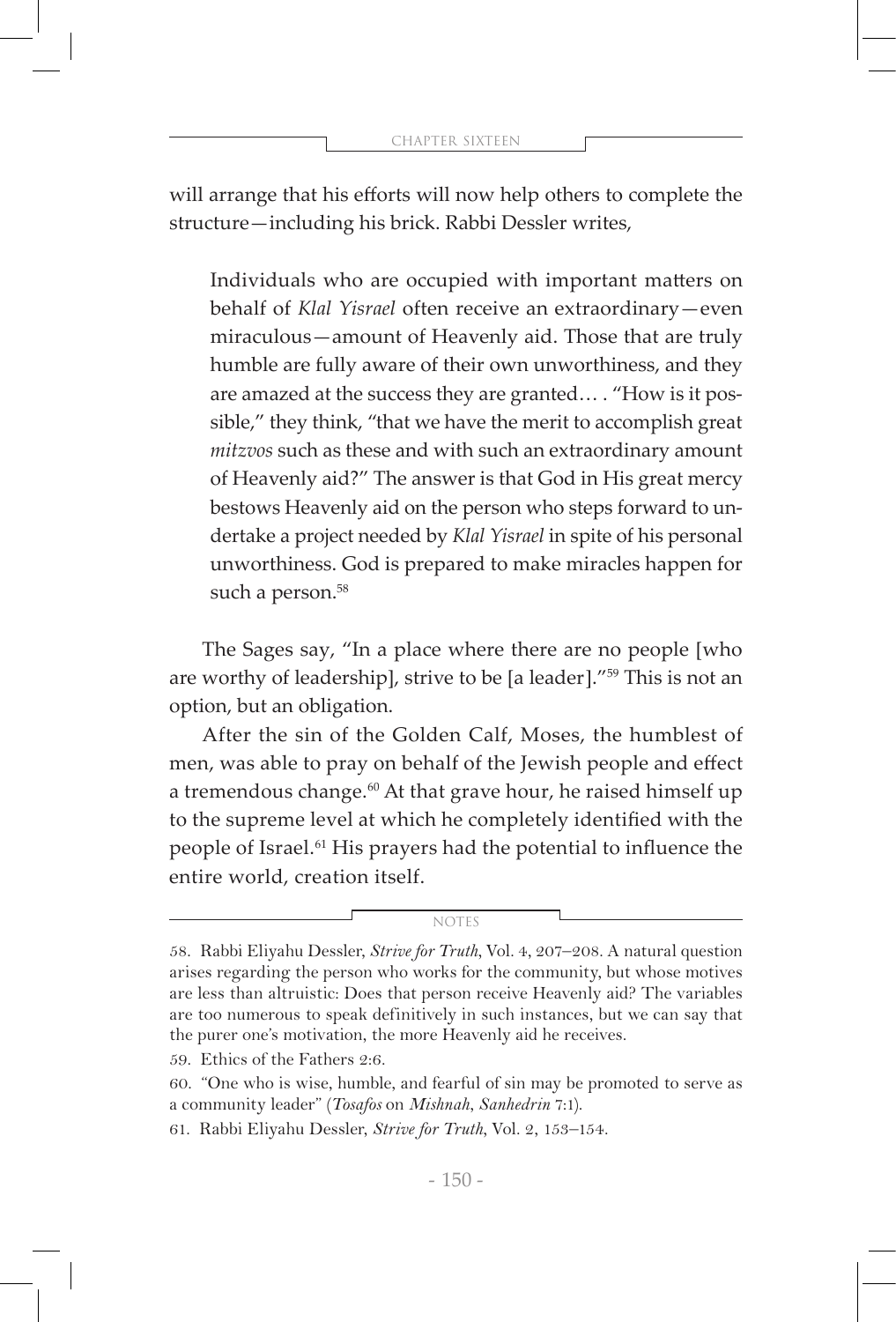Correspondingly, our Sages also teach that if someone prays for mercy on behalf of another, when he himself needs that very same thing, he is answered first.<sup>62</sup> Such a person cannot expect to be able to deceive God. We are speaking of one who, with true humility, genuinely feels the pain of another. We then morph into a *kli* ("vessel") that is now capable of accepting a great infusion of blessing and goodness.<sup>63</sup> The smaller our ego, the greater our expanded consciousness, and we effect greater change not just in ourselves but in our world.<sup>64</sup>

The power of blessing is also equally enhanced. The Malbim explains that our soul joins with the Source of all blessing, and the stronger our connection to God, the more potent our blessings.<sup>65</sup> "The closer a person is to God through Torah and *mitzvos*, the closer God approaches the person… . In fact, one's deeds affect not only the *hanhagah* [guiding power] toward the individual [who acts] but even toward the whole creation."<sup>66</sup>

## **YIELDING TO A HIGHER WILL**

Rabbi Samson Raphael Hirsch describes how our spiritual immune system becomes fortified, according us extra protection to advance our newly acquired mission.

People of integrity are aware of God's proximity, for He grants

NOTES

<sup>62.</sup> *Bava Kamma* 92a. This apex of self-nullification defines *chesed*—to give with complete selflessness.

<sup>63.</sup> Expressed differently, we become a conduit through which this *berachah* is brought down and as the *berachah* "passes through" us, it affects us first.

<sup>64.</sup> "…when you reach the heights of *mochin d'galdus* [expanded consciousness], there you will attain the greatest humility and nullification of the ego" (Reb Nassan, *Likutei Halachos*, *Orach Chaim Hilchos Tefillas HaMinchah, halachah* 5). 65. The Malbim, on Genesis 27:3.

<sup>66.</sup> *Faith and Divine Providence*, 163. If an ego-less state amplifies change in the world, how does an egocentric person affect change? The answer is that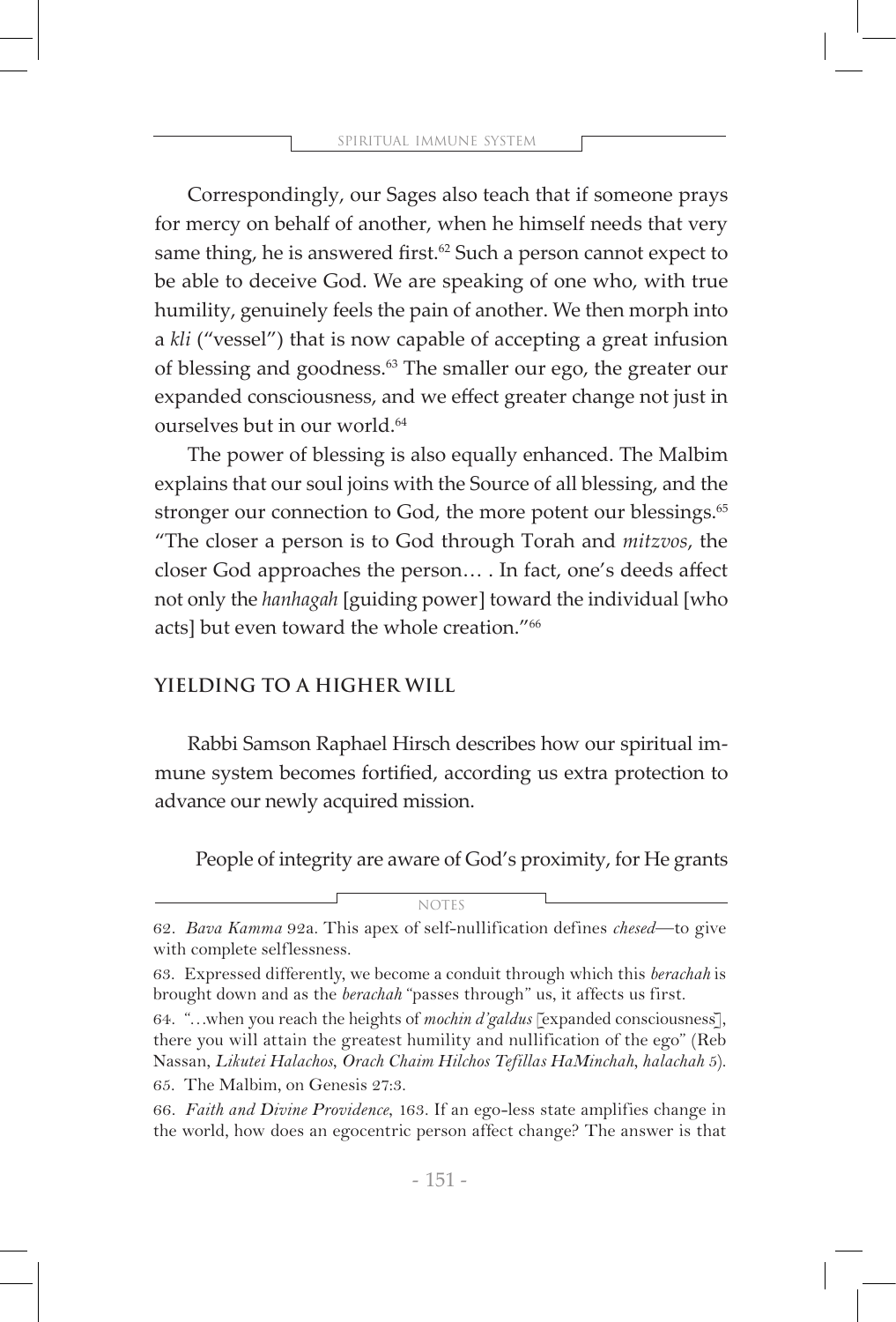them both additional energy enabling them to carry out their good intentions and protection against their perils, which might keep them from striving to fulfill that duty.<sup>67</sup>

The Talmud states, "Whoever tries to manipulate fate will eventually be pushed aside; but whoever yields to God's Will, will overcome fate."<sup>68</sup> God will move heaven and earth, destinies and decrees, for those who make His will, their will. "Nullify your will before His will, so that He will nullify the will of others before your will."69 This canon was poignantly expressed by James Allen:

> *A man has to learn that he cannot command things, but that he can command himself; that he cannot coerce the wills of others, but that he can mold and master his own will: and things serve him who serves Truth"*<sup>70</sup>

When we transcend our base nature, we are granted not only additional energies and resources but we gain a real-world advantage over others.<sup>71a</sup> (Recall the immediate relevant connections: to the degree we choose responsibly→ego shrinks→perspective widens→humility stirs→gratitude surges→we become more of a giver like God, i.e., become more Godlike [reveal God]→similar to God→see God=know God=love God→ultimately, leading to [active] Divine Providence.) Our conduct is the very mechanism

**NOTES** 

the ego attaches to, and energizes, negative forces that are granted powers to influence both the spiritual and physical realms.

<sup>67.</sup> Rabbi Samson Raphael Hirsch, *From the Wisdom of Mishlei*, Karin Paritzky, trans. (New York: Feldheim, 1976), 22.

<sup>68.</sup> *Berachos* 64a.

<sup>69.</sup> Ethics of the Fathers 2:4.

<sup>70.</sup> James Allen (1864–1912), British author, philosopher and pioneer of the self-help movement.

<sup>71</sup>a. "Fortunate is he who is always in awe [of God]" (Proverbs 28:14).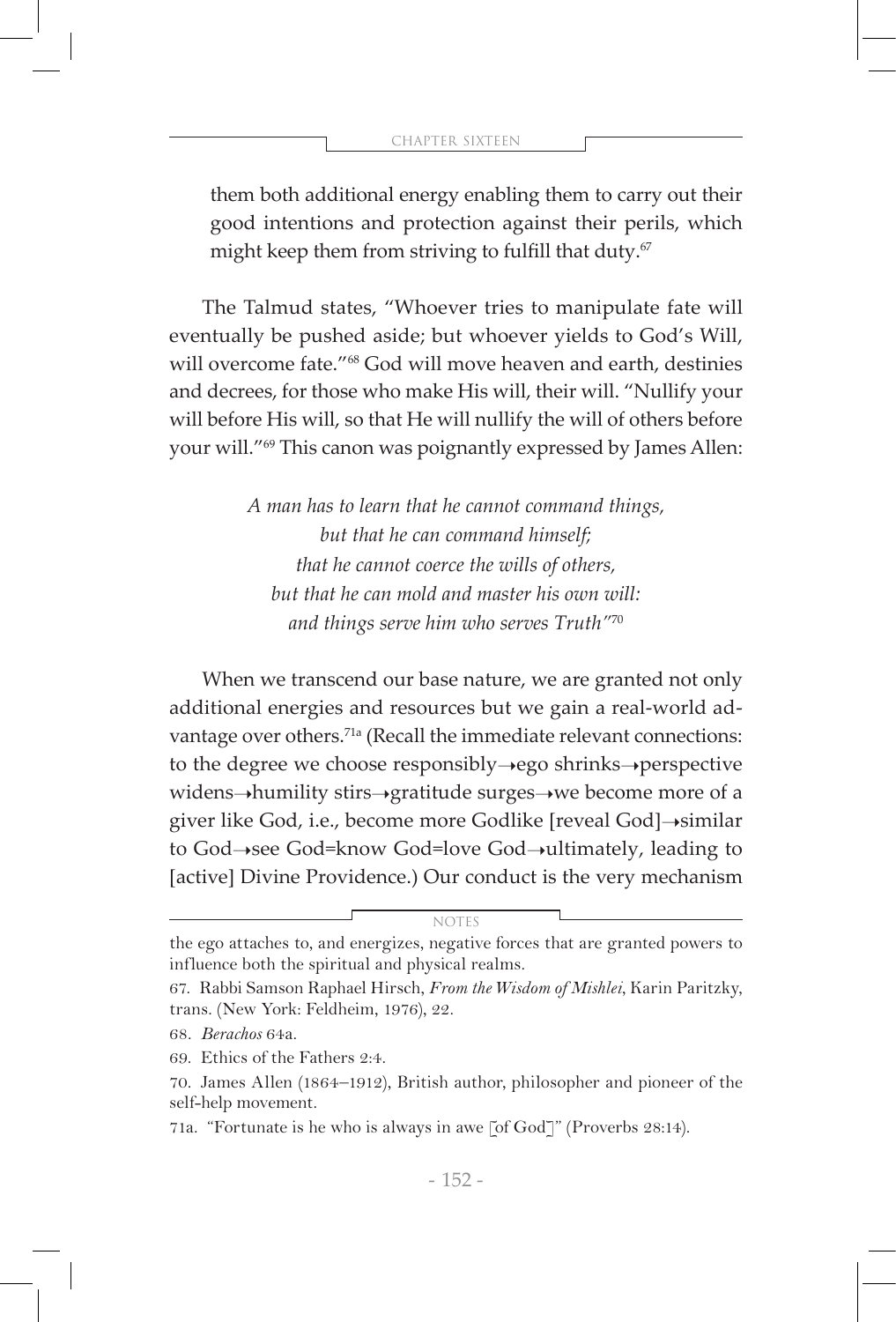that reveals reality or, more acutely, reveals or conceals the Divine Presence. Because the spiritual world is not subordinate to time and space, the more Godlike we become, the less physicality sticks to us, and the more Divine assistance we receive.<sup>71b</sup> Rabbi Chaim of Volozhin writes,

There is a wondrous system by which a person can foil any evil designs of those who would harm him. If he follows these instructions, no harm will ever befall him. If he internalizes the concept that God is the One and only Power that exists in the Universe, and he devotes his entire being to Him, nothing else in the world can harm him in any way. $72$ 

He explains that when a person focuses his mind on the fact that God is the Source of all, and there is no other force or power whatsoever, God will help him by causing all other illusionary powers to be removed and nullified, and this is precisely our task in this world—to live with this awareness.73 In terms of absolute reality, only God exists. As the Torah declares, "There is nothing beside Him."74

Whatever the means of Providence we gain all the same, but as we will continue to note, the means by which Providence engages—how often and through what means—is in dispute. Most of the *Achronim* maintain that all of us are steered by God—via active Divine Providence. The *Rishonim* hold that this type of Providence is reserved for the righteous, while the rest of us (based on our closeness to God) tap into an "Active Intellect," where we are guided by our intuition and enhanced wisdom, which allow us to see the metaphoric road more clearly, and, according to some,

<sup>71</sup>b. See Maharal, *Tiferes Yisrael* 14, 25.

<sup>72.</sup> *Nefesh HaChaim* 3:12 trans. R. Avraham Yaakov Finkel (New York: Judaica Press, 2009).

<sup>73.</sup> Ibid*.*

<sup>74.</sup> Numbers 4:35.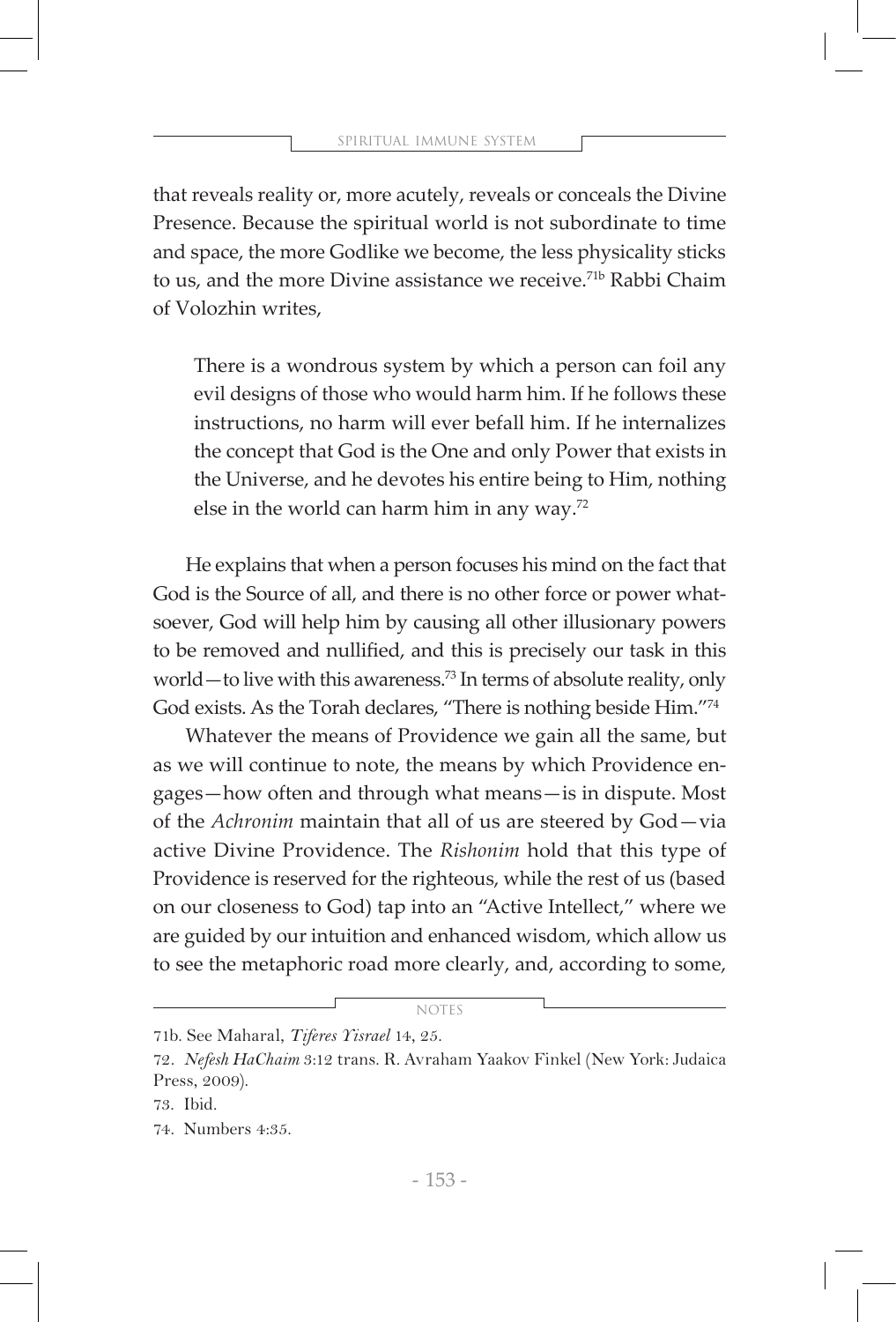activate preset laws that let outside forces affect, influence, and aid us.

## **WHERE THERE'S A WILL**

A person must have an unquenchable thirst for growth, to be closer to God—to do the will of God—in order to propel himself forward. "He who comes to be purified—he will be helped; he who comes to be defiled—a way is opened for him."<sup>75</sup> All of man's behaviors are predicated on will.<sup>76</sup> On this, Rabbi Shlomo Wolbe writes,

A person that succeeds in entering a desire to come near to God … so that this *ratzon* will fill him totally and unify on this [desire] ... [it] will pull after him all of the powers of the body and the soul, and all of them will be joined to this aspiration. $77$ 

The Torah recounts, "Every man whose heart inspired him came."78 The Ramban comments that none of the Israelites had the necessary skill to build the Sanctuary and prepare the vestments. However, because they so intensely desired to do God's will, they discovered a reservoir of talent within.

But more valuable than the power of human will, is the knowledge that we can change our will. And to do so, we must turn to God and ask Him not only for the *strength* to be better and greater but for a greater *desire* to be better.<sup>79</sup> "The spiritual expression of

notes

<sup>75.</sup> *Yoma* 38b.

<sup>76.</sup> "Whether love or hate, man does not know; all preceded him" (Ecclesiastes 9:1). "Man cannot even comprehend at times what inspires him to love or hate something" (*Metzudas David*).

<sup>77.</sup> R. Wolbe, *Alei Shor*, Book 1, Ch. 25, 120.

<sup>78.</sup> Exodus 35:21.

<sup>79.</sup> "The one who sanctifies himself a little, Heaven will help to sanctify him much" (*Yoma* 39a).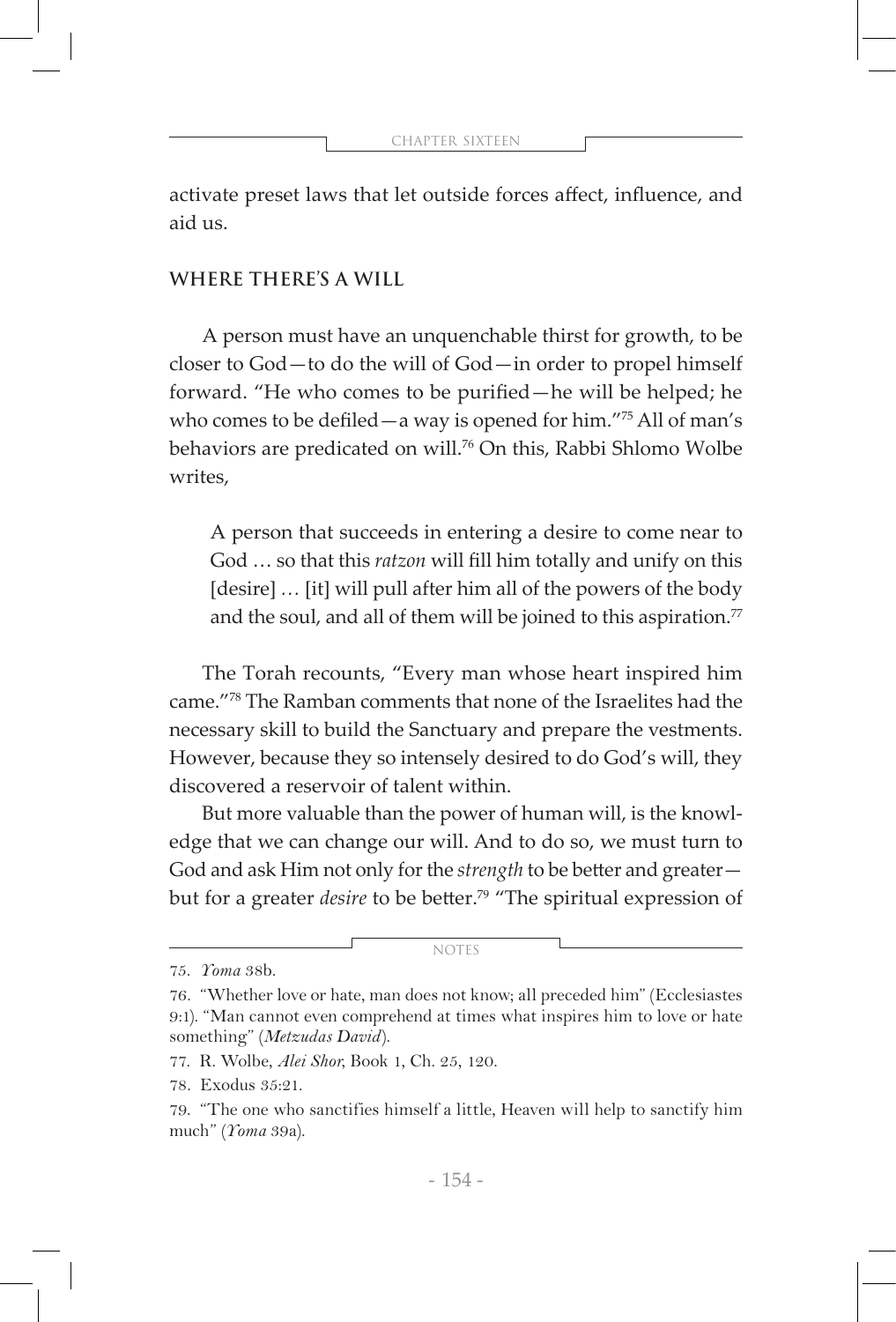*da'as* [knowledge] is *ratzon* and its physical expression is speech."80 As we explained, the gateway between the spiritual and physical worlds opens when we rise above our nature—but we must take this first step. "Open for Me an opening the size of the eye of a needle, and I will open for you one the size of a hall."81

Will, or *ratzon*, is the source of all that materializes.<sup>82</sup> Since we cannot originate a cause—create something that does not exist—within us, we must go outside of ourselves. We must tap into the Infinite. Prayer—a yearning ache that bursts forth from us to  $God—is the sole means to change our will.<sup>83</sup> An essential dilution$ of ego occurs through heartfelt prayer.<sup>84</sup> The Ramchal writes,

[P]art of the system set up by the Creator is that in order for people to receive …from Heaven, they must first bring themselves near to the Source of that bounty and then request it. The amount and quality of that bounty they receive will depend on their efforts to attach themselves to its Source. If they do not make any such effort, they will not receive it. This is the essence of prayer.<sup>85</sup>

The will to change precedes a change in will. When we are fully devoted, heart, mind, and soul, human beings are endowed with the ability to draw to them the spiritual power and protection

notes

<sup>80.</sup> *Mesillas Yesharim,* (*The Path of the Just*), Ch. 25.

<sup>81.</sup> *Shir HaShirim Rabbah* 5.

<sup>82. &</sup>quot;'Will' which is [primordial] thought is the beginning of all things" (*Zohar* 1:200a).

<sup>83.</sup> "You open Your hand and satisfy the [deepest] desire of every living entity" (Psalms 145:16).

<sup>84.</sup> To maximize the prospect of having our prayers answered, it behooves us not to pray for selfish reasons, but to pray for what will allow us to better serve God and to come closer to Him.

<sup>85.</sup> Ramchal, *Way of God* (*Derech Hashem* 4:5:1).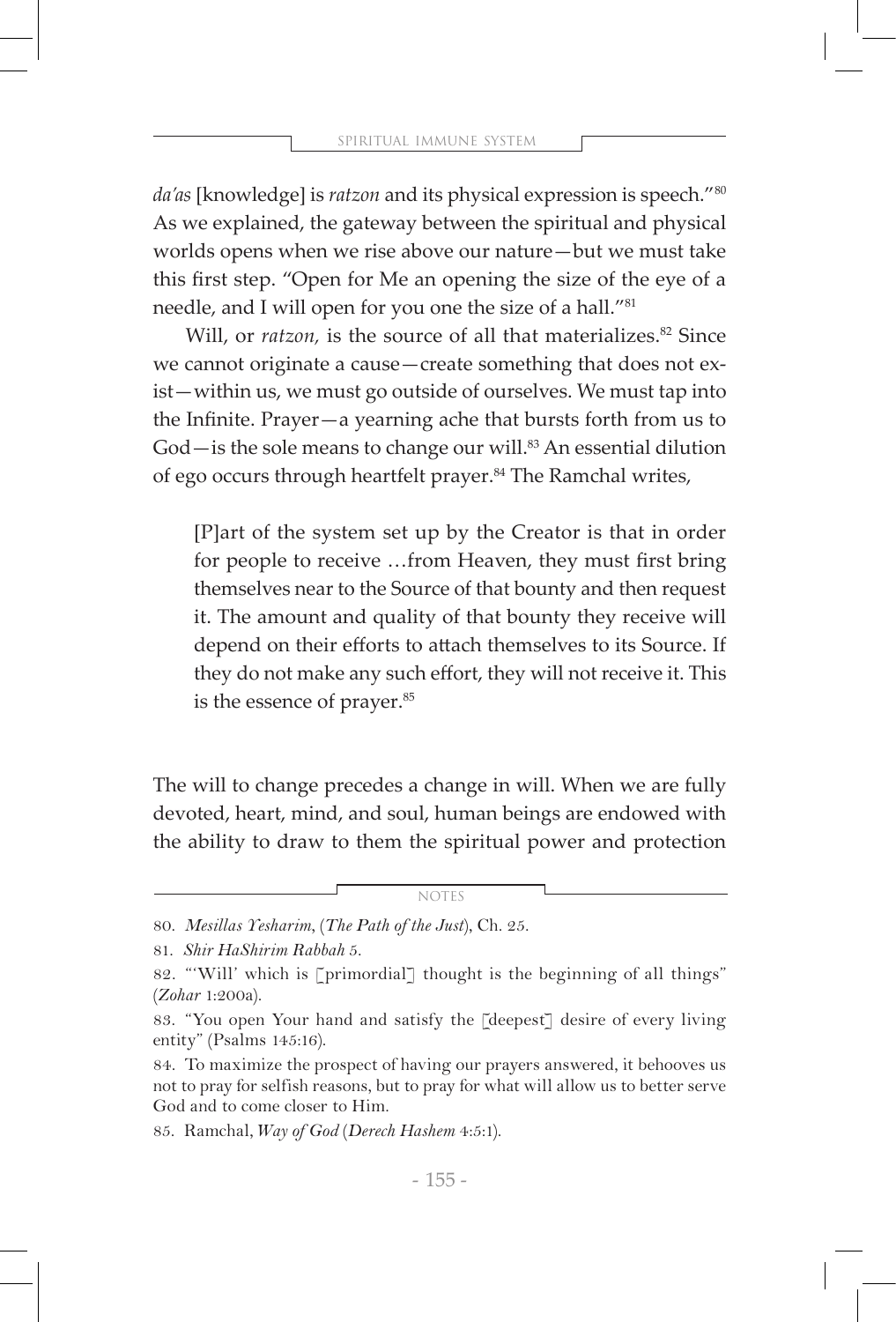| ADTED CIVTEENI<br>. |  |
|---------------------|--|

they need in order to manifest their highest reality—even beyond their allotted portion. "In hidden ways God grants energy. He is a shield to those with integrity."86 "O Israel, trust in God—their help and their shield is He!"<sup>87</sup>

87. Psalms 115:1–11.

<sup>86.</sup> Proverbs 2:7.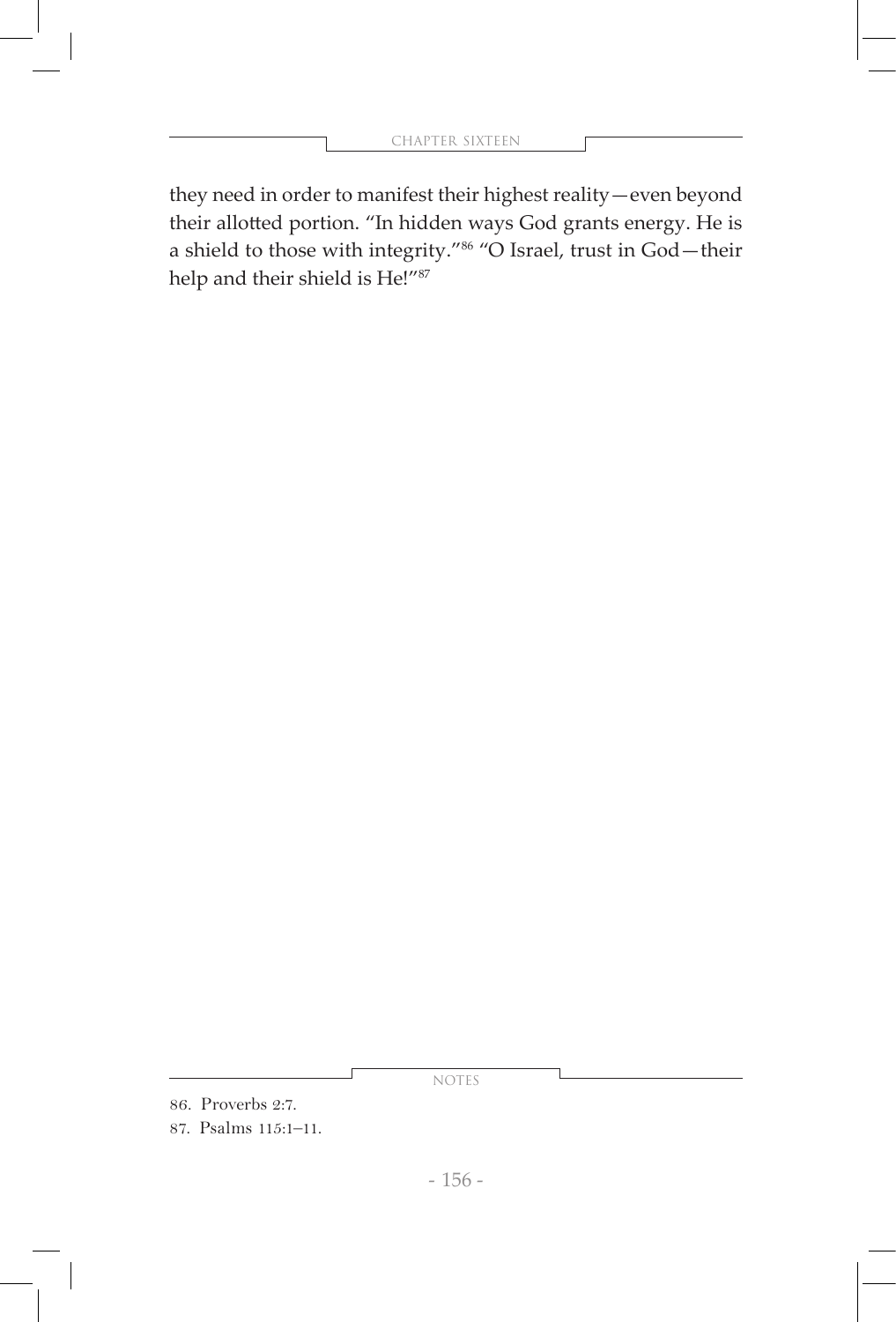## Reconfiguring Mazal—Part 2: Rising Above a Heavenly Decree 17

At the time a person is suffering, the Heavenly court makes the angel of affliction swear not to leave that person until a specific date and hour and only through a designated messenger.<sup>88</sup> Yet a harsh decree may be reversed by *teshuvah* ("repentance"), *tefillah* ("prayer" and Psalms), and *tzedakah* ("charity," "good deeds"), even during that time period, thus annulling the decree of affliction.<sup>89</sup> What do all of these actions have in common? They all promote humility—the frequency to God.<sup>90</sup>

## **TESHUVAH**

In Hebrew, *chet* ("shortcoming" or "sin") connotes "distance." *Teshuvah* means "to return," and when done properly, we instantly regain that distance and move closer to God.91 In fact, our Sages tell

### notes

89. "Charity saves one from death" (Proverbs 10:2). Prayer can change a *gezar din* ("verdict" or "Heavenly decree") (*Rosh Hashanah* 16b–18). On the *Yamim Noraim* (the ten days starting with Rosh Hashanah and ending with Yom Kippur and known as the Days of Awe or the Days of Repentance), we remind ourselves, "*Teshuvah*, *tefillah*, and *tzedakah* annul an evil decree."

90. "God gives favor to the humble" (Proverbs 3:34). "In the wake of humility comes fear of the Lord, even riches, honor, and life" (ibid., 22:4).

91. "Rabbi Levi said, 'Great is *teshuvah*, for it enables a person to reach the

<sup>88.</sup> *Avodah Zarah* 55a.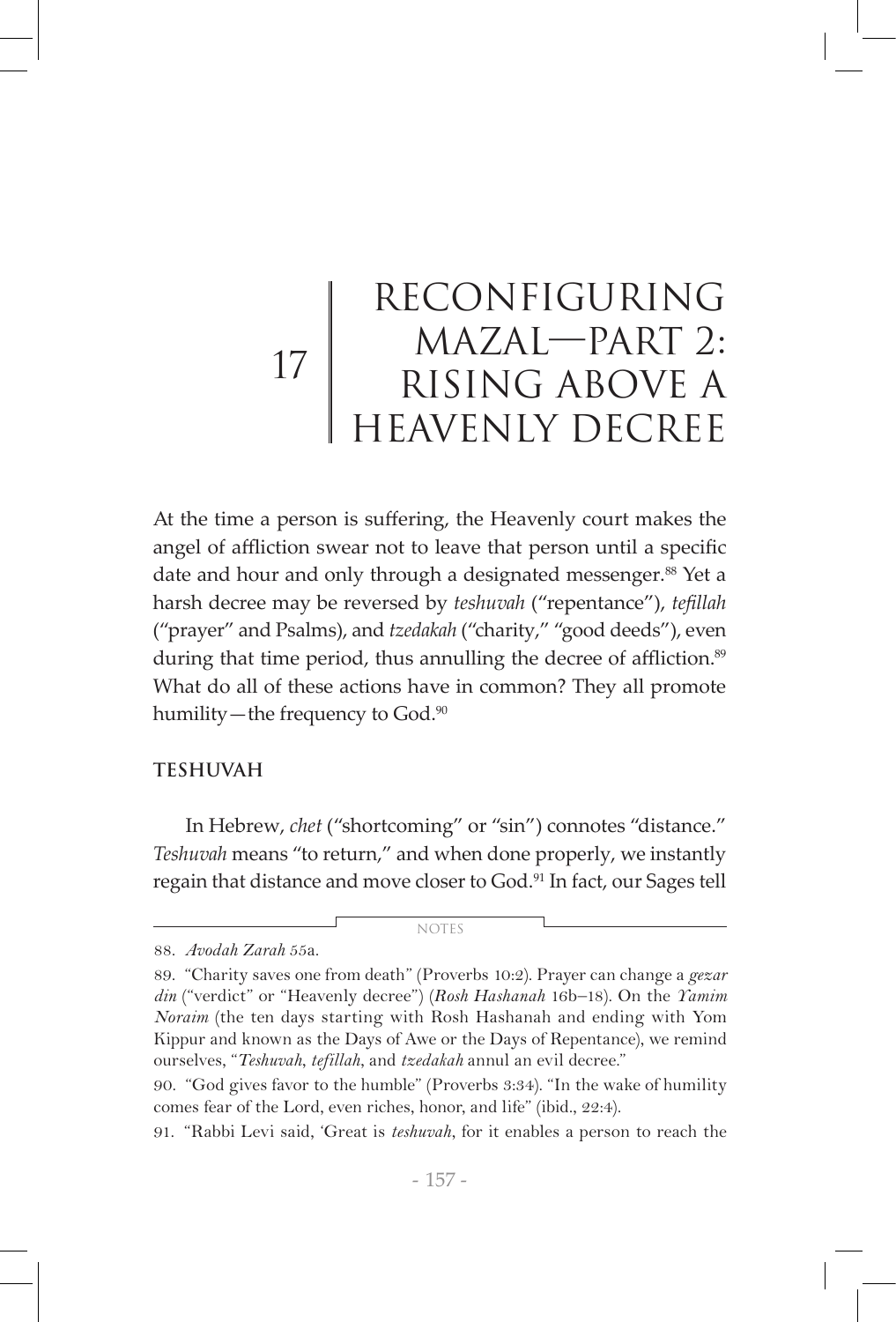us that when a person does *teshuvah* out of love, his intentional sin becomes a *mitzvah*. We understand this because a sin is something that moves us away from God, whereas a *mitzvah* is something that moves us closer toward Him. When a person does *teshuvah* out of love for God, the very deed that had moved him away becomes a vehicle for moving him closer.<sup>92</sup>

How is it possible to erase our past mistakes and even supernaturally transform them? The ability to do so defies the laws of human logic, yet is as real as gravity. Moving backward in time is unnatural. For that matter, emotional growth itself is unnatural.

Admitting that we did something wrong goes against our nature, but when we do so, God rises above nature for us, and He reverses the damage that has been done.<sup>93</sup>

notes

throne of God,' as it says 'Return, O Israel, to the Lord your God'" (Hosea 14:2) (*Yoma* 86a).

- 92. The Four Stages of *teshuvah*:
	- 1. Feel remorseful. Genuine regret for our wrong actions is the first step toward releasing our guilt. We must be genuinely ashamed of our actions, or we cannot truly be sorry for them.
	- 2. Stop the behavior. If it was a one-time action, then there is nothing more to stop. However, if we are still engaging in the wrongful behavior, then we must stop it and resolve in our hearts never to commit the sin again. If we cannot change immediately, we should create a plan to gradually cease this behavior over a period of time and stick to it. We should also create deterrents for ourselves in order to avoid repeating the same transgression. In this way, we make a statement to ourselves and others that we have changed and that we are taking action to ensure that our improved selves thrive.
	- 3. Confess before God. By confessing before God, we offer aloud the commitments and sentiments that reside in our heart. We should say, "I have sinned with this behavior, I deeply regret my actions, and I declare before God, Who knows my innermost thoughts, that I will never do this sin again."
	- 4. Ask for forgiveness. If we wronged an individual, then we must first ask forgiveness from that person before asking forgiveness from God. We are not responsible for the other person's response, but we have to ask.
- 93. "By lovingkindness and truth shall sin be atoned" (Proverbs 15:6).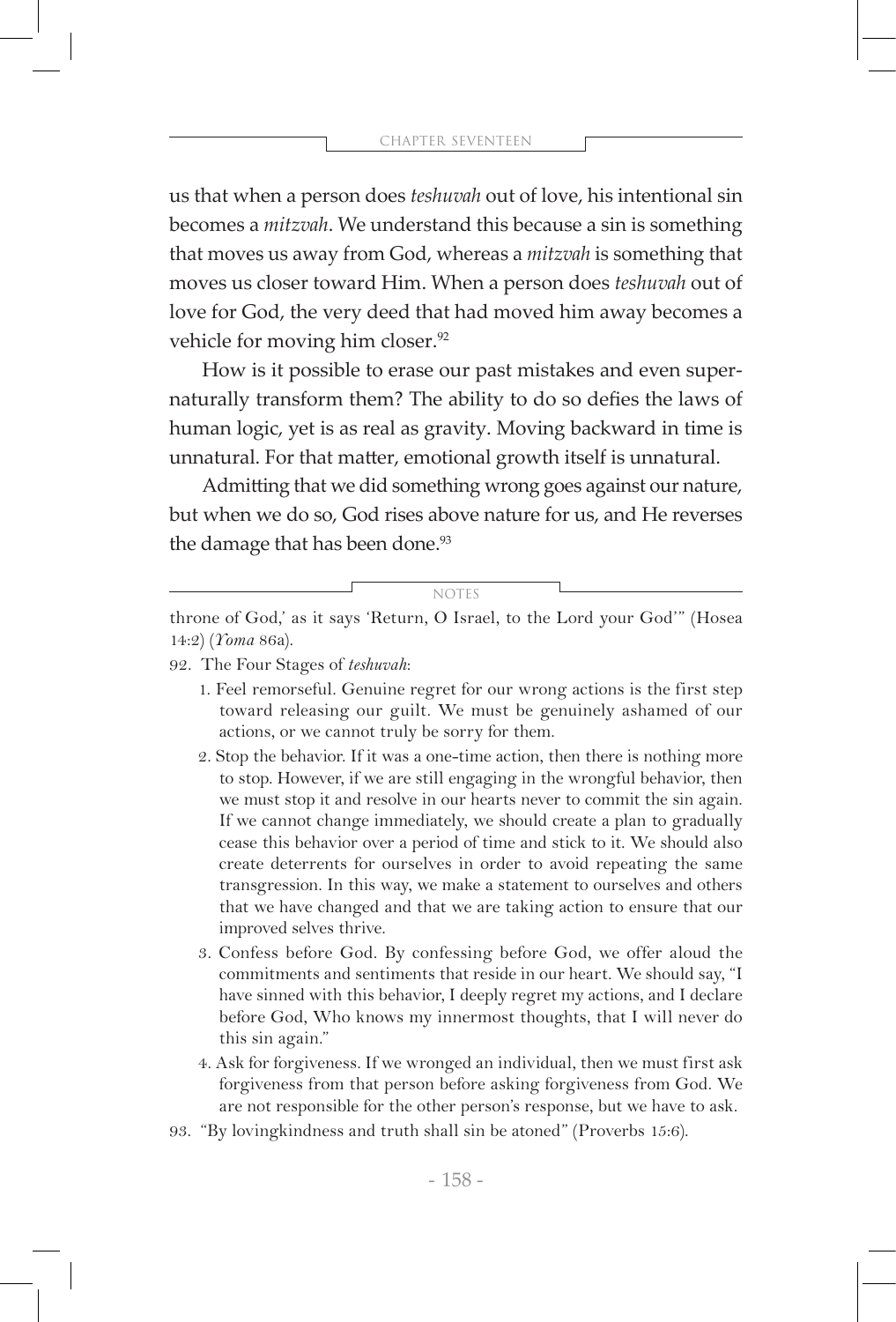*Teshuvah* springs from the well of humility, and when we release our egos and take responsibility, we free ourselves from the confines of time. While it is true that change in the physical world takes time, change happens instantaneously in nonphysical space.<sup>94</sup> The ego blinds us to reason and binds us to physicality.<sup>95</sup> Acceptance of responsibility dislodges the ego, and the rational aspect or the intellect—which is not locked in time and space is freed. Instantly, we move closer to God and our destiny is reformulated.96

Rabbi Kaplan explains that *teshuvah* comes from the level of *Keser* and, "It is only when [the *Sefirah* of] *Keser* is hidden and [the *Sefirah* of] *Da'as* manifests that God is bound by the laws and logic of creation… . Whenever man activates his free will [rises above his nature] God's *Da'as* disappears and *Keser* [which is beyond time and space] manifests in its place."97 *Teshuvah* is not beholden to time since it preceded the creation of the world, and thus time itself.98 A famed first-century Kabbalist explains that God gave repentance "its proper place before the creation of the world and

notes

<sup>94.</sup> This can be compared to the concept of *kfitzas haderech*, "contracting of the path," as happened to Jacob (*Chullin* 91b). While this level is theoretical to our generation, we see that to the degree to which we reduce our ego, we create a vessel that cancels the natural order and clears the way to more rapidly grow and expand our spiritual dimension. The idea of folding space is found in scientific literature. A wormhole, also known as *abbreviated space*, is a theoretical shortcut or tunnel produced by a tear in the fabric of the space-time continuum.

<sup>95.</sup> Times of crises or special times of the year (e.g., Rosh Hashanah, Pesach) can facilitate *bechirah klalis*—the ability to make swift and substantial changes in a person's spiritual status" (Rabbi Eliyahu Dessler, *Strive for Truth*, Vol. 4, 93–95).

<sup>96.</sup> In Hebrew, the word *nisayon* means both "test" and "miracle." It is a miracle, or a breach of the natural order, when we rise above our nature.

<sup>97.</sup> *Inner Space*, 54. The *Sefirah Keser* is an alternate manifestation of the *Sefirah Da'as.* See Chapter 18, "A Quantum State."

<sup>98.</sup> "Great is *teshuvah*, that it preceded the creation of the world" (*Midrash Tehillim* 90:12). "One must know that before anything was created, when God stood alone, there was no such reality as time. Time, on its own, cannot exist" (Rabbi Yosef Irgas, *Shomer Emunim HaKadmon*, Debate II:17).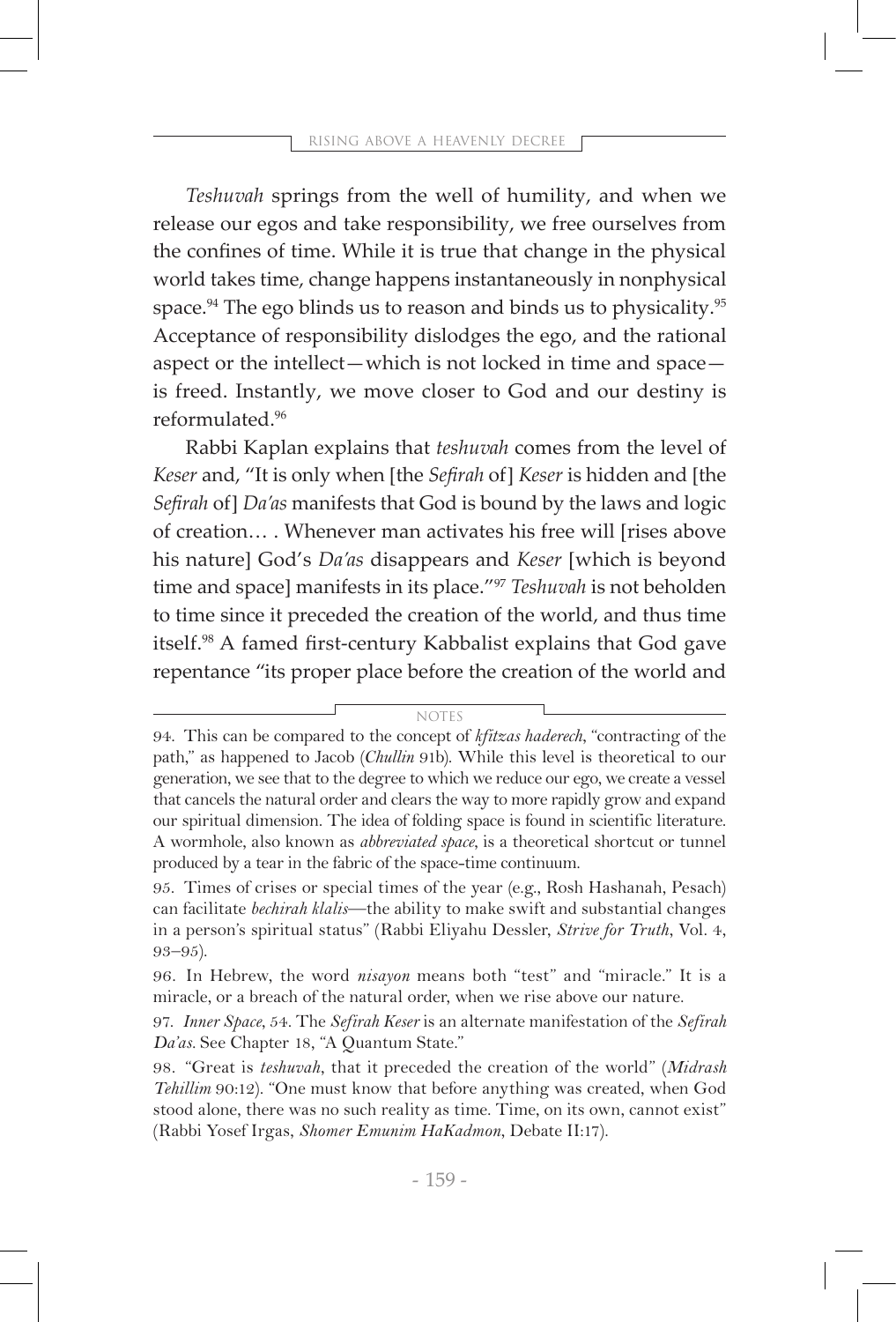|  | <b>CHAPTER SEVENTEEN</b> |
|--|--------------------------|
|--|--------------------------|

if a person repents, God will have mercy on him and his evil star will be turned into a lucky star."<sup>99</sup>

## **TEFILLAH**

Sincere and heartfelt prayer also has the power to annul a Heavenly decree.100 When Jacob first met Leah and Rachel and their father, Laban, the Torah tells us that Leah's eyes were tender.101 The commentaries explain this to mean that she wept constantly in prayer that she not have to marry Esau.

People of the town would say, "The elder daughter [Leah] will marry the elder son [Esau] and the younger daughter [Rachel] will marry the younger son [Jacob]." Moreover, the *Midrash* states that Leah looked at her *goral* ("fate") and confirmed that Esau was her intended. When Leah heard the description of the wicked Esau, she beseeched God with tears and prayers to change her destined mate. "May it be Your will I not fall into a lot of a wicked one."<sup>102</sup> Rabbi Huna said, "Prayer is strong; not only did it annul the decree, but Leah became the first to marry Jacob."103 God heard Leah's prayers and orchestrated that she should become Jacob's wife.<sup>104</sup>

The Gates of Tears are never closed to prayer.<sup>105</sup> The Gemara in

<sup>99.</sup> See *Introduction to Chachmuni*, Rabbi Shabsai Donnolo.

<sup>100.</sup> The Sages tell us that in *Kaddish* when a person answers, *Amen Yehei Shemei Raba* ("Amen, may His great Name be blessed") with full concentration, even a decree of seventy years is torn up (*Shabbos* 119b). Similarly, it is written in the *Zohar* (*Parshas Noach*) that whoever answers to *Kaddish* in a loud voice, "the Holy One, Blessed is He, becomes filled with compassion, and He has mercy upon all."

<sup>101.</sup> Genesis 29:17.

<sup>102.</sup> Rashi ad loc., *Bava Basra* 123a.

<sup>103.</sup> *Midrash*, *Bereishis Rabbah* 70:16.

<sup>104.</sup> The *Midrash* ends that God responded, "She *davened* so much, it is only fitting that she not fall to Esau, but rather to the *tzaddik*, Jacob" (*Rosh Hashanah* 16a).

<sup>105.</sup> *Bava Metzia* 59a.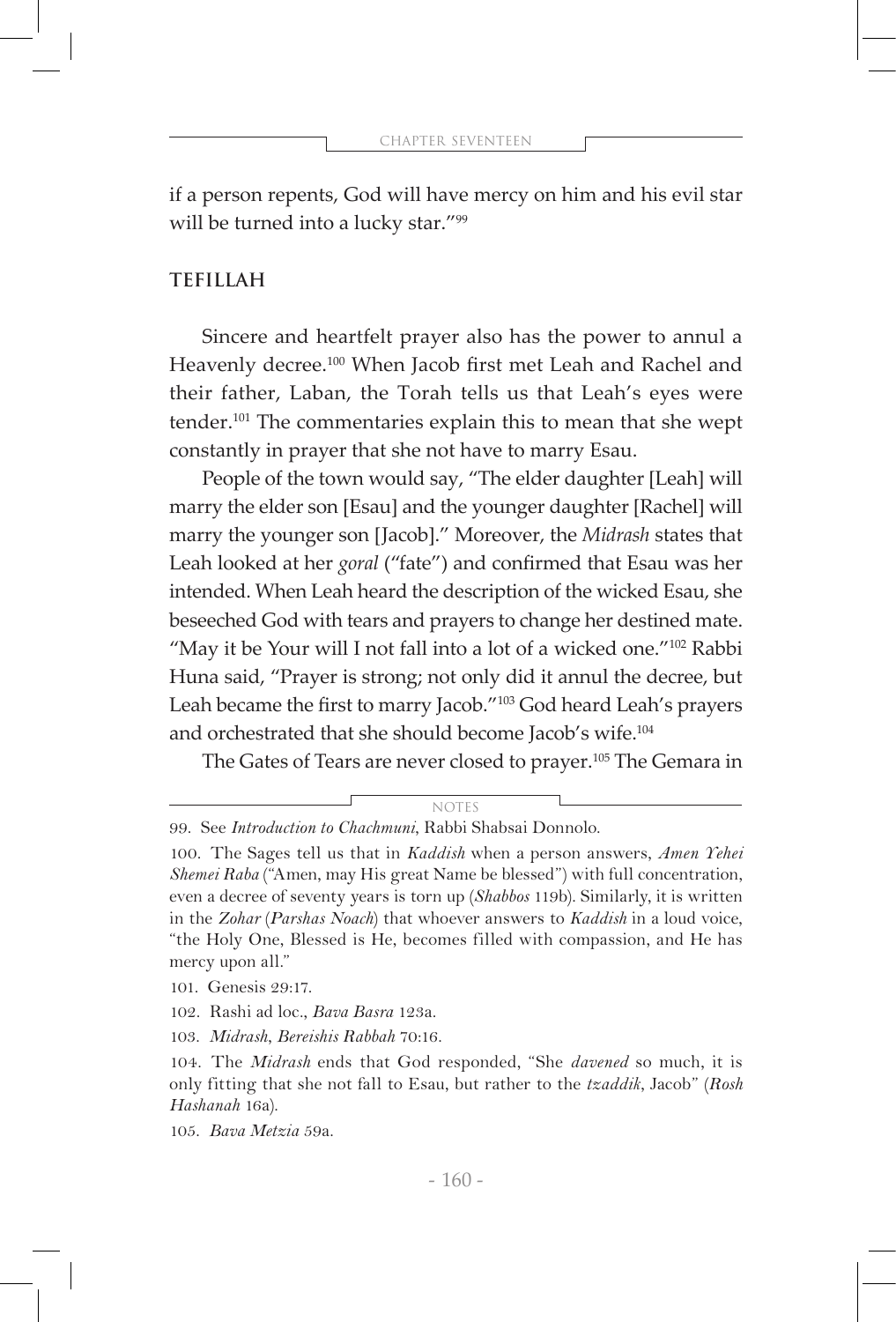*Rosh Hashanah* concludes: "Crying out is effective, whether before the decree or after it;"106 and "If a person sees that his prayers go unanswered, he should pray again."107

However, if an experience is absolutely necessary for our growth, it would be destructive to override the decree.108 Indeed, the Steipler Gaon teaches us that if God desires that a certain event (or sequence of events) take place, then it is essentially impossible for us to change that reality, despite sincere and great efforts.<sup>109</sup> Should we find ourselves unable to effect change, this does not mean that our efforts or prayers are ever wasted.110 Rabbi Dessler writes,

Not on bread alone does man live, but on all utterances of God, meaning that not on the utterance to create bread alone, but on all other seemingly unrelated utterances, do we get our bread. Even if there is no correlation in our minds between our *avodah* in, for instance, the area of *shmiras halashon* [proper speech] and the area of *parnasah* [livelihood], God may "use" it for *parnasah*. 111

Furthermore, even if the decree cannot be annulled entirely, the consequences may be meted out in a more desirable way.

NOTES

106. *Chazal* tell us that everything is decided on Rosh Hashanah (*Beitza* 16a). 107. *Berachos* 32b.

111. Rabbi Eliyahu Dessler, *Strive for Truth*, Vol. 1, 277.

<sup>108.</sup> For this reason, *Chazal* advise that if, after five years, we are not effective in making some headway, despite our best efforts, it is best to reevaluate our plans and consider a change in course (*Chullin* 24a).

<sup>109.</sup> *Birchas Peretz*, *Parshas Shemos*, 24.

<sup>110.</sup> On occasion, what we think is good turns out to be disastrous. Conversely, sometimes things happen that are difficult, but in hindsight we realize that it was all for the best. Life experience proves that we often don't know what is good for us. In addition to praying for a specific thing or circumstance, it is prudent to ask God that whatever happens, let it be a good that we can readily see—to pray for clarity as King Solomon did when he asked God to "Grant Your servant a listening heart to govern Your people and to distinguish between right and wrong" (II Kings 3:9).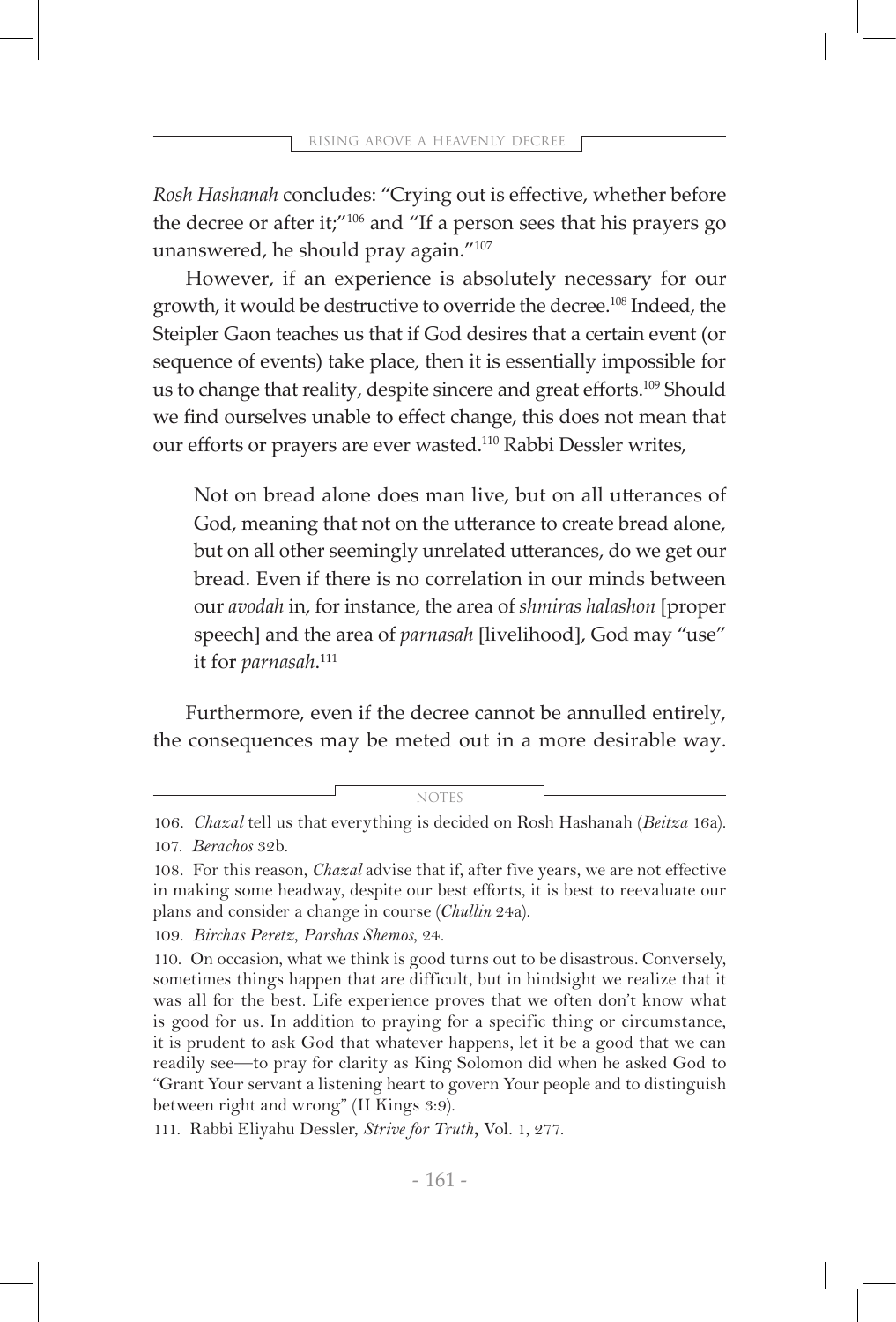Rashi writes, "If God decreed terrible torrential rains, they may come down hard as a staff and give powerful blows, but if they repent, God will bring these [torrential rains] on the mountains and hills, where no one lives."112

## **TZEDAKAH (AND TORAH LEARNING)**

The Talmud relates that astrologers told the great Rabbi Akiva that his daughter would die on her wedding day. The cause: a bite from a poisonous snake. But on the evening of this auspicious day, her bitter fate was thwarted. She removed a brooch from her hair and stuck it into the wall and unknowingly penetrated the eye of a serpent that was poised to strike.

Rabbi Akiva asked his daughter if she had performed any particular act of kindness that warranted such a miracle. His daughter explained that at the wedding, when all of the guests were busily celebrating, a poor man appeared in search of food. She took her own portion and gave it to him. On hearing this, Rabbi Akiva told her that in the merit of her charitable act, her own life had been saved. Thereupon he went out and lectured, "Charity delivers one from death, and not [only] from an unnatural death, but from death itself."113

In parallel, the *Zohar* states that the Torah is the remedy for all transgressions. Anyone who studies Torah, even if retribution was already decided for him in Heaven because of his transgressions, the punishment that was decreed is torn up, provided he studies Torah *lishma* ("for the sake of Heaven").<sup>114</sup>

The Gemara explains that the power of Torah learning in combination with *chesed* is the most effective way to alter an unpleasant

<sup>112.</sup> Rashi on *Ta'anis* (8b).

<sup>113.</sup> *Shabbos* 156b. The Talmud (*Bava Basra 9b*) teaches that when a person offers kind words, even without any financial aid, Heaven bestows eleven blessings upon him.

<sup>114.</sup> See *Shevet Mussar* 21:19.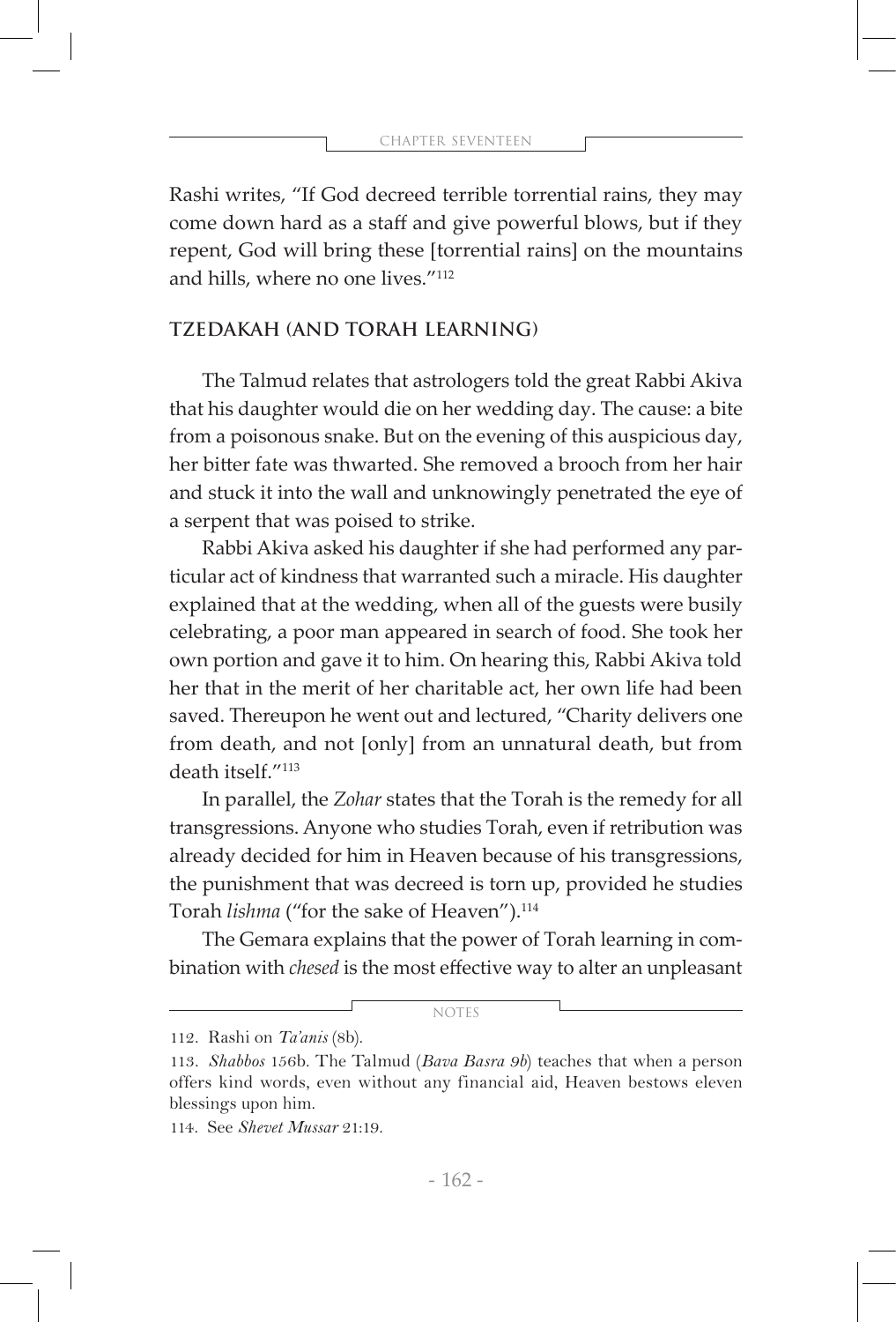### rising above a heavenly decree

destiny or to avoid suffering from any sin.115 The reason is as follows: The Rambam observes that the nature of God and His knowledge are not two separate things. God's knowledge *is* Who He is, unlike human beings whose knowledge is separate from us. Therefore: (1) the more Torah we know, the more we come to know God and the closer we are to Him; and (2) all of the *mitzvos* relate to God's essence, so the more we learn, the more we can apply in our lives and integrate into our actions—particularly acts of kindness.116 Both learning about God and emulating His ways move us closer to Him and further away from a harsh decree.

The logic is clear. Self-control allows us to rise above our nature and gain self-esteem; self-esteem automatically shrinks the ego (or "false self") and allows for humility to blossom; and humility is the portal to a reconfigured *mazal* and an altered decree. Hence, the apex of self-control—being Godlike—translates into a revised destiny.

## **DIVINE INTERVENTION IN A FINITE WORLD**

In loose language, God established three channels that run through the *Sefiros* and connect the physical and spiritual planes. *Chazal* explain that nothing in the physical universe exists that does not have a spiritual root above.<sup>117</sup> All of our thoughts, words, and deeds activate mechanisms in the nonphysical world, based on the power and parameters assigned to each. This is the first channel, which is inferior to the second channel that follows.

notes

117. See *Teferet HaChinukhi, Parshas Vayeira.*

<sup>115.</sup> Due to a decree, there was once a family in Yerushalayim whose sons all died at age eighteen, with the exception of those involved in Torah and good deeds. See *Rosh Hashanah* 18a. See also Vilna Gaon on Proverbs 16:6.

<sup>116.</sup> See *Toras Shalom,* 190. In a frequently-cited Talmudic discussion, the Rabbis conclude that "learning is great, for it leads to action" (*Kiddushin* 40b). See also *Megillah* 27a and *Bava Kama* 17a. "Whoever engages only in Torah study (but neglects the *mitzvos*) it is as though he has no God" (*Avodah Zarah* 17b).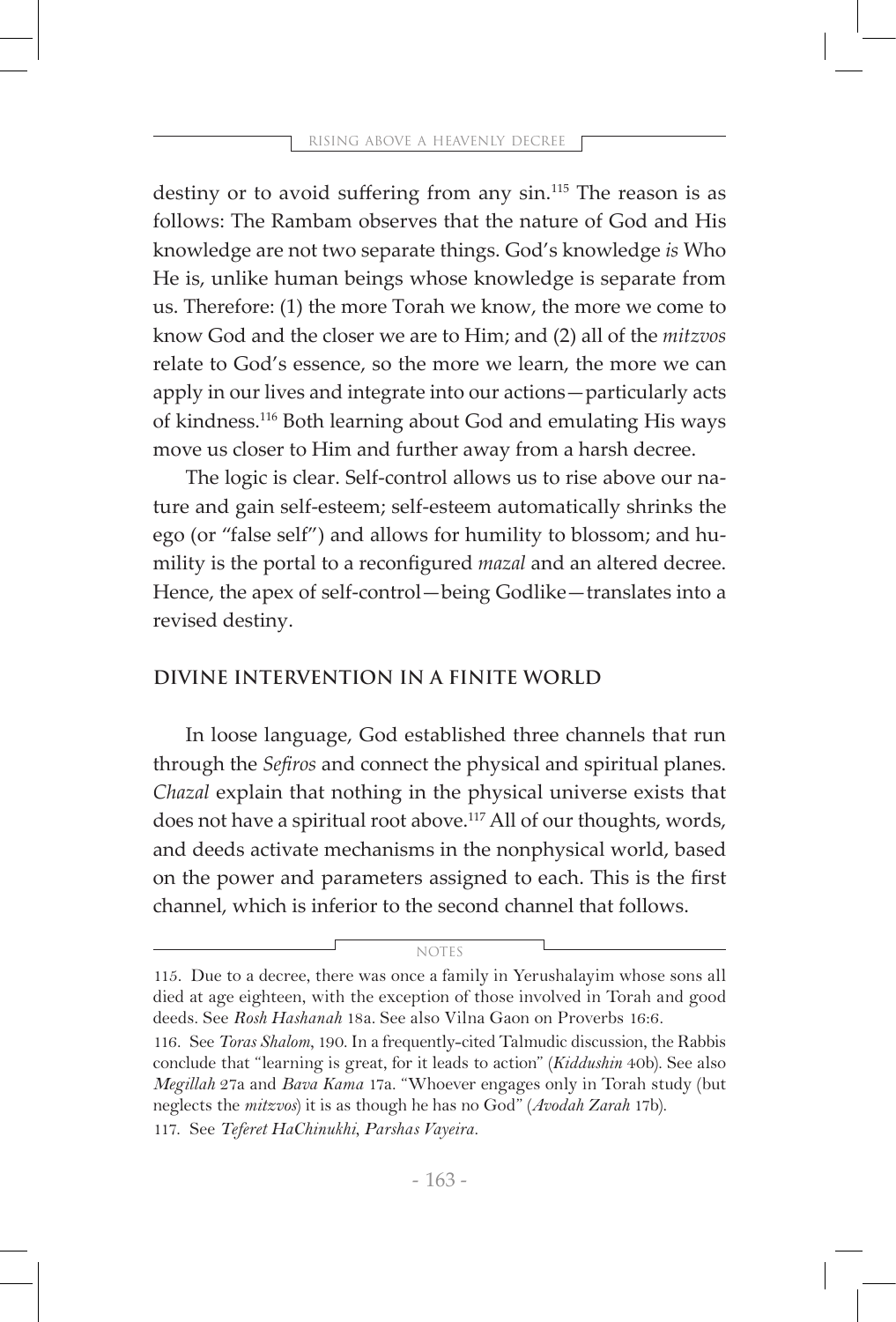The Maharal explains that *mitzvos* are part of His Divine order and differentiate themselves from all other actions, be they good or bad.118a With respect to this domain, there is a causal relationship—spiritual veins, so to speak, that interact directly with corresponding forces that are aligned with our *tikkun* and *tikkun olam*.

The third channel is the above-mentioned trio of *teshuvah*, *tefillah*, and *tzedakah*. Through this system, we effect change on a wholesale level—an override key, of sorts, that has the power to activate the frequency of *hanhagas hamazal* (also called *hanhagas hayichud*) to alter a decree.<sup>118b</sup> In such instances, it is not the behavior itself that produces a correlating effect in the nonphysical realm, but rather, as a result of our efforts, it is we who have changed, and it is this transformation within ourselves that initiates a change in the heavens and in our fate. $118c$ 

Here, God governs on the super-logical plane of *Keser*, and, as we noted earlier, He is not bound by the lower logic of creation.<sup>119</sup> *Keser*, Rabbi Kaplan explains, is referred to as "the world of mercy" and when God chooses to, "He overlooks any sin that might otherwise prevent Him from guiding the world toward its destined

118c. God, Who is perfect, is unchanging. A new thought or volition does not arise in Him, and He certainly does not change His mind. So how do we explain the workings of the *third channel*? As we learned, God desires to bestow His good, and the greatest good that He can bestow is for us to be close to Him (by becoming more Godlike); hence, God's perfect will is for us to perfect ourselves. Divine energy flows into every level of reality, in accordance with its capacity to receive it, and in response to our conduct, He reveals or conceals Himself. Yet it is incorrect to ascribe this interface—whether through passive

notes

<sup>118</sup>a. Maharal, *Chiddushei Aggados*, *Kiddushin* 31a.

<sup>118</sup>b. These pious acts can be performed with varying degrees of virtue either out of love or tinged by self-interest. We can do *teshuvah* out of fear of punishment or out of our love for God. Our *tefillah* may be motived by personal gain or pain or by empathy for another. *Tzedakah* may be given to stoke one's honor or to alleviate another's plight. The purer, more selfless our motivation, the more potent the potential of possibilities.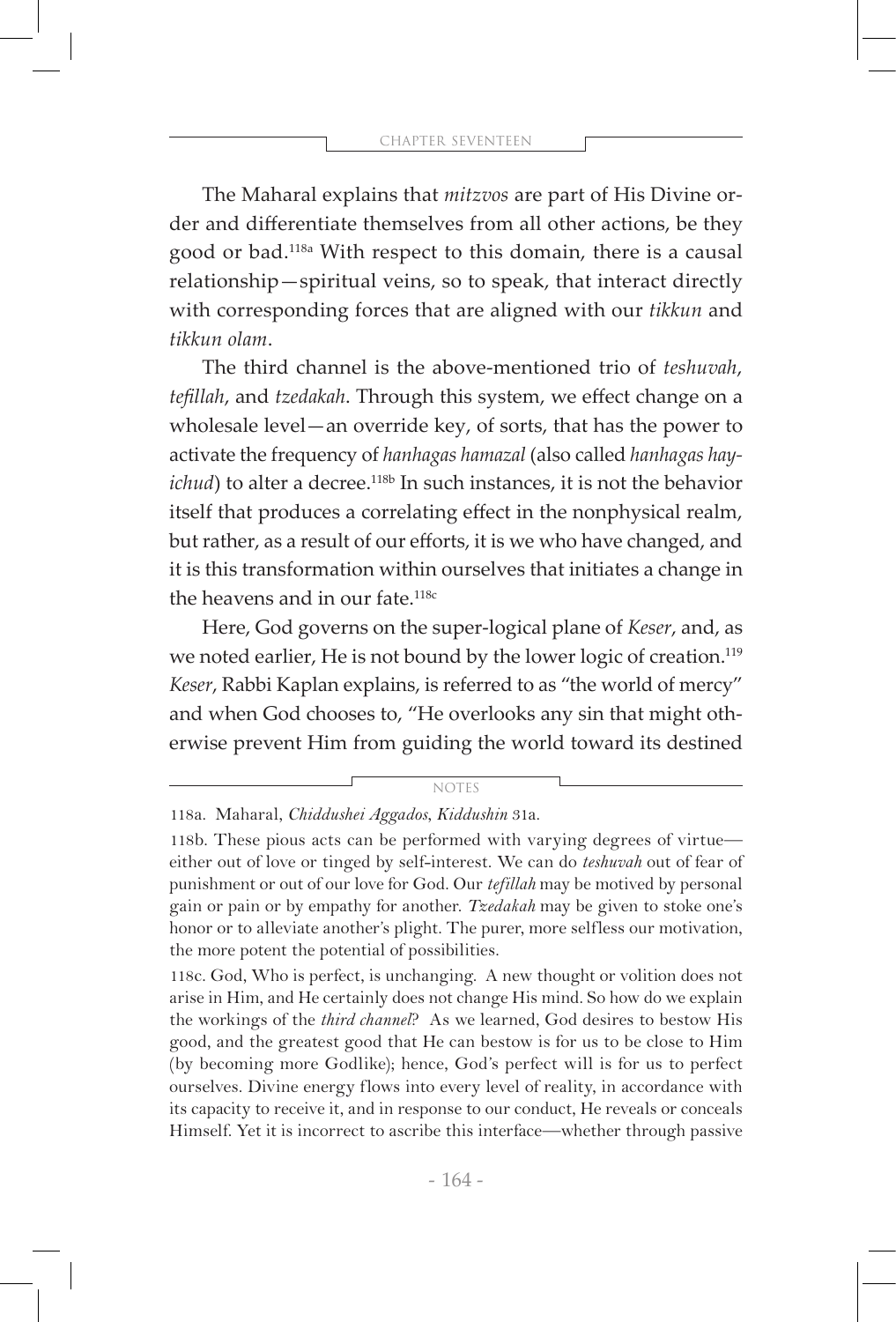perfection."120 The notion of super-logic is impossible for us to understand, so we will use a metaphor to give us a taste of the paradoxical method in which God intercedes in the finite world, without violating the very rules of justice that He set into motion.

Imagine a person's entire existence as a single dot. Without "touching" the dot, we can change it into something else. If we add a series of dots above it or below it, it becomes part of a line; should we extend the line at an angle, it becomes part of another shape; we can also reorient the dot to the top or to the bottom and make it a part, any part, of any shape. Put another way, the shape changes the context of the dot, and, as we explained elsewhere, it is context that gives meaning. With a new position or role, the rest of creation interacts with the dot, "us," differently. In the larger scheme—in absolute reality—the dot's entire world shifts, even as the preset rules of the "finite dot world" remain perfectly intact; and since creation is in a constant state of renewal and Infinity knows no bounds, this picture—"our lives"—can take on a new form, at any time God chooses.

As we observed, *teshuvah* comes from the level of *Keser* and is bequeathed with the power to change the larger picture because *teshuvah* operates outside of time and space.121 *Tefillah* and *chesed* also tap into this realm.122 We are reminded that prayer that originates from deepest recesses of *ratzon* can change a soul's essence, reformulating its *mazal* and its place in creation. Regarding *chesed*,

#### **NOTES**

activation of a preset system or through active interaction—to (1) something unexpected or  $(2)$  a change of mind.

<sup>119.</sup> See *Inner Space*, 55.

<sup>120.</sup> Ibid.

<sup>121.</sup> "He who covers up his sins shall not prosper, but he who confesses and forsakes them will experience the mercy of God" (Proverbs 28:13).

<sup>122.</sup> *Teshuvah* that is borne out of our love for God (rather than out of fear—to avoid punishment) is the tide that lifts the boats of *tefillah* and *chesed*. Proper *teshuvah* is the single most transformational act of free will and, as such, elevates all *mitzvos*, including our *tefillos* and acts of *chesed*.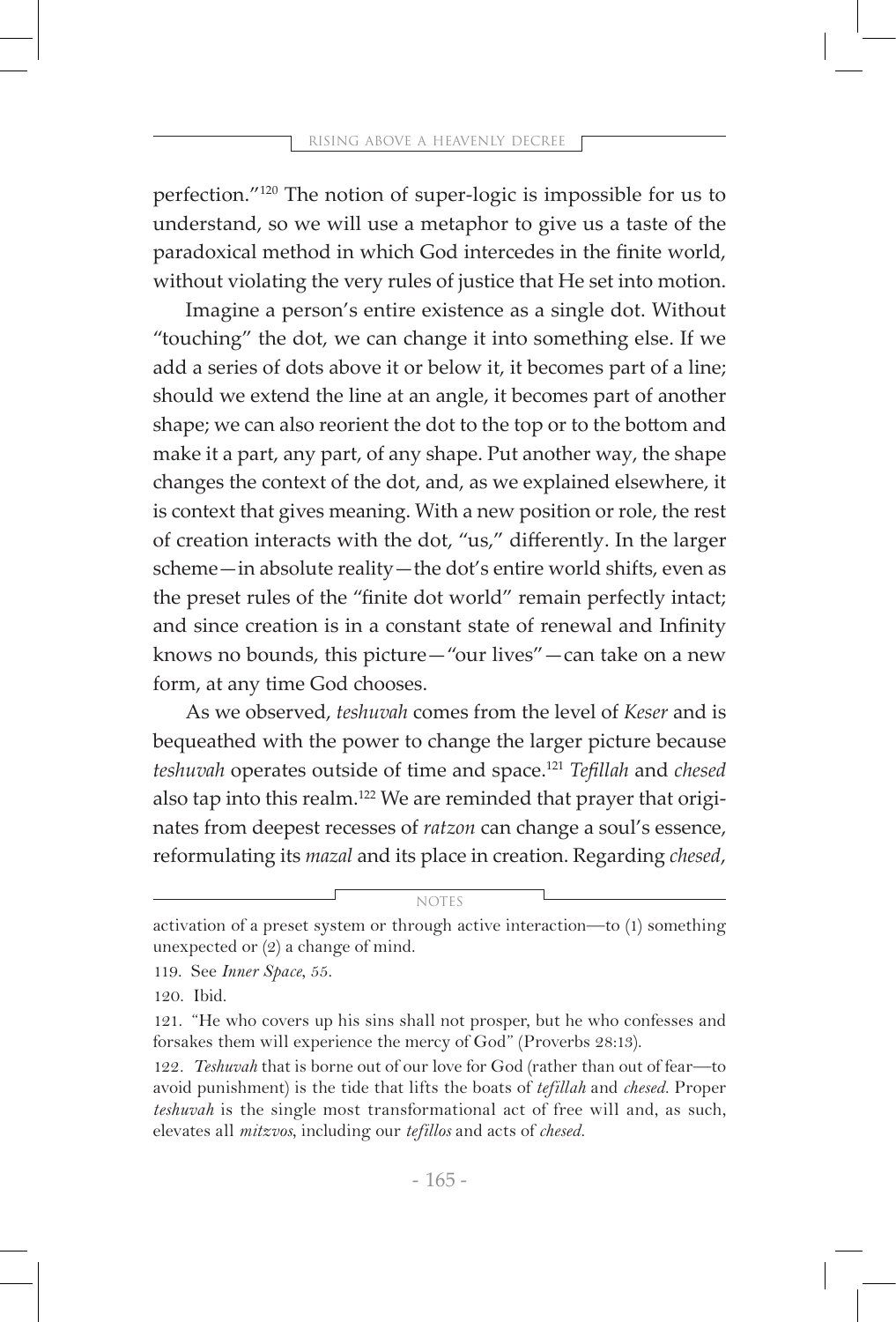we recall a passage in the Zohar that states that acts of righteousness and lovingkindness are done "above the sun," outside of time and space.<sup>123</sup>

## **RESHUFFLING THE DECK**

Imagine a rocket ship heading to the moon. At takeoff, a minor course correction—a fraction of a degree—in the coordinates can save the craft from going hundreds of miles off course. At the beginning of its flight, minor adjustments affect significant changes. However, once the craft approaches its destination, even larger deviations—that is, efforts—prove less meaningful.

The longer an unpleasant situation is allowed to fester, the more effort it will take to repair the damage. Consider a person with an infection. He may eat better, get more rest, and quickly recover. But if he doesn't take care of himself, he might have to take medication. If he goes untreated, then the infection might damage his organs and he may need surgery. The earlier he takes action to stop the progression of the affliction, the easier it is to cure and the better chances he has of a complete recovery.

God works through nature; the more visible the reality, the greater the merit one needs for God to grant him a miracle that alters the natural unfolding of events. (See the following chapter where *Chazal* discuss that one who enters his granary to assess what he has accumulated should pray that his work receives blessing, but only before he starts to measure the grain.) When we rise above our nature, God supersedes nature in a concealed way. For those who are on an even higher spiritual level, God will alter nature to produce a miracle, even where it is an apparent violation of the natural order.124 As *Chazal* explain, "God

<sup>123.</sup> See *Zohar* II:59a.

<sup>124.</sup> Some commentators maintain that for the truly righteous, God may shroud a miracle in nature to avoid any disruption to the *tzaddik*. See Shabbos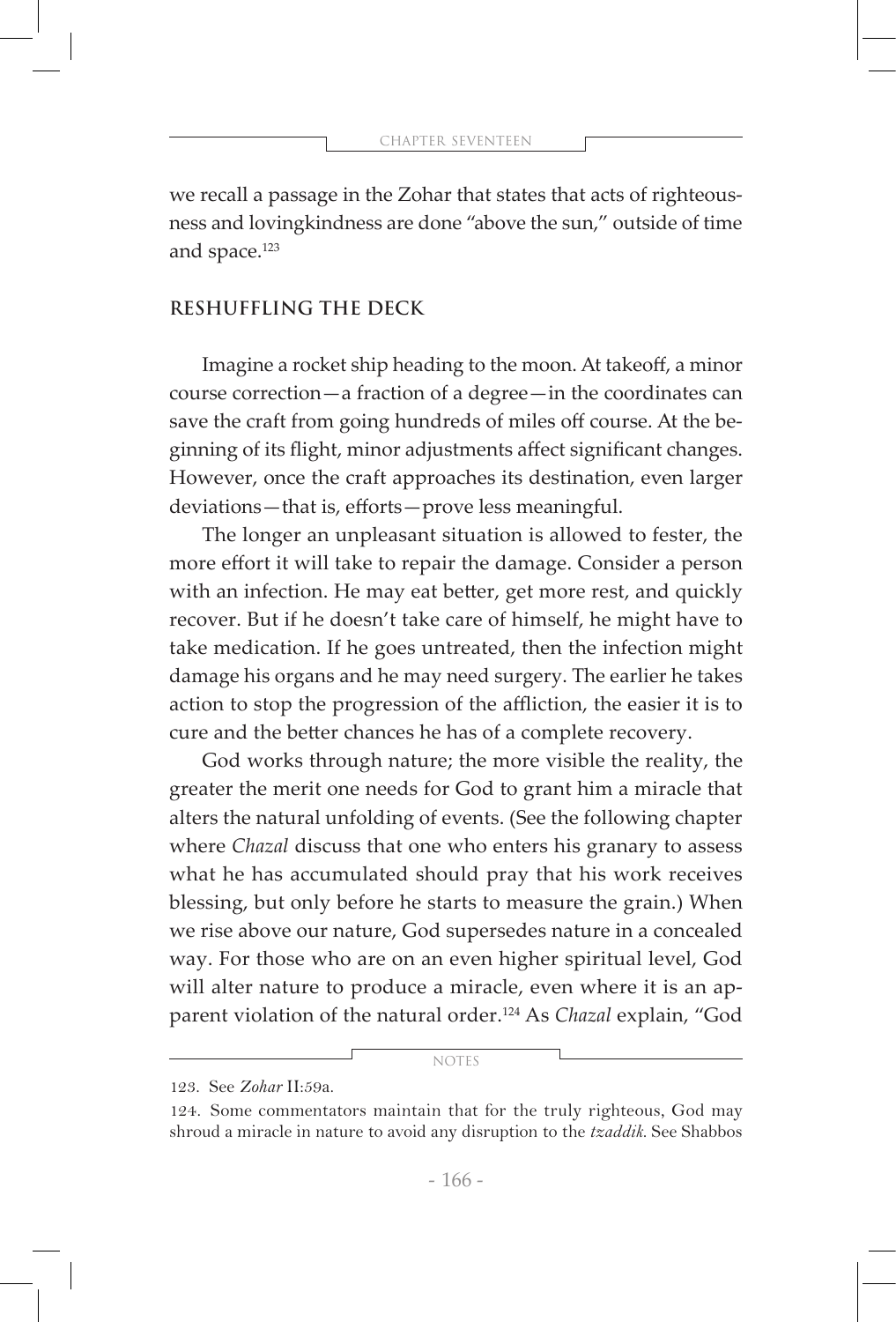decrees but a *tzaddik* can revoke the decree," for such a person has the *zechus* ("spiritual merit") to do so.<sup>125</sup>

When reality has yet to emerge, less merit and effort are required to influence conditions. "Had you arranged your prayer before the onset of difficulty, then all would fortify your strength."126 On this, our Sages teach, "Always pray before tragedy strikes."127

In times of crisis, it is common for people to make a *kabbalah* ("accepting something positive upon oneself"). We pray to God and perhaps we promise Him that we will do something specific should our prayers be answered, because intuitively we know what He wants from us and what we need to do—we just don't want to do it. The question we need to ask ourselves is, "What are we waiting for?"

God has given us an arsenal of weapons to wage war against our fate: *teshuvah*, *tefillah*, and *tzedakah*. Why wait until a painful reality has already begun to materialize before we are provoked into action? In the words of the familiar English axiom: "An ounce of prevention is worth a pound of cure."128

It is once again crucial to remind ourselves that even when we cannot annul a decree, we can make the bitter pill more palatable

#### notes

125. *Moed Katan* 16b.

127. See *Sanhedrin* 44b.

128. Rashi quotes a parable from the *Midrash* (*Sifra*) to explain: "You shall strengthen him" (referring to a person who is in need). He writes, "Do not leave him alone so that he descend and fall, for it will be hard to raise him up. Rather, support him from the time his hand slips. To what might this be compared? To a burden on a donkey: While it is still on the donkey, one person can grab it and set it straight. But if it falls to the ground, even five people cannot put it back on."

<sup>53</sup>b, which discusses the case of a newly widowed father and the miracle produced for his nursing infant.

<sup>126.</sup> Job 36:19.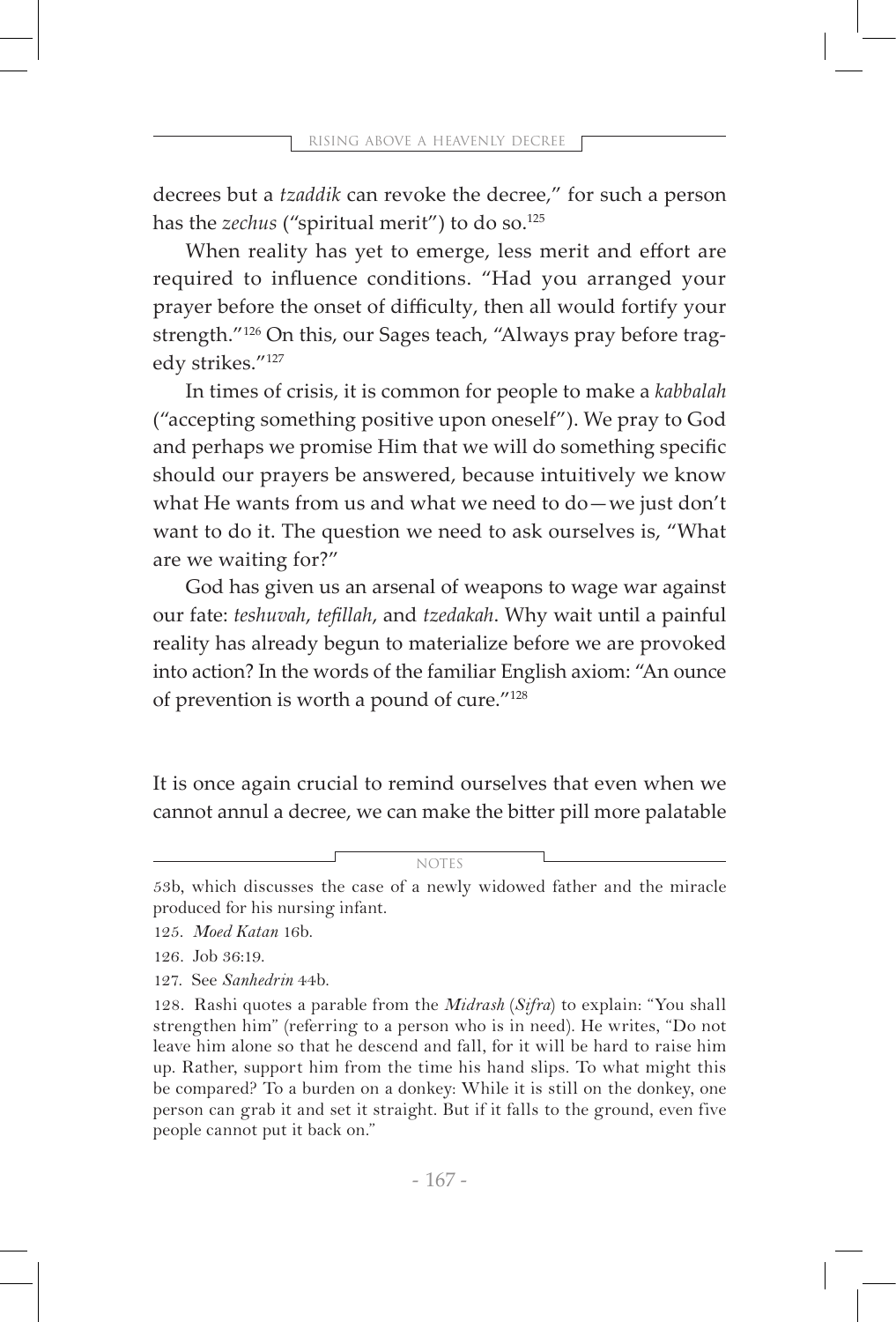## chapter seventeen

and perhaps, for the person who chooses to be extraordinary, turn it into a lavish feast. *Mazal* affects happenstance, but as we learned in Chapter 8, "Life in Context," we have the final say on our happiness. The emotional laws of free will—including, most important, life satisfaction—run on the track of reward and punishment (*hanhagas hamishpat*), which is always a function of choice. Life's challenges are not equally distributed, but the power of choice is the great equalizer.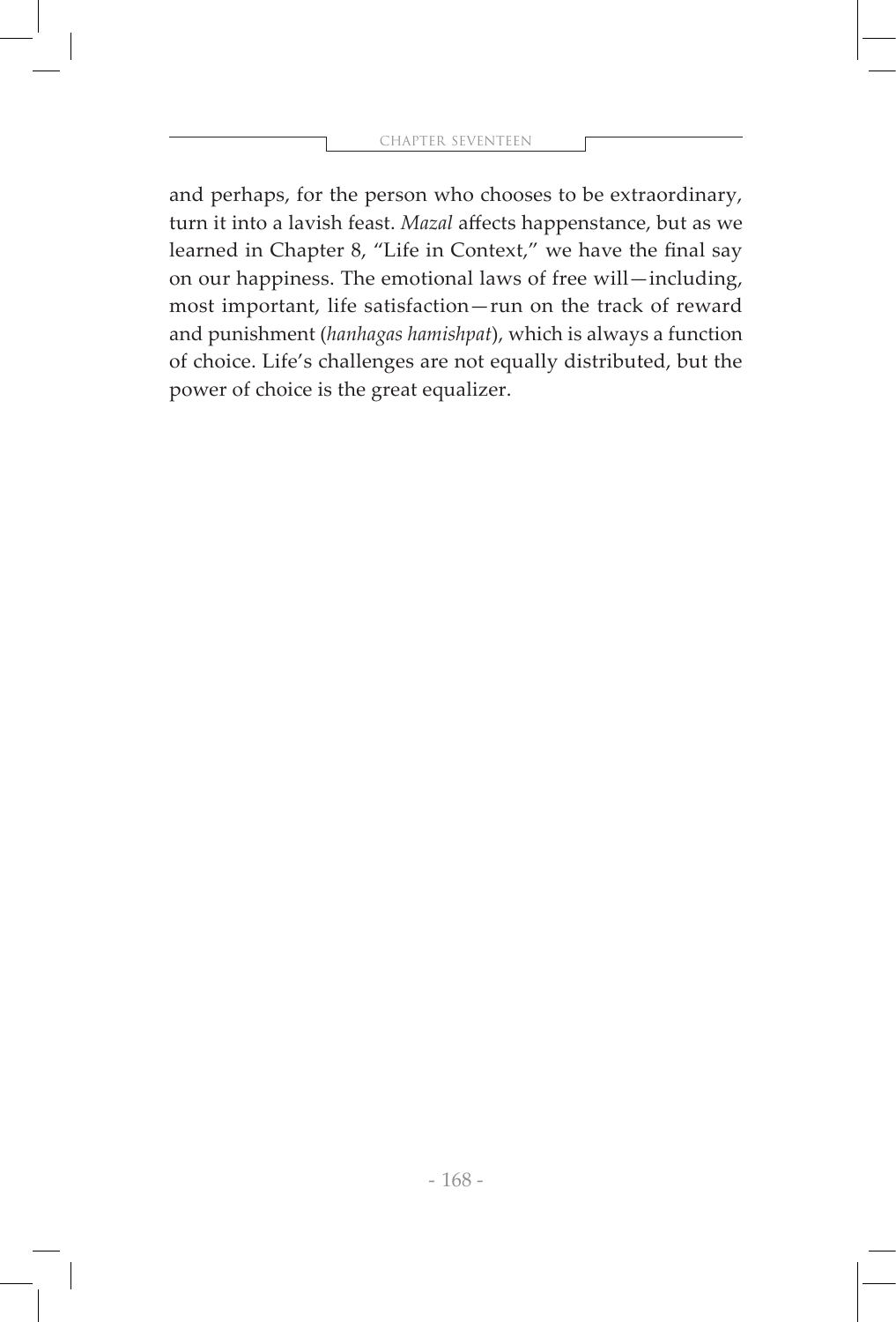## **part 6**

# Behind the CURTAIN OF divine Providence

Seeing the Oneness of God, being closer to Him, confers a host of benefits that have been explained. In the following chapters, we delve more deeply into how it affords us Divine protection, changing God's actual supervision of us. To best understand this, we explore how contrasting realities coexist without contradiction in a single framework and how our perspective influences our *objective* reality.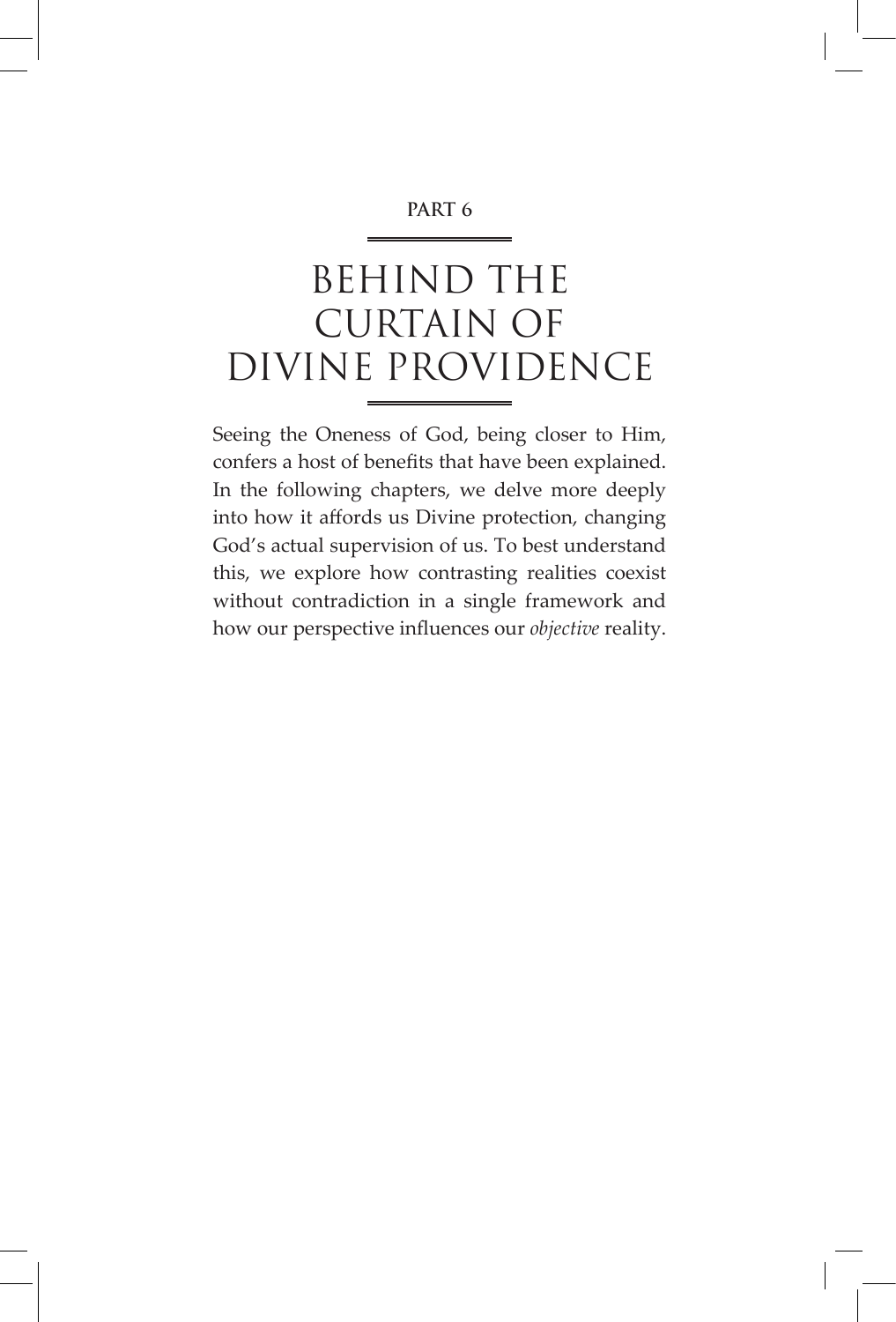$\begin{array}{ccc} \begin{array}{ccc} \end{array} & \begin{array}{ccc} \end{array} & \end{array}$  $\frac{1}{\sqrt{2}}$ 

Ξ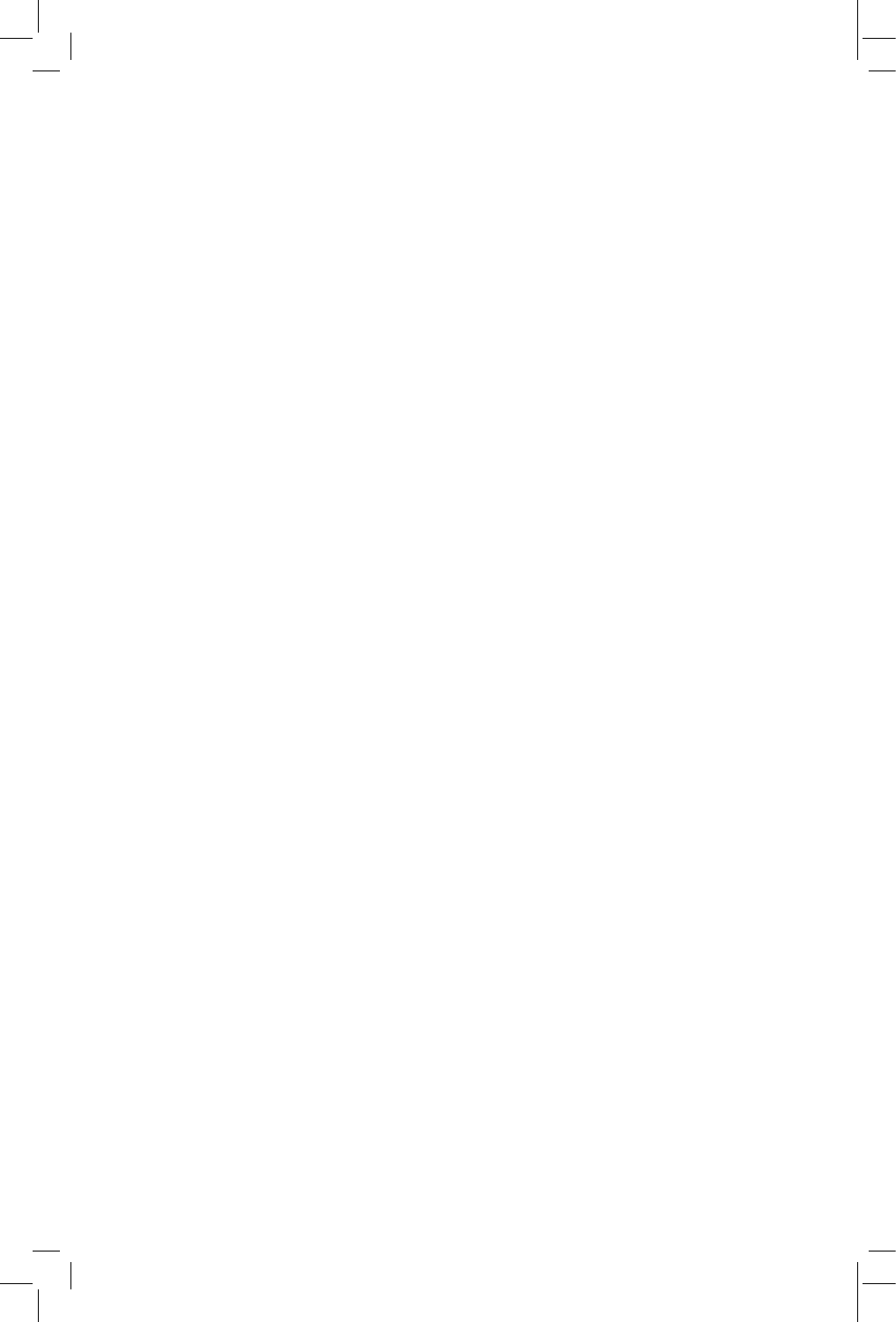## A Quantum **STATE** 18

The Sages write, "All is foreseen, yet freedom of choice is granted."1 From here, the classic question emerges: If God is Omniscient and knows what we're going to do, can it really be said that we have free will?" We cannot, of course, surprise God, Who is Infinite and All-Knowing.

Because we are locked into time and space, it is problematic for us to see how Divine knowledge does not preclude human free will, but let us consider an analogy. If we place a lollipop and a piece of baked tofu before a small child, we could easily predict which he will choose. Can we say that we denied him his free will? He is free to choose, and we reasonably assume what his choice will be.

Now, what happens if we put before this same small child a green lollipop and an orange one? Can we still guess which he will reach for? It would be harder to know, unless we happen to be aware that orange is his favorite flavor. Our ability to know what he will do is dependent on our knowledge of the child. Since God's knowledge of us is absolute and complete, the number of variables becomes irrelevant. Because He knows us, He knows

<sup>1.</sup> Ethics of the Fathers 3:16.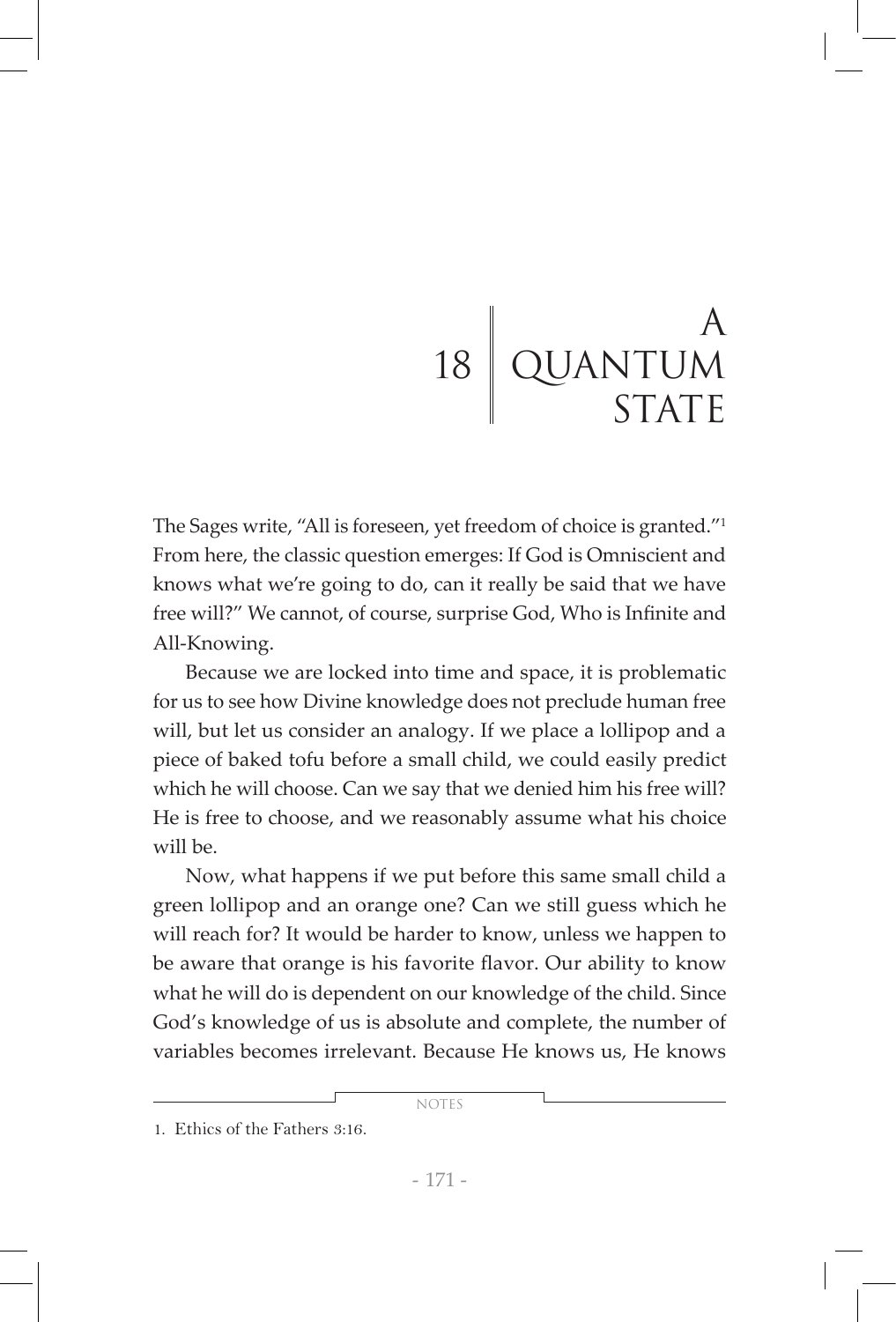what we will do. From our vantage, we face a decision; from His, the outcome is known.

While nothing is hidden from God, we should emphasize that it is not His knowledge of us that reveals our choice, but His knowledge, period. As we observed earlier, the Rambam explains that the nature of God and His knowledge are not two separate things. God's knowledge *is* Who He is, unlike human beings whose knowledge is separate from us.<sup>2</sup> God Himself proclaims, "The nature of My thoughts are not your thoughts."3

The Rambam explains five ways that God's knowledge is different from our own: (1) One idea encompasses all of the different ideas. (2) He can understand that which doesn't exist yet. (3) His knowledge encompasses the infinite. (4) God's knowledge of future events does not mean that He will make them happen. (5) God's knowledge does not change as new events develop, since He knew about them before they happened.<sup>4</sup> Elsewhere, he writes,

The Holy One, Blessed Be He, knows everything that will happen before it has happened… . [T]he Holy One, Blessed Be He, does not have any temperaments and is outside such realms, unlike people, whose selves and temperaments are two separate things. God and His temperaments are one, and God's existence is beyond the comprehension of Man… . [Thus,] we do not have the capabilities to comprehend how the Holy One, Blessed Be He, knows all creations and events. [Nevertheless] know without doubt that people do what they want without the Holy One, Blessed Be He, forcing or decreeing upon them to do so… . It has been said because of this that a man is judged according to all his actions.<sup>5</sup>

notes

<sup>2.</sup> See Rambam, *Hilchos Yesodei HaTorah* 2:10.

<sup>3.</sup> Isaiah 55:8.

<sup>4.</sup> Rambam, *Guide for the Perplexed* (3:20).

<sup>5.</sup> Rambam, *Mishneh Torah*, *Teshuvah* 5:5 [32]. This approach is favored by the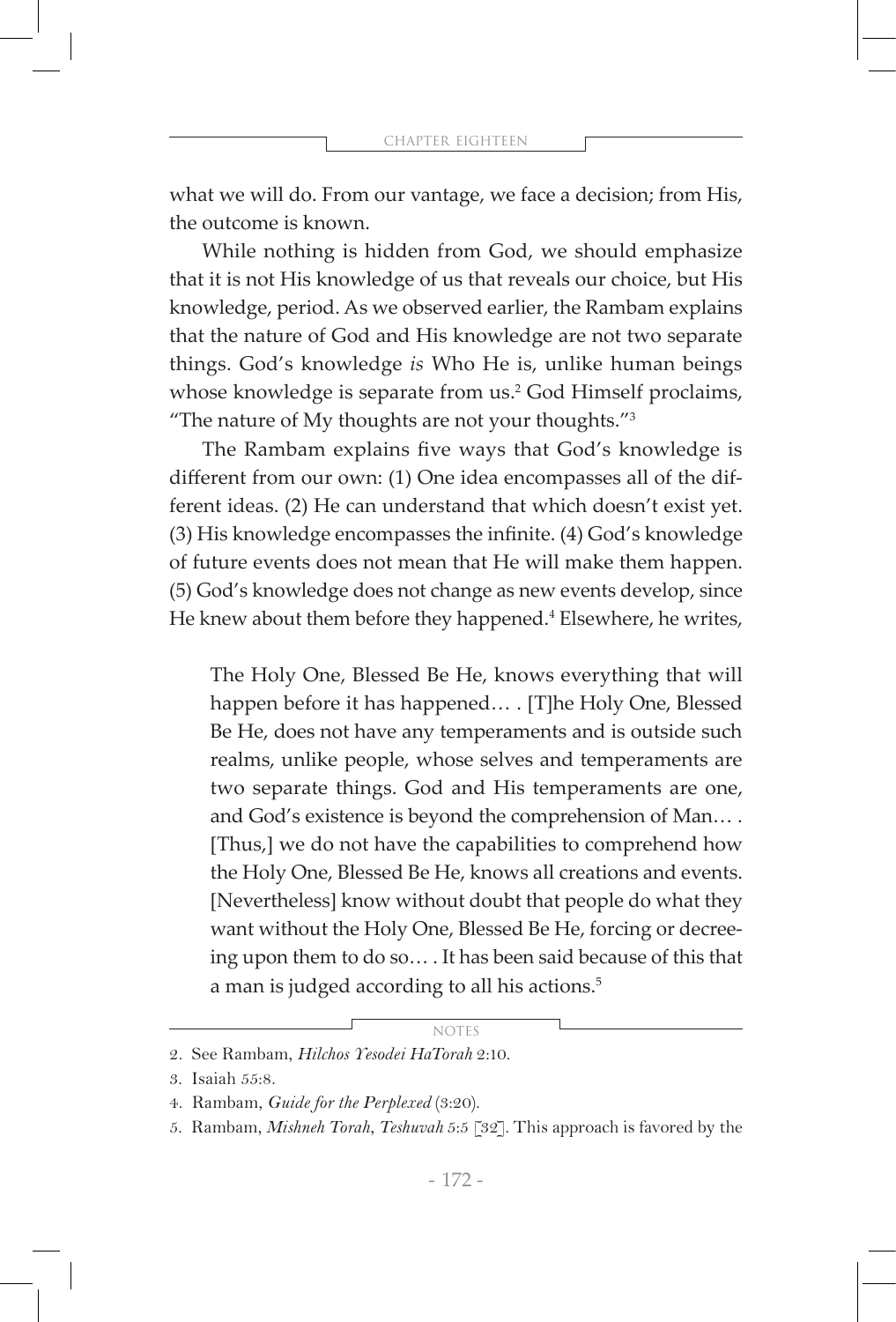## **A SPACE IN TIME FOR FREE WILL**

Free will does not cease to exist because God has knowledge of what will happen. His foreknowledge of an event does not in any way impinge upon our freedom of choice.<sup>6a</sup> The paradox of God's knowledge and our free will exists only from a perspective inside time, while in true reality, God is outside of time. Past, present, and future are part of our reality, not His.<sup>6b</sup>

A slightly modified position posits that free will events are actually unpredictable to God, but that His knowledge remains absolute for the same reason: Whatever occurs at any time during the existence of the universe is known to God at any other time, including a prior time. $6c$ 

The distinction between these two positions is subtle but significant. The former opinion asserts that everything that will ever transpire is known to God, even before creation—because God, Who is Infinite, is not separate from His knowledge. Thus, His knowledge must be infinite—complete and absolute, and nothing can ever be unknown to Him. The latter opinion is slightly

#### notes

6a. The question of causality is satisfied, but does a question of compulsion remain? In other words, God's knowledge of the future does not interfere with free will, but does it preclude us from making any other choice? Are we free to deviate from what is known? In short, if we are forced to choose X when we want to choose Y, we can agree that we are compelled, but when we are free to choose between X and Y (desire coming *first*), then the choice is independent, and our decision is not forced, but rather enforced.

6b. Although time exists, physicists explain that there is no objective flow of time; rather, we flow through time. Time is just another dimension, and all points in time are equally real—past, present, and future—in every moment.

6c. See Avi Rabinowitz, "The Retroactive Universe," referencing a *Responsa* of Rabbi Hai Gaon, a medieval commentator. God's sacred name, the

majority of early commentators, such as: (1) Rabbi Saadia Gaon who writes, "God knows in advance what human choices will be, but his knowledge is not the cause of those choices" (*Emunot v'Deot* 4:2); and (2) the Rivash (*Responsa* 118) who similarly writes the God's foreknowledge is not causative. Indeed, the following chapter introduces a compelling insight into the nature of time and causation.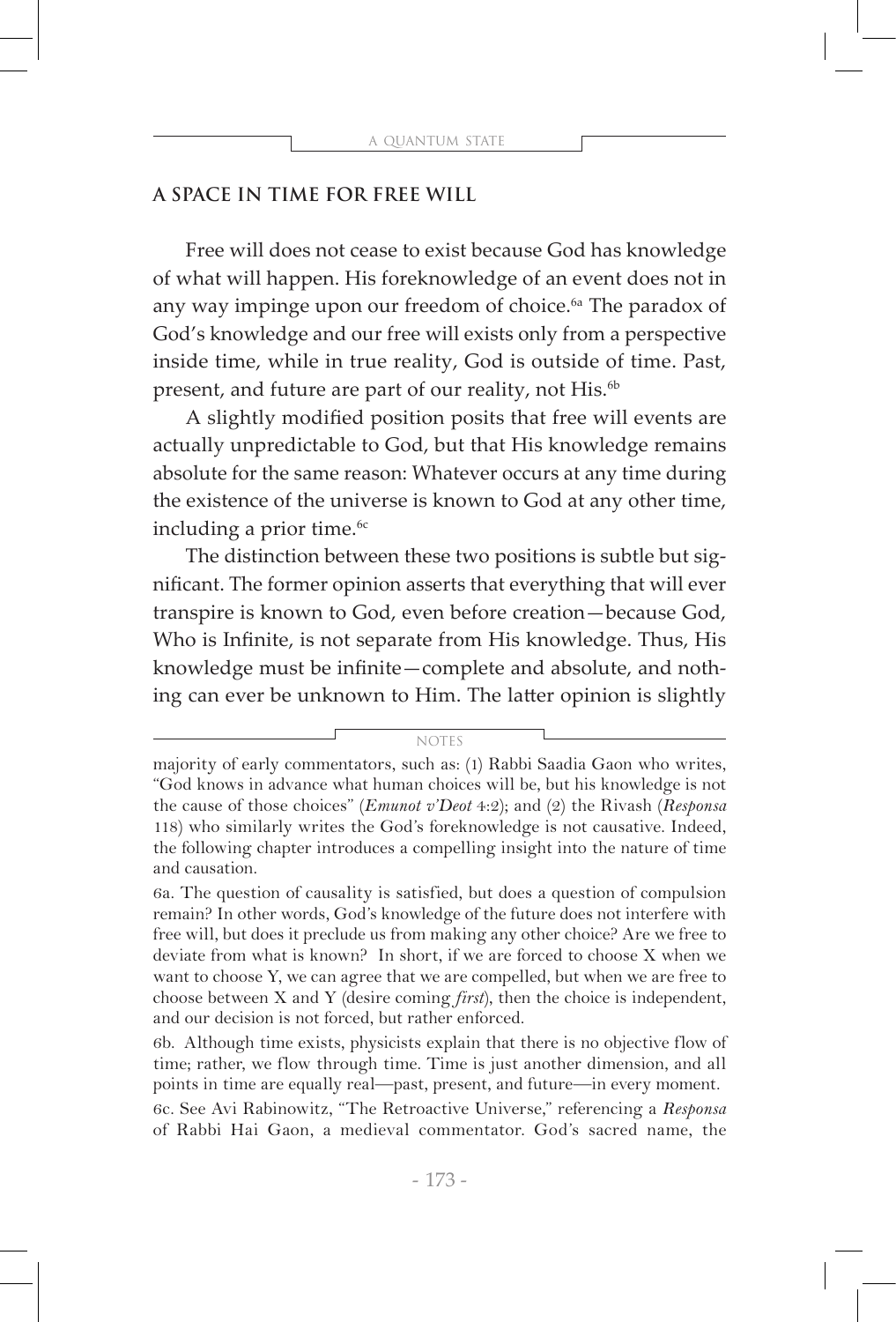#### chapter eighteen

restrictive and maintains that God has knowledge of events because He is beyond time, and anything that happens inside of time becomes known to Him at any point in time. Accordingly, before creation or more precisely, before the creation of time, a free will event may actually have been unpredictable to Him, but the instant He created time, His knowledge of all future events free will and otherwise—became known.

The unrestricted view represents the mainstream position, with a small branch adopting the time-sensitive model. An alternate approach to the paradox acknowledges God's omnipotence, but suggests that He chooses to withdraw from pockets of creation in order to allow free choice to emerge.7 A dizzying array of nuanced opinions, disputes, and contradictions abound, none of which moves us closer to a consensus. Rather than parse each argument and counter-argument, we will highlight two of the early commentators (*Rishonim*) who favor this minority view.

The Ralbag adopts a radical solution by suggesting that free will can exist only if God holds back, as it were. He asserts that Divine foreknowledge precludes free will and thus God knows that certain states of affairs may or may not be actualized but He chooses to "not know" which of the alternatives will happen.<sup>8</sup> (This should not be confused with the above-stated view which holds that even though a particular choice may be unknown to God—before the creation of time—at no point *in time*, does He ever lack knowledge of what that choice is, or will be.)

The Raavad states that God does know the particular choices of man but that His foreknowledge is acquired through

notes

Tetragrammaton, YKVK, includes the past, present, and future tense of the Hebrew word "to be."

<sup>7.</sup> This position invokes a phenomenon referred to by the Kabbalists as *tzimtzum* ("contraction"), which is discussed in Chapter 36, "The Ladder of Harmony.'

<sup>8.</sup> *Milchemes HaShem* (The Wars of the Lord) Book 3: Divine Knowledge.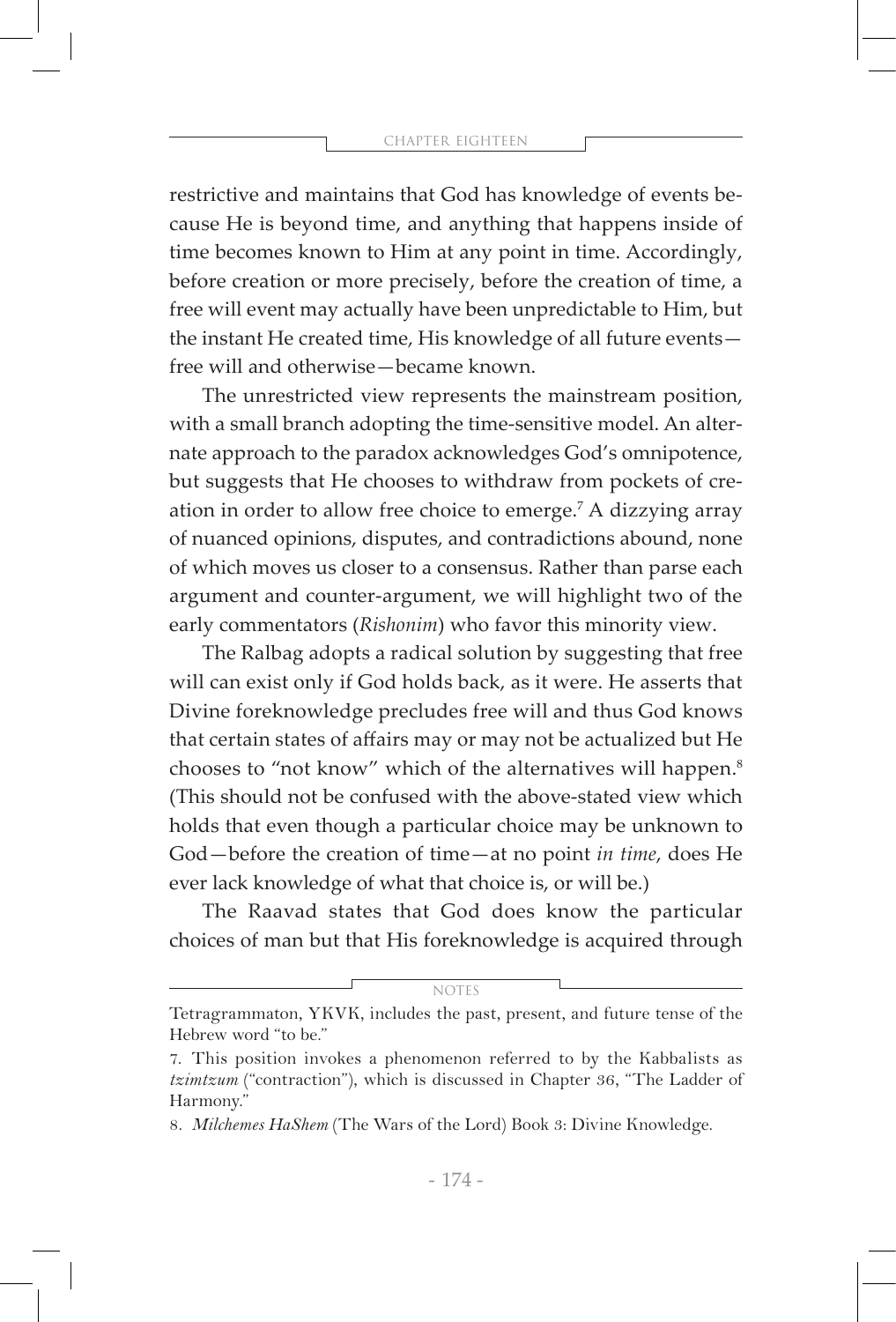less-than-Divine means. He writes, "God has limited this power from His hand and given the power [of free will] to man, His knowledge is not a decree but rather like the knowledge of the astrologers who know [from the constellations] what shall be the way of this person."<sup>9</sup> He then adds a Divine component to God's supervision. "God also gave man the power of reason to enable him to release himself from the power of the stars to be either good or bad. God knows the power of the stars and if the person has the will to extricate himself from its power or not, and this knowledge is not a decree." After he offers what he calls his "partial solution" to the question, he writes that even his own answer, "is hardly satisfactory to me."10

Naturally, any attempt to reconcile the paradox by limiting God's knowledge, in any way, has been met with fierce and vehement objection by other *Rishonim*. We must stress however, that there is complete agreement in both God's omnipotence and in human free will. The point of contention lays here: The majority hold that outside of time and space, foreknowledge does not interfere with free will, while the minority maintain that God voluntarily withdraws or constricts His "higher-knowledge"—which is synonymous with an irreversible decree—so that free will can exist. How much "lower-knowledge" God has of future events is a source of further dispute amongst those in the latter camp, while no such issue exists for those in the majority.

Following the mainstream view, we will now investigate how freedom of choice can exist within a known reality, and why this is so; not *in spite* of God being outside of time, but *because* He is.

## **DUELING REALITIES**

Let us refine our inquiry. We need not address God's

10. Ibid.

<sup>9.</sup> *Hilchos Teshuvah*, 5:5.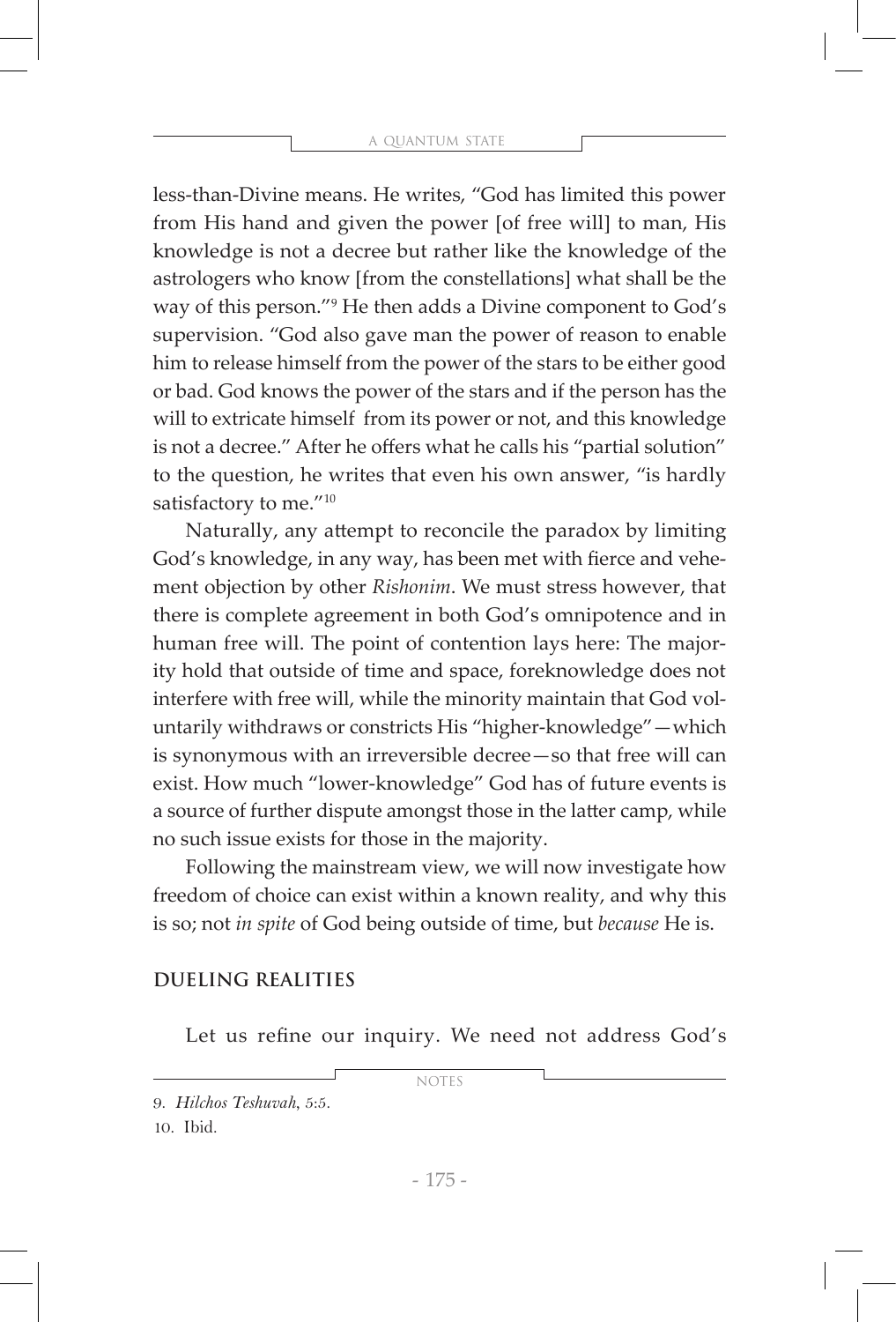#### chapter eighteen

knowledge of our actions that lie above or below the point of *bechirah*, because these areas are not under the domain of free will. Free will emerges only where a person's awareness of the truth, that is, what is right, is not overwhelmed by a competing desire. Along the battlefront where free will exists, hovering in between truth and falsehood, the two outcomes are equally viable—with only our free will tipping the balance.<sup>11</sup>

In the physical universe, this very phenomenon occurs where two possible outcomes coexist. The overarching theme of wave-particle duality is that all subatomic matter appears as opposites—as both a particle and a wave.12 (It is interesting to note that each of the *Sefiros*—the ten emanations through which God interacts with creation—can appear in both circular *iggulim,* and *yosher*, straight or upright, form.)<sup>13</sup> Research in quantum mechanics explains:

The universe, or any subsystem of it, is capable of being in two (or more) mutually contradictory states simultaneously. Saying that the universe is uniquely in one state is just as invalid as saying that it is in the other state. Until the measurement [defined as observation by human consciousness] is made both views are only partially correct since the state is actually a combination. After the measurement only one becomes correct. However, this does not imply that it was always the correct one; there was no "correct" state until the measurement was made.<sup>14</sup>

<sup>11.</sup> See Dessler, *Strive for Truth*, Vol. 1, 111–120. To say that two choices are equally viable does not mean that they are equally balanced. See Chapter 24, "The Battlefield" for a more complete understanding of the free will battlefront.

<sup>12.</sup> Light, too, can behave like a wave and be labeled with a wavelength, a frequency, and a velocity, but it also has a certain amount of energy and momentum. In those respects, it resembles a particle.

<sup>13.</sup> See Chapter 36, "The Ladder of Harmony" for further discussion of the *Sefiros*.

<sup>14.</sup> Avi Rabinowitz, "The Retroactive Universe: Quantum Kabbalistic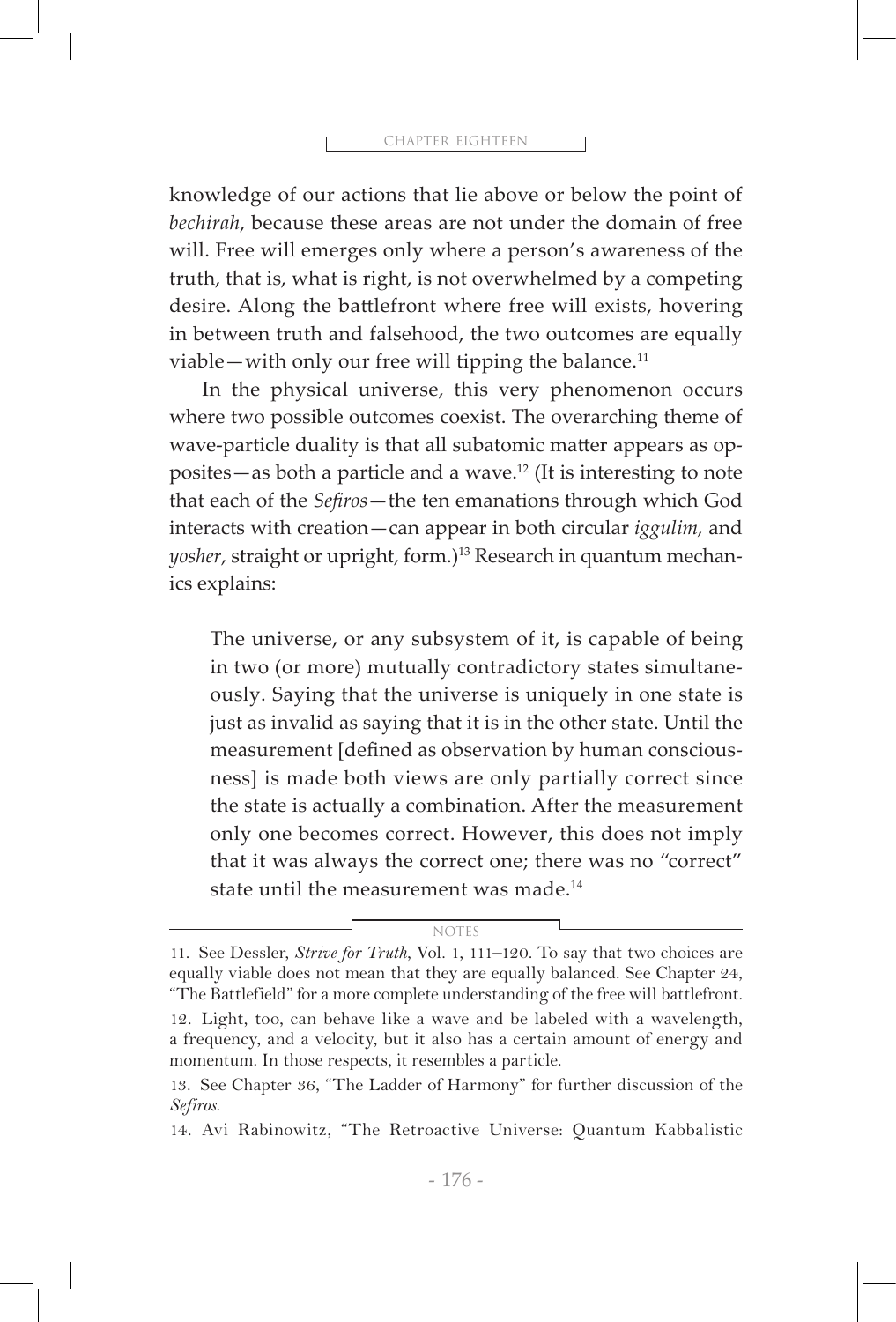At the quantum level, reality itself exists in a state of flux and materializes into one or the other form only *after* it is observed and based on the perspective of the observer (this is called wave function collapse because it "collapses" potential realities into a single, unique reality). For this reason, the observer cannot observe anything without changing what he sees.

*Chazal* discuss that one who enters his granary to assess what he has accumulated should pray that his work receives blessing. "May it be Your will, O Lord our God, to send a blessing upon the work of our hands." Once the grain is visible and no longer hidden he should say, "Blessed is God Who sends blessing upon this store." Otherwise the blessing is in vain because our Sages explain that blessing rests only on that which is concealed from the eye.15

Measurement—by means of the subjective perception of a human observer—causes a collapse of the probability and effectively brings the object into a specific, quantifiable existence. Before that happens, reality is a supposition of possible outcomes (and, as noted, where prayer is most potent).

Yes, God has knowledge of all events–past, present, and future—so what does it matter that physical reality is defined through human perspective? The answer is that perspective is a function of time and space, which God is beyond. Hence, His knowledge cannot be causative because perspective is the causative agent. God does not "interfere" through His observation. Perspective requires an observer and the observed. When they are One-and-the-Same, we shift beyond the definition of perspective to an all-encompassing reality. This is why He sees and knows all but does not hinder free choice. With man, it is different. Perspective does not make us see reality differently.

Cosmology & the Meaning and Purpose of Life, Mind, Free Will & the Garden of Eden" (1993). Retrieved: https://files.nyu.edu/air1/public/ RetroactiveUniverse.htm#\_ftn294.

<sup>15.</sup> *Ta'anis* 8b. "God shall command the blessing upon you in your hidden things" (Deuteronomy 28:8).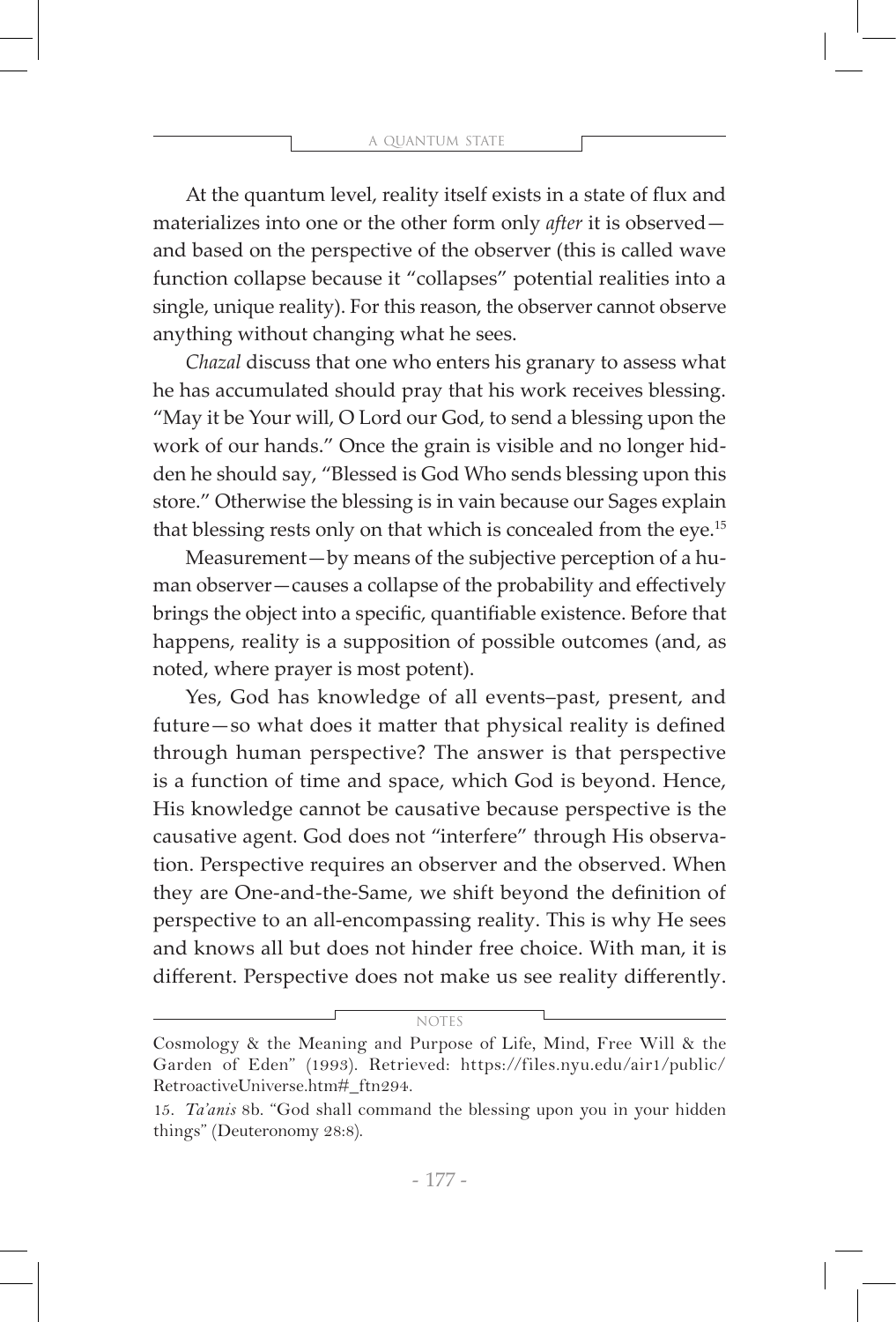On a quantum level, in a completely tangible way, it determines our reality.

Accordingly, our Sages explain that creation was not a "onetime event" but that God brings all of reality into existence each and every moment.<sup>16</sup> We therefore do not "undo" anything in creation, but rather facilitate its actual formation and revelation.

# **SLICES OF TRUTH**

The basis of concurrent, even incompatible, realities existing within one reality is embedded into the building blocks of creation. Regarding the *Sefiros* the oldest and most influential Kabbalistic work reads, "Ten *Sefiros* of Nothingness; ten and not nine; ten and not eleven."17 The *Sefirah* of *Keser* ("Crown") is not always counted, and when we include it, we omit the *Sefirah* of *Da'as* ("Knowledge"). If we were to preclude or include both simultaneously, we arrive at the erroneous conclusion of nine or eleven. The Sages emphasize that exactly ten *Sefiros* exist because in reality there are only ten—our perspective however, changes which ten come into existence at any one time.

Coexisting truths are also rooted in the Torah, which itself heralds multiple interpretations.<sup>18</sup> This teaches that valid observations and explanations of Torah can be dependent on the outlook of the scholar. For three years, there was a dispute between *Beis*

<sup>16.</sup> *Kedushat Levi*, Genesis. "The creative process did not cease at the end of the Six Days of Creation but continues at every moment, constantly renewing all existence." Rabbi Nissan Mangel, *Tanya*, Bi-Lingual Edition, (New York: Kehot Publication Society), 855.

<sup>17.</sup> *Sefer Yetzirah* 1:2.

<sup>18.</sup> The *Midrash* states that there are seventy "faces" or "facets" to the Torah (*Bamidbar Rabbah* 13:15). One verse may have several meanings (*te'amim*) (*Sanhedrin* 34a; cf. *Shabbos* 88b). Torah concepts themselves are revealed on four distinct levels: *Pshat*, *Remez*, *Drush*, and *Sod* (loosely translated: Simple, Hint, Exegetical, and Secret). Each interpretation is true, even though they may appear to contradict one another.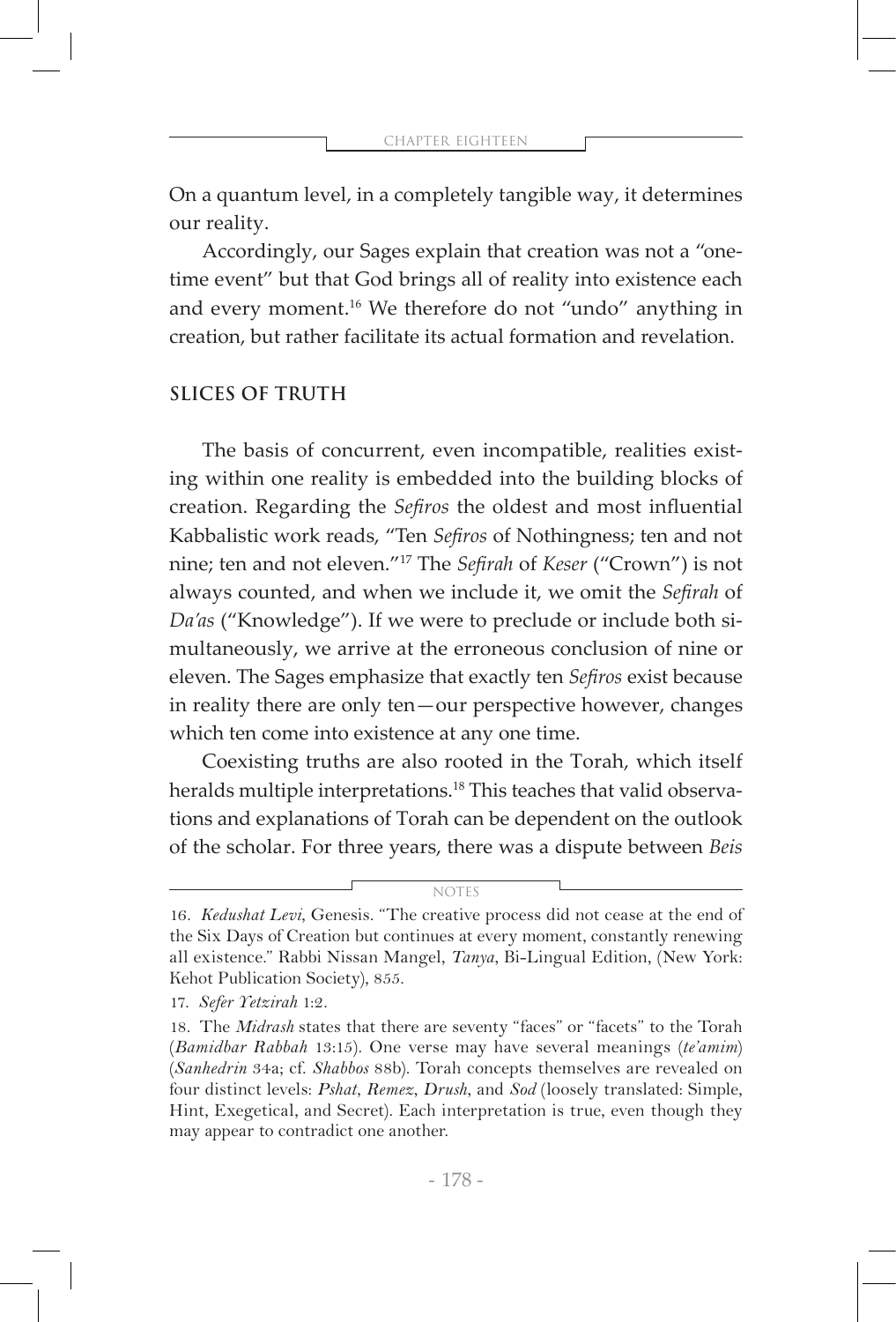Hillel ("the House of Hillel") and *Beis* Shammai ("the House of Shammai"), each asserting, "The law is in agreement with our views." Then a voice from heaven called out: "*Eilu v'eilu divrei Elokim Chayim,*" "These and those are the words of the Living God."<sup>19</sup> They are both right.<sup>20</sup>

The Talmud relates a famous debate regarding the *halachic* status of an oven that is cut into pieces.<sup>21</sup> All of the scholars agreed that it is susceptible to ritual impurity, except for the greatest amongst them: Rabbi Eliezer. He thus offered a succession of proofs to support his reasoning, but they were all refuted. Then things turned miraculous.

Rabbi Eliezer said to them, "If the law is as I say, may the carob tree prove it." The carob tree was uprooted from its place a distance of 100 cubits. Others say, 400 cubits. They said to him, "There is no proof from a carob tree." Rabbi Eliezer then said, "If the law is as I say, may the aqueduct prove it." The water in the aqueduct began to flow backwards. Once again, they were not swayed. "One cannot prove anything from an aqueduct." Finally, he said, "If the law is as I say, may the walls of the house of study prove it." The walls of the house of study began to fall in. Rabbi Yehoshua shouted at the walls, "If Torah scholars are debating a point of Jewish law, what are your qualifications to intervene?" The walls did not fall, in deference to Rabbi Yehoshua, nor did they straighten up, in

21. *Bava Metzia* 59a-b.

notes

<sup>19.</sup> *Eruvin* 13b, *Gittin* 6b.

<sup>20.</sup> At the quantum level, we can only calculate probabilities. The means to bring into existence a single, measurable outcome from the field of probabilities—or possibilities, for those on a higher plane of consciousness is through human observation. The greater our consciousness (and thus the smaller the ego), the greater is our ability to affect an outcome outside of probability, beyond our natural efforts, and independent of cause and effect. See Chapter 37, "A World of Contrasts" for further elaboration and an explanation as to why we follow the reasoning of *Beis* Hillel.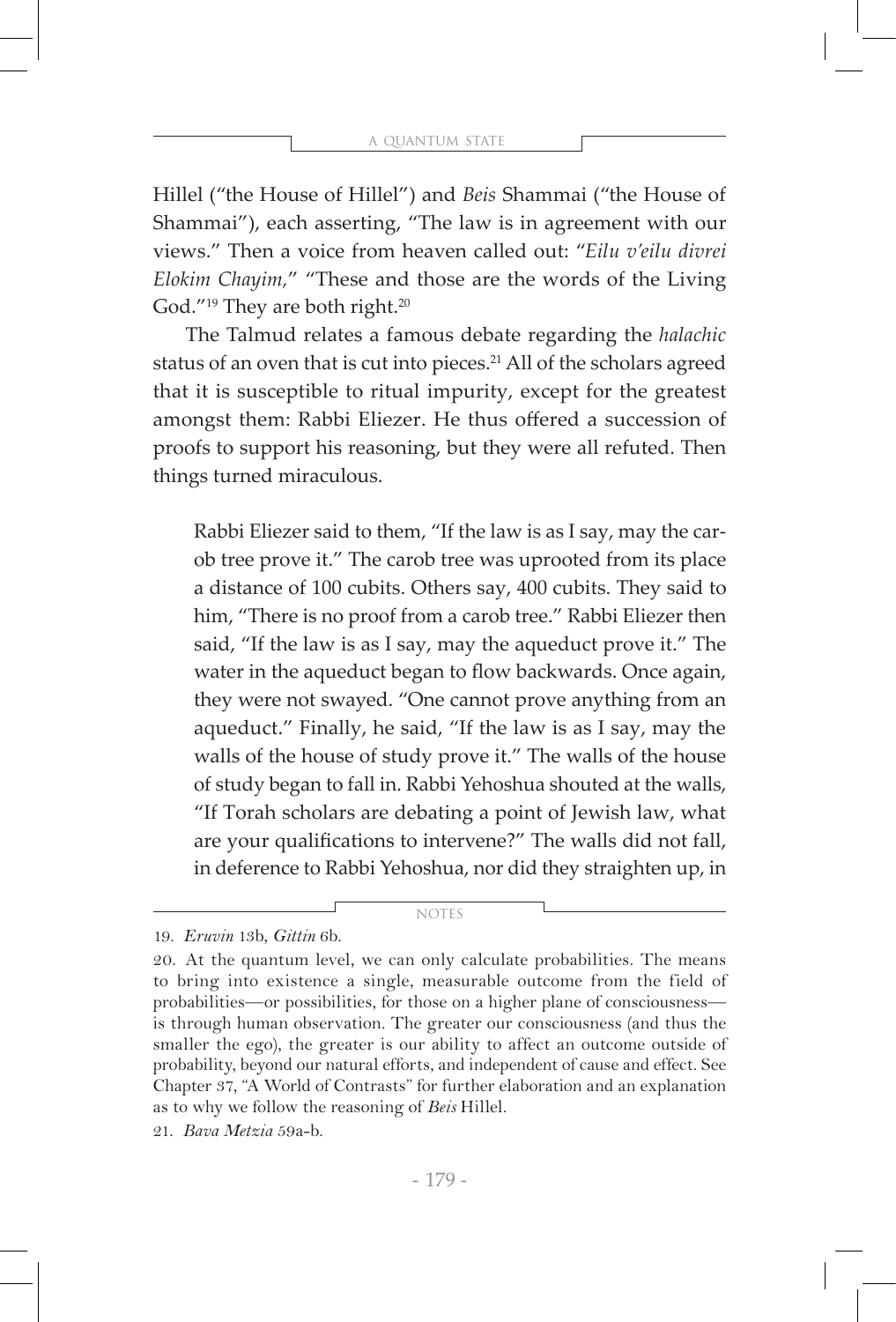#### chapter eighteen

deference to Rabbi Eliezer… . Rabbi Eliezer said, "If the law is as I say, may it be proven from heaven!" A heavenly then voice proclaimed: "What do you want of Rabbi Eliezer, the law is as he says…"

The passage concludes with Rabbi Yehoshua's bold response to the heavenly voice. He stood and proclaimed, "The Torah is not in the Heavens." He was referencing the verse, "For this commandment which I command you today is not hidden from you nor is it distant. It is not in heaven, for you to say, 'Who among us can go up to heaven and bring it to us so that we can listen to it and observe it? … but it is very near to you, in your mouth and in your heart, to observe it.'"<sup>22</sup>

The Talmud explains that the very Torah that was given to man at *Har Sinai* instructs us to follow the majority opinion.<sup>23</sup> Therefore, Heaven has no "right" to intervene. It is we who define reality.<sup>24</sup> Elijah the Prophet said at that moment, God smiled and said: 'My children have triumphed over Me, My children have triumphed over Me.' "<sup>25</sup>

Our finite grasp is insufficient to gain more than a fleeting glimmer of how free will shapes our reality and intersects with an outcome that is already known to God. While many commentators speak of these two seemingly contradictory principles—the free will of man and the Omniscience of God—perhaps the Rambam offers the most candid assessment: "Know that the answer to this question is

<sup>22.</sup> Deuteronomy 30:11-14.

<sup>23.</sup> While many stipulations exist, there is a general edict that "a case must be decided on the basis of the majority" (Exodus 23:2).

<sup>24.</sup> "God looked into the Torah and created the universe" (*Bereishis Rabbah* 1:1). The Torah not only is the blueprint *for* all of creation but the very instrument *of* creation.

<sup>25.</sup> *Bava Metzia* 59b.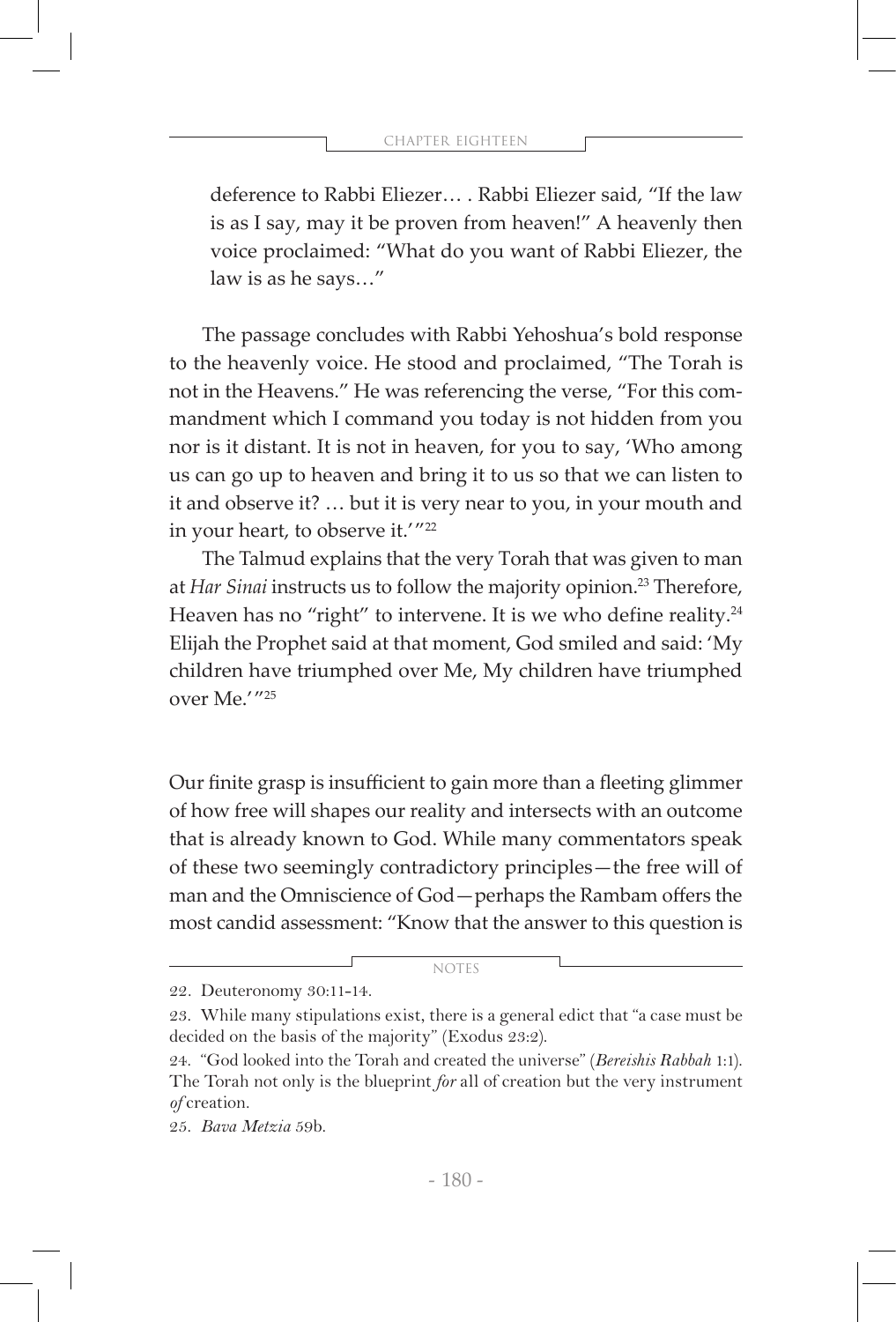| .<br>.<br>- |
|-------------|
|-------------|

longer than the earth and wider than the seas… . A human being is not able to understand this issue completely, just as he is unable to perceive the true nature of God."26

<sup>26.</sup> Rambam, *Hilchos Teshuvah* 5:5. He adds, "[T]here are things of which the mind understands one part, but remains ignorant of the other; and when man is able to comprehend certain things, it does not follow that he must be able to comprehend everything" (ibid.). The Raavad is quite blunt, and admonishes the Rambam for bringing up the question itself. He writes, "He did not act wisely, for a person should not start something if he is unable to conclude" (ibid.).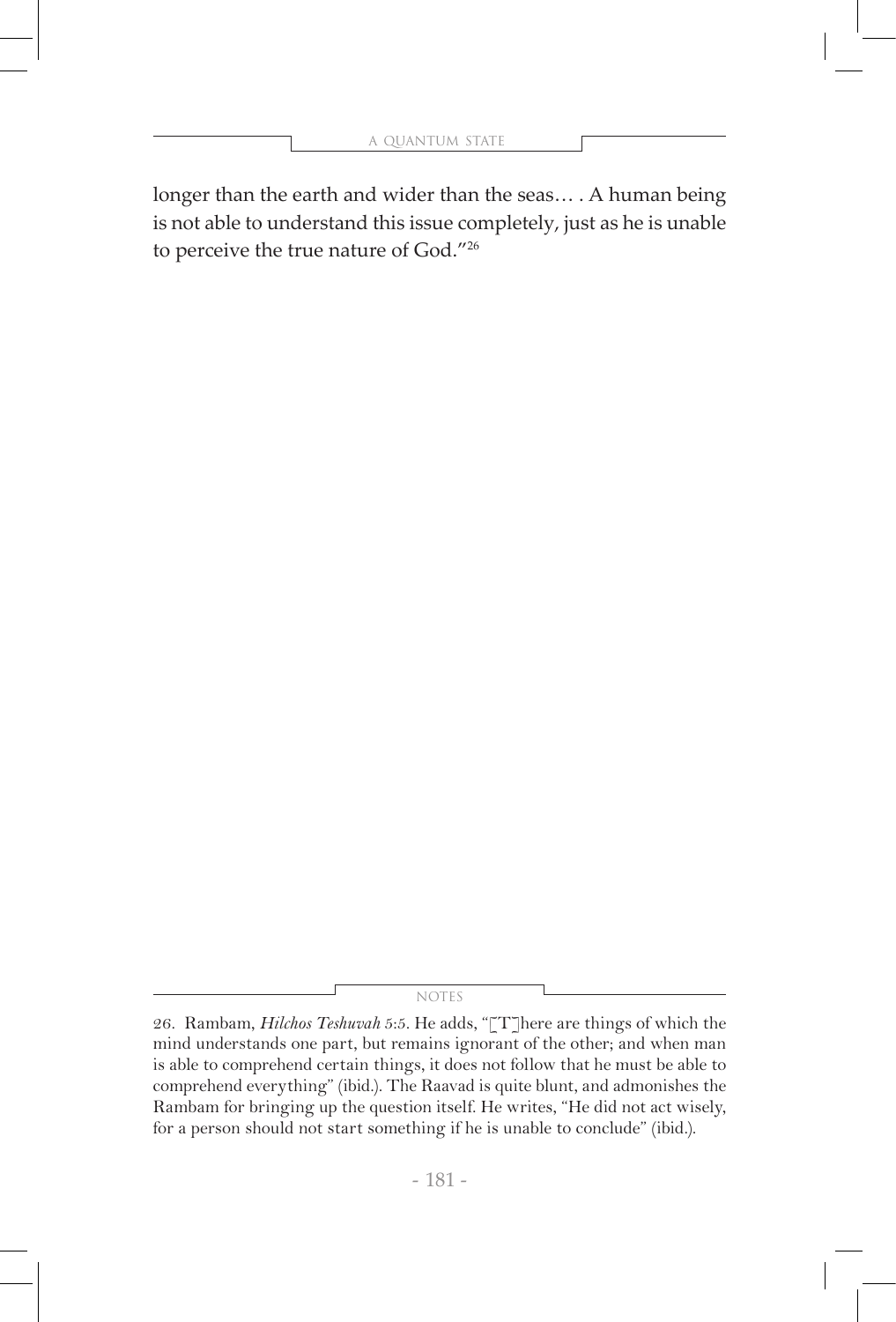$\begin{array}{ccc} \begin{array}{ccc} \end{array} & \begin{array}{ccc} \end{array} & \end{array}$  $\frac{1}{\sqrt{2}}$ 

Ξ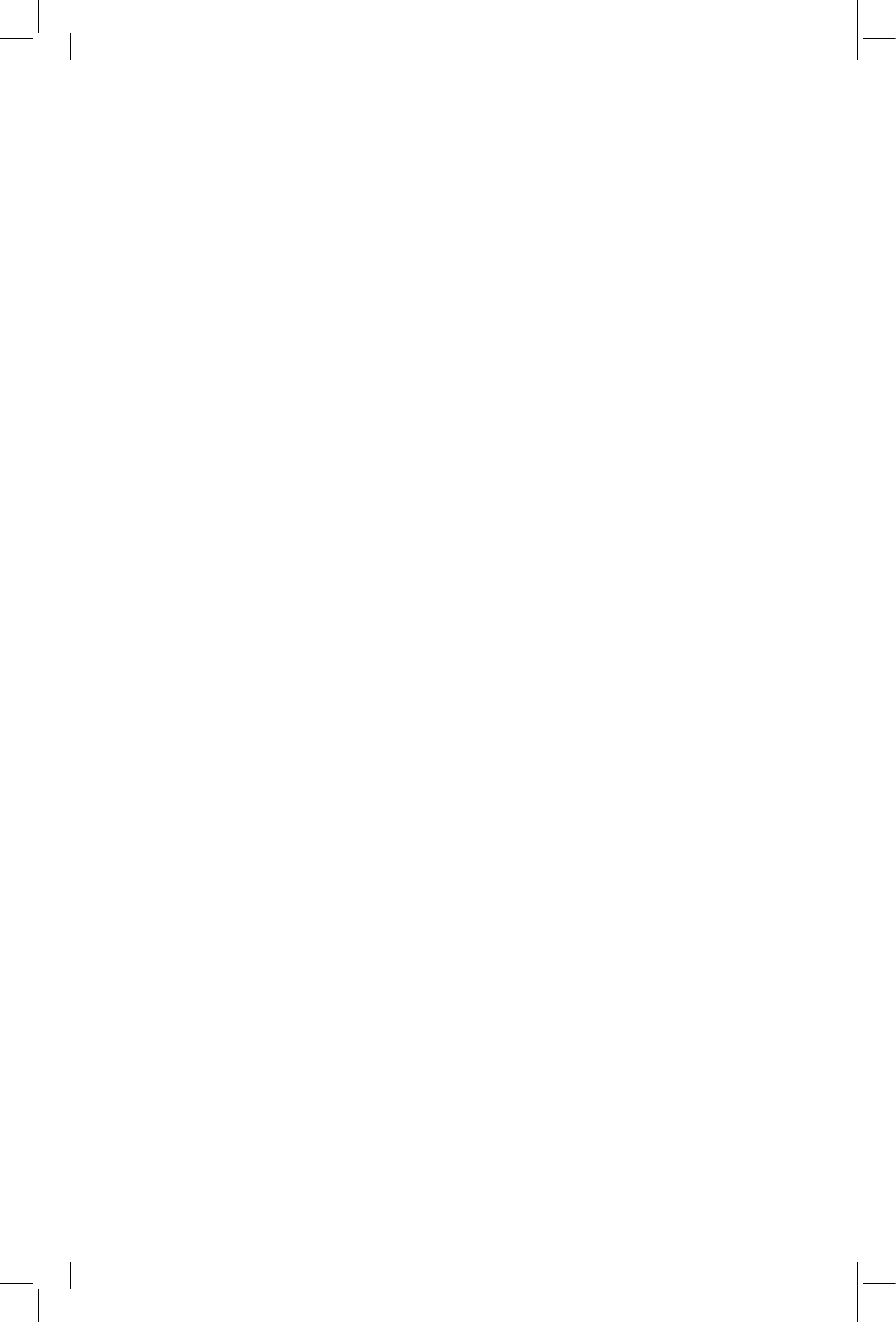# Untying  $\mathsf{A}% _{0}\!\left( \mathcal{M}_{0}\right) ^{T}$ **PARADOX** 19

The Hebrew word for "providence" or "supervision" is *hashgachah*. God supervises all of creation in one or a combination of two ways:<sup>27</sup>

❑ **Hashgachah klalis** is general providence, also called *hashgachah minus* or group providence. This means that God has set into motion predetermined rules that facilitate the continued existence of every species—the laws of nature; the determination is based on the needs of the group so that it should fulfill its purpose to help man serve God (to bring forth the Final Redemption).<sup>28</sup>

notes

<sup>27.</sup> Definitions are based on *Faith and Divine Providence*, which references the Ramchal (*Ma'amar Halkarin, On Providence*).

<sup>28.</sup> Rabbi Chaim Friedlander reminds us that these rules do not operate on their own, for it is God Who does everything; and this type of providence does not mean that any details are hidden to God or that His supervision is superficial. He writes, "It certainly makes no difference in His knowledge of events—either way He knows every single detail" (ibid., 195.) Rather, he explains, "general" means that, "the determination is based on the needs of the group so that it should fulfill its purpose—which is to help man serve God and to reveal God's glory… [However] when a particular animal or item belongs to a human, the deliberation over its existence is also influenced by the specific governance of its owner" (ibid., 43).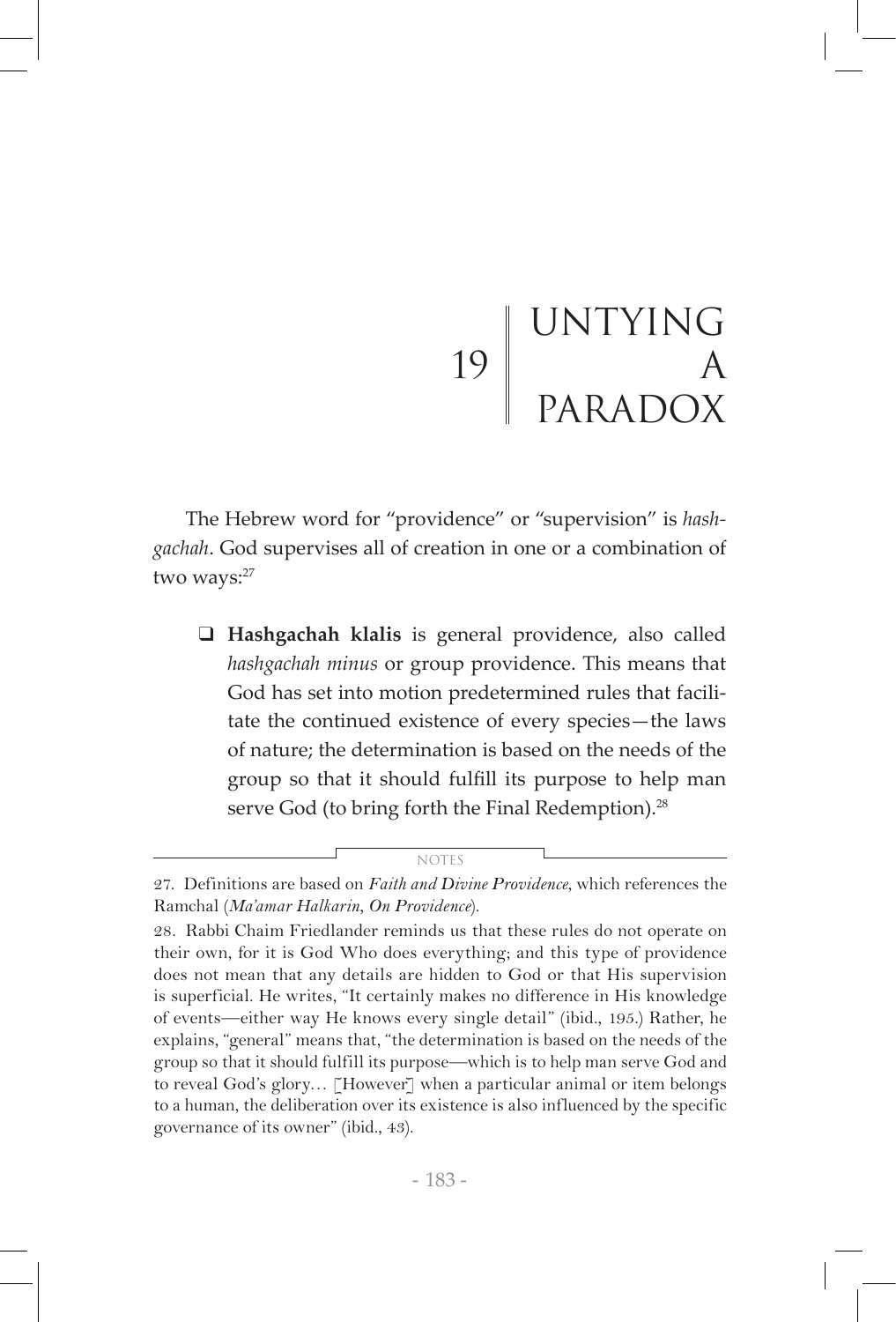❑ **Hashgachah pratis** refers to specific or individual providence, where God supervises an individual and either punishes or rewards him *middah k'neged middah* ("measure for measure") in accord with his deeds. It is further divided into two categories: (a) Divine providence over man to know in full detail all of one's actions and innermost thoughts; and (b) Divine providence over man to save him from the influence of chance.<sup>29</sup>

The Ramchal explains that the human race was singled out to receive reward and punishment for its deeds, so its supervision is different from other species. *Hashgachah pratis* is reserved for human beings, while *hashgachah klalis* governs animals, plants, inanimate objects, and the like—although, it also extends to people. Even someone who is supervised mainly through specific providence is likewise partially supervised by general providence, because, as we explained, every person has a role in creating an environment that is conducive to the service of God.<sup>30</sup>

The percentage of supervision: *hashgachah pratis* versus *hashgachah klalis* is not the same for each person. The Rambam explains that "the amount of Divine providence that governs an individual is proportionate to the share of influence that he achieves through his inborn abilities and [spiritual efforts and] accomplishments."<sup>31</sup> Simply, the closer the distance between our behavior and our potential (with respect to our unique mission in life as well as our obligation to carry out the required *mitzvos*) the closer we are to God and to specific providence.<sup>32</sup>

The emotional and spiritual advantages of this relationship

<sup>29.</sup> See Rabbi Bachya, Genesis 18:19.

<sup>30.</sup> See Rabbi Chaim Friedlander, *Faith and Divine Providence*, 55.

<sup>31.</sup> Rambam, *Moreh Nevuchim* 3:18.

<sup>32.</sup> See ibid., Ch. 18. See also Rabbi Chaim Friedlander, *Faith and Divine Providence*, 48.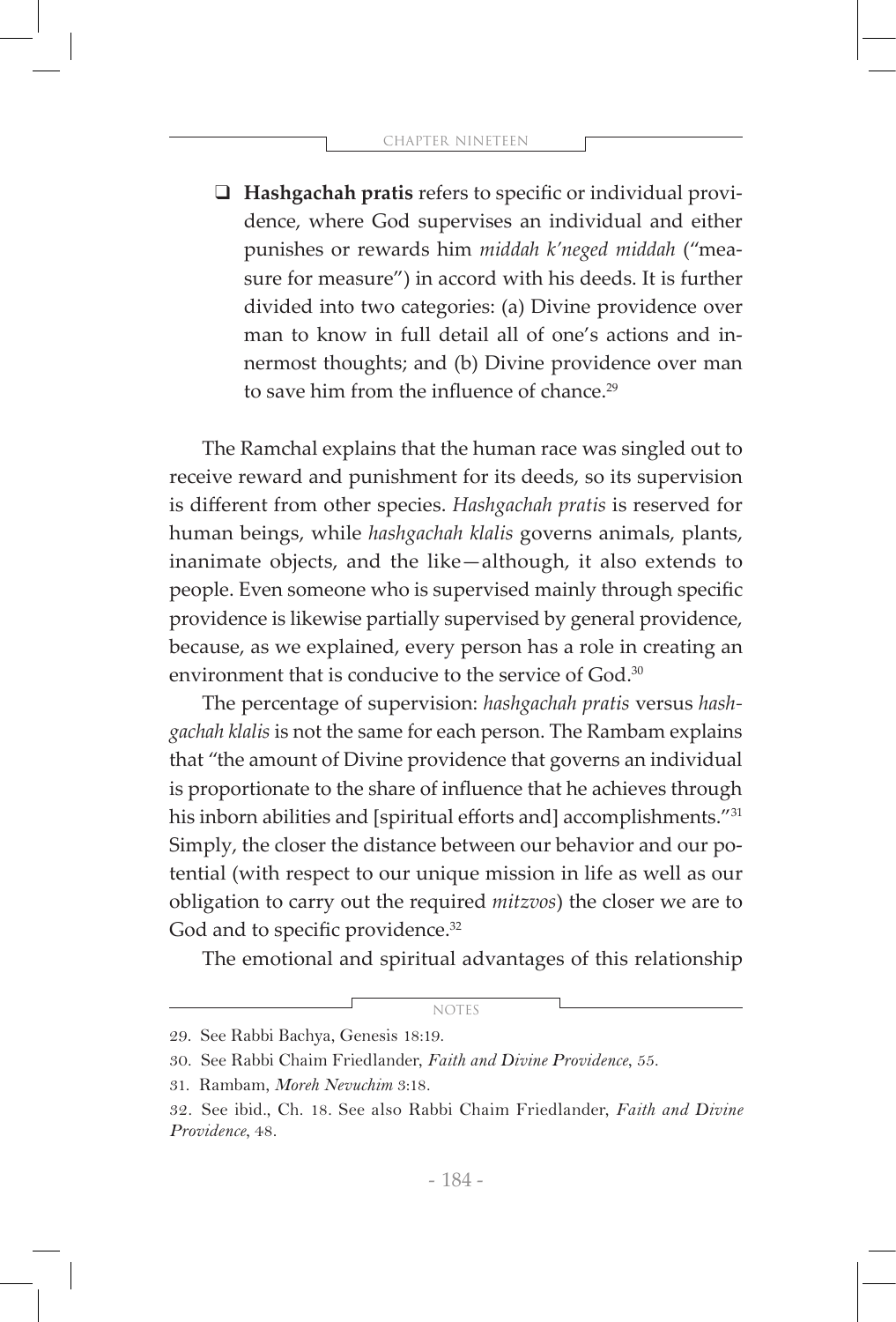have been discussed, but now we see the inner workings of an incalculable benefit: special providence, Divine protection. Recall from Chapter 16, "Spiritual Immune System," that nothing can harm the person who devotes his entire being to the reality that God is the One and only Power that exists.<sup>33</sup> Such an individual moves with near impunity.

- ❑ "A man of honesty and integrity needs no atonement. Moreover, should a faithless man seek to kill him, he himself will fall victim in his stead, and the upright man will emerge safe."34
- ❑ "[T]he Divine providence to save one from the influence of chance is not with all individuals… . God does not forsake His righteous ones, and He does not remove His sight from them; rather His Divine providence governs the pious constantly."35
- ❑ "To the point that the completely righteous person, who constantly clings to God, and never lets his thoughts be severed from Him by any worldly concern, will always be protected from all incidents—even those that occur naturally… . However, he who is distant from God in thought and deed, even if he isn't deserving of death due to his sins, is left to chance."36

The progression of the Ramban's position leads to a startling finale: To the extent that we fall short of our potential, we are left to the capricious winds of circumstance. While he is joined by a number of leading commentators, most compelling is that in the

<sup>33.</sup> See *Nefesh HaChaim* 3:12.

<sup>34.</sup> Malbim, on Proverbs 21:19.

<sup>35.</sup> Rabbeinu Bachya, on Genesis 18:19.

<sup>36.</sup> Ramban, on "He will not remove His eyes from a righteous man" (Job 36:7).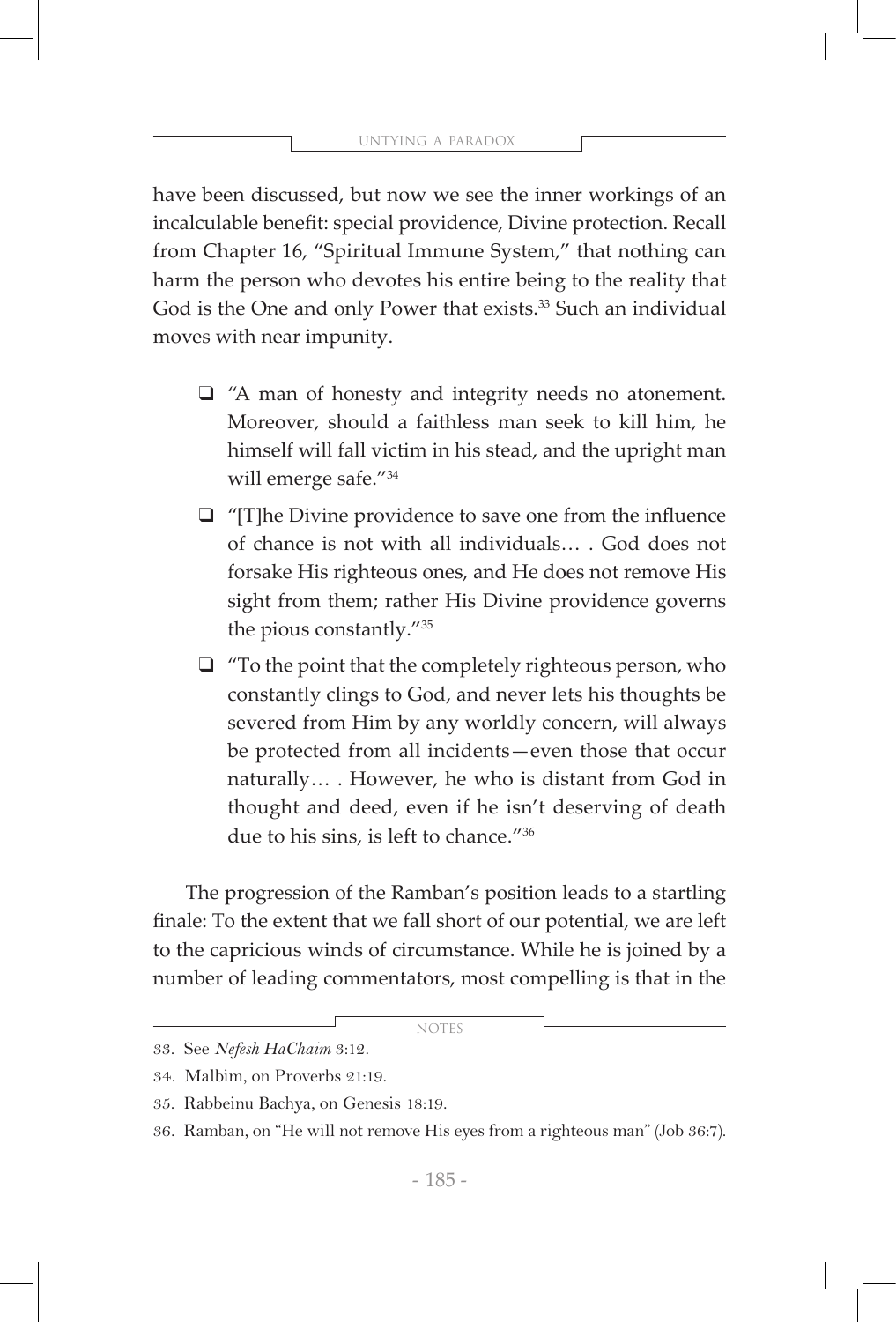Torah, God Himself states, "I will conceal My face and they will become prey."37 A representation of leading positions:

- ❑ If a person does not put his trust in [God] he places his trust in something other than [God]; and whoever trusts in something other than [God, He] removes His providence from him and leaves him in the hands of whatever he trusted in.38
- ❑ A lesser category of providence is the concealment of the face of [God], and, because of his sins, he is left to nature and chance … the person is supposed to protect himself from circumstances by using natural protective measures, and he cannot rely on trust.39
- $\Box$  As to fools who rebel [against Him]  $\ldots$  their interests will be loathed and will be controlled by the [natural] order as are those of animals.40

Yet an enigmatic contradiction exists because contrasting sources assert: "No one strikes his finger down below unless it is decreed upon him above."41 The Chassidic view further advances this position with the Baal Shem Tov, who contends that not only does Divine providence involve every particular occurrence that affects man, but that it continually governs inanimate matter, plants, and animals.<sup>42</sup> The Kabbalistic stance can best be synopsized with "No person who believes should entertain the concept

<sup>37.</sup> Deuteronomy 31:17.

<sup>38.</sup> *Chovos HaLevavos (Duties of the Heart), Shaar HaBitachon,* Introduction.

<sup>39.</sup> Ramak (*Shiur Koma*).

<sup>40.</sup> *Moreh Nevuchim*, loc. cit., Ch. 18.

<sup>41.</sup> *Chullin* 7b.

<sup>42.</sup> *Igros Kodesh* 1:94.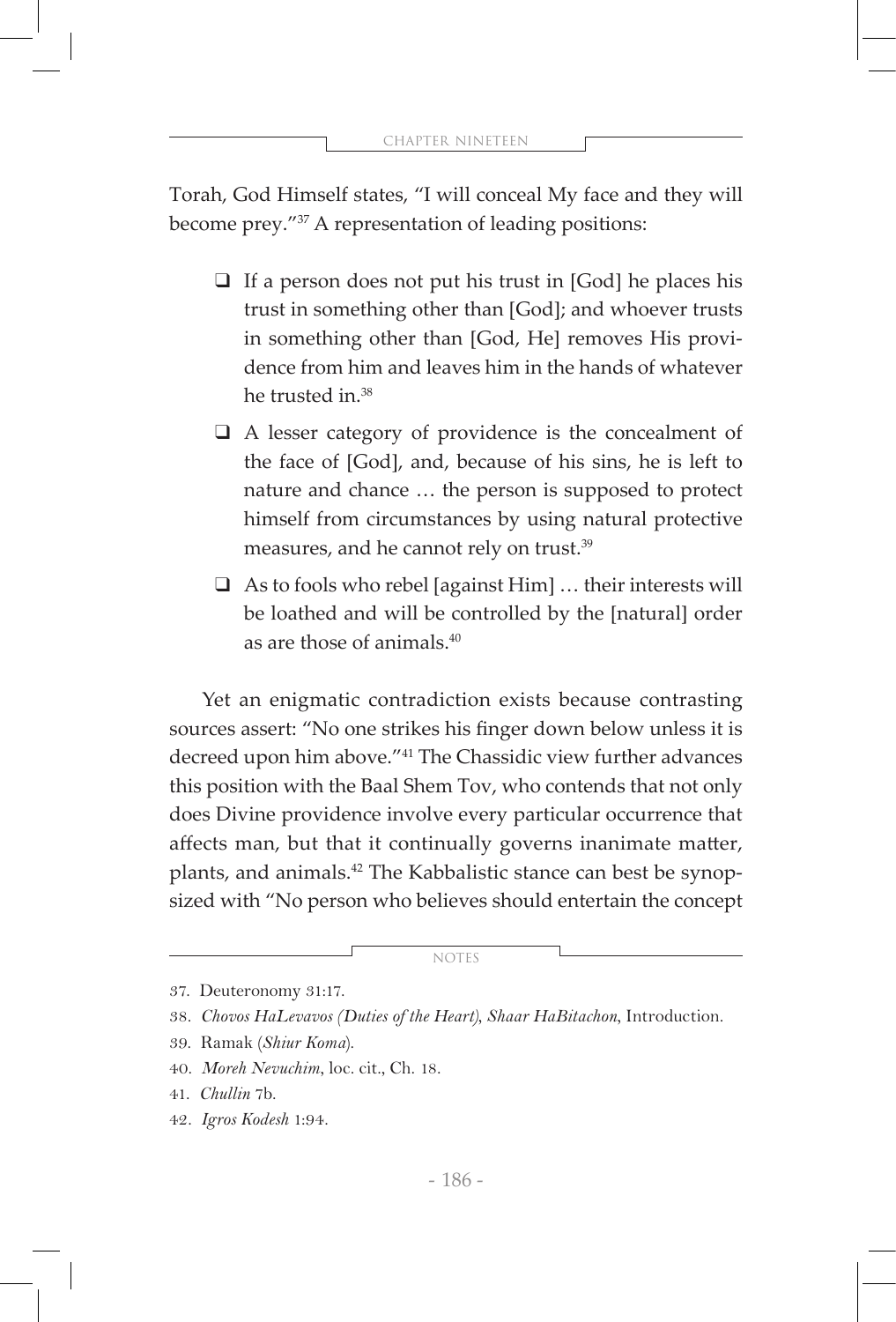that any action, large or small, takes place by coincidence. Instead, everything is determined by Divine providence."43

To add to the confusion, some authorities seem to present self-contradictory viewpoints. The Ramban speaks of "naturally occurring incidents" (noted above), while simultaneously preserving the notion that there is no such thing as a chance occurrence, and that everything is Divinely ordained.<sup>44</sup>

# **REVEALING REALITY**

The hidden form of God's providence is often referred to as nature (*teva*) because, to the individual, it appears to lack meaning and design.45 The Mitteler Rebbe, Rabbi Dovber of Lubavitch, explains that while God supervises and controls every aspect of every element of existence, the perceived manner in which His interaction unfolds is clothed within the workings of nature.<sup>46</sup> A meaningful pattern permeates the entirety of our experiences and circumstances, but the design is lost on those whose eyes are aimed at their own reflection.<sup>47</sup>

We discussed earlier that nature is devised to reveal God's Presence to those who have the ability to see it (leading to *he'aras panim—*"illumination of countenance"), and, at the same time, nature is designed to mask God's Presence from those who cannot see beyond themselves (triggering *hester panim—*"the concealing of God's ways").

notes

<sup>43.</sup> Rabbi Moshe Cordovoro (*Ein Kol Tamar* 5, Ch. 1).

<sup>44.</sup> See Ramban's commentary on Exodus (13:16).

<sup>45.</sup> Commentators observe that the word for "nature," *hateva,* has the same *gematria* ("numerical value") as *Elokim*—86—God the All-Powerful, which is the name that means "Master of all forces."

<sup>46.</sup> See *Derech Chayim, Shaar HaTeshuvah*, Ch. 9, pp. 13a-b.

<sup>47.</sup> "Men committed to evil do not understand the justice of providence, but they who seek God understand all things" (Proverbs 28:5).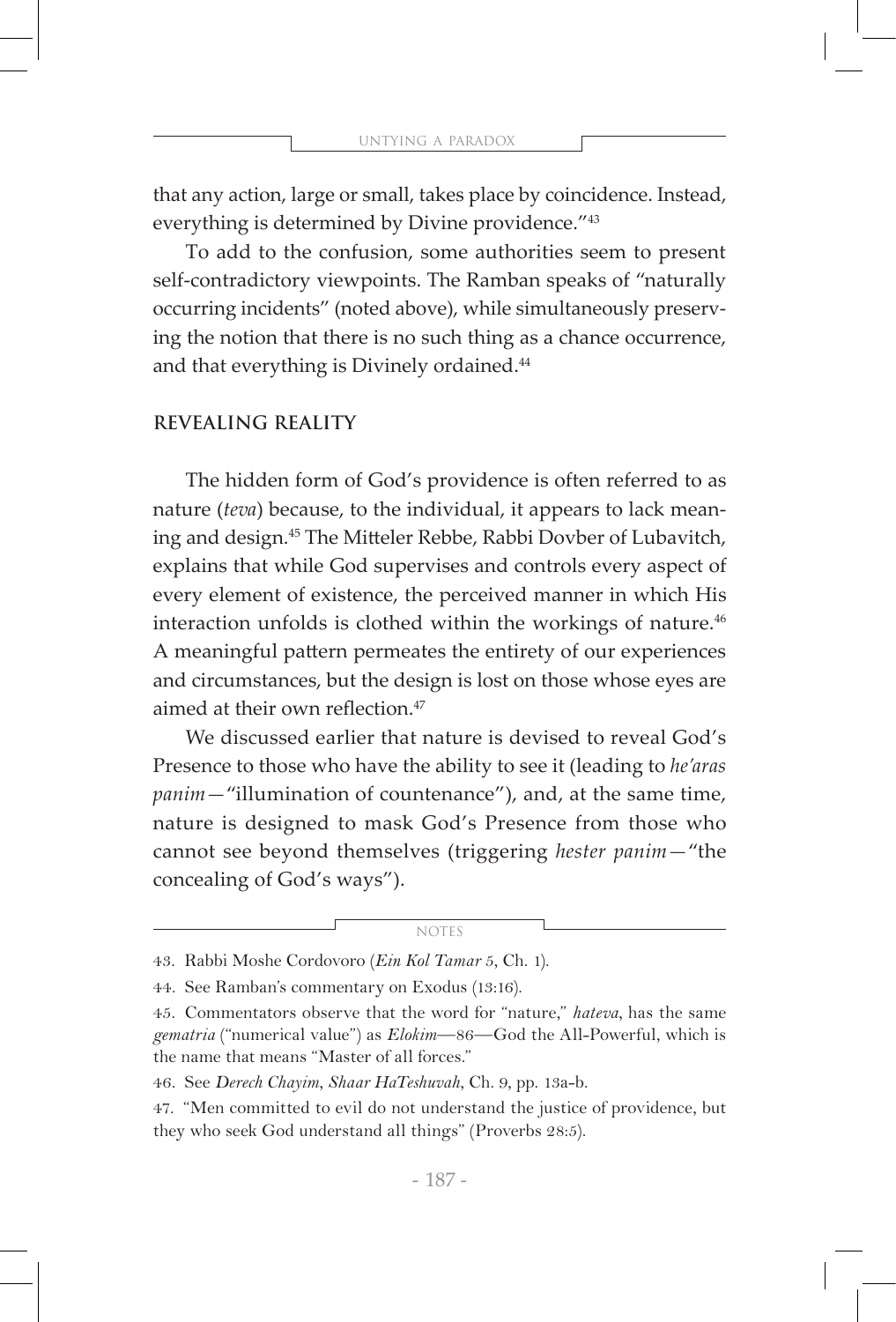The following passages are traditionally interpreted in this way. In the Torah, God states, "[If] you behave casually with Me, then I, too, will behave toward you with casualness."48 And in the *Midrash* we read, "When you are My witnesses—declares the Lord—then I am God. But when you are not My witnesses, then I am, as it were, not God."49

# **SHIFTING REALITIES**

Other authorities push past this view and explain that the inability to see the hand of God does more than obscure the meaning—it changes the meaning. Recall from the previous chapter that perspective endows reality. A deeper look at the phenomenon reveals a related principle called *retroactive causality*, where there is not only a blurring between cause and effect, but rather the effect can be—and thus can predate—the cause. This is nothing new. More than two thousand years earlier, the Gemara first taught us that God creates the cure before the disease.<sup>50</sup>

Returning to the field of quantum physics, Dr. John Wheeler, one of the world's leading theoretical physicists demonstrated that, an observation *now* can cause *retroactively* the emergence into reality of an event which occurred *in the past*—regardless of whether the outcome should logically have been determined long ago. $51$ 

Another prominent researcher explains: "The precise nature of reality has to await the participation of a conscious observer. In

<sup>48.</sup> Leviticus 26:23–24.

<sup>49.</sup> Isaiah 43:10.

<sup>50.</sup> *Megillah* 13b.

<sup>51.</sup> These findings were established using the delayed choice experiment, a variation on the standard "double-slit" experiment. See Avi Rabinowitz, "The Retroactive Universe: Quantum Kabbalistic Cosmology: the Meaning and Purpose of Life, Mind, Free Will & the Garden of Eden."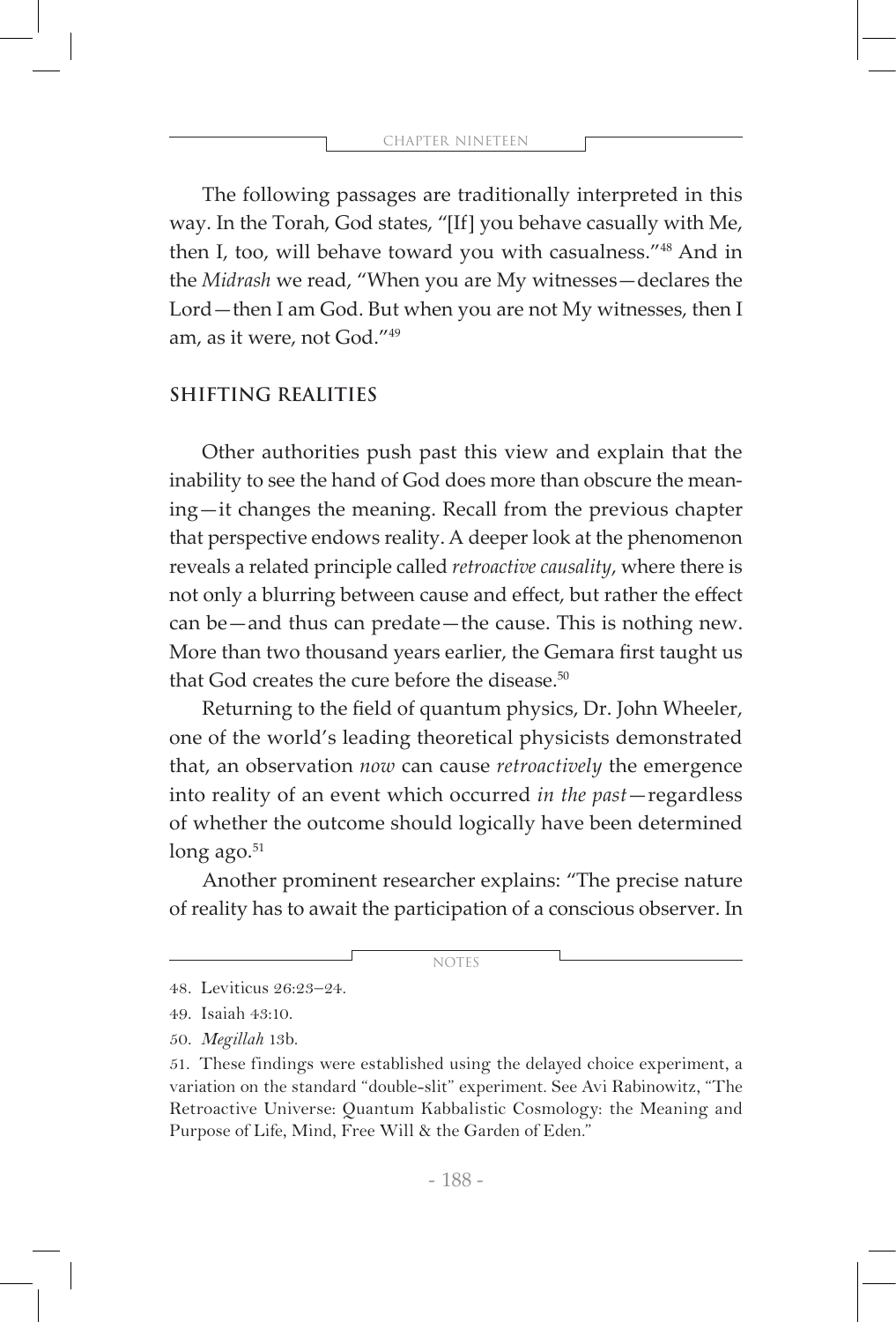this way, mind can be made responsible for the retroactive creation of reality."52 The famous Nobel Laureate Dr. Richard Feynman writes that, "all the fundamental laws of physics are reversible."<sup>53</sup> This is because on the atomic and subatomic scales, cause and effect are interchangeable and time is completely mutable.<sup>54</sup>

Due to this phenomenon, the future can influence the past as the present influences the future. It may be correct to say, then, that events which do not appear unnecessary can become so. While in the desert, God fed the Jewish people "*manna* from heaven." But they decried it saying: "Who will feed us meat? We remember the fish that we ate in Egypt … but now … we have nothing … but the *manna*."55 Commentators note that the Jewish people could have survived without food or drink. They complained about the food and *then* they were hungry. If they hadn't voiced their objection, God would have suspended these physical needs (just as He did for Moses on *Har Sinai*). Their complaint was the cause of their affliction, not the other way around.<sup>56</sup>

Everything God does is for a purpose. If we cannot perceive the message, then there is no reason for it. The Artist does not make use of colors for the color blind. Therefore, if one's ego so distorts reality that, regardless of the circumstance, he will not discern the meaning, then the necessity for a clearly defined message becomes irrelevant. At the same time, though, we can never claim

#### notes

56. Rabbi Moshe Feinstein, ad loc.

<sup>52.</sup> See P. C. Davies, *God and the New Physics* (New York: Simon and Schuster, 1983), 111. Cited in ibid.

<sup>53.</sup> Volume I: Lecture 46, "Ratchet and pawl"; section 46-1, "Order and entropy"; section 46-5.

<sup>54.</sup> This principle is significant to our discussion in the previous chapter. If a free will act in the present can redefine the past, then the paradox of man affecting change to a known future becomes slightly more digestible.

<sup>55.</sup> Numbers 11:4–6, 10. The *manna* itself is described differently in various places in the Talmud. Variances in description are due to the fact that it tasted different depending on who ate it, tasting like honey for small children, like bread for youths, and like oil for the elderly (*Yoma* 75b).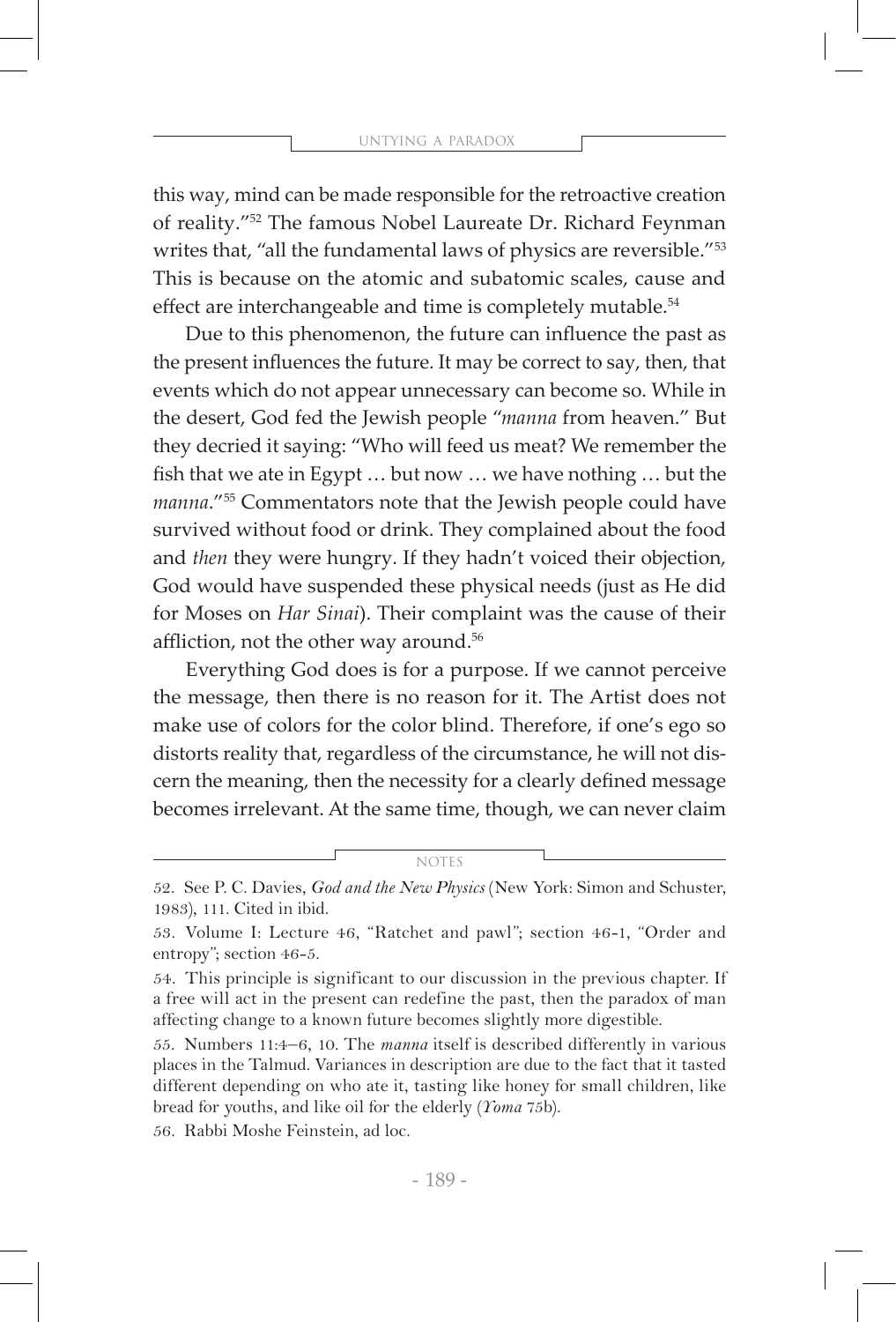that anything in creation is arbitrary or haphazard. In the upcoming chapters, we will explore the intricate workings of providence within the context of randomness and negligence.

Suffice it to say, whether perspective determines our reality or our experience of reality, it is nonetheless our reality. When we fail to discern meaning within a situation, aspects of, or the entirety of, the occurrence may appear (or become) unnecessary. But if at any point we awaken from our spiritual slumber and accept responsibility—via proper *teshuvah*: (a) our ego shrinks and our perspective widens, and reality is revealed; or (b) due to *retroactive causalit*y the shift in our perspective gives rise to a new reality.

Albert Einstein famously said, "The distinction between the past, present and future is only a stubbornly persistent illusion." Both positions and realities—unceasing Divine providence and our being subject to circumstances—are simultaneous truths. Indeed, there is no word in *Lashon HaKodesh* for "history." The idea of a fixed, unchanging reality does not exist. The present gives shape to the past as the future gives meaning to the present. *Chazal* state that if the end is good, then all is good—spawning the common aphorism "All's well that ends well."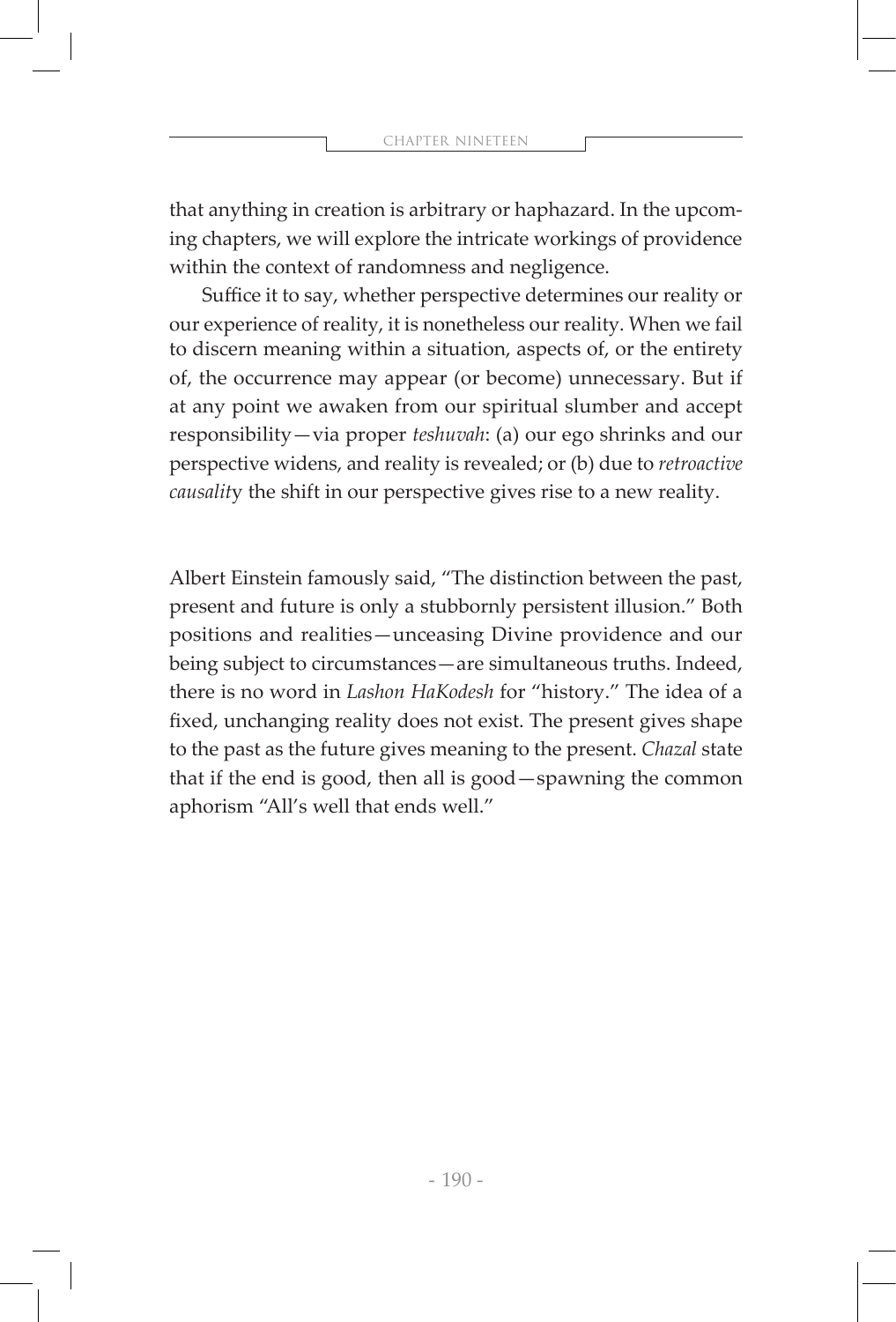# The Nature of HANCE 20

Even when a situation loses its rich surface design, the underlying purpose of life's travails is always and forever geared toward our greatest good, as will now be explained as we shift from the realm of nature to man versus man. In the Torah we find Joseph at the mercy of his brothers, who conspire to kill him, save for one brother who objects:<sup>57</sup>

"Let us slay him, and cast him into some pit, and we will say, 'An evil beast has devoured him'; and we shall see what will become of his dreams... ."<sup>58</sup> Reuben said to them, 'Shed no blood! Throw him into this pit in the wilderness, but lay no hand upon him.' [He said this] intending to rescue him from their hand and return him to his father… . Then they took him and cast him into the pit."59

## notes

58. Genesis 37:20.

59. Ibid., 37:22, 24.

<sup>57.</sup> Many commentators note that the brothers believed their actions to be *halachically* justified, in that they ate a meal, at peace with themselves and their decision. The Torah recounts (Genesis 37:25–27): "And they took him, and cast him into a pit… . And they sat down to eat bread." The Zohar (1:184a) further exonerates the brothers. It states that they would not have sold Joseph despite their feelings of animosity, if not for Divine intervention which guided their reasoning (so as to begin the fulfillment of God's covenant with Abraham).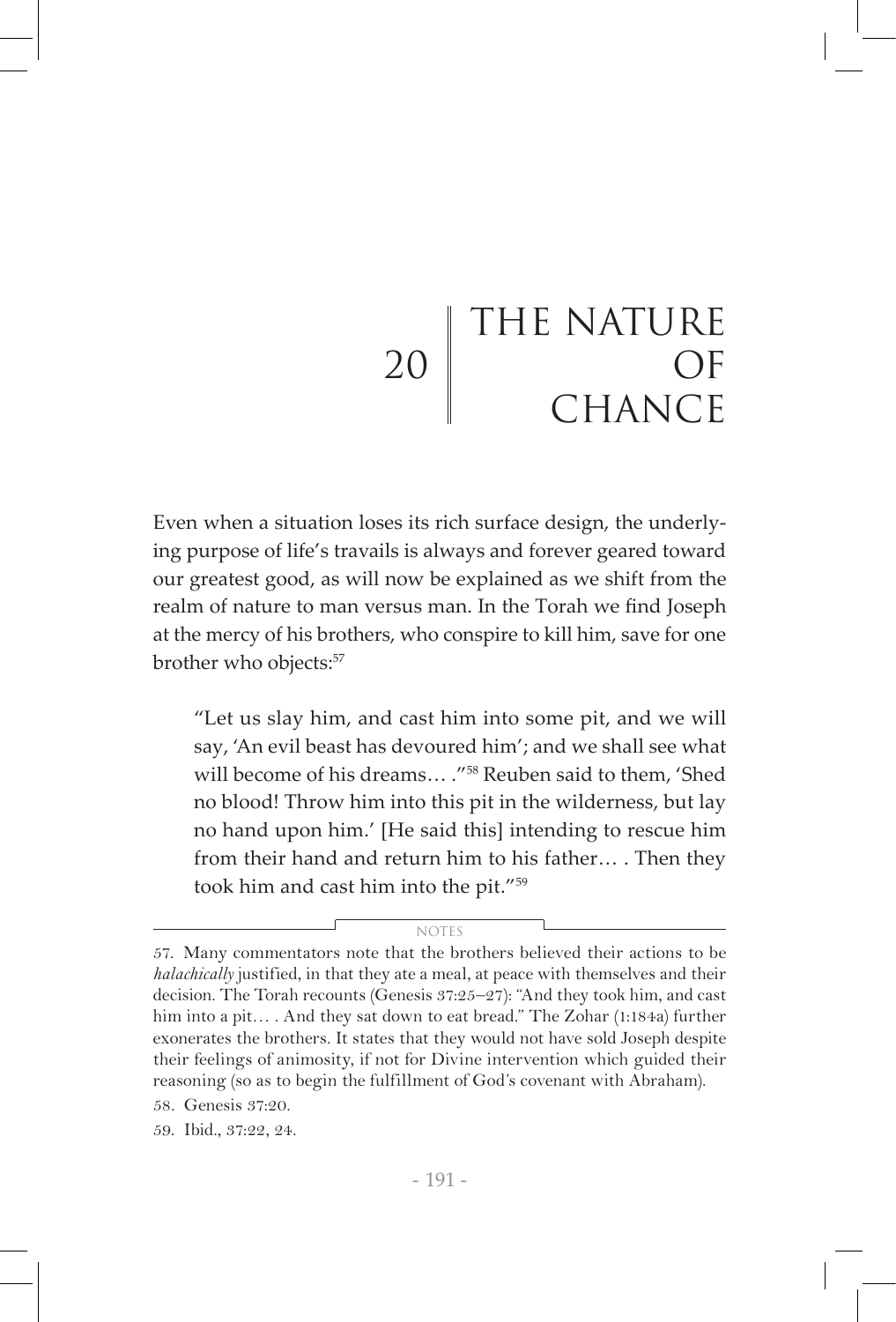Earlier in the *parsha* ("Torah portion"), Joseph said to his brothers, "'Listen to this dream I had: We were binding sheaves of grain out in the field when suddenly my sheaf rose and stood upright, while your sheaves gathered around mine and bowed down to it.' His brothers said to him, 'Do you intend to reign over us? Will you actually rule us?'"<sup>60</sup>

The dreams exacerbated their animosity because they believed them to be the product of fantasy, not of prophecy. Hence: "… . and we shall see what will become of his dreams." In other words, killing Joseph would confirm that his dreams were not prophetic, because they would not be fulfilled—a dead man cannot rule over anyone. Reuben argued that this thinking was flawed because God may allow their free will to prevail—even if the dreams were prophetic and Joseph not deserving of death.<sup>61</sup> (The upcoming subchapter "Blood from a Stone" addresses the contrasting position: barring a Divine decree a person is unable to cause the death of another.)

Based on this exchange, the *Zohar* states, "If a man is righteous, the Holy One, blessed be He, will do a miracle for him or sometimes he is saved by the merit of his fathers; however, once a person is in the hands of his enemies there are very few who will escape."<sup>62</sup> This is because every creature acts in accordance with its nature and the will of God, except for man. King David cries out, "Let us fall into God's hands for His mercies are

<sup>60.</sup> Ibid., 37:5–8.

<sup>61.</sup> Rashi (ibid.) comments: "The pit was empty of water, but there were snakes and scorpions in it." *Chazal* draw a distinction between killing Joseph directly and causing his (seemingly inevitable) death through snakes and scorpions. See the *Mar'eh Kohen* in *Shabbos* 22a, quoting the *Zohar*, *Vayeishev* 185a.

<sup>62.</sup> On *Parshas Yayeishev*. Reuben reasoned that while Joseph might be killed unjustifiably at the hands of their brothers, snakes and scorpions, who are subject to God's will, would not kill Joseph if he was not deserving of death (*Igros Kodesh* 1:94., vol. 9). Alternatively, the Ramban (Genesis 37:22) writes that Reuben and his brothers thought that the pit was completely empty.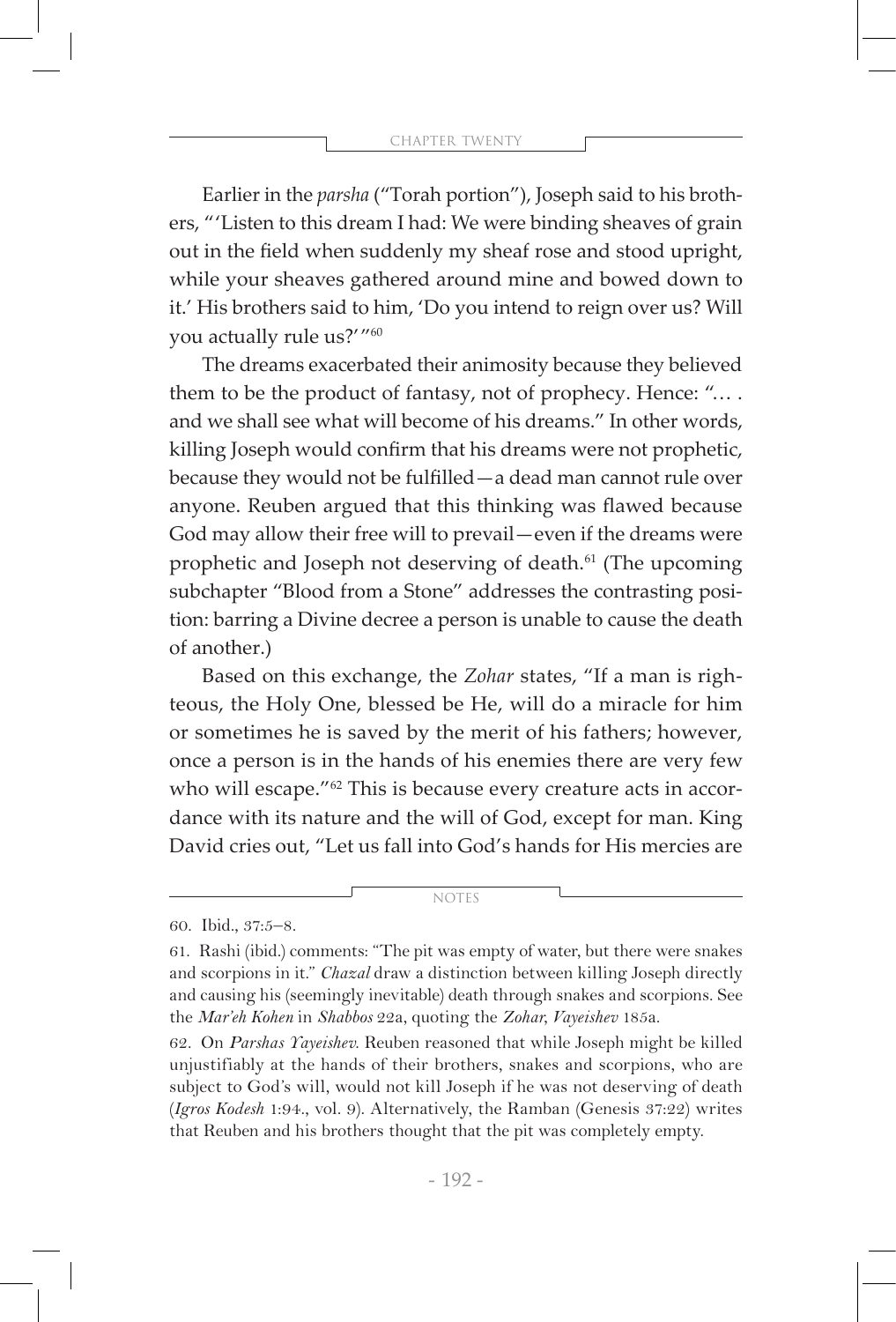abundant, but let me not fall into human hands."63 Thus, there is quite a difference between an instance where we are "left to nature" and one where our own will lies in direct conflict with another person's will. Although man's free will cannot affect a completely righteous person, it does affect the rest of us—and this presents a quandary.

If we truly have free will, then we should be able to act against another person, even if it is not Divinely ordained, but in doing so, we might cause something to happen that is not "supposed to happen." Then perhaps we would say that regardless of our intent and efforts, we are not truly free to act and only believe ourselves to be. Both scenarios are troubling: either free will is an illusion or God is not in ultimate control. To understand what is really happening, let us recall the two systems with which God conducts the affairs of the world:

- ❑ *Hanhagas hayichud*: The unfolding revelation of God's glory and total unity (primary), where we have a set role and part to play in the master plan.
- ❑ *Hanhagas hamishpat*: The system of reward and punishment (secondary), where our choices dictate the consequences.

The two systems operate in tandem because when we make proper use of our free will, we complete ourselves, as discussed, and help reveal God's Oneness. *Hanhagas hamishpat* is subordinate to *hanhagas hayichud*, because as a person proactively elevates and perfects himself, he fulfills his role in all of creation.

However, when we do not correctly use our free will, our role shifts to a *kli* (a "vehicle" or a "vessel"), and our lives are directed toward helping those who are fulfilling their primary and Divine

<sup>63.</sup> II Samuel 24:14.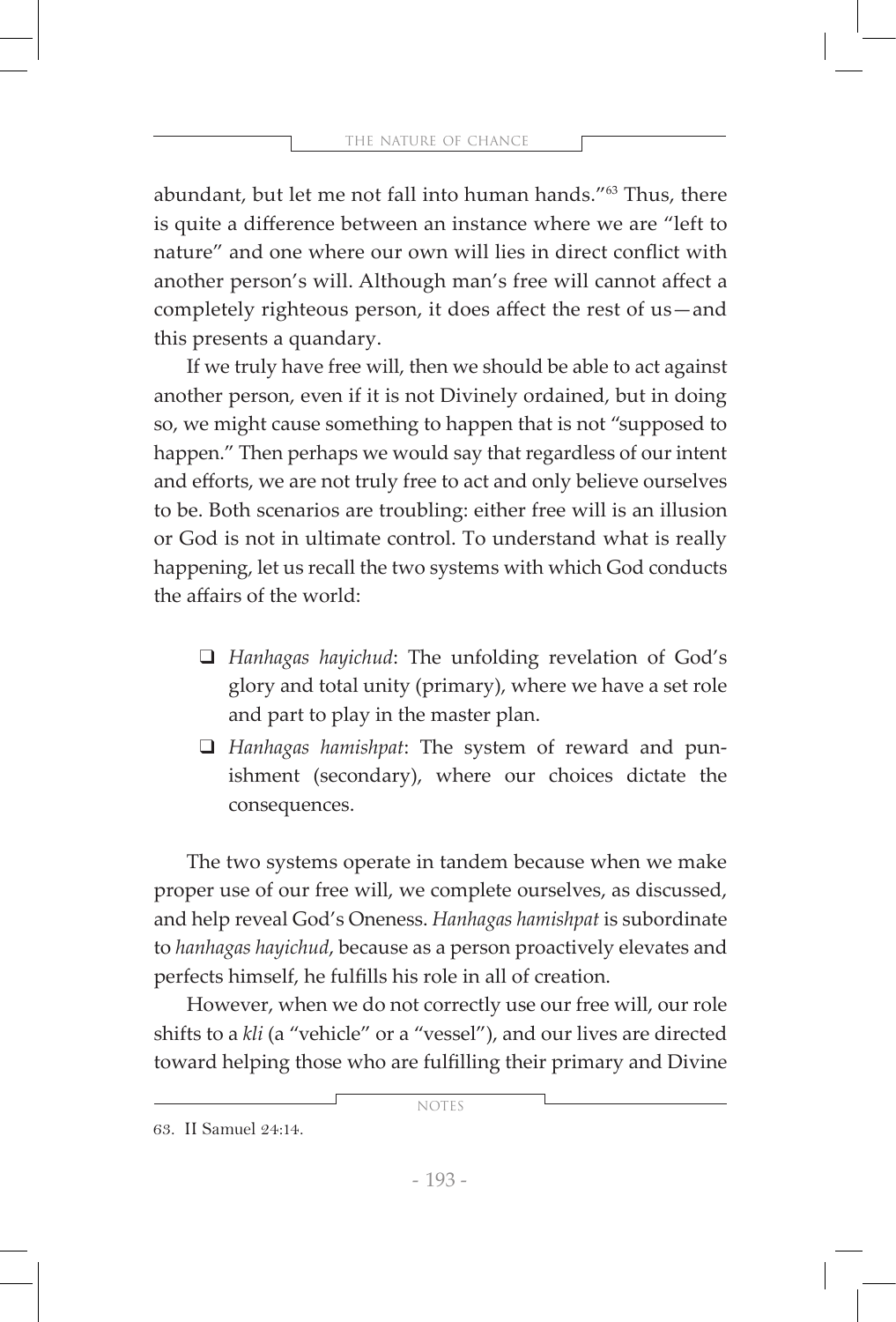|  |  | CHAPTER TWENTY |  |  |  |  |  |
|--|--|----------------|--|--|--|--|--|
|--|--|----------------|--|--|--|--|--|

purpose.64 The foundation of creation itself utilizes the concept of primary and secondary purpose. Rabbi Kaplan explains,

The primitive *Sefiros* represent the concept of something that God created that did not fulfill its purpose… . In a sense, however, since they were meant to shatter, they did fulfill their purpose. We can say therefore that they did not fulfill their primary purpose which was to hold light. They did fulfill their secondary purpose, however, which was to shatter. $65$ 

As we will discuss in Chapter 37, "A World of Contrasts," the Oneness of God will be revealed, and we will see that evil was merely an instrument used for this higher purpose. Rabbi Kaplan continues,

Evil is like the peel of a fruit or the shell of a nut. In themselves, they are useless, but they serve the secondary purpose of preserving the fruit until it is ready to be eaten.<sup>66</sup> The same is true of evil. It does not serve God's primary purpose of bestowing good, but it does fulfill the secondary purpose of making it possible [by allowing for free will].<sup>67</sup>

One of the great paradoxes is how the trajectory for all of

NOTES

<sup>64.</sup> Rabbi Eliyahu Dessler, *Strive for Truth*, Vol. 2, 75–76. "From the perspective of *hashgachah pratis*, he has no right to exist in the world, since he has not completed his share… . [He] serves as tools for the *tzaddik* who is serving God" (*Sifsei Chayim, Pirkei Emunah Ve'hashgachah* 1:27–29).

<sup>65.</sup> Rabbi Aryeh Kaplan, *Inner Space* (New York: Moznaim, 1990), 83. Rabbi Kaplan explains that the first stage of creation is called the Universe of Chaos or *Tohu*. This is a state where the Vessels, which were the primitive Ten *Sefiros*, could not contain the "Light of God" and "shattered," giving us the concept of the "Breaking of Vessels."

<sup>66.</sup> *Sefer HaYashar* 1, ed. Rosenthal (Berlin, 1898).

<sup>67.</sup> Kaplan, *Inner Space*, 70.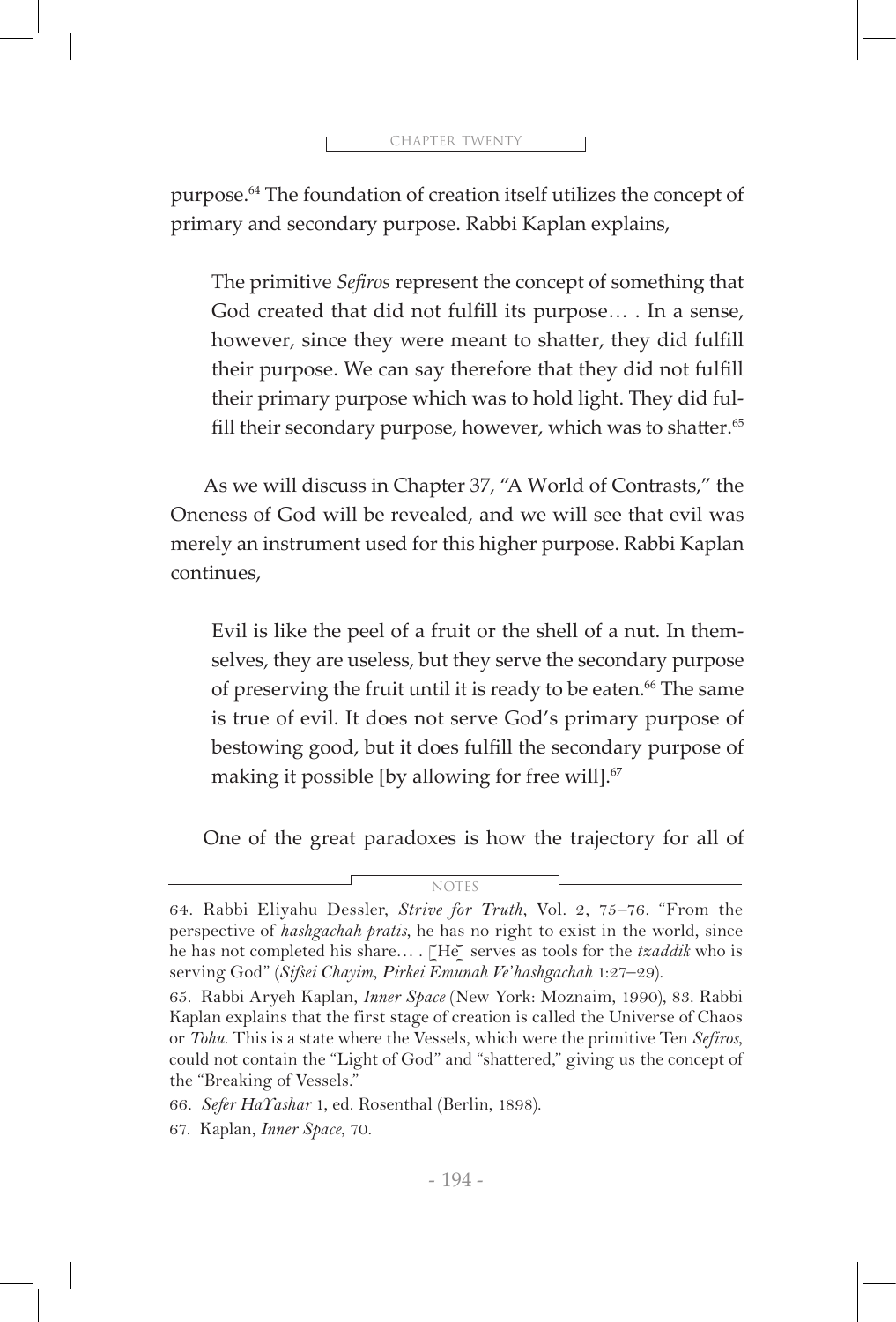creation, God's master plan, ultimately reconciles with the collective free will of the individual.68 On this point, the *Zohar* teaches that God can reorganize events so that His will is carried out through agents of free choice.<sup>69</sup> King Solomon likewise apprises us, "A man's legs are the guarantors to bring him to a place where God has ordained that he must be."70

# **A DEEPER LOOK**

The Rambam brings the example of a wealthy person who builds a giant castle for his own enjoyment. God permitted, even choreographed, this, because one day a righteous man will stop and rest under the shade of the wall. All of the wealth of this person was Divinely routed so that one *tzaddik* would enjoy a respite from the heat. From the perspective of the traveler, the wall perfectly suits his needs—precisely and exactly. Yet how that wall came to be, the vicissitudes—twists and turns—that were required to build it, are largely insignificant. As long as the owner ignored any opportunity for growth, his primary—and perhaps sole—mission in life was reduced to building this castle.<sup>71</sup>

Providence has not been removed, but the above-referenced person moves from a state of independence—the active use of free

notes

<sup>68.</sup> This also applies in matters of Divine justice. See Rashi on the passage, "If a man did not lie in wait [to kill], but God caused it to come to his hand, I will appoint for you a place to which he shall flee" (Exodus 21:13).

<sup>69.</sup> *Parahas Vayeira.*

<sup>70.</sup> *Succah* 53a. World affairs will conclude according to God's plan, independent of our actions. What is directly determined by our conduct, however, is whether we receive reward or punishment, as well as whom we lift up and whom we drag down.

<sup>71.</sup> Even if a person is a *kli*, there is always the opportunity for *teshuvah*. We are rarely used for the benefit of anyone or anything without the prospect to discern some meaning for us in our own lives. Many of life's challenges are innately intended to foster humility, the master key to growth, which in turn, is the direct gateway to *teshuvah*.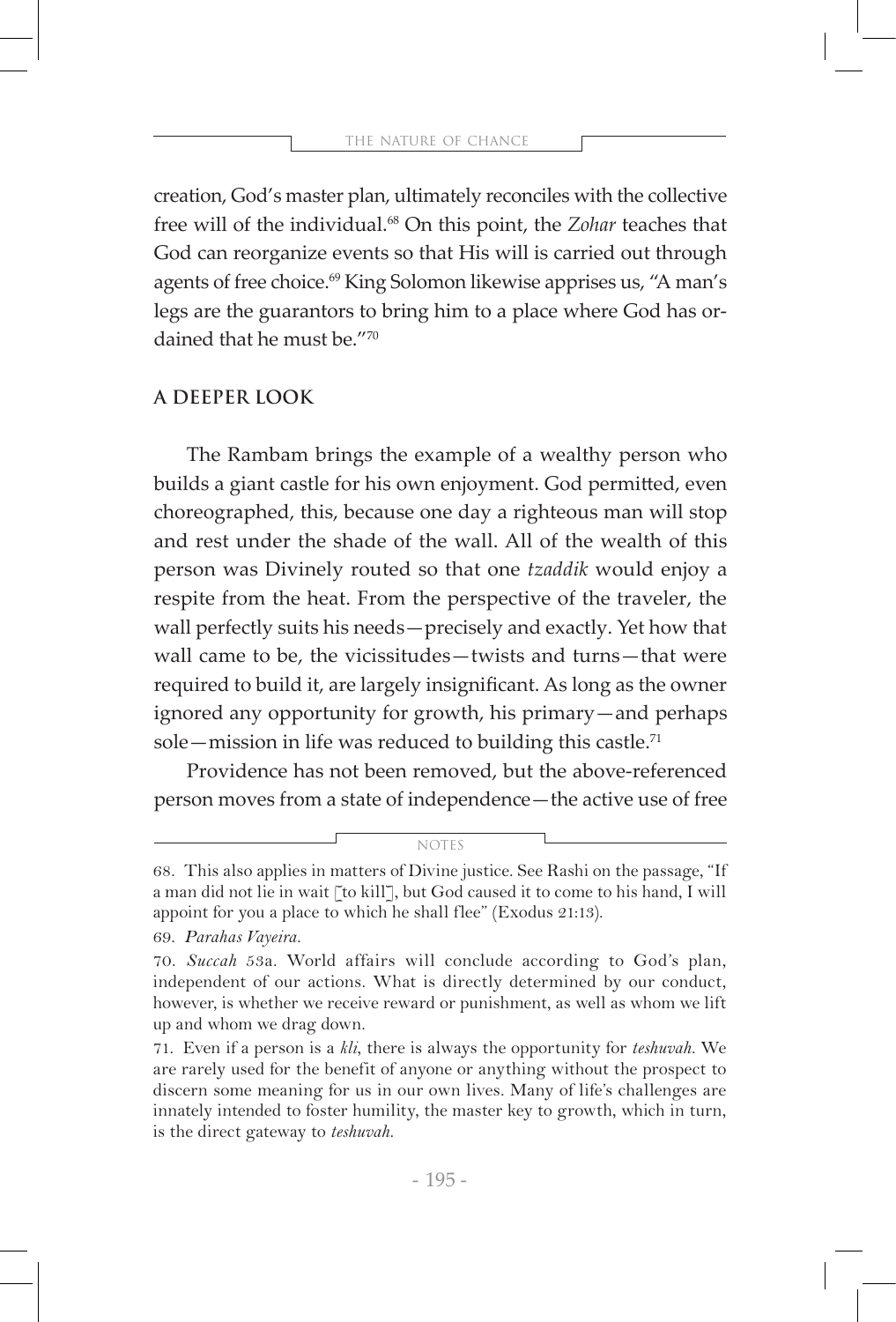will—to a state of dependency, where his actions no longer determine or encompass the entirety of his fate or circumstances, and he is largely dependent on how others use *their* free will. Like a generic puzzle piece, he is moved to where there is a space. This is, in part, what being left to chance means. We no longer take our place as free-willed beings whose unique essence bursts forth, but rather are corralled into an opening, to complete the larger picture.

As we discussed, the Chazon Ish explains that *bitachon* is the belief that nothing is accidental, and everything that happens is ordained by God, directed toward our highest good. This does not mean, though, that it *had to happen*. Our highest good does not operate independently of our own efforts and choices—which to an indeterminable degree determine whether or not the experience is required. In short, the fact that a challenge may have been unnecessary does not mean that it was random.<sup>72</sup> Kabbalistic writings explain:

Nothing occurs by accident, without intention and Divine providence, as it is written [Leviticus 21:24]: "Then I will also walk with you in chance." You see that even the state of "chance" is attributed to God, for everything proceeds from Him by reason of special providence.<sup>73</sup>

Divine wisdom ensures that circumstances are not arbitrary on the contrary, it is precisely God's supervision that allows for events to unfold according to His will. However, to say that man is governed by ceaseless providence is not to say that every

<sup>72.</sup> Because the outcome of this scenario maximizes his contribution to creation, his purpose shifts, but again, because he moves in the realm of nature, this shift did not need to occur, at this time and in this way, had the situation not presented itself.

<sup>73.</sup> *Shomer Emunim* (cited in *Shoresh Mitzvas HaTefillah,* Sec. 34).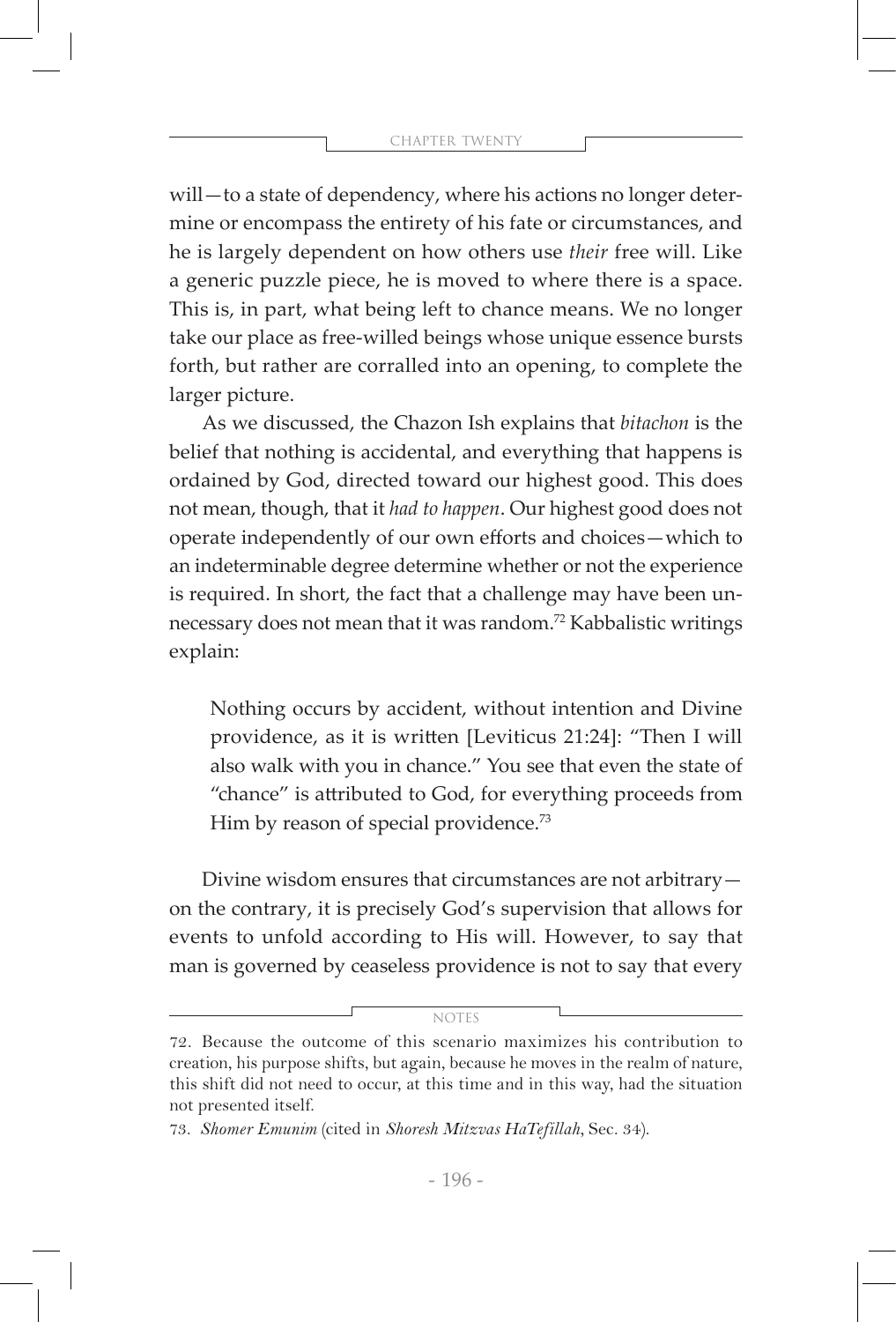challenge we face is unavoidable. So, can a person strike his finger down below unless it is decreed upon him above? No. Providence dictates that he cannot—and will not, but when we are left to circumstances, we may strike our finger under the watchful eye of providence. Not because it was necessary, but based on our choices it became necessary—for our reluctant good.

# **NOTHING SPECIAL**

If we are non-distinct puzzle pieces, God can move us into any number of positions, and the narrower our perspective, the wider the net of situations that can produce the same outcome—that is, what we gain. The circumstance that we find ourselves in is only a backdrop to our growth, so as we become more attuned to our world, our ability to discern meaning requires experiences that are tailored to our perception.

We will explain with a metaphor. Let us assume that God wants two adults to "read a book" (substitute any positive behavior that leads to refinement of one's soul/character), each for his own good, as well as for the benefit of humanity. Yet only one will actually read it, and the other will instead use it as a paperweight—which the world also needs. This is the most the second person will do with it, and because it will serve a purpose, God allows it, even facilitates it. In this way, God empowers us to actualize our potential, in spite of ourselves.

Returning to our metaphor, it is obvious that it does not matter what genre the book is, and, for that matter, any finer details—the font, the paper stock, the layout—are irrelevant. In this respect, reality is blunted, not because he is cast to nature, but because

<sup>74.</sup> When writing to a person whose command of the language is poor, the perfect use of syntax and grammar is not altogether necessary. While our words are not random, our message may lack a degree of precision. Even if we wanted to convey a well-worded nuance, it would not be possible—not because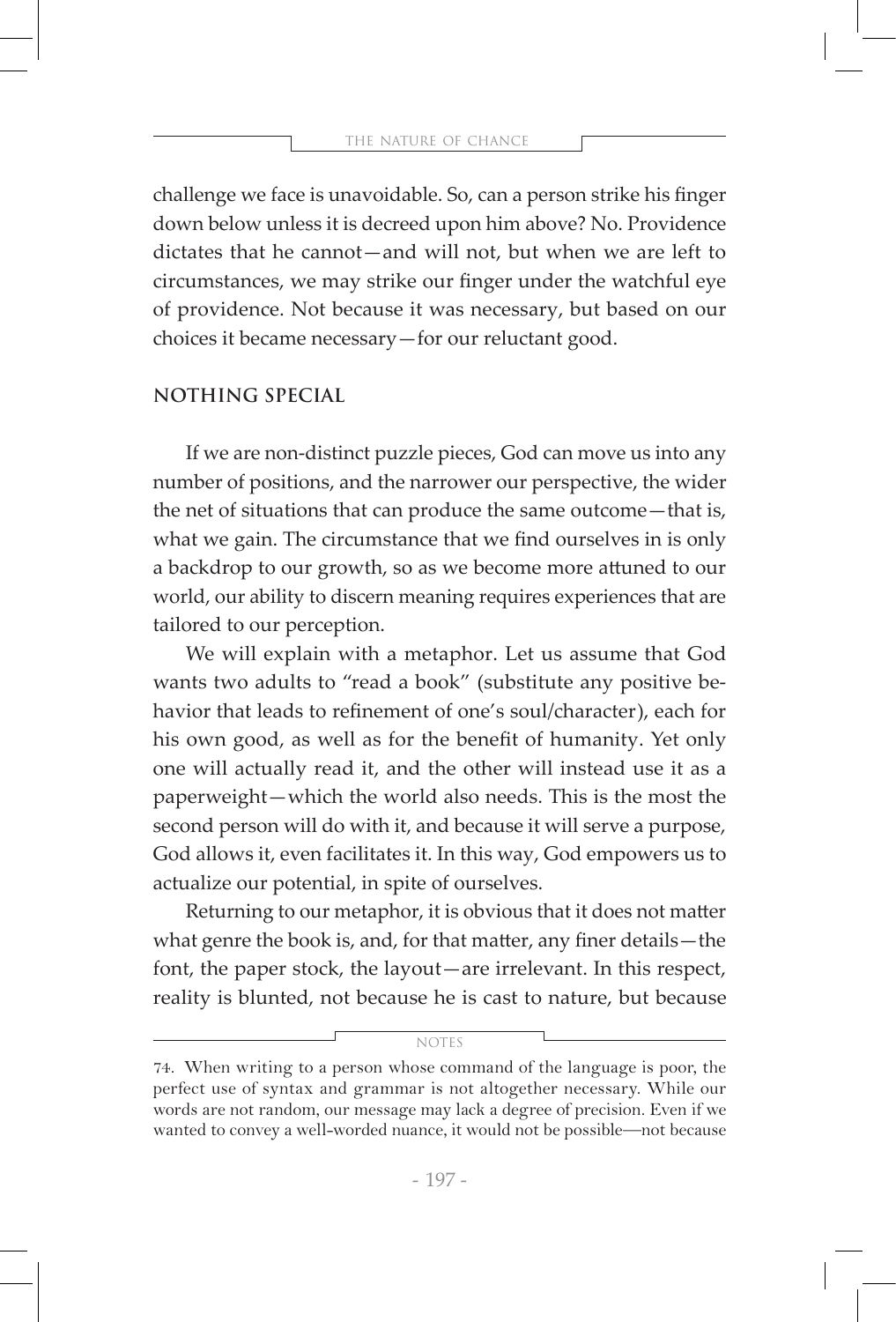| CHAPTER TWENTY |  |  |
|----------------|--|--|
|----------------|--|--|

these variables become superfluous.<sup>74</sup> When we do not measure our actions toward God, then He does not measure His actions toward us. Where our perception is blurred, the precision to which God manifests circumstances is equally calibrated.

# **A PERFECT ECOSYSTEM**

When we state that God does not measure His actions toward us, we are not stating that His actions go unmeasured. Rather, where our awareness ends, chunks, slices, or slivers of our lives are no longer for our direct good. While the font, the paper stock, and the layout may be irrelevant to us, they are perfectly meaningful and relevant within the larger context of creation.

The famous "faces–vase" drawing offers a fitting allegory to demonstrate this precept. Let us imagine that our purpose in life is



to become a beautiful black rectangle, but we fail to progress toward this form. Aspects of our life, or perhaps the entirety of our life, are used to serve others who are determined to actualize their forms. From our vantage, we are left misshapen and deformed. Our cuts—our difficult life experiences—seem haphazard and unfair. Yet every cut from our life is perfectly measured to become part of other shapes that we cannot

see—in our example, the two white faces surrounding the vase.<sup>75</sup> In this way, we live in a world that is both simultaneously precisionorchestrated and yet seemingly random.

of our writing skills, but because of the recipient's reading skills. Furthermore, if our note will go unread altogether, it makes no difference to *this person* whether or not the note is written in the first place.

<sup>75.</sup> At the risk of a too-dense metaphor, these cuts create us into a vase which then becomes our secondary use. As a result, we serve a purpose similar to the person who, in our previous example, chose to use a book as a paperweight.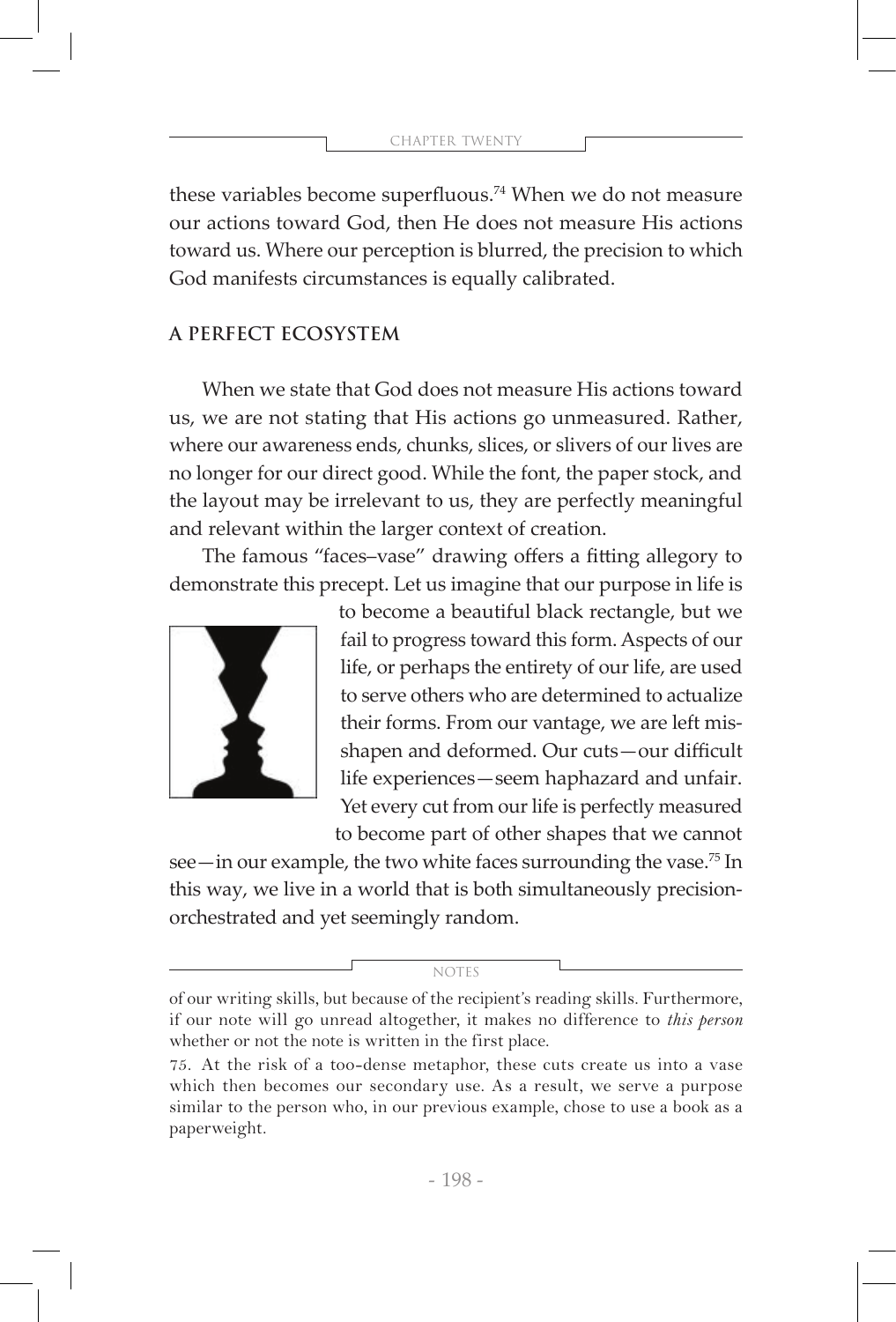Our lives do not exist in a vacuum, as evidenced by "the butterfly effect."76 This phenomenon is born from the prospect that a hurricane's formation, path, and intensity may be subject to whether a butterfly had previously flapped its wings somewhere else in the world. The model is used to explain how a small change in the initial condition of a system sets off a chain of events leading to a large-scale cascade of events. The Torah alludes to this concept:

[Moses] saw an Egyptian man strike a Hebrew man, [one] of his brethren. [Moses] turned this way and that way and when he saw that no man [was watching], he smote the Egyptian and hid him in the sand.<sup>77</sup>

Rashi explains that "turning this way and that way," means that Moses was looking into the future to see what, if any, ripple effect would come and saw that nobody would descend from this person who would "fulfill a special purpose."78 In this instance, there was no meaningful good that would come from this person, and as a result, he could be killed for the immediate benefit. With no direct connection to the will of God, this person became a total instrument of fate.79 His utter and complete lack of awareness, in combination with the circumstances, made him more useful dead than alive—the consummate *kli*.

<sup>76.</sup> A term coined by Edward Lorenz, a mathematician and meteorologist at the famed Massachusetts Institute of Technology. Scientists explain that this effect is not simply a theoretical illustration of a mathematical principle, but a real-world occurrence. See E. J. Heller and S. Tomsovic, "Postmodern Quantum Mechanics," *Physics Today* (1993).

<sup>77.</sup> Exodus 2:11–12.

<sup>78.</sup> See Rashi on ibid.

<sup>79.</sup> This scenario should not be construed as anything other than a metaphor to explain that even seemingly small events can have dramatic consequences. It is obvious that an unfathomable number of variables leading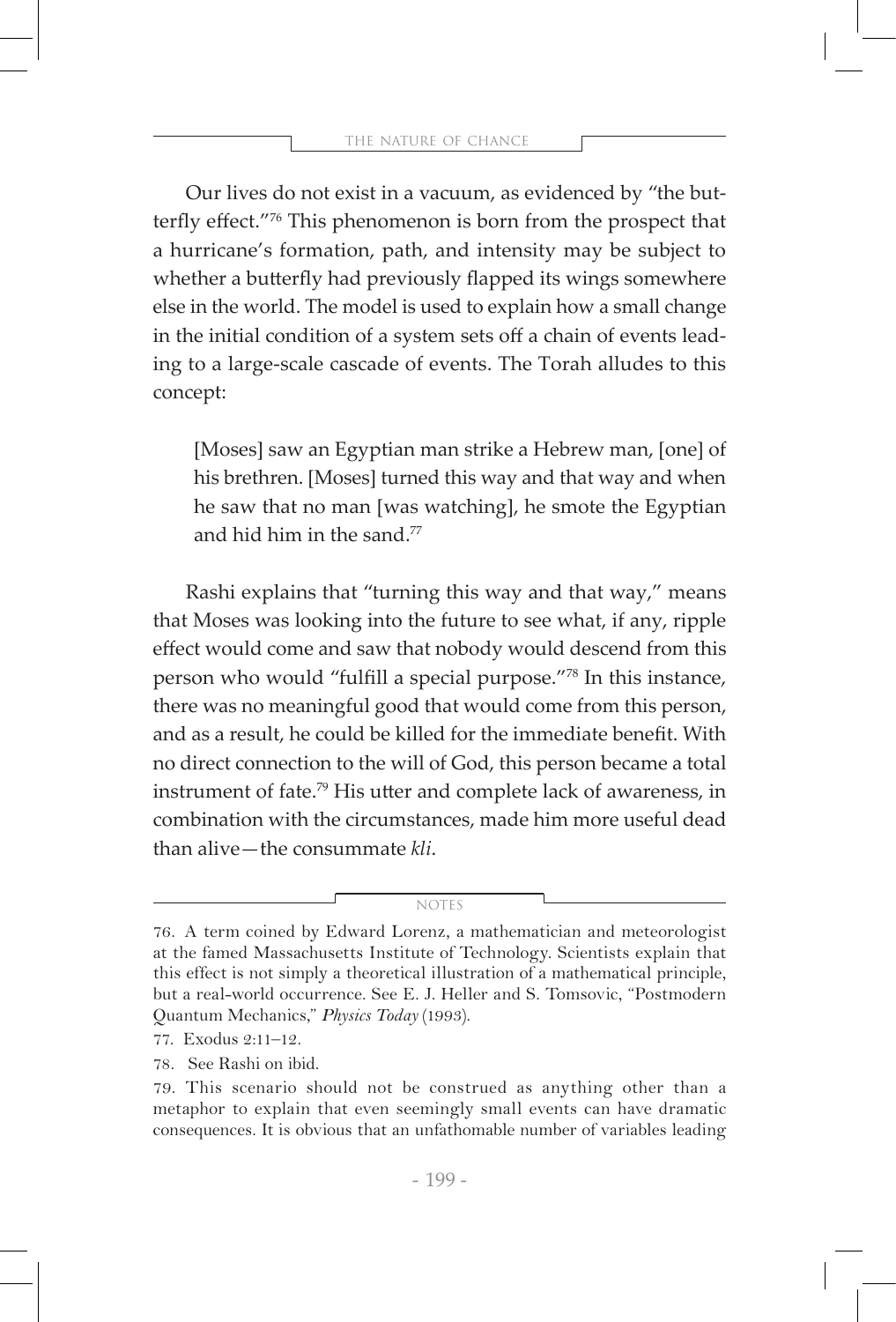Everything God does is orchestrated for our ultimate good. He allows us to gain—even when we do not grow—indirectly, by making us a *kli* so that good can come through us and, when necessary, without us, to maximize our *s'char (*"reward in the next world"). This is not to say, however, that this Egyptian's death offered him next-world benefits equal to what he might have earned through the responsible use of his free will.<sup>80</sup> Let us explain.

## **SCALPEL OR SAW**

The potential we unknowingly squander is not lost, because providence makes use of us and we receive *s'char*. 81 In this regard, every cut from our lives is Divinely measured to become part of other shapes.<sup>82</sup> When there is negligence on our part, though, we are metaphorically disfigured by indiscriminate cuts via nature and man, but we are not credited or rewarded in kind; and the more negligent we are, the less bang we get for our existential buck. It must be this way. Where is the justice, let alone the significance of free will, if God allowed for negligent

#### notes

82. While God maximizes our potential, this is a default potential. The reward

to innumerable permutations wrinkle into the physical world, with the collective impact becoming part of a mind-numbing calculation that is beyond our comprehension.

<sup>80.</sup> The presumption is that his *mazal* did not dictate or design this path for his soul's rectification. If his fate was sealed by his *tikkun*, then he could not have avoided this destiny, and the cut would be deemed "scalpel," not "saw." In fact, the great Kabbalist the Ari (Rabbi Yitzchak Luria) writes that the Egyptian's *nefesh* was in fact a *gilgul* of Cain, and his death—particularly in this way—was necessary for his *tikkun* (*Shaar HaPesukim*, *Chumash HaAri, Bereishis*).

<sup>81.</sup> This is an unavoidable oversimplification of God's administration, because numerous influences and exceptions come into play. Nonetheless, we can confidently draw a distinction between those behaviors that result from shifting circumstances, accidents, and interactions with other free-willed beings, and those that we bring upon ourselves, through willful negligence with wanton disregard for the truth.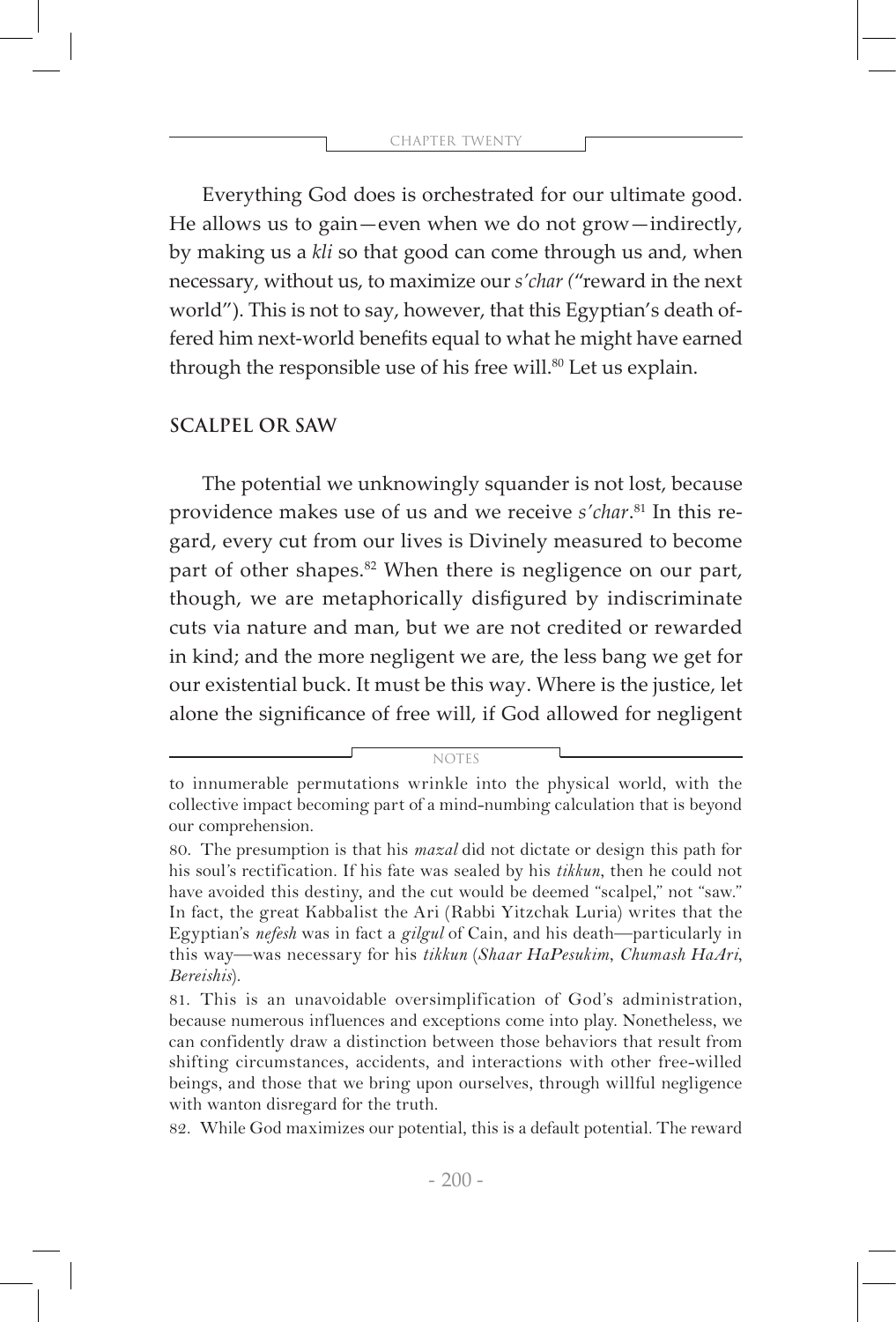behavior to be offset by an equal gain elsewhere in creation? To reward everyone equally, regardless of their behavior, is spiritual socialism.

The question of indiscriminate cuts runs parallel to the issue of how a person can be harmed if no such decree exists, and clashes loudly with authorities who maintain that nothing happens by accident or happenstance. A careful analysis of the contested position reveals no contradiction, because all authorities agree that negligence can undermine any decree.

We recall that a person is responsible for his own personal safety, and our Sages warn us that whatever natural protection or decree was in place may be withdrawn or overridden by willful negligence.<sup>83</sup> Thus, what befalls him is not outside of what "should" befall him. He lives in the natural world and is subject to the forces of nature, which God Himself has decreed.<sup>84</sup> As long as we operate within our *madraigah*, our potential is preserved and accounted for, and whatever is, is as it should be.<sup>85</sup>

Our purpose in life is coordinated with the rest of creation (as explained in the following chapter). However, should a person fall below his *madraigah*, he is considered negligent, and whatever decree is in place may be withdrawn.<sup>86</sup>

The Ramban explains that this loss of protection is not a

notes

86. See *Kesubos* 30a.

we receive as a *kli* is not commensurate with the proactive use of free will. Failure to create ourselves comes at a cost, although it is mitigated by our secondary use.

<sup>83.</sup> *Kesubos* 30a.

<sup>84.</sup> These challenges should not be assumed to be the consequence of being thrust into nature, because in some instances they may be Divinely engineered. The troubles are unnecessary, in that we brought them upon ourselves, but in some instances there is a direct, causal relationship to help us get back on track. Further discussion can be found in Chapter 14, "Agents of Adversity."

<sup>85.</sup> *Madraigah* refers to a person's spiritual level, denoting where a free will choice is within the scope of one's capacity.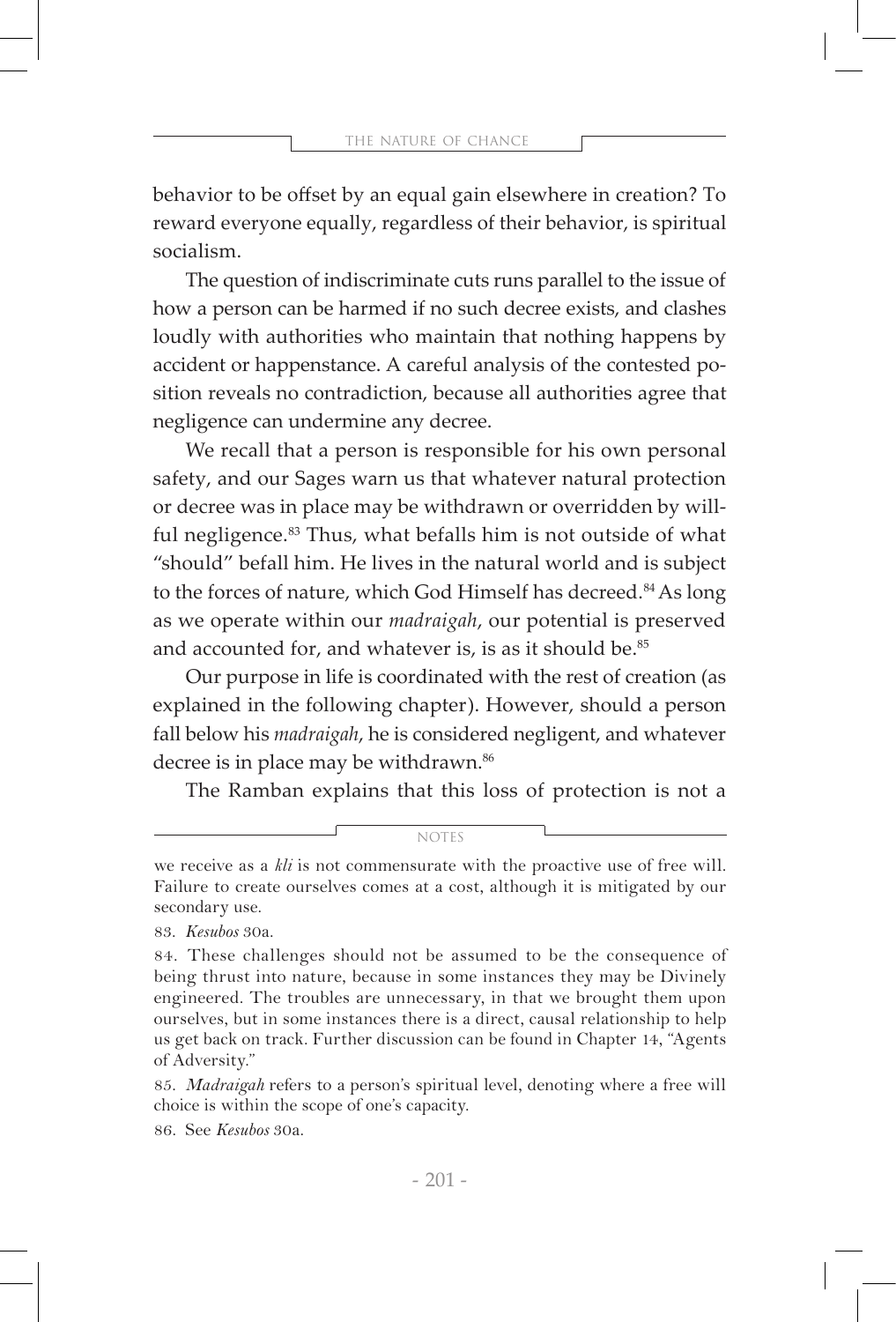punishment but a natural outcome of cause and effect.<sup>87</sup> We see how this works with the Gemara that states, "Everything is in the hands of Heaven besides [illnesses related to] cold and heat, as the verse says, 'Cold and heat are in the path of a stubborn one, one who guards his soul will distance himself from them.'<sup>788</sup> The Sages explain that failure to protect oneself from the natural elements defines negligence because it is preventable. And, as the Ramchal explains, the sin of negligence itself warrants one to be punished. He writes,

One who wishes to act without wisdom and abandon himself to danger has not trust, but recklessness. And he is a sinner in that he acts against the will of the Creator, Who desires that man protect himself. So aside from the inherent danger of the matter which he is prone to because of carelessness, he openly calls punishment down upon himself because of this sin. Thus the sin of negligence itself leads him to be punished.<sup>89</sup>

It is no coincidence that *karcha* stems from the Hebrew word *kar* which means "cold" and has two connotations: "chance" and "spiritual impurity." The relationship is as follows: A person who irresponsibly exposes himself to the elements—for example, cold—leaves himself subject to chance because negligence attracts spiritual impurity, which then corrodes his bond with God.

## **BLOOD FROM A STONE**

The negligence component is less of an exception to a precisioncut reality and more of an extension of it. When a person moves so

notes

<sup>87.</sup> See *Moreh Nevuchim*, Vol. III, Ch. 51.

<sup>88.</sup> *Kesubos* 30a.

<sup>89.</sup> *Mesillas Yesharim*, Ch. 9.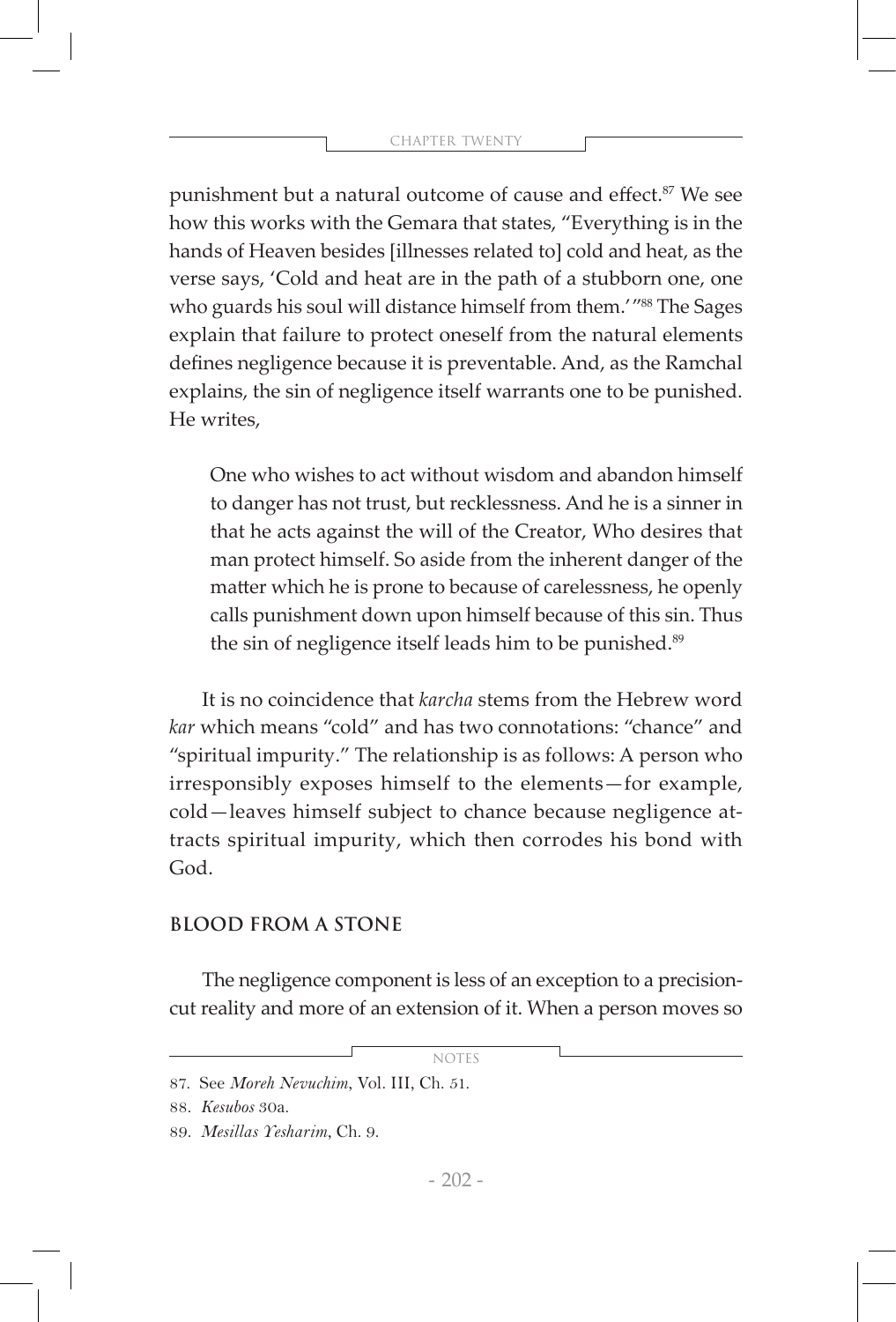far away from his purpose that he has no direct connection to God's will, then the good that can be accomplished with him is limited.

We will illustrate with an oversimplified and extreme scenario. Let us say that Person A runs into person B, who wants to kill him. While an indeterminable number of factors come into play, not the least of which is *mazal* and active Divine providence, for illustrative purposes we will imagine that both people are operating without any protection, and all decrees that were in place have been withdrawn. This dynamic is radically different than a situation where one person becomes a *kli* to help another fulfill his primary purpose. Here, both people have opted out.

In such an instance, God allows both of them to serve as a *kli* for the expression of free will, which contributes to the collective coffers of revelation, because free will is the linchpin in God's revelation.<sup>90</sup> In other words, a person's total default position is to facilitate the open display of free will—which means that God allows for us to act freely (except where noted) with genuine realworld impact and consequences.

This hierarchy preserves the canon of God's complete providence while maintaining the integrity of free will, and allows God to stay hidden in nature—fostering the illusion of an independent natural world. In a situation that is rich with irony, those who abdicate their individual free choice allow for its very existence and emergence. In this respect, even challenges brought about through negligence are part of a larger cosmic order, but our lowly, self-determined place in this order makes a mockery of our lives.91

notes

<sup>90.</sup> See Chapter 36, "The Ladder of Harmony."

<sup>91.</sup> In addition to maintaining the spiritual infrastructure of good and evil, the Rambam (Introduction to *Zeraim*) explains that the majority of people—those who have no direct connection to the will of God—serve as necessary cogs in the wheel of society. They provide a physical framework for the righteous to sustain their spiritual endeavors.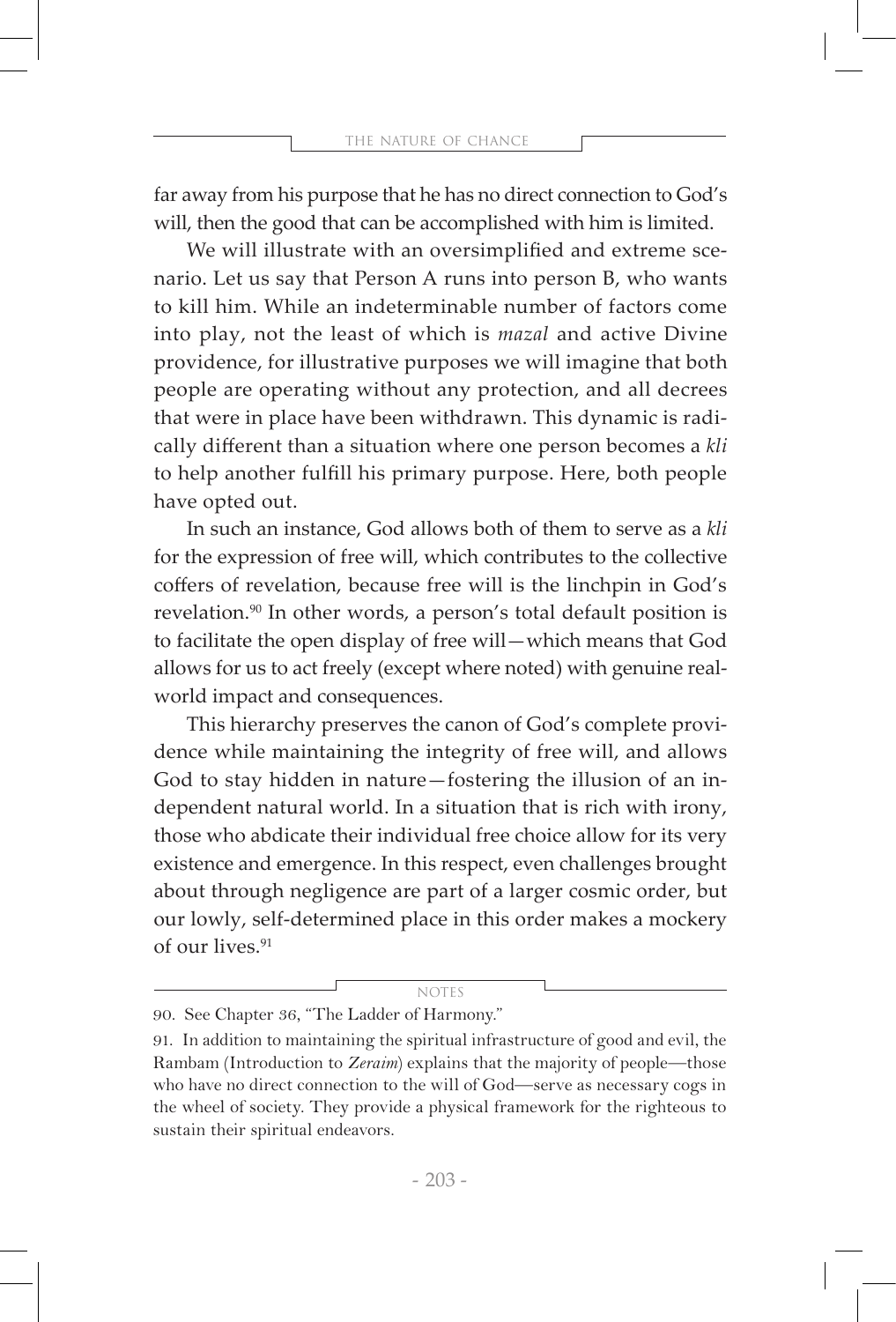Practically speaking, should we live our lives completely antithetical to Torah values, thus forsaking all hope of the soul's refinement, the argument of whether or not providence exists becomes theoretically unnecessary—because the net reality to us is the same.

Whether we want to say that a suit is poorly made (because nature is the craftsman) or tailor-made to fit poorly (because the Craftsman is God), we end up wearing a poor-fitting suit through nobody's fault but our own.

At this level of existence, there is no tangible difference between providence and randomness. When a person descends into absolute nature, his conduct brings no real value to his *neshamah* or to creation. Short of *teshuvah*, there is nothing he could do that would outrank the benefit of being used as a *kli* to openly demonstrate cause and effect in the physical world. God may still advocate for his good, but without any souloriented awareness or drive, the most providence can offer is to allow him to live—and die—in nature. (We should reiterate that "to die" in nature does not necessarily mean a physical death, and that success in the natural world may come with a steep spiritual price tag.)

When it comes to human beings the bottom line is this: When there is complete and total negligence, the ripple effect of one's actions is rarely significant enough to pull us out of the natural order, but the fact that this prospect is included in the equation is central to the legitimacy of a fully integrated system. Certainly, nature does not operate independent of God. He knows all and supervises every aspect in creation down to the tiniest detail, but He will not position this person for another use, or otherwise intervene, unless a greater good is achieved.

When a person fails to use his given strengths to maximize his potential and fulfill his mission, he becomes an instrument to help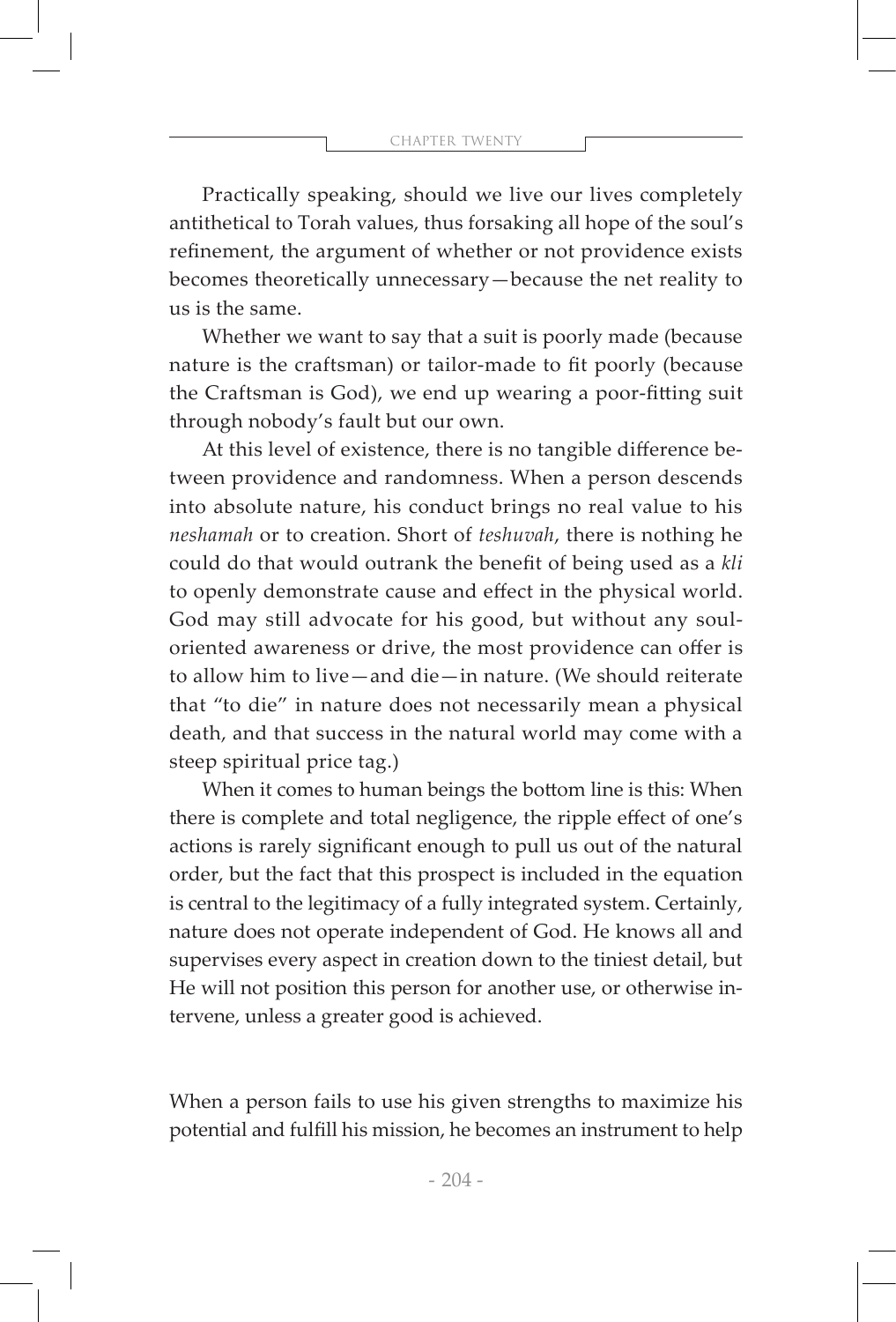## the nature of chance

others who are making proper use of their free will. The ultimate goal of creation is to reveal God's glory. "All is from God, and serves to reveal His Godliness, wisdom and attributes."92 Few will do this with proactive use of their free will, and the rest will assist those who do. In the words of Ralph Waldo Emerson, "All history is but the lengthened shadow of a great man."

<sup>92.</sup> Rabbi Menachem Mendel of Vitebsk, *Pri HaAretz* (*Bo*)*.* Truly evil people become an unqualified *kli* in God's master plan, but in a narrow sense, they have greater reign than the sick or foolish. This is not an aberration in God's administration, but only appears so, because the rules are upside down from our perspective. Evil makes proper use of its free will when it maximizes its potential, which is to bring itself-—evil—into the world.